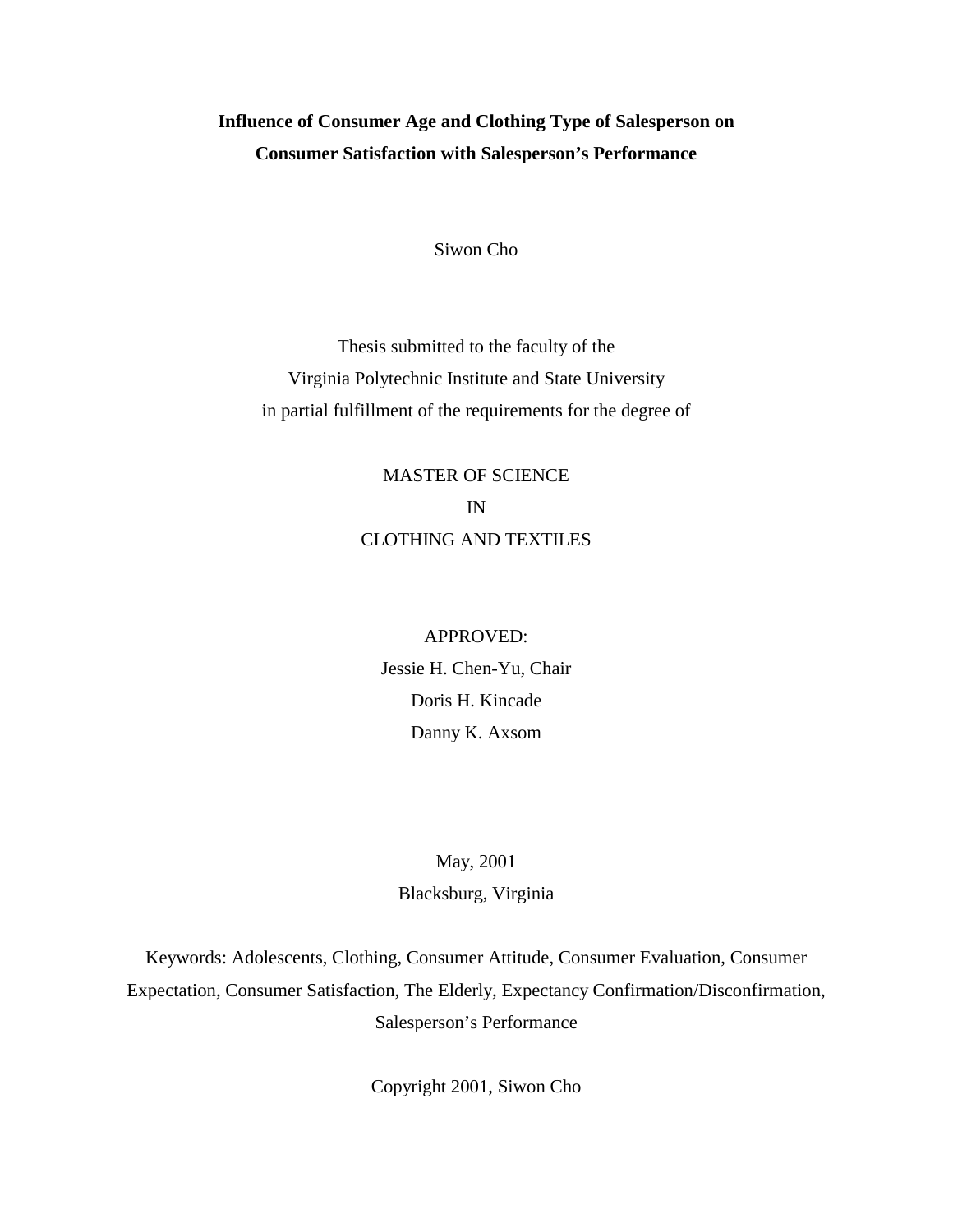# **INFLUENCE OF CONSUMER AGE AND CLOTHING TYPE OF SALESPERSON ON CONSUMER SATISFACTION WITH SALESPERSON'S PERFORMANCE**

#### **Siwon Cho**

### **(ABSTRACT)**

In the retail environment, the salesperson is a strong factor of influence in consumers' decision process because a store image and ability to build loyalty can heavily depend on the ability and characteristics of the salesperson (Engel, Blackwell, & Miniard, 1995). A consumer may fully anticipate buying, but this intention may change if the salesperson's performance is not satisfactory. Engel et al. (1995) indicated that appearance is an important characteristic of the salesperson. Clothing is an essential part of the salesperson's appearance and it can transmit many meanings, such as identity, mood, and attitude (Stone, 1962). Hawkins, Best, and Coney (1998) indicated that consumers in different age groups have different attitudes, values, and behaviors. The purpose of this study is to determine the influence of consumer age and the clothing type of the salesperson in the apparel consumer satisfaction process.

Based on the previous literatures, a conceptual model was developed as a framework of the study. This model suggests that consumer age and the clothing type of the salesperson influence consumer attitude toward the salesperson, which in turn influences consumer expectation and evaluation of the salesperson's performance. Consumer expectation and evaluation of the salesperson's performance, and expectancy disconfirmation (i.e., the confirmation/ disconfirmation between consumer expectation and evaluation of the salesperson's performance) are three factors that influence consumer satisfaction with the salesperson's performance. Six hypotheses were generated to test this model. A 2 x 2 between-subjects factorial design was used with two age groups (adolescents and the elderly) and two clothing types of the salesperson (formal and informal). Two questionnaires with the same scenario, but two pictures of the salesperson with the different clothing types, were developed as the measurement of instrument.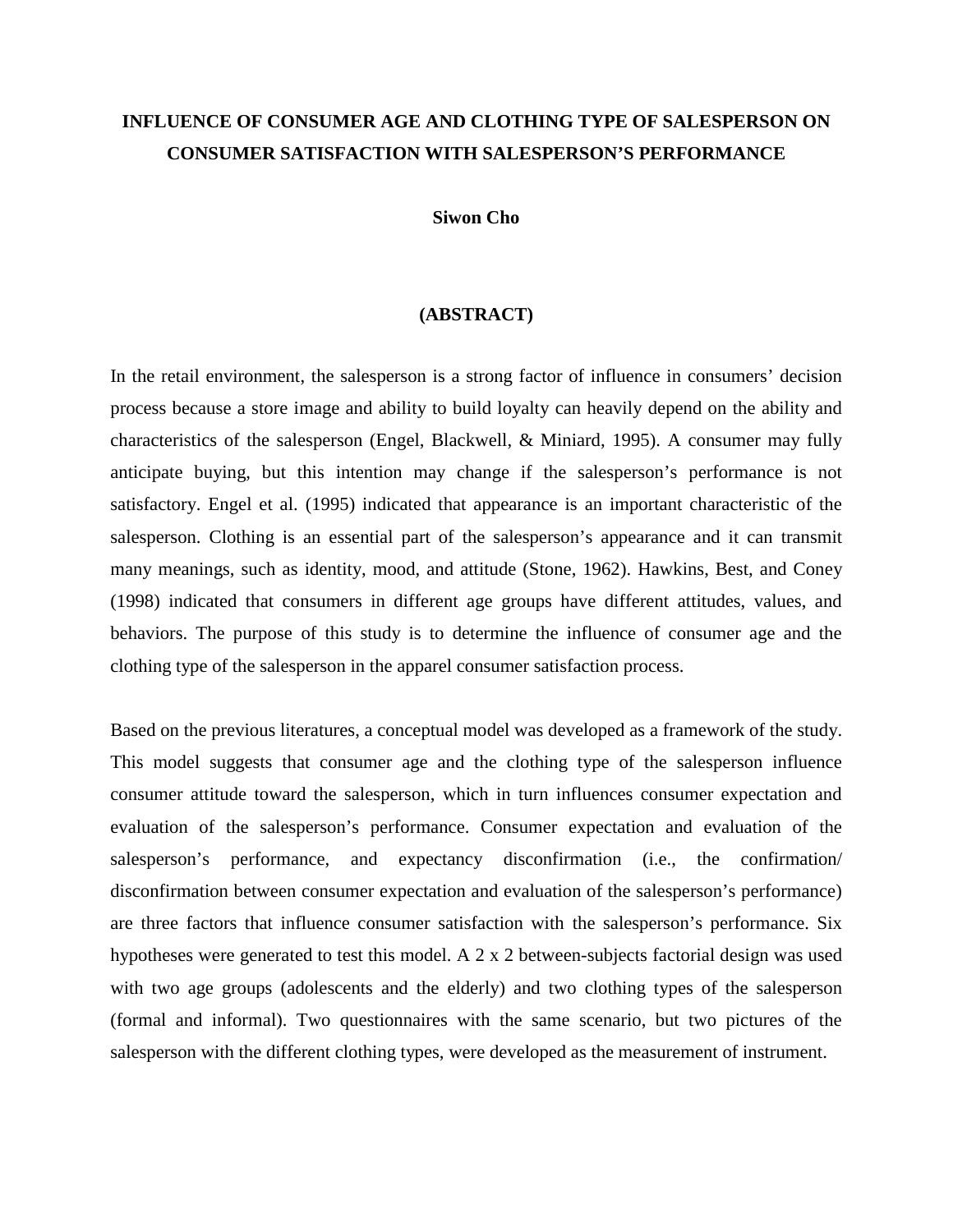The participants were 120 adolescent males 16 to 19 years old and 120 elderly males 65 years and older.

Results indicated that a significant interaction existed between consumer age and the clothing type of the salesperson in consumer attitude toward the salesperson. Adolescent participants had a more positive attitude toward the salesperson with an informal clothing type. On the other hand, elderly participants had a significantly more positive attitude toward the salesperson with a formal clothing type. Significantly positive relationships were found between consumer attitude toward the salesperson and consumer expectation and evaluation of the salesperson's performance. These results indicated that a more positive attitude toward the salesperson was related to a higher expectation and evaluation of the salesperson's performance. Significantly positive relationships were also found between consumer expectation and consumer satisfaction, and consumer evaluation and consumer satisfaction. A higher expectation and evaluation of the salesperson's performance was related to a higher satisfaction with the salesperson's performance. When the relationship between expectancy confirmation/disconfirmation and consumer satisfaction was examined, results indicated that participants were more satisfied with the salesperson's performance when their evaluations of the salesperson's performance were equal or better than their expectations, than when their evaluations were worse than their expectations.

The results of this study suggest that consumer age and the clothing type of the salesperson influences consumer satisfaction with the salesperson. Several marketing applications were discussed and recommendation was given for the future study.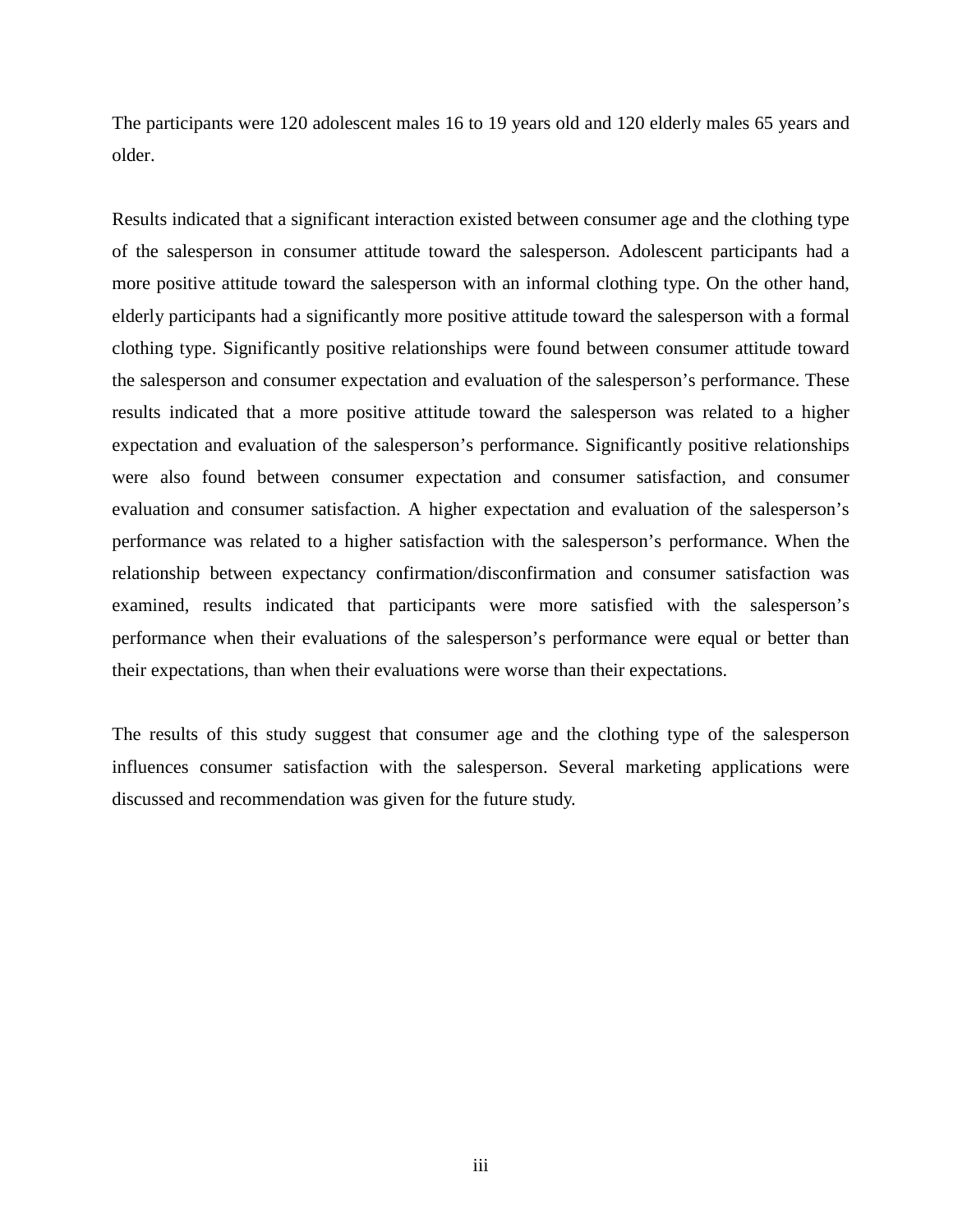#### **ACKNOWLEDGEMENTS**

 To Dr. Jessie H. Chen-Yu, my advisor, for her time, patience, guidance, and encouragement in completion of the study.

To my advisory committee members, Dr. Doris H. Kincade and Dr. Danny K. Axsom, for their time, effort, and invaluable advices throughout the research process.

 To the managers of retirement centers and county recreation centers in Virginia, the teachers and students of high schools, and elderly residents in Southwest Virginia for their assistance and participation in the study.

 To Mathew Clabaugh for modeling for the research questionnaire; Collette Wolfe for lending her boy friend for the questionnaire development and her special friendship; Dr. Johnny Yu for his valuable time and support in the questionnaire development; Jennifer Walawender and Laura Underwood for their friendship and faithful assistances in the questionnaire development and data collection; Dr. Helen H. Kim for her constant support of the study; My best friends, Won-Hee Kim, Yu-Mee Lee, Jin-A Lim, Jun-Hee Park, and Eun-Young Yang for being there for me through out the study.

 To my family, Dr. Dong-Jae Cho, Dr. Yang-Ja Park, and Yunki the "nose", for giving me all the opportunities with true love and invaluable advice throughout my life.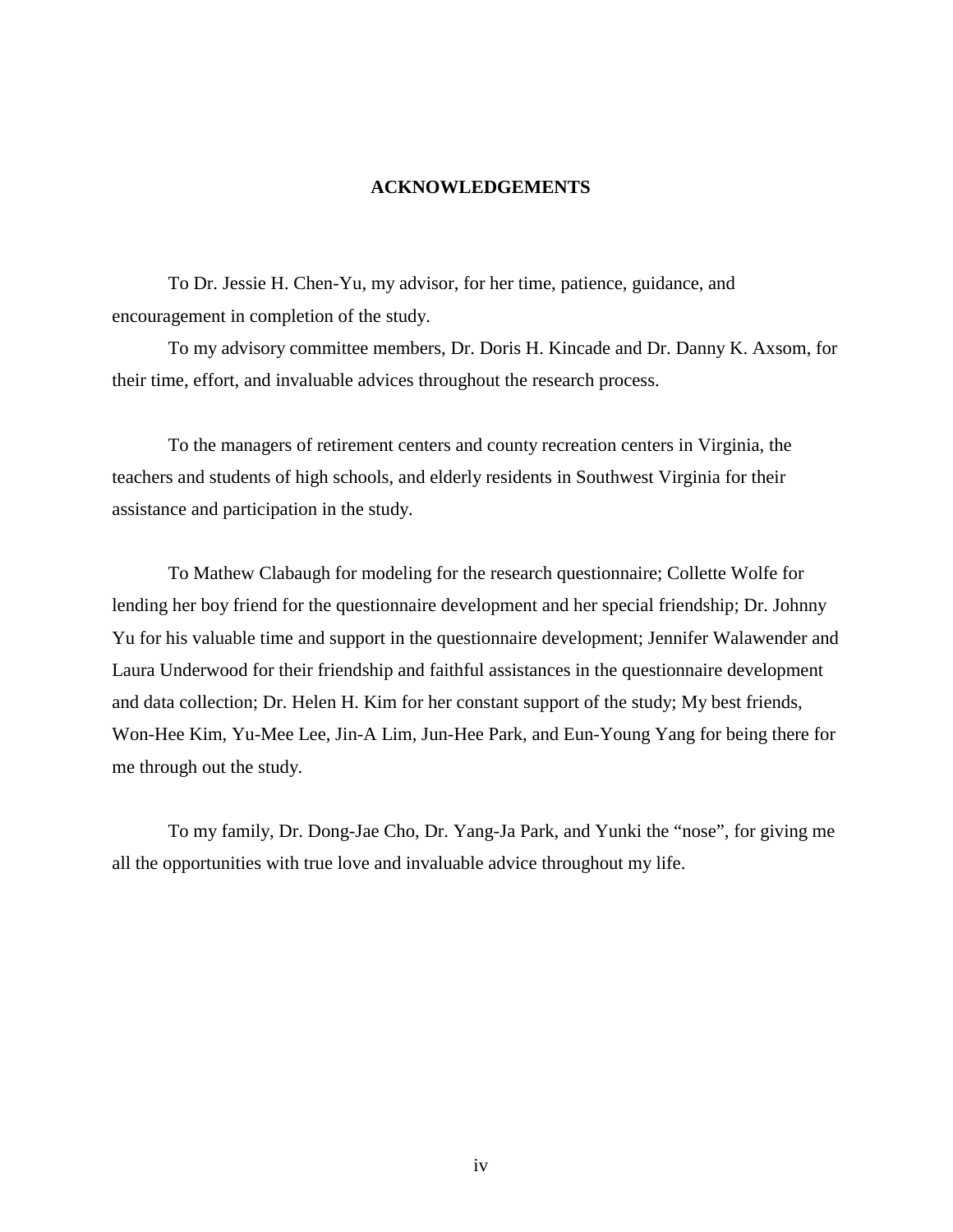# **TABLE OF CONTENTS**

| <b>CHAPTER</b><br>Page |    |
|------------------------|----|
|                        |    |
|                        |    |
|                        |    |
|                        |    |
|                        |    |
|                        |    |
|                        |    |
|                        |    |
|                        |    |
|                        |    |
|                        |    |
|                        |    |
|                        |    |
|                        |    |
|                        |    |
|                        | 22 |
|                        |    |
|                        |    |
|                        | 29 |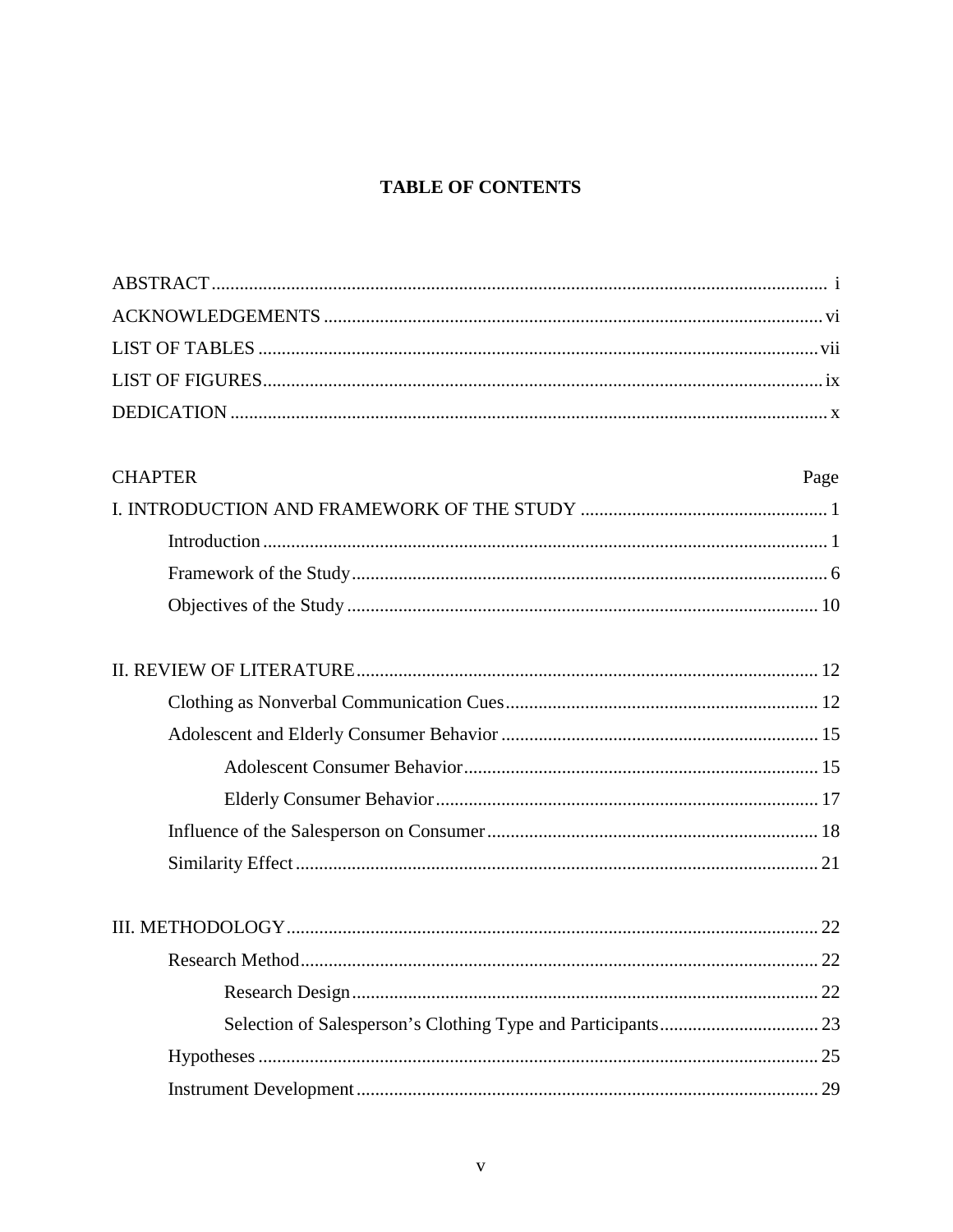| Consumer Expectation and Evaluation of the Salesperson's Performance 37 |
|-------------------------------------------------------------------------|
|                                                                         |
| V. DISCUSSION, IMPLICATIONS, RECOMMENDATIONS AND CONCLUSION  57         |
|                                                                         |
|                                                                         |
|                                                                         |
| Consumer Expectation and Evaluation of the Salesperson's Performance 61 |
|                                                                         |
|                                                                         |
|                                                                         |
|                                                                         |
|                                                                         |
|                                                                         |
|                                                                         |
|                                                                         |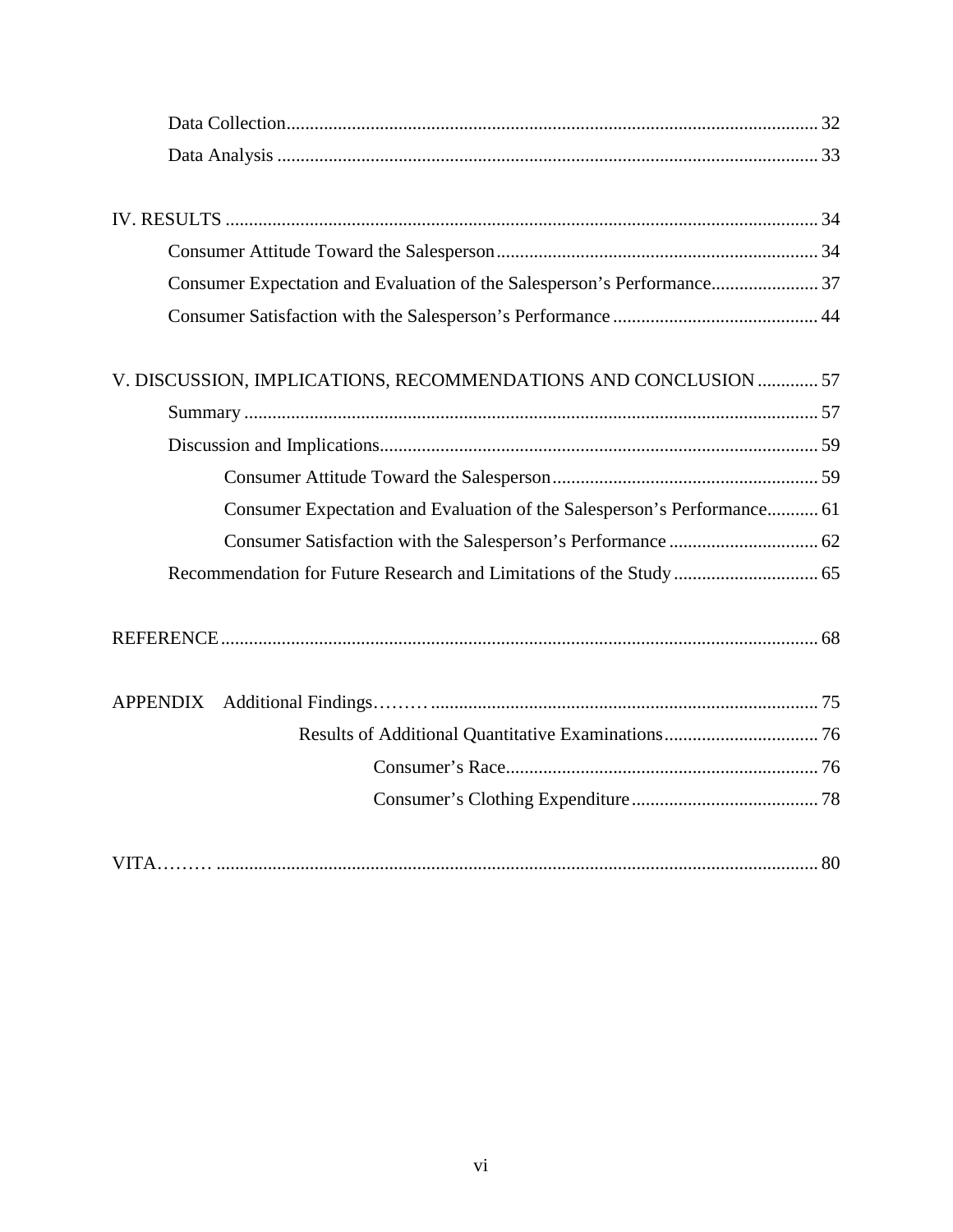# **LIST OF TABLES**

| <b>TABLE</b><br>Page                                                                     |  |
|------------------------------------------------------------------------------------------|--|
|                                                                                          |  |
|                                                                                          |  |
| 3. The two-way ANOVA Test: The Relationships of Consumer Attitude Toward                 |  |
| the Salesperson with Consumer Age and the Clothing Type of the Salesperson   36          |  |
| 4. The LSD Test: Mean Scores of Consumer Attitude Toward the Salesperson Between the     |  |
|                                                                                          |  |
| 5. The Likelihood Ratio Test: The Relationship of Consumer Preference of                 |  |
|                                                                                          |  |
| 6. The two-way ANOVA Test: The Relationships of Consumer Expectation for the             |  |
| Salesperson's Performance with Consumer Attitude Toward the Salesperson                  |  |
|                                                                                          |  |
| 7. The LSD Test: Mean Scores of Consumer Expectation for the Salesperson's               |  |
| Performance by Three Groups of Consumer Attitude Toward the Salesperson  39              |  |
| 8. The LSD Test: Mean Scores of Consumer Expectation for the Salesperson's               |  |
|                                                                                          |  |
| 9. The two-way ANOVA Test: The Relationship of Consumer Evaluation of the                |  |
| Salesperson's Performance with Consumer Attitude Toward the Salesperson                  |  |
|                                                                                          |  |
| 10. The LSD Test: Mean Scores of Consumer Evaluation of the Salesperson's Performance    |  |
|                                                                                          |  |
| 11. The LSD Test: Mean Scores of Consumer Evaluation of the Salesperson's Performance by |  |
|                                                                                          |  |
| 12. The Two-way ANOVA Test: The Relationship of Consumer Satisfaction with Consumer      |  |
|                                                                                          |  |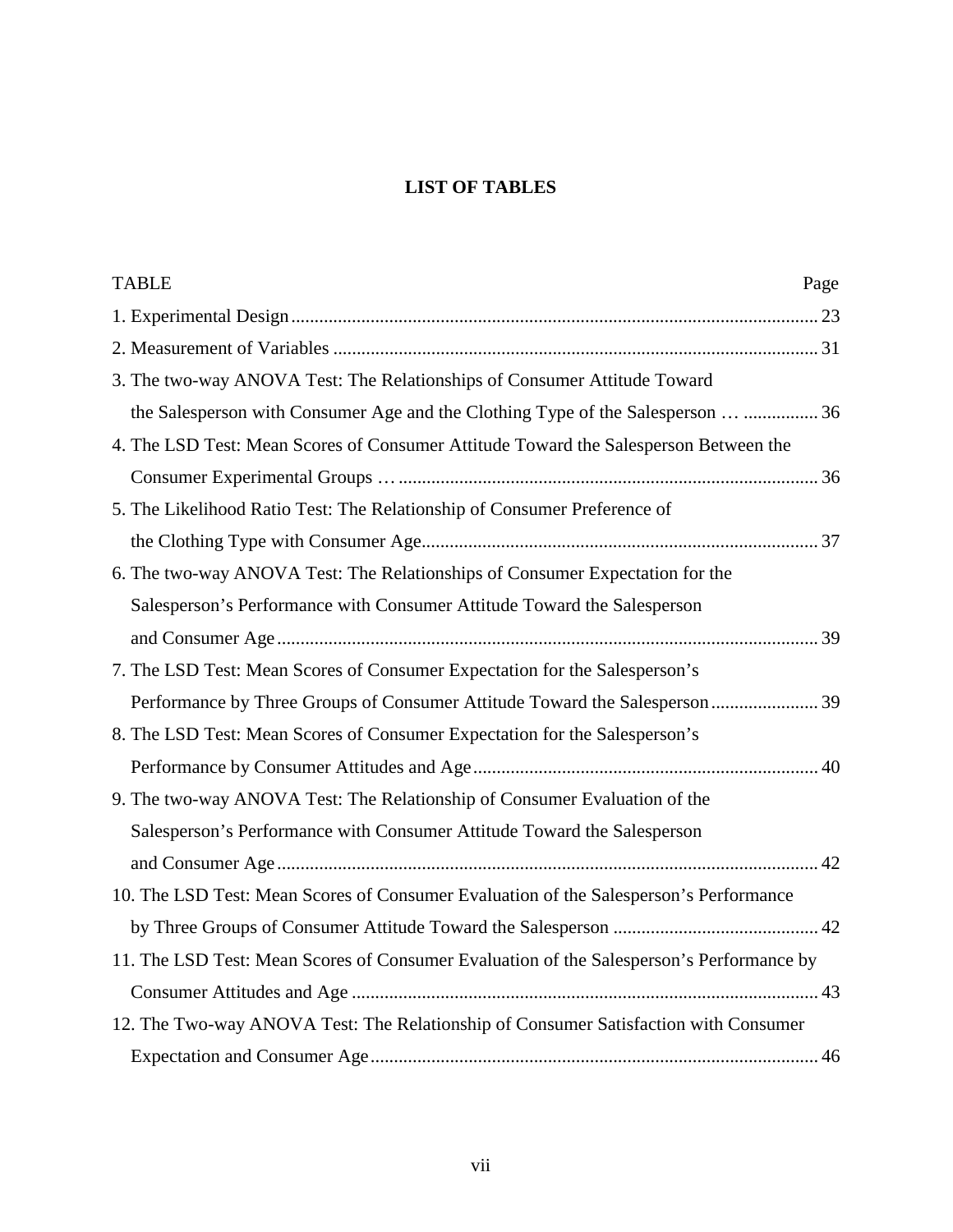| 13. The LSD Test: Mean Scores of Consumer Satisfaction with the Salesperson's          |
|----------------------------------------------------------------------------------------|
| Performance by Three Levels of Consumer Expectation for the Salesperson's              |
|                                                                                        |
| 14. The LSD Test: Mean Scores of Consumer Satisfaction with the Salesperson's          |
|                                                                                        |
| 15. The Two-way ANOVA Test: The Relationship of Consumer Satisfaction with Consumer    |
|                                                                                        |
| 16. The LSD Test: Mean Scores of Consumer Satisfaction with the Salesperson's          |
| Performance by Three Levels of Consumer Evaluation of the Salesperson's Performance 50 |
| 17. The LSD Test: Mean Scores of Consumer Satisfaction with the Salesperson's          |
|                                                                                        |
| 18. The Two-way ANOVA Test: The Relationship of Consumer Satisfaction with             |
| Consumer Expectancy Confirmation/Disconfirmation and Consumer Age 54                   |
| 19. The LSD Test: Mean Scores of Consumer Satisfaction with the Salesperson's          |
|                                                                                        |
| 20. The LSD Test: Mean Scores of Consumer Satisfaction with the Salesperson's          |
| Performance by Expectancy Confirmation/Disconfirmation and Consumer Age 55             |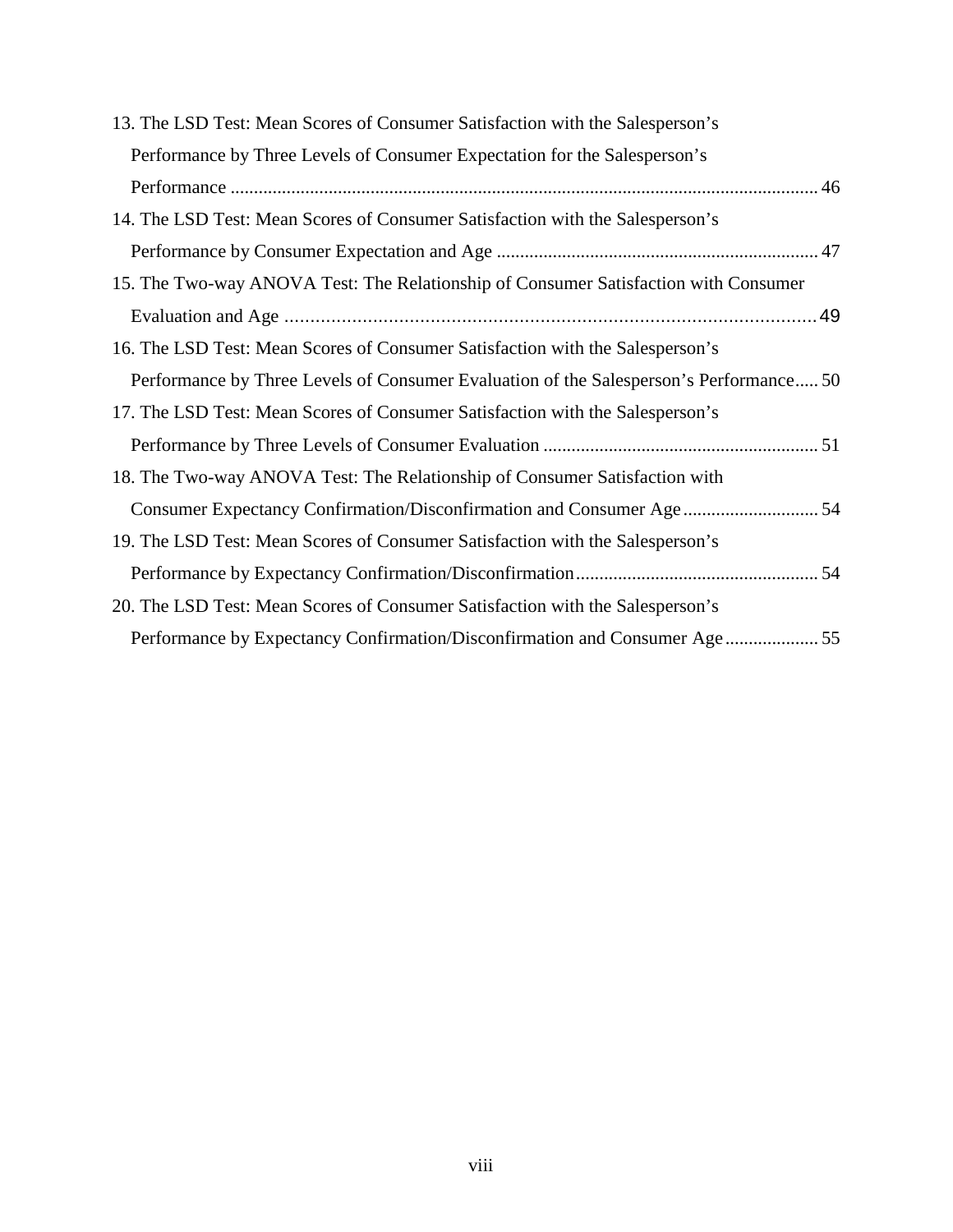# **LIST OF FIGURES**

| <b>FIGURE</b>                                                                   | Page |
|---------------------------------------------------------------------------------|------|
| 1. A conceptual Model of Influence of Consumer Age and the Clothing Type of the |      |
|                                                                                 |      |
|                                                                                 |      |
|                                                                                 |      |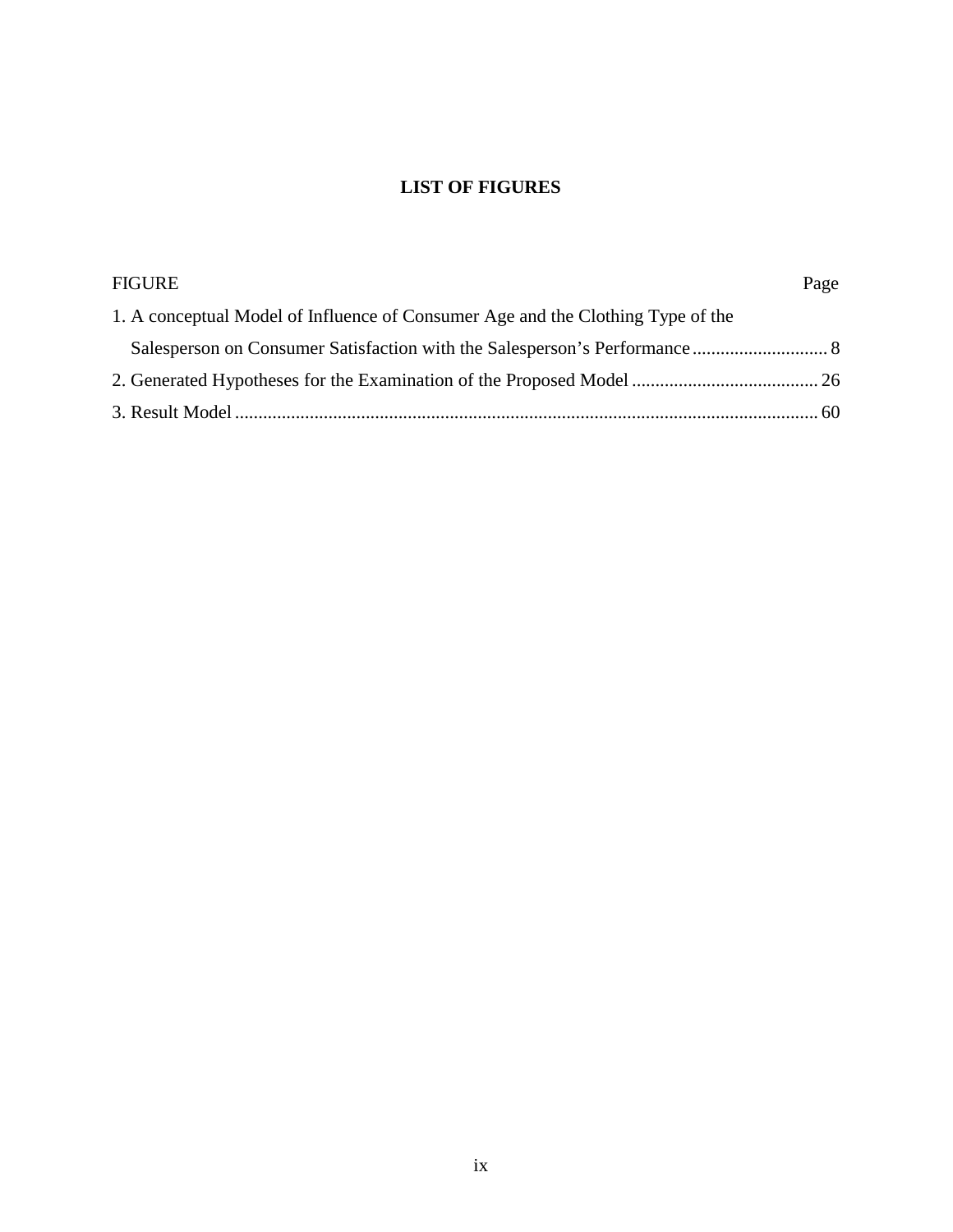**In loving memory of Jin-Ok Ryu, my grandmother…**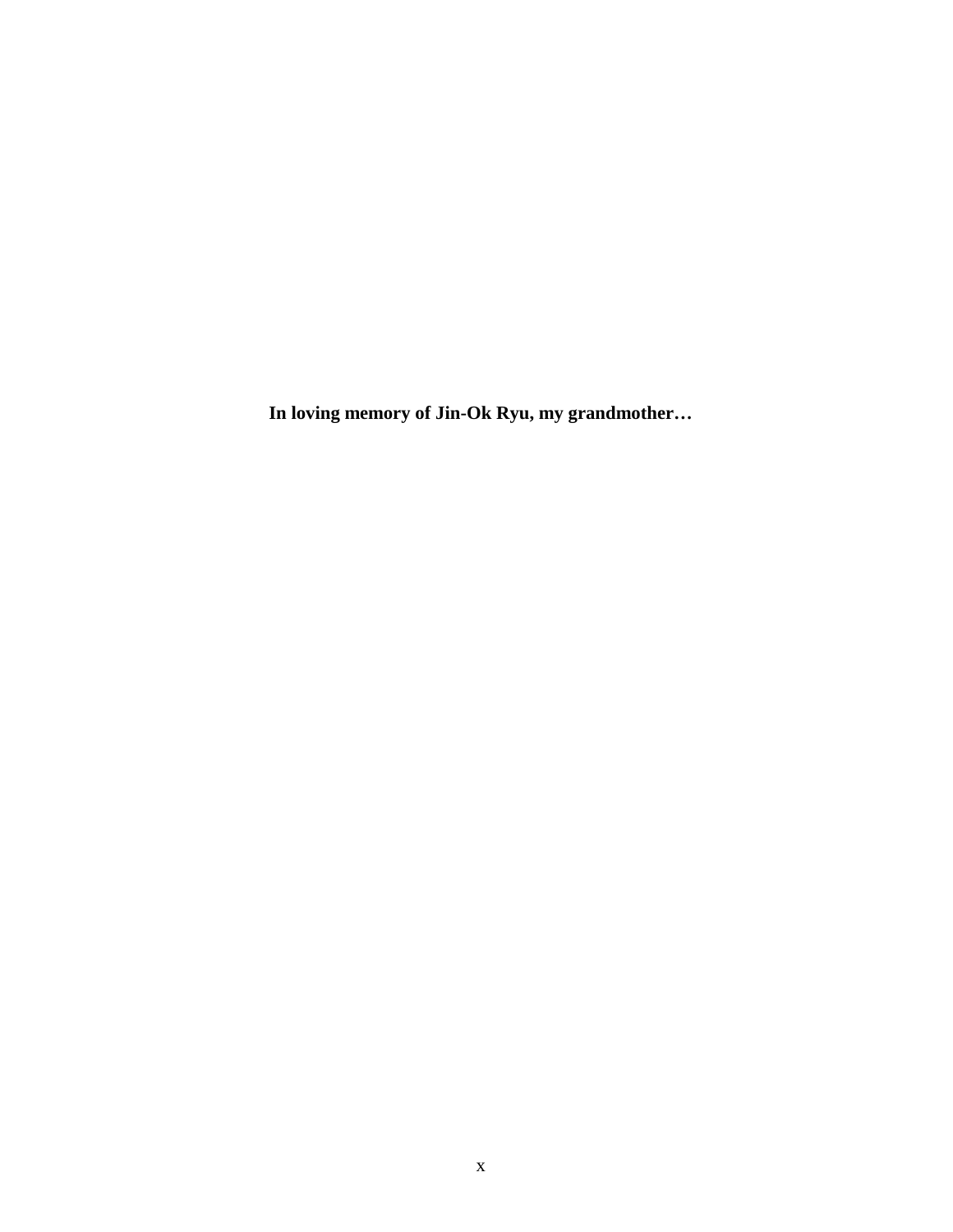## **CHAPTER I**

# **INTRODUCTION AND FRAMEWORK OF THE STUDY**

 Three sections are presented in this chapter. The first section, introduction, describes the justification and focus of the study. The second section, framework of the study, introduces a conceptual model of the influence of consumer age and the clothing type of the salesperson on consumer satisfaction with the salesperson's performance. The third section, objectives, submits six objectives stating the specific goals of the study.

#### **Introduction**

 Clothing is a factor in everyday human lives and interactions with others (Horn & Gurel, 1981). It can transmit a vast array of meanings such as identity, value, mood, and attitude (Stone, 1962). Kaiser (1983-1984) introduced an interdisciplinary and conceptual framework using symbolic interaction theory and cognitive social psychology for studying clothing and appearance as a form of communication. Symbolic interaction involved with interactions among individuals (i.e., interpretations of clothing symbols between a wearer and a perceiver) whereas cognitive social psychology regards clothing cues as items that might be selected by perceivers to initiate inference processes about wearers. Interdisciplinary and conceptual framework by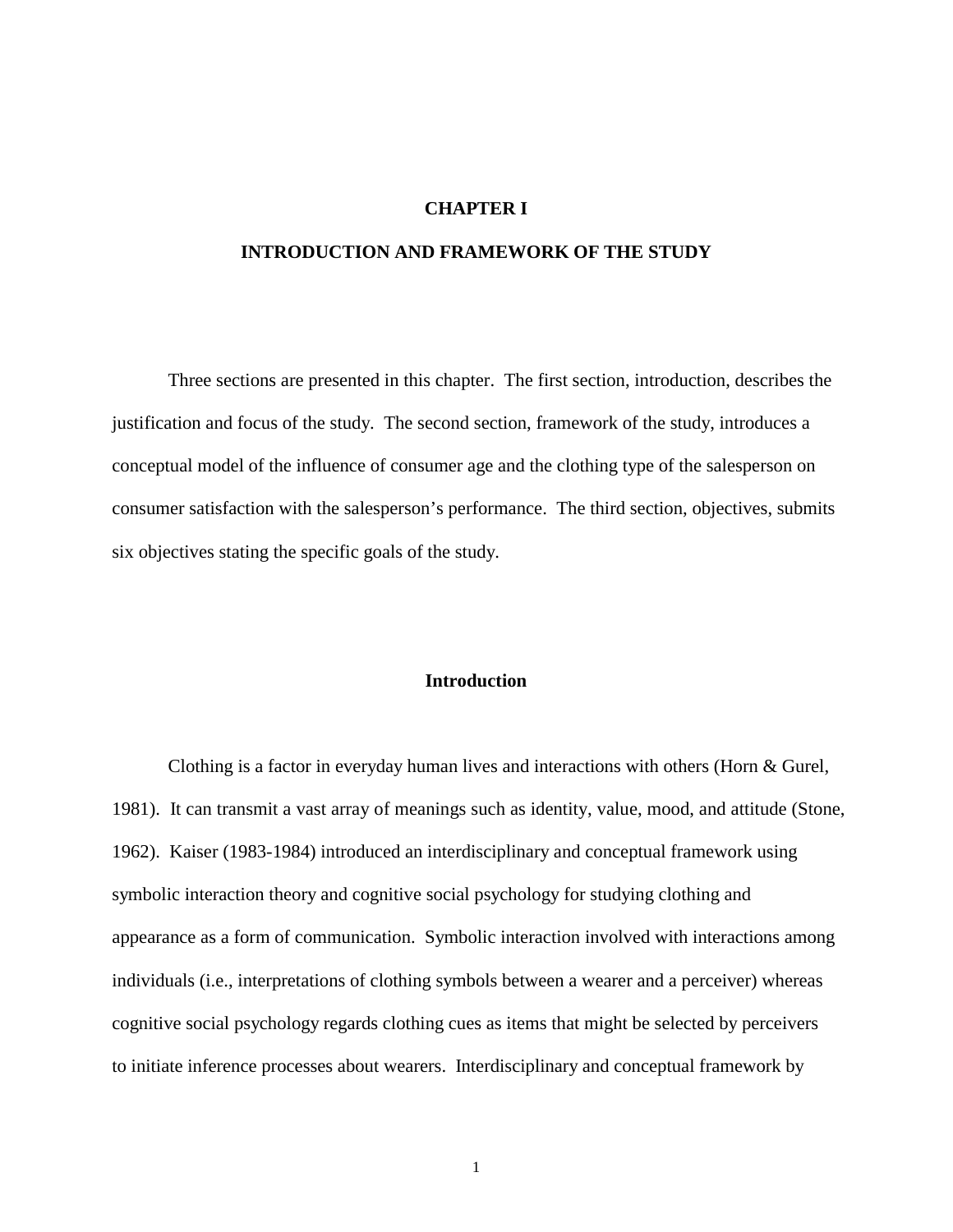Kaiser (1983-1984) involved the study of the interpersonal and situational aspects of the meanings assigned to clothing and the understanding of clothing as a symbolic representation of the self and others. This framework showed the importance of clothing cues in perceptual and communicative processes. Roach-Higgins and Eicher (1992) developed a theoretical framework for understanding the linkages between identity and the social aspects of clothing. The authors discussed clothing as a communicator of identity from the perspective of symbolic interaction theory. Individuals acquired identities through social interaction in various settings such as social, physical, and biological surroundings. Identities were communicated by clothing because it showed the social positions of the wearer to both the wearer and the perceiver. Arnheim (1949) and Asch (1946) indicated that the perceiver organized component parts of appearance into a global impression. Interdependent meanings were developed from the perceiver's organization of the physical message cues within the surrounding context or background. Damhorst (1990) emphasized that clothing was a systematic means of transmission of information about the wearer, meaning that multiple messages might be sent to the perceiver. According to previous research, clothing has played an important role in human behavior. Clothing is considered not only as body protection or decoration but also as a communication tool in human interactions.

In the retail environment, the salesperson is a strong factor of influence on consumers because store image and the ability to build loyalty can heavily depend on the salesperson's performance and characteristics such as his/her attentiveness, expertise, friendliness, and appearance (Engel, Blackwell, & Miniard, 1995). The salesperson represents retailers to customers and works as the transaction or exchange function between retailers and consumers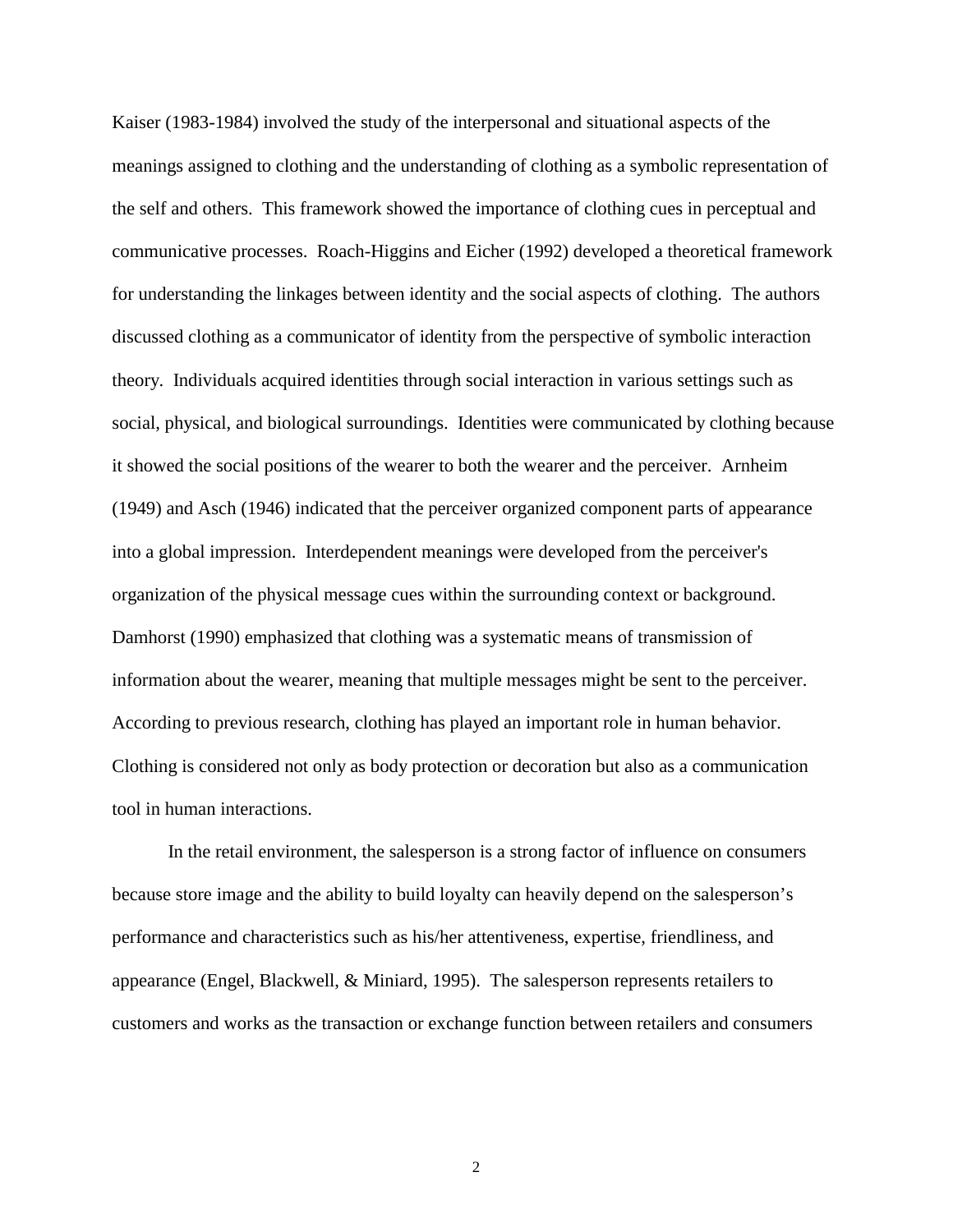(Wilkie, 1994). The salesperson informs the customers of the products and services available to them and helps them decide which products and services are the best for their needs and wants.

Wilkie (1994) reported that an industrial firm considered the salesperson's function five times more important than advertising in their marketing mix rates. Supporting the importance of the salesperson, Woodside and Davenport (1974) explained that a salesperson's power plays an important role when the consumer likes the salesperson. The more the consumer likes the salesperson, the more likely the consumer accepts the salesperson's recommendations. The salesperson's influence in the sales interaction is related to the similarity of the salesperson to the consumer regarding such traits as age, gender, interests, and race. Berscheid and Reis (1998) suggested that understanding the principles of attraction in first encounters is the most important factor of interpersonal attraction.

The clothing type of the salesperson, especially in apparel stores, would be an influential nonverbal communication cue that interacts with consumers in sales.As a critical factor of the salesperson's appearance, appropriate clothing of the salesperson may be an important factor in influencing apparel consumer satisfaction with salesperson's performance. A consumer may fully anticipate buying a particular brand of product, but this purchase intention may not be fulfilled if the appearance of the salesperson is not appropriate (Engel et al., 1995). Conversely, a consumer may lack interest in buying a product, but because of the influence of clothing type of the salesperson, the consumer may purchase the product. Engle et al. (1995) reported that some apparel stores hired popular young people as sales people and had them wear the products sold in the store. However, no clear relationship between the clothing type of the salesperson and consumer behavior has been reported in the literature.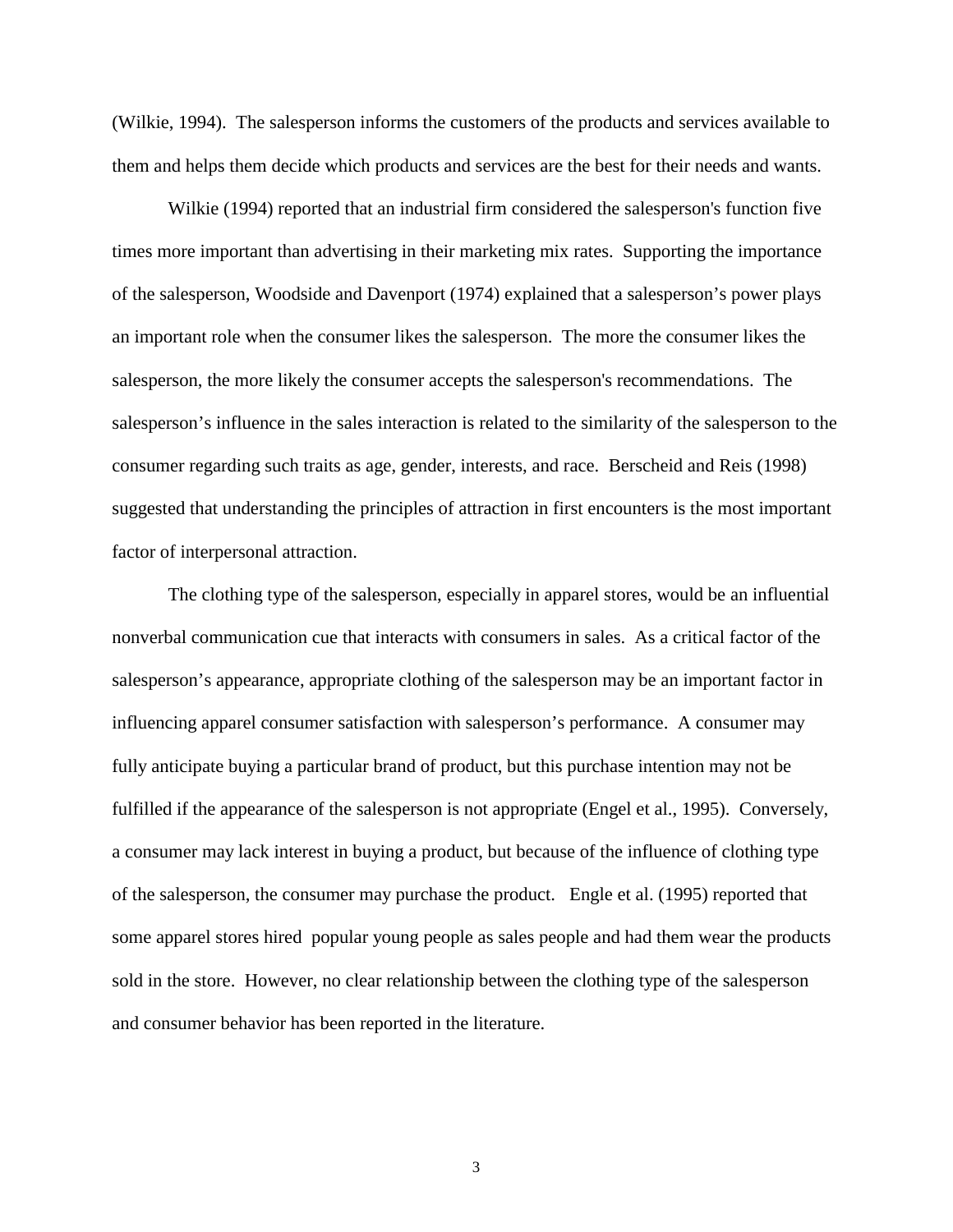Apparel retailers have better chances to be successful in today's marketplace if they target consumers effectively, attract their patronage, and satisfy their needs and wants (Selbert, 1991). To target consumers, it is important to understand consumers' demographics, such as age, income, education, and occupation. Age groups can be very useful as a means of understanding and segmenting an apparel market because age affects how individuals think, feel, and behave (Hawkins, Best & Coney, 1998). A generation or age cohort is a group of persons who have experienced a common social, political, historical, and economic environment. Generations are categorized according to cohort analysis, which is the process of describing and explaining the attitudes, values, and behaviors of an age group, as well as predicting its future attitudes, values, and behaviors. The forces that shape the lives of each generation are different; therefore, each generation behaves differently from other generations as it passes through various age categories

Hawkins et al. (1998) indicated that preferences and tastes formed during the teenage years could influence purchase patterns throughout life. Adolescents spent over 100 billion dollars for personal consumption and they influenced household shopping (Zinn, 1994). More than nine in ten adolescents are involved in a spending or earning transaction each week and almost one-third of 18 to 19 years olds hold a credit card in their own name (Zollo, 1995). Adolescents have been recognized as placing more importance on appearance than any other age group (Hawkins et al., 1998). They are affected by socialization and self-perception within the group. Zollo (1995) stated that adolescents are trendsetters who extend fashion and culture for the population at large. Based on the estimated age distributions of the United States population until 2005, products consumed by teenagers and young adults are predicted to see a sharp increase in demand due to the prosperity in the entertainment industry, and personal electronics (Hawkins et al., 1998). The U. S. Bureau of the Census reported that consumers between the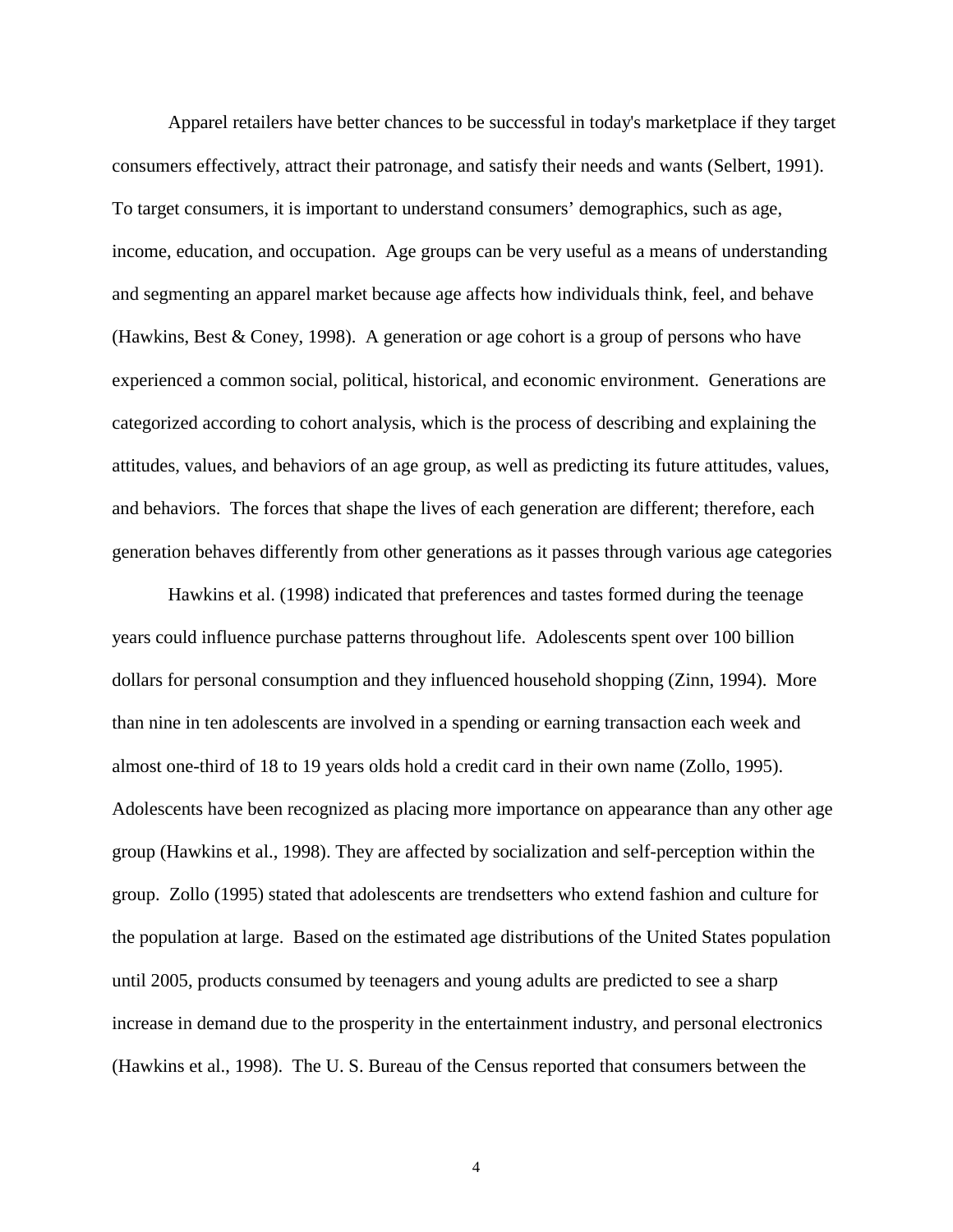ages of 5 and 19 accounted for almost 56 million of the population in 1995, 61 million in 2000, and are projected to be about 67 million by the year 2010 (Blackwell, Miniard, & Engel, 2001). Zollo (1995) reported that adolescent consumers 12 to 19 years old are projected to be about 34.9 million in 2010. The adolescent market is predicted to be more important in the near future. Forward-thinking companies actively market adult brands to adolescents because they are the future spenders (Zollo, 1995).

The older market, aged 55 years or older, has received substantial recognition from marketers (Shim & Bickle, 1993). The U. S. Bureau of the Census reported that consumers between the ages of 55 and 64 accounted for 21 million of the population in 1995, 24 million in 2000, and are projected to be about 36 million by the year 2010 (Blackwell, Miniard, & Engel, 2001). Consumers 65 years and older represented about 34 million of the population in 1995, 36 million in 2000, and are predicted to be 42 million by the year 2010 in the United States. Lazer and Shaw (1987) reported that women 55 to 64 years of age spent 13% more on apparel and 24% more on personal-care products than younger women. Also, Assael (1995) reported that people age 65 and older had the highest discretionary income of any group.They were predicted as the largest market for luxury items (Hawkins et al, 1998).

Hawkins et al. (1998) indicated that adolescents and elderly consumers have different attitudes, values, and behavior. They have different choices in products, services, activities, and media. For example, Chowdhary (1989) found that adolescent consumers and elderly consumers were significantly different in seeking fashion information. Adolescent consumers used mostly consumer-dominated sources, such as social gatherings and friends. Elderly consumers were more likely to use marketer-dominated sources, such as newspapers and radio. Age differences are expected to influence consumer perception. Consumers in different age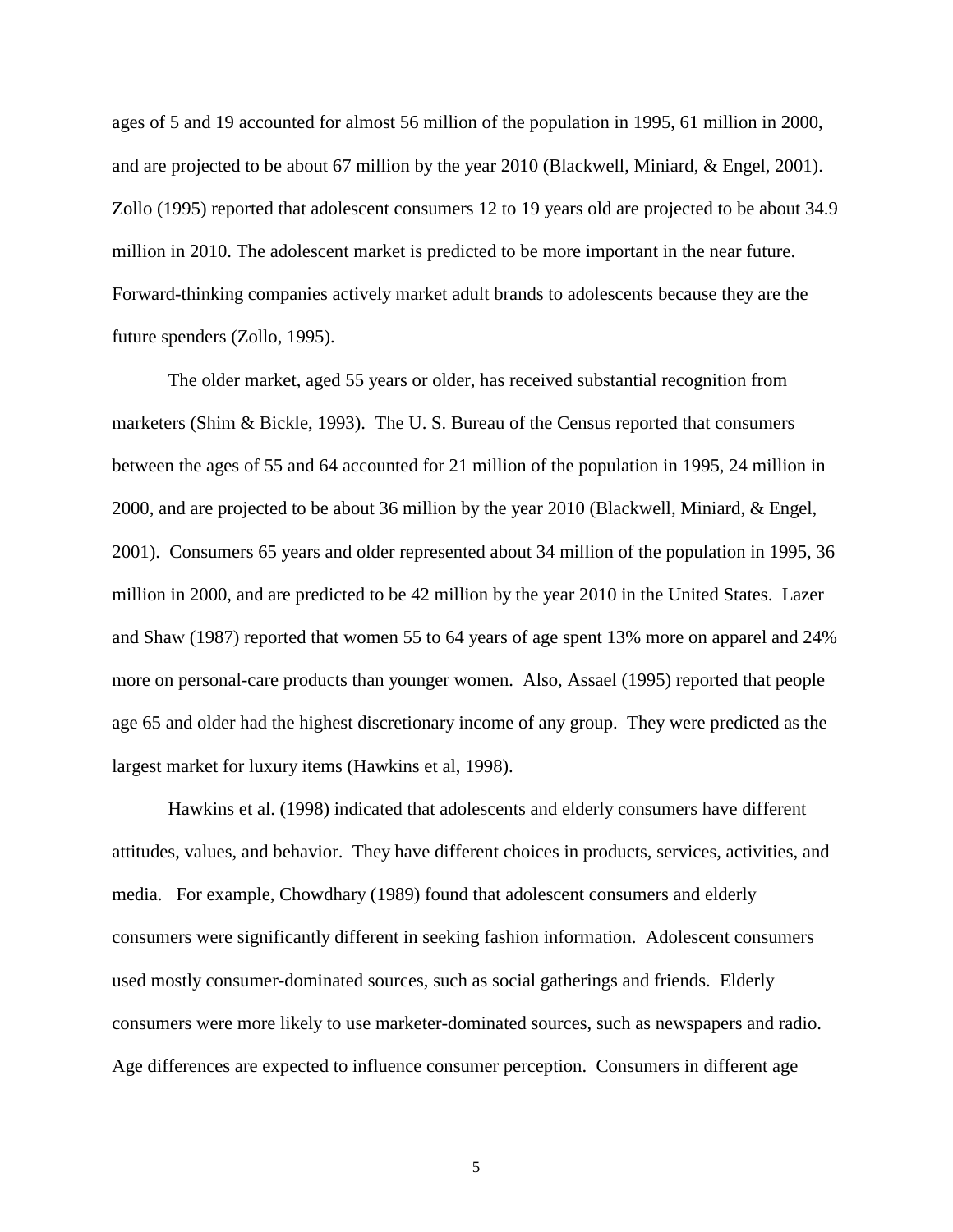groups may have their own unique perceptions and preferences in clothing. Adolescent and elderly consumers may have different responses to the salesperson according to their different perceptions in clothing.

The purpose of this study is to determine (a) the influence of consumer age and the salesperson's clothing type on apparel consumer attitude toward the salesperson, (b) the relationships of consumer attitude toward the salesperson and consumer expectation and evaluation of the salesperson's performance, and (c) the relationships of consumer expectation and evaluation of the salesperson's performance and consumer satisfaction with the salesperson's performance.This study will extend the understanding of adolescent and elderly consumers' interaction the salespersons. With the results of this study, apparel retailers could understand how the clothing type of the salesperson influences consumer behavior. Apparel marketers may apply the results of this study to their business strategies so that they can increase profits by using the clothing type of the salesperson to attract potential consumers and stimulate their purchases.

#### **Framework of the Study**

A conceptual model that integrates several propositions as well as prior research was developed for the study (See Figure 1). Engel et al. (1995) suggested that individual differences influence the consumer decision process. Individual differences include consumer demographics, involvement, knowledge, lifestyles, motivation, personality, resources, and values. Age, one of the demographic variables, is the focus of the study. Hawkins, et al. (1988) indicated that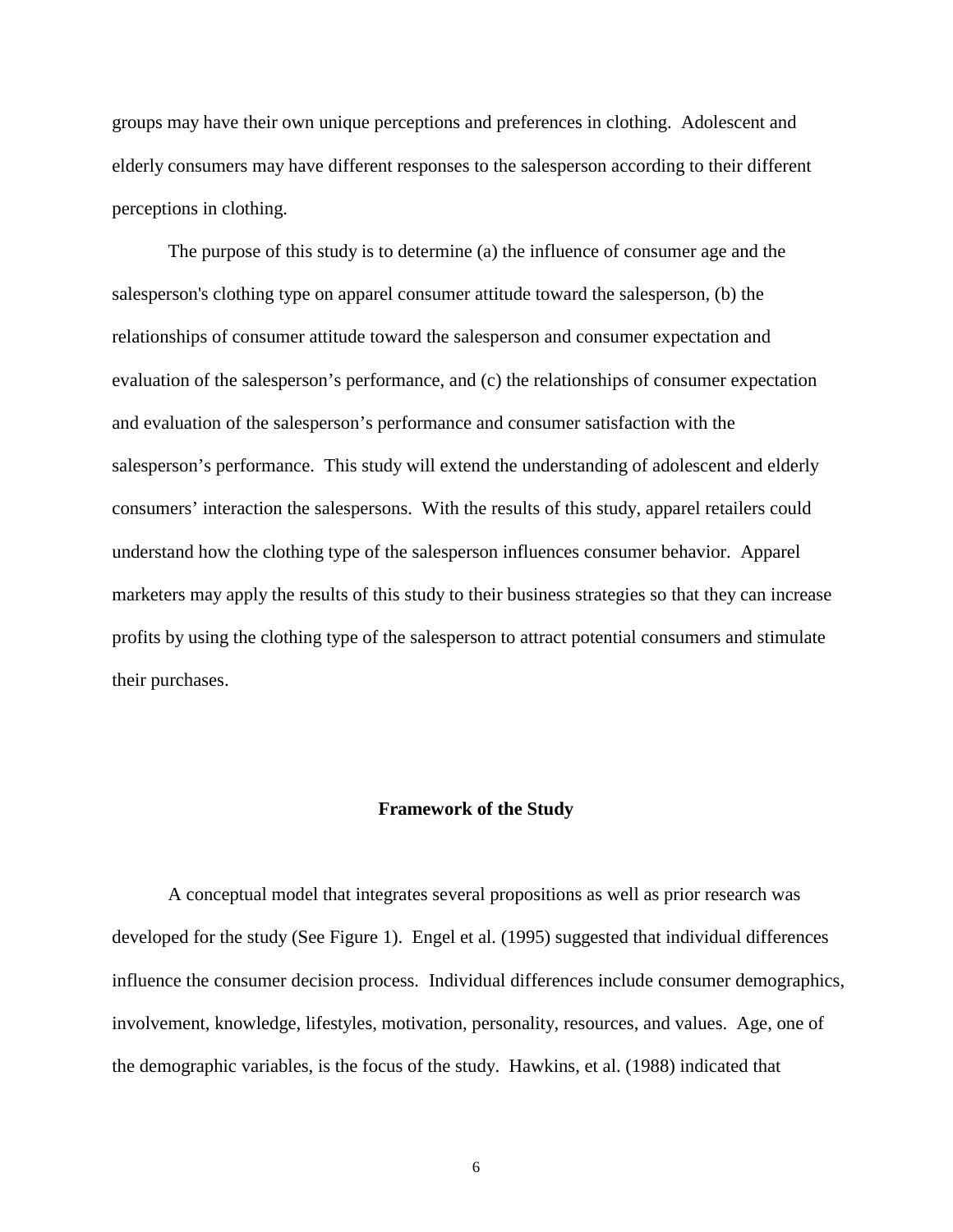consumers in different age groups often have different attitudes, values, and behaviors. In this study, consumer age influences on consumer attitude toward the salesperson, consumer expectation, evaluation, expectancy confirmation/disconfirmation, and satisfaction with the salesperson's performance.

Engel et al. (1995) suggested that the retail environment has the most influence on consumer behavior in the purchase situation because the retail environment affects consumer behavior at the moment when consumers are in the store. The authors included salespeople as one important influence on consumer behavior in the retail environment, and indicated that attentiveness, expertise, friendliness, and appearance are four important characteristics of the salesperson. The clothing type of the salesperson, one important factor influencing the salesperson's appearances, is the focus of this study.

Stone (1962) stated that individuals who shared similar appearance symbols or at least the same understanding of such symbols were more likely to engage in role taking as meaningful communication. If there is similarity between the salesperson and the consumer in sales interaction, the consumer finds attraction from the salesperson and therefore likes the salesperson (Woodside & Davenport, 1974). When the consumer likes the salesperson, the salesperson has more power in the sales interaction.

Consumers in different age groups may have different perceptions in clothing. If the clothing type of the salesperson is similar to the clothing type that consumer prefers to wear, the consumer will have a more positive attitude toward the salesperson. The influence of the clothing type of salespersons on consumer attitude toward the salesperson may be different according to consumer age. A significant interaction may exist between consumer age and the clothing type of salesperson in the influence of consumer attitude toward salesperson. The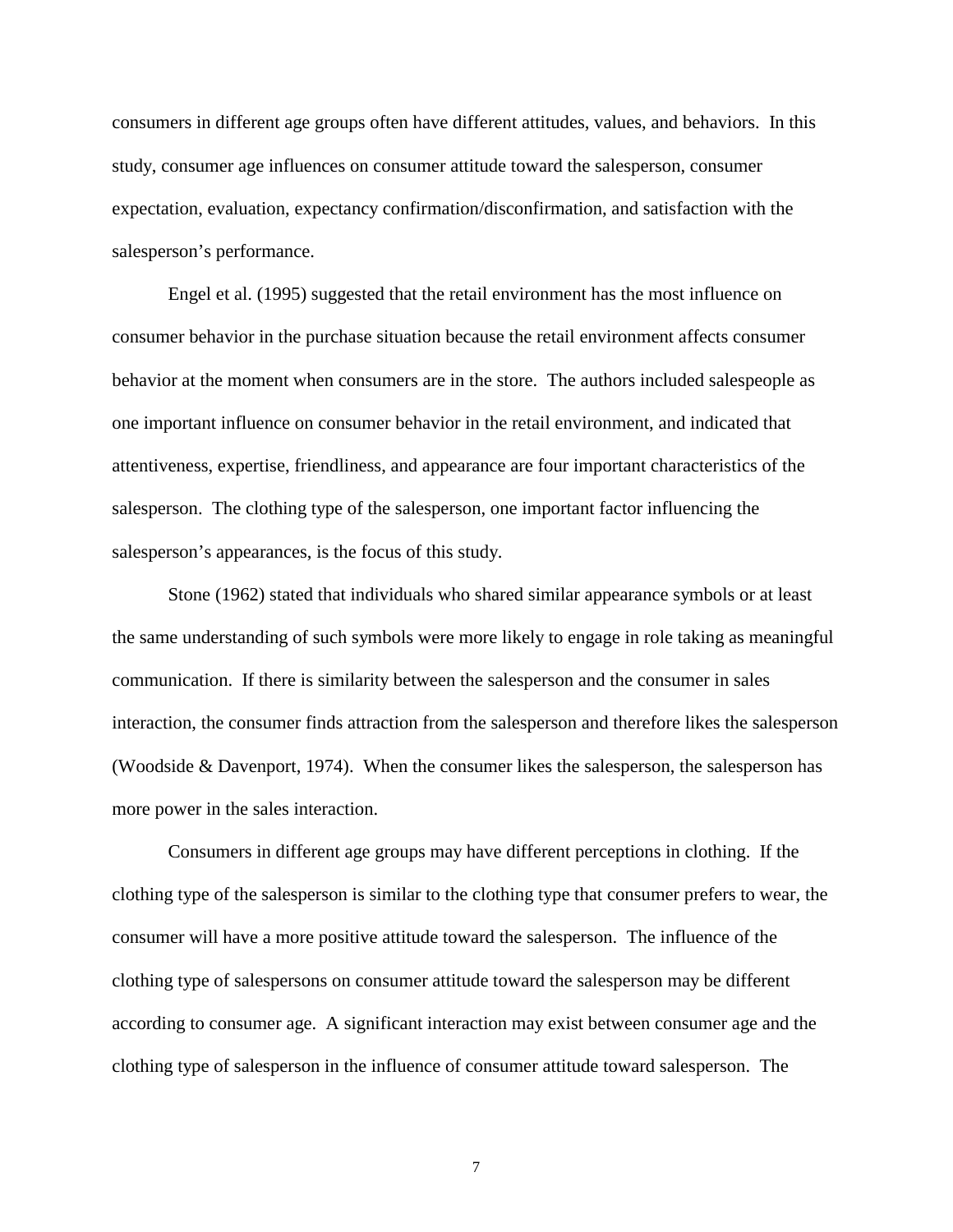

# Figure 1

A Conceptual Model of Influence of Consumer Age and the Clothing Type of the Salesperson on

Consumer Satisfaction with the Salesperson's Performance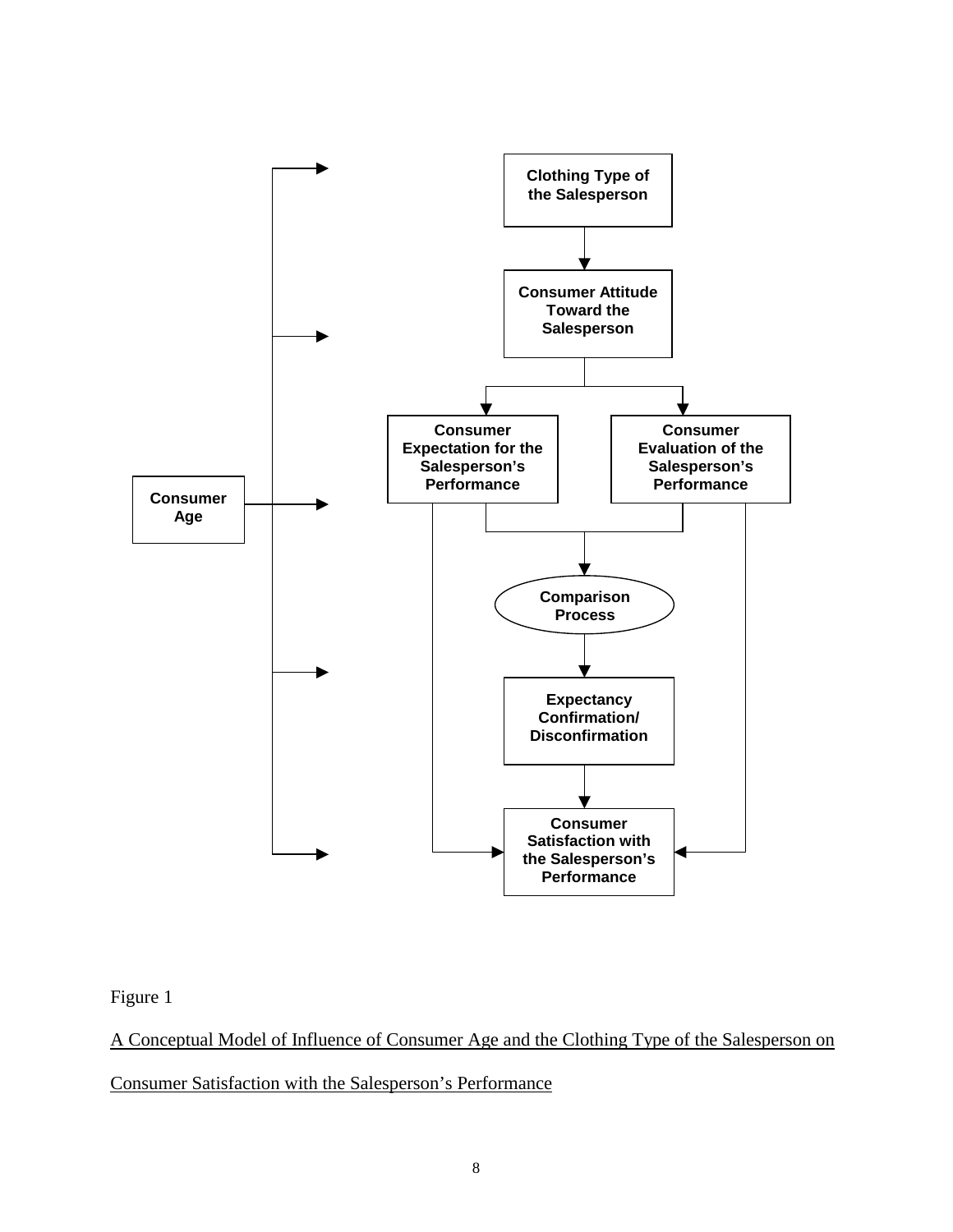proposed model suggests that there is an interaction between consumer age and the clothing type of the salesperson in the influence of consumer attitude toward the salesperson (see Figure 1).

 Miller (1977) indicated that consumers bring a set of expectations to their purchase process. Their expectations are the function of past history as well as of the current purchase situation. Engel et al. (1995) stated that consumers form attitudes toward products and services. Based on these attitudes, services or products having the most favorable attitude are chosen. Based on these propositions, this model suggests that consumer attitude toward the salesperson influences consumer expectation of the salesperson's performance (see Figure 1).

Hawkins et al. (1998) stated that the evaluation of services and products is often based on consumers' immediate emotional response to the services or products. Based on their propositions, this model suggests that consumer attitude toward the salesperson influences consumer evaluation of salesperson's performance (see Figure 1).

 Oliver (1977) used a car as the sample product in the study of the effect of expectation on post-purchased product satisfaction. The author found a significant and positive relationship between initial expectation and consumer satisfaction/ dissatisfaction at the product-consumption stage of a car. Higher expectation tended toward higher satisfaction, whereas, lower expectation led to lower satisfaction. Consistent results were reported by Churchill and Surprenant (1982) who found that different levels of expectation of product performance significantly influenced consumer satisfaction/dissatisfaction. Based on these results, the relationship of consumer expectation for the salesperson's performance and consumer satisfaction with salesperson's performance was included in the model (see Figure 1).

Churchill and Surprenant (1982) found that evaluation of product performance was a significant determinant of consumer satisfaction. Consistent results were reported by Tse and Wilton (1988) who found that evaluation of performance of record player was important in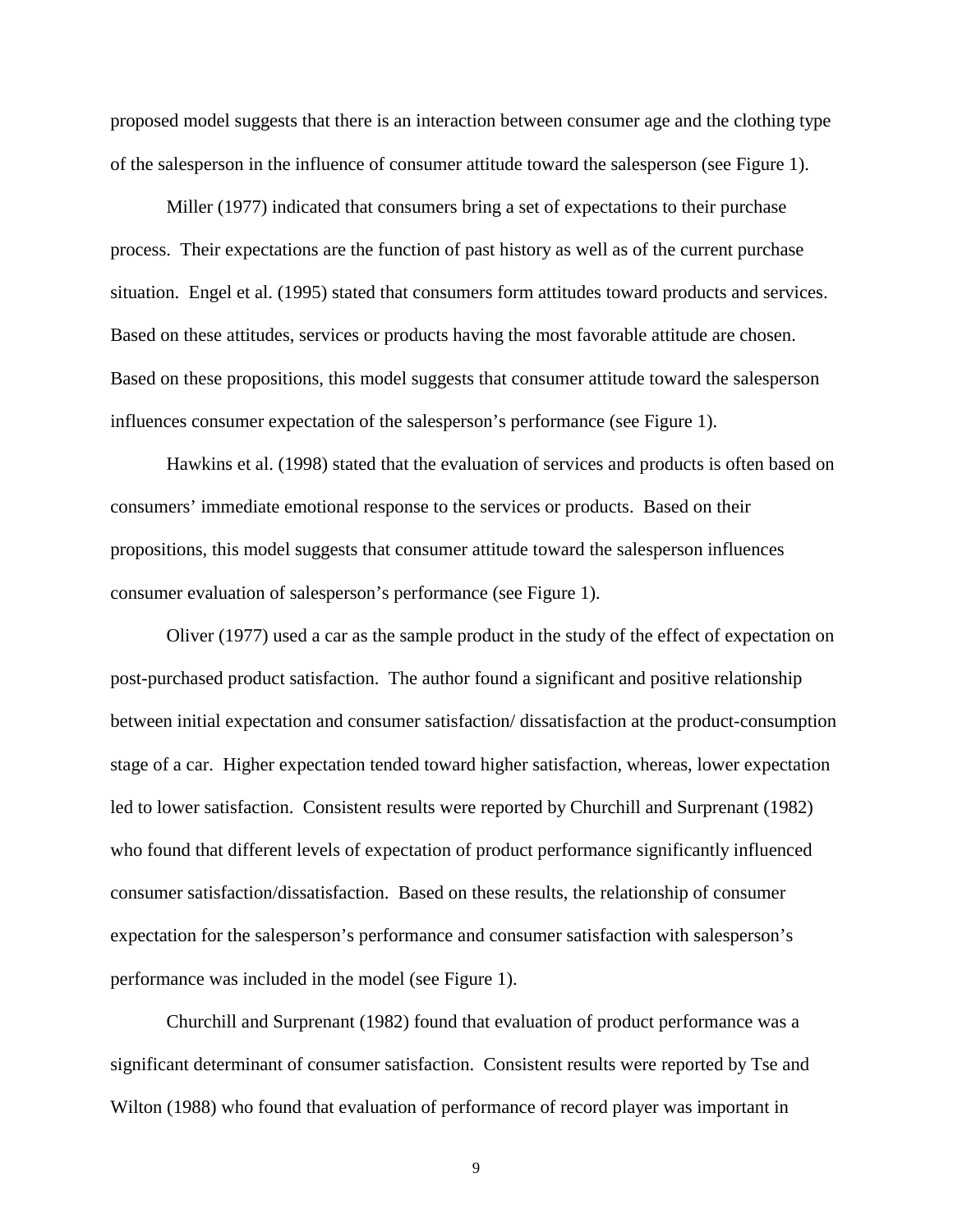consumer satisfaction. Based on these results, the relationship of consumer evaluation of salesperson's performance and consumer satisfaction with salesperson's performance was included in the model (see Figure 1).

 Oliver (1980) stated that satisfaction or dissatisfaction with a product or service was the outcome of a comparison of the expected performance of the product or service against the actual performance. Engel et al. (1995) stated three different forms of consumer satisfaction/dissatisfaction judgment. Simple expectancy confirmation implies that performance equals expectations; positive expectancy disconfirmation implies that performance is better than expectations; negative expectancy disconfirmation implies that performance is worse than the expectations. Several researchers suggested that simple expectancy confirmation and positive expectancy disconfirmation bring satisfaction and negative expectancy disconfirmation leads to dissatisfaction (Kennedy & Thirkell, 1988; Bearden & Teel, 1983; Swan & Combs, 1976). Based on these propositions, the relationship of expectancy confirmation/disconfirmation (i.e., the confirmation/disconfirmation between consumer expectation and evaluation of salesperson's performance) and consumer satisfaction with salesperson's performance was included in the model (see Figure 1).

## **Objectives of the Study**

 Based on the proposed model, six objectives are submitted as specific goals to be accomplished. The objectives are:

1. To determine if there is a significant interaction of consumer age and the clothing type of the salesperson type on consumer attitude toward the salesperson.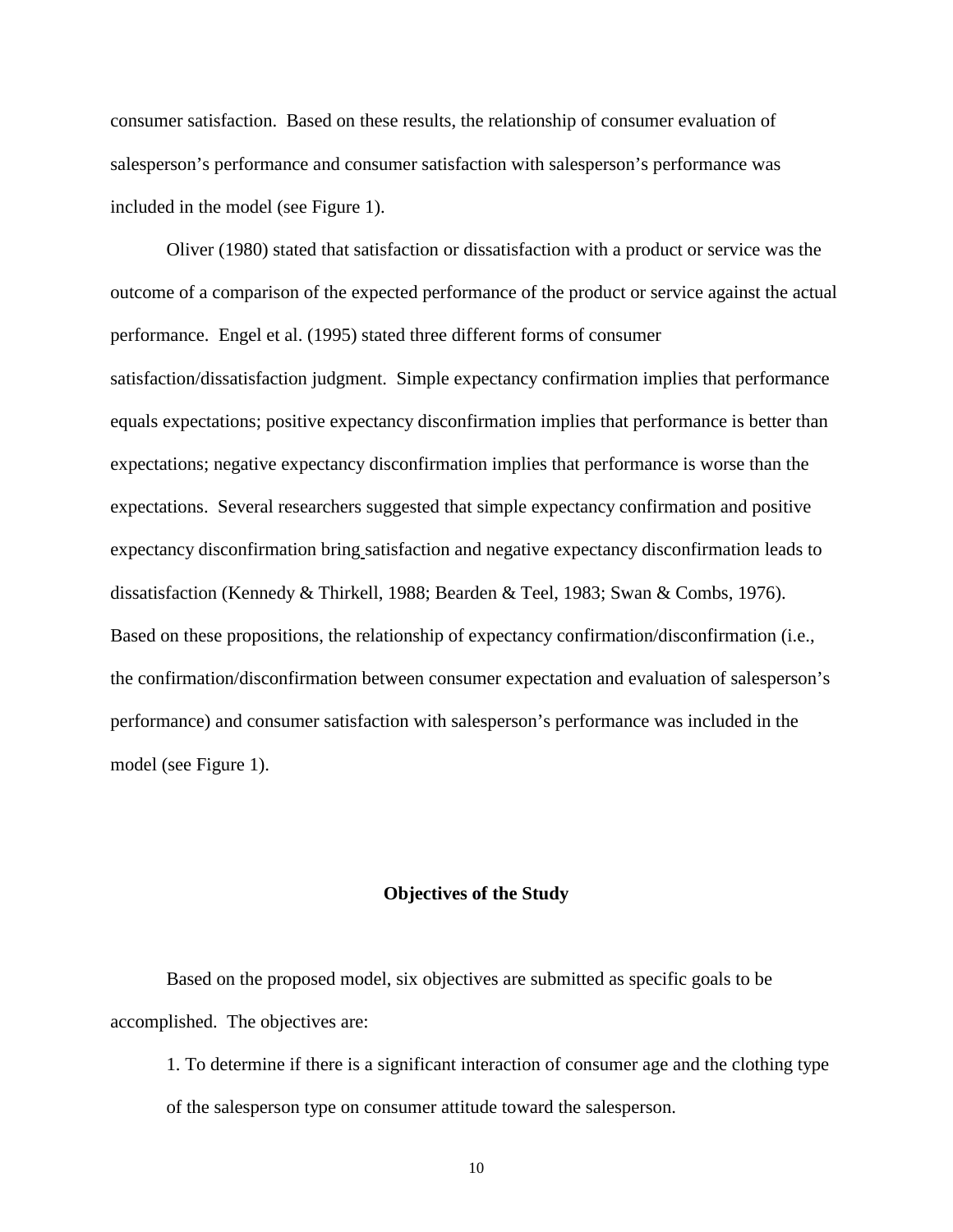2. To determine if there is a significant difference in consumer expectation for the salesperson's performance among consumers with different attitudes toward the salesperson.

3. To determine if there will be a significant difference in consumer evaluation of the salesperson's performance among consumers with different attitudes toward the salesperson.

4. To determine if there is a significant difference in consumer satisfaction with the salesperson's performance among consumers with different levels of expectation for the salesperson's performance.

5. To determine if there is a significant difference in consumer satisfaction with the salesperson's performance among consumers with different levels of evaluation of the salesperson's performance.

**6.** To determine if there is a significant difference in consumer satisfaction with the salesperson's performance among consumers with expectancy confirmation/ disconfirmation.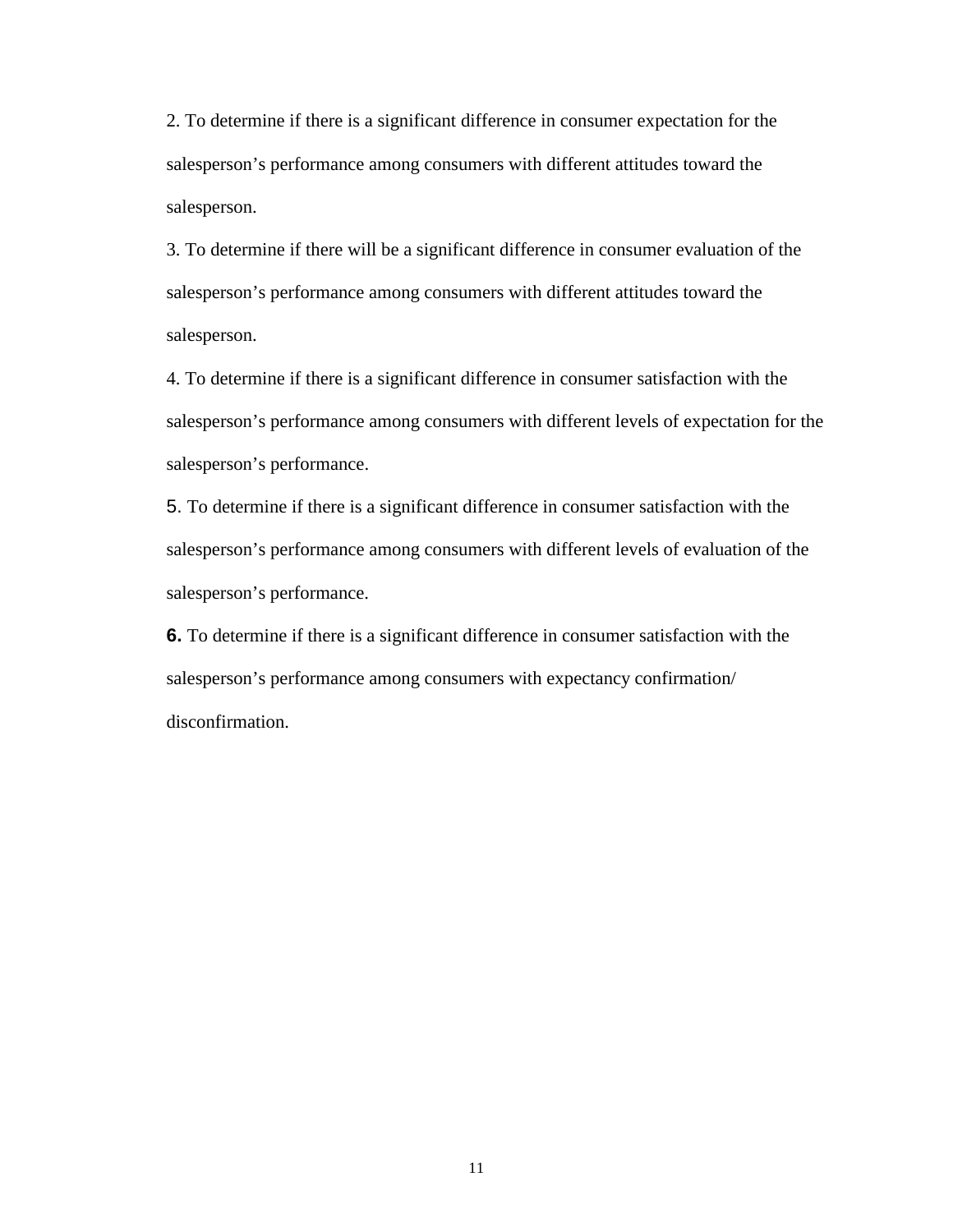# **CHAPTER II**

## **REVIEW OF LITERATURE**

In this chapter, the literature is reviewed in four sections: (a) clothing as nonverbal communication cues, (b) adolescent and elderly consumer behavior, (c) influence of the salesperson on consumer behavior, and (d) similarity effect.

#### **Clothing as Nonverbal Communication Cues**

One person's nonverbal communication could influence another person's behavior (Rosenthal, 1966). Depaulo and Friedman (1998) defined nonverbal communication as a sending and receiving of thoughts and feelings without words. People who have a special relationship might have special sensitivities of understanding the nonverbal communication cues in the interaction (Buck, 1983). Depaulo and Fisher (1981) found that people who were willing to ask for help were more accurate at reading these nonverbal cues.

Many psychological studies in the 1970s investigated the effects of clothing on interpersonal behavior. Samuel (1972) found that a straight-attired female was more likely to be followed across the street in disobedience to the light than a hippie-attired female. Darley and Cooper (1972) investigated the relationship between a political campaigner's clothes and appearance and campaign effectiveness. The potential voter was more reluctant to take or to look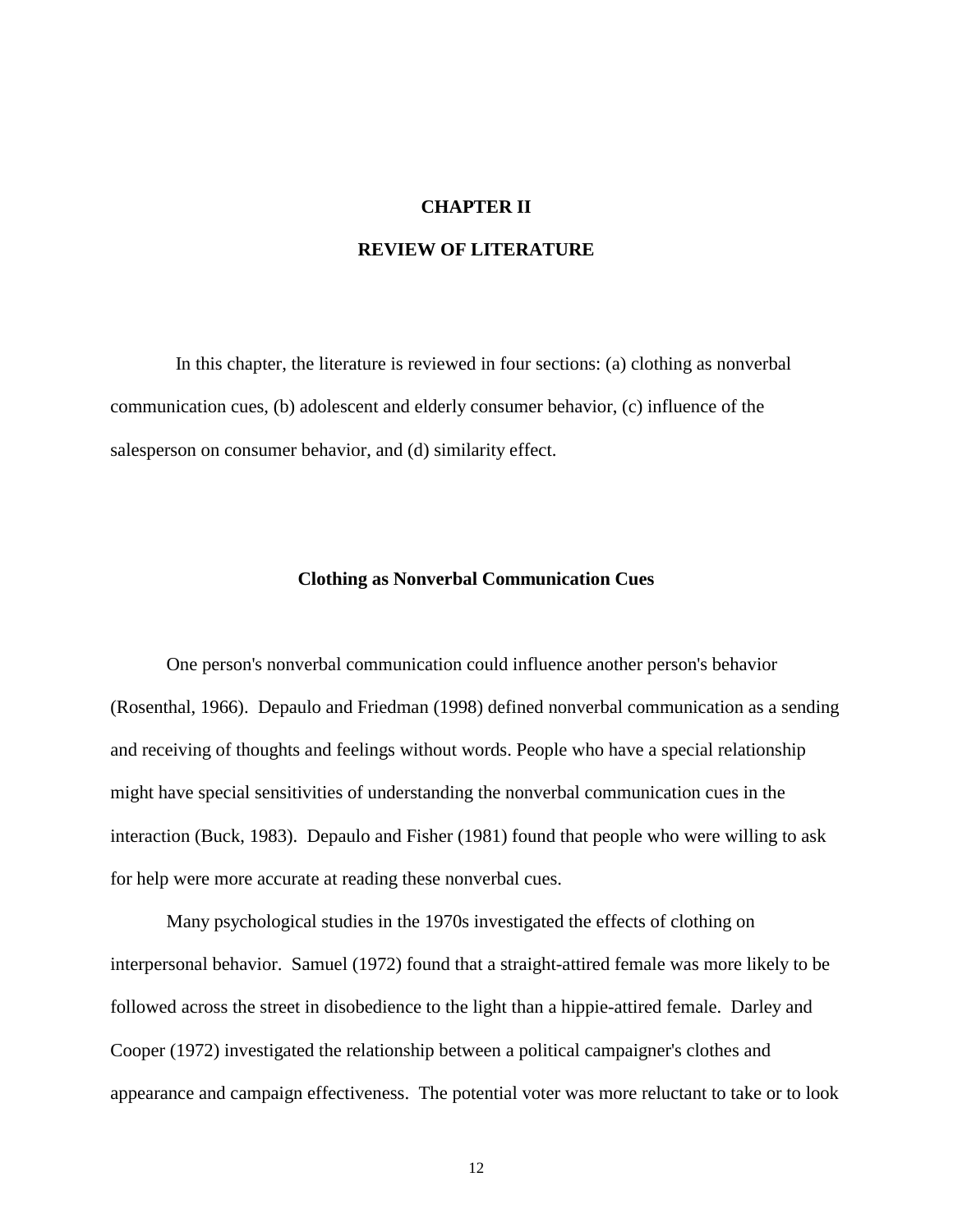at the information provided by a "deviant" with long hair, beard, dungarees, and an old navy army jacket than by a normally dressed individual with conventional sports clothing and short hair. Keasey and Tomlinson-Keasey (1973) investigated the relationship between clothing styles and petition signing and the authors found that the formally dressed male and female petitioners obtained more signatures from male passersby while the hippie female petitioner obtained less from female passersby. In a study by Harris and Baudin (1973), participants were asked for a dime by well-dressed researchers who wore dresses and heels or coats and ties, or by sloppily dressed researchers who wore jeans and old shirts. Results showed that the well-dressed researchers were more likely to receive the money than researchers in sloppy clothes. Chaikin, Delega, Yoder, and Phillip (1974) and Kleinke (1977) conducted similar studies and also reported consistent results. Schiavo, Sherlock, and Wicklund (1974) investigated the effect of attire on the degree of directions obtained (i.e., no direction, general direction, detailed direction). Participants gave more detailed directions to the conventionally dressed researchers. Even when the participants did not know the directions, they offered other suggestions (e.g., "ask a policeman," "take the subway") more to the conventionally dressed researchers more than to the hippie dressed researchers.

 Some researchers in the field of clothing and textiles investigated the effects of appropriate and inappropriate clothes on job interviews. In a study by Workman (1984-1985), the researcher wore either a suit or overalls to job interviews for an orientation advisor position and a groundskeeper position. A suit was considered inappropriate clothing for a groundskeeper, as were overalls for an orientation manager. Results indicated that the interviewee who wore a suit for the groundskeeper position was considered to have a limited choice of clothes to wear, whereas the interviewee who wore overalls for the orientation advisor position was judged as less interested in the position and less confident. The interviewee received more positive ratings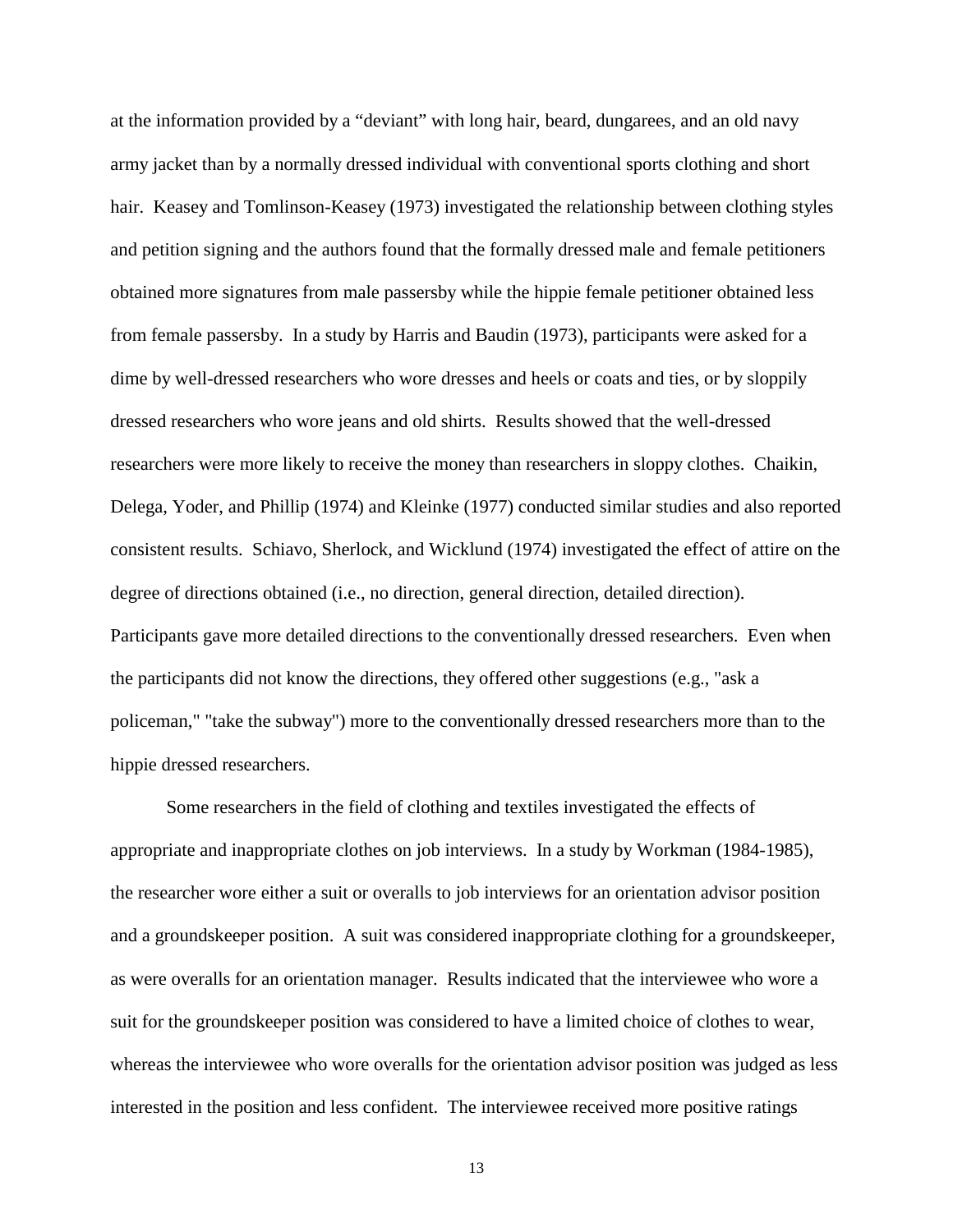when dressed in a suit rather than in overalls, regardless of the job type. The study showed that the perception of appropriateness of clothing was an important element in interpersonal interaction. Ray (1985-1986) also investigated the influence of clothes in the ratings of a job applicant's personal characteristics. The three levels of appropriate clothing were a suit (high appropriateness), shirt, pants, and tie (moderate), or shirt and pants without tie (low appropriateness). The author found that regardless of the job applicant is experienced, the applicant with a suit received higher recommendation ratings than the less appropriately dressed job applicant. Consistent results were found in several other studies, (Johnson & Roach-Higgins, 1987; Kelly, Jones, Hatch & Nelson, 1976; Kelly, Good & Walter, 1974; Conner, Peters, and Nagasawa, 1973; Douty, 1963) which show that clothing was important in creating a good first impression and that clothing influenced judgments of a person's general ability to meet job requirements. In general, people who were conventionally dressed received more positive reactions than people who were dressed in other clothing types. These results showed that clothing affected people's perceptions of personal traits, ability and attitudes.

Several researchers explored the effects of clothing on social interaction and characteristics perception. Johnson, Nagasawa, and Peters (1977) found that fashionable clothing resulted in perceptions of greater sociability than did unfashionable clothing. Workman (1987) also found that clothing fashionability was a factor in interpersonal distance.A person wearing fashionable clothing received more positive interactions with others than a person wearing outof-date clothing. If the clothing worn does not reflect current fashion, the wearer may be considered as "different." The author indicated that interpersonal distance in social interaction could be modifiable through the manipulations of clothing. Paek (1986) tested the impressions of personal traits formed by perceivers of a person wearing conservative, daring, casual, or dressy styles. Results indicated that a person wearing a conservative or a casual style was perceived to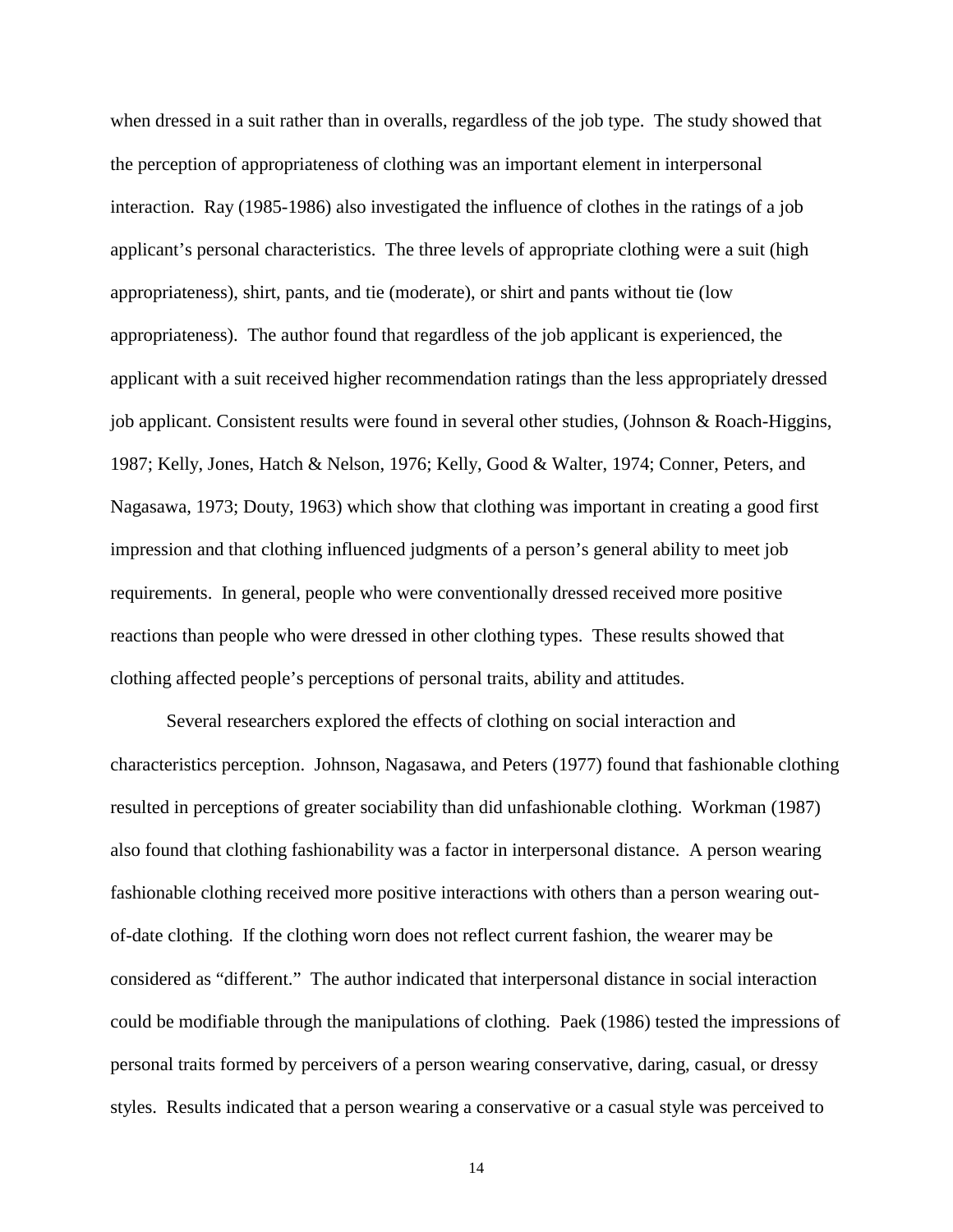be more understanding and dependable than a person in other styles. A person in a daring style was more attractive and individualistic than a person in other styles. A person in a dressy style was regarded to be conventional and dependent on others. Butler and Roesel (1989) examined the influence of teachers' clothing styles on student perceptions of teacher characteristics. The teacher in jeans was judged as fun, approachable, not especially knowledgeable, commanding limited respect, and not looking like a teacher, whereas the suited teacher was seen as not especially fun, unapproachable, an authority figure who assigns homework, and possessing the image of a teacher. No one style was considered as preferable overall. The reason given for this depended on the situation, for example, the diversity of roles, the topics of study, and location of class (e.g., outdoor or indoor).

#### **Adolescent and Elderly Consumer Behaviors**

Understanding consumer behaviors, attitudes, and opinions of each age group is an important aspect for marketers (Rentz & Reynolds, 1991). Hawkins et al. (1998) indicated that adolescents and elderly consumers have different attitudes, values, and behaviors. These two segments of the population differ in their choices of products and services, activities, and media.

#### Adolescent Consumer Behavior

Adolescents have their own language and way of speaking, their own expressions and tones (Hawkins et al., 1998). Marketers are using this behavior among young consumers to launch brands or to reposition current brands to appeal to this large target market. Young consumers today also have an unique information seeking source that other generations didn't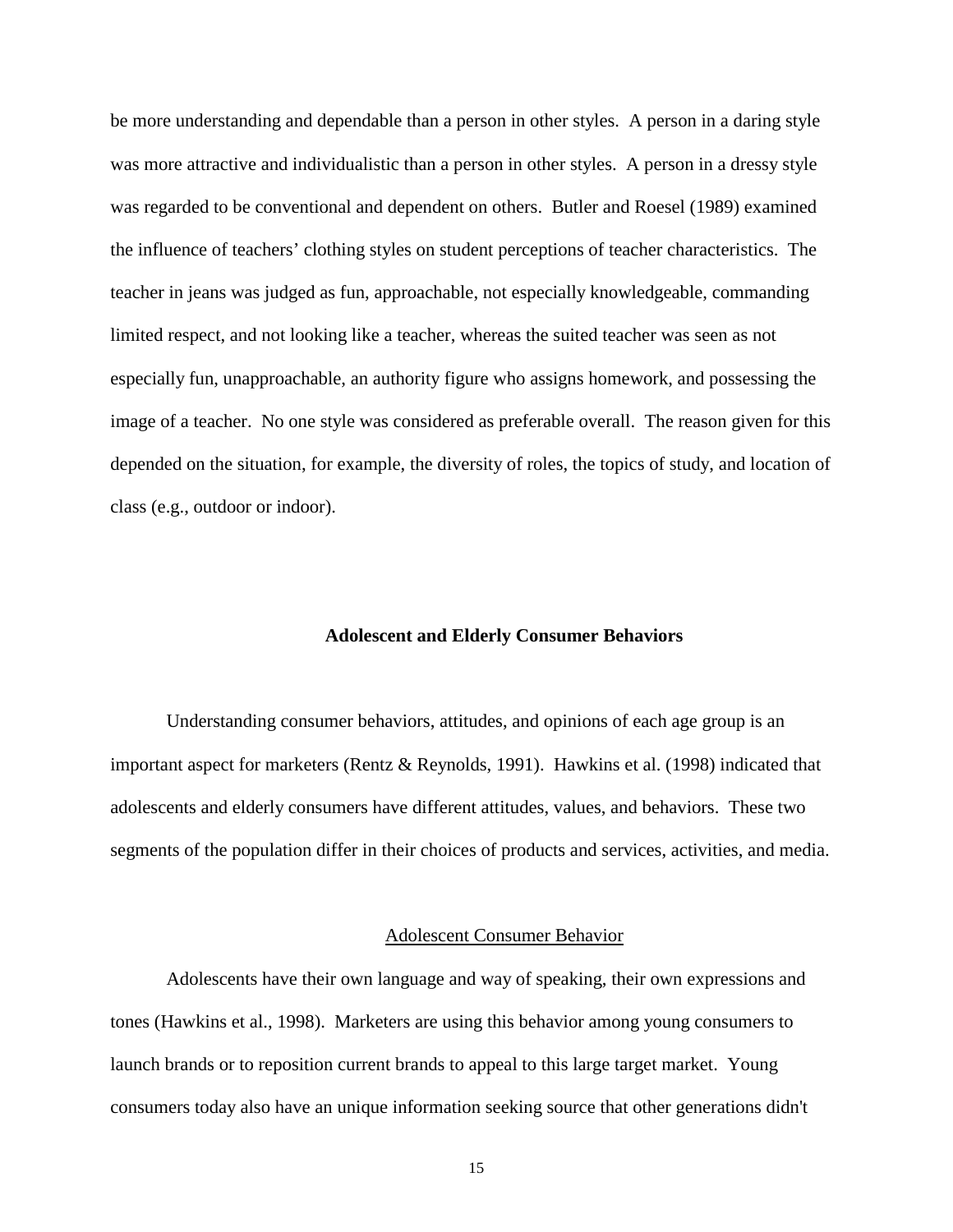have when they were young; i.e., the Internet and computer communications (Tapscott, 1996). Layne (1995) reported that members of the

N-Generation (i.e., Network Generation - those who grow up using computers) members were moving away from television, and were watching less each year. The flexibility and interactive nature of the Internet was shaping their perceptions of shopping, information gathering, and virtually all other aspects of marketing.

Several studies in clothing and textiles have explored the behaviors of adolescent consumers. Some research studies of adolescents have investigated the relationship between clothing and self-perception. Self-perception has been defined as the feelings and beliefs that people have about themselves (Kaiser, 1985). Self-perception is generally multidimensional. Kaiser (1985) believed that peer acceptance is vital to adolescents' socialization, self-esteem, and body image. Clothing that is similar to one's peers is considered an essential factor for this acceptance. These propositions are consistent with several research results. Francis (1992) found that inability to buy clothing and clothing deprivation affected social competence and social participation among adolescents. High clothing deprivation was indicated as "not dressed right" and low clothing deprivation was indicated as "best dressed." Both inability to buy clothing and high clothing deprivation were associated with low social competence and low social participation. Drake and Ford (1979) investigated the relationship between self-perception and perceived clothing deprivation among adolescents and found that low self-perception was related to highly perceived clothing deprivation (i.e., to be perceived as not dressed right).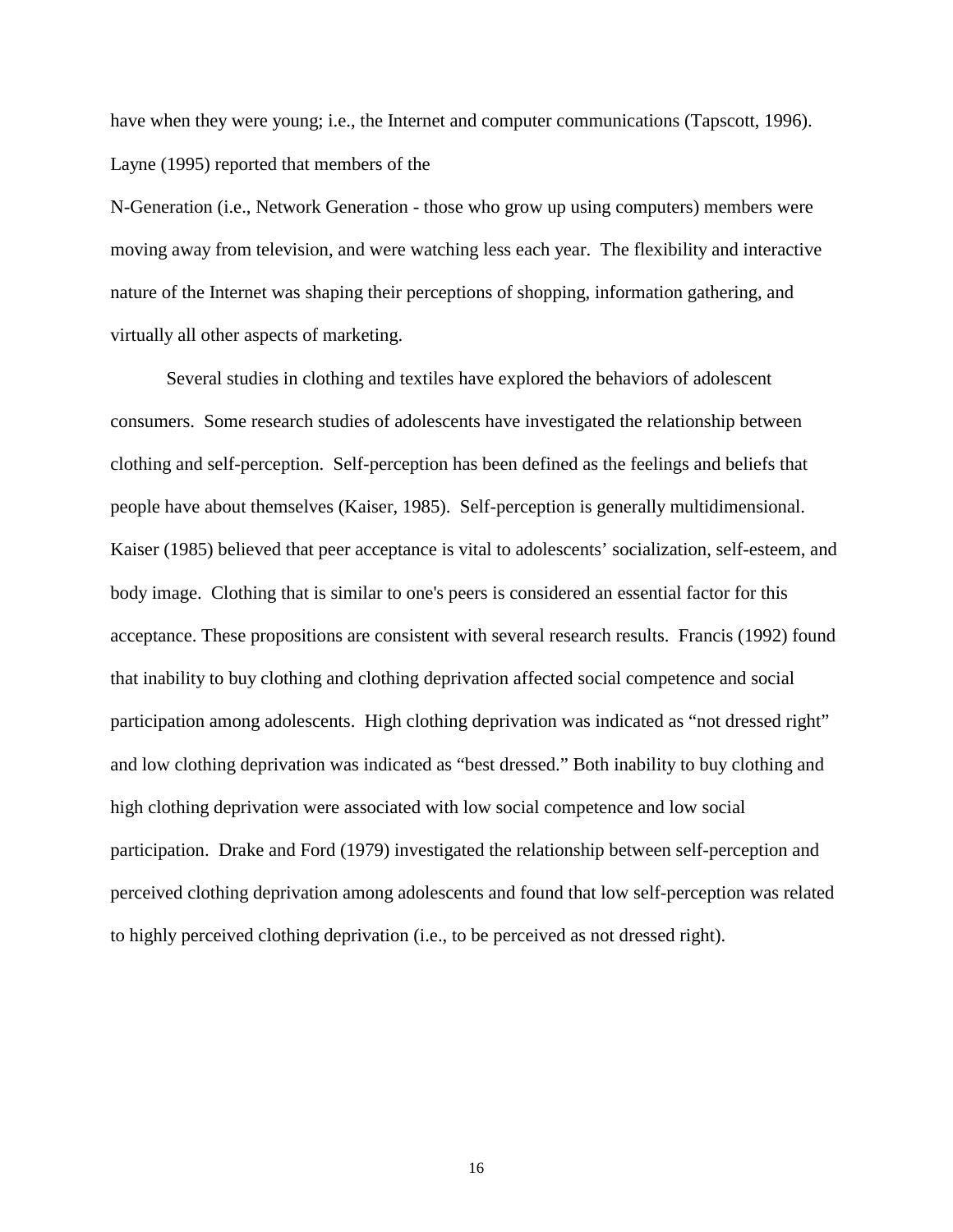#### Elderly Consumer Behavior

Blackwell et al. (2001) indicated that today's elderly consumers are known as the "youngagain" market consumers who think, feel, and buy young. Schewe (1983) found that elderly consumers were more fashion conscious and spent more money on apparel than elderly consumers in past generations. Chowdhary (1988) also found that elderly consumers liked stylish clothing over classic clothing. However, when elderly consumers were asked to choose the style they liked the most, they selected the style that the researcher defined as classic clothing. The author explained that the classic style was a fashionable style when the participants were in their teens or youth. The style that elderly consumers consider to be classic or trendy may differ from other consumer groups.

Jackson (1992) examined the apparel expenditure patterns of people 60 years and older. Results showed that advancing age did not significantly affect apparel expenditures. Activities, such as travel, hobbies, sports, physical fitness, and volunteer work encouraged elderly consumers to replace wardrobes more often than elderly consumers in past generations (Reich  $\&$ Goldsberry, 1990). With regard to the income and expenditure relationship, elderly consumers were not significantly different from consumers of other ages. The proportion of expenditure on clothing was similar to that of other age groups.

Jackson and O'Neal (1994) investigated females between 55 years and older to determine how they perceived body changes. Results showed that the participants perceived their body changes during aging by their need for altering ready-to-wear apparel or by choosing flattering dress designs. Shim and Bickle (1993) examined women aged 55 years and older to determine their satisfactions with the fit of apparel purchased through catalogs. The authors found that the overall satisfaction was relatively low for the entire sample. Among petite, medium, and tall attributes, the petite groups showed the least satisfaction with product selection, general size, and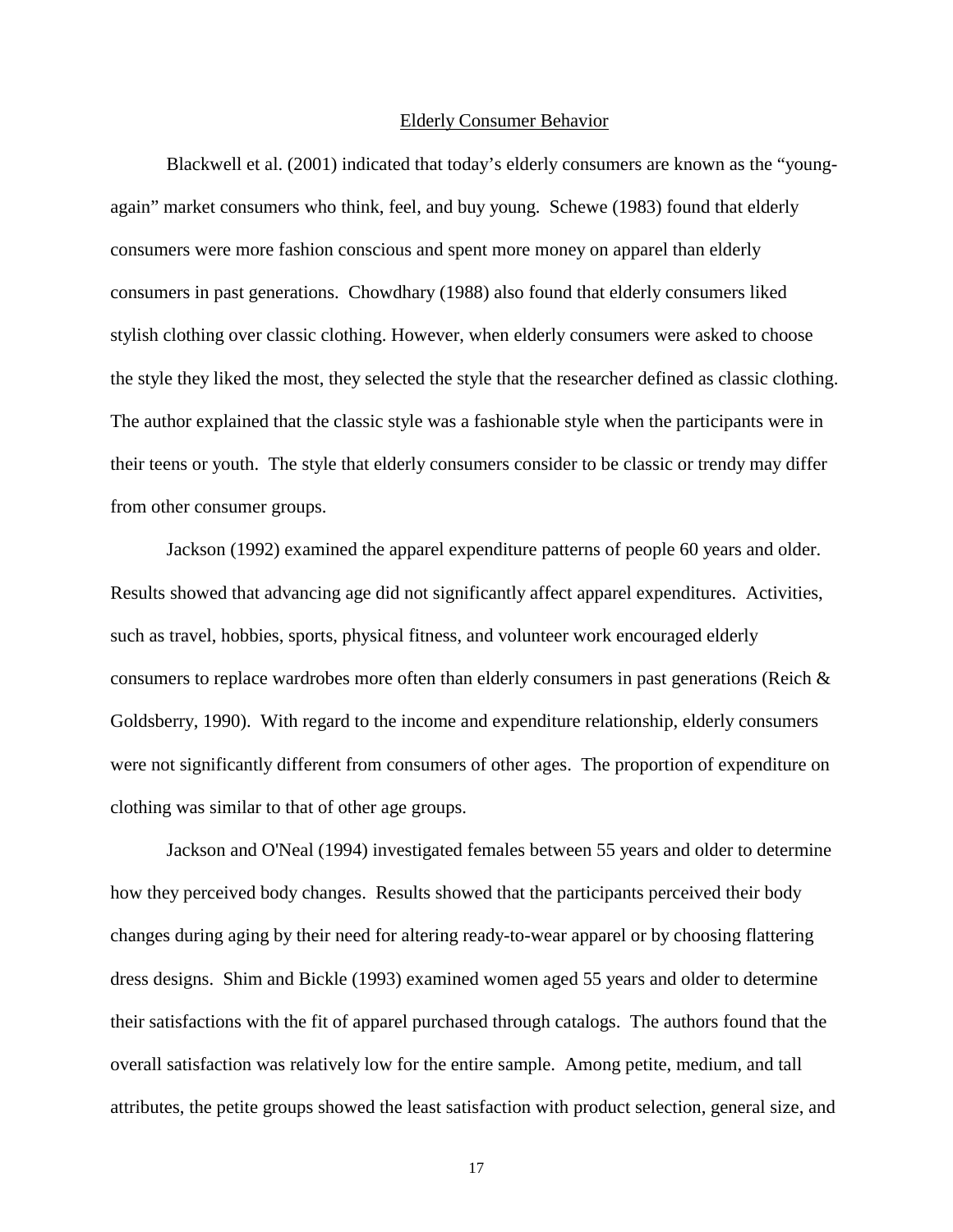fit factors. The authors stated that many apparel products were designed with the younger adult in mind, unmindful of the physiological and psychological changes associated with aging that made older consumers dissatisfied with fit and product selection.

Several researchers investigated elderly consumers' information resources and shopping behavior. Chowdhary (1988) found that older consumers were more likely to use marketerdominated sources such as newspapers and radio. Stevens (1981) stated that marketers needed to redirect product messages to elderly consumers by increasing advertisement that reflects the consumer's life styles. Summers, Belleau, and Wozniak (1992) compared the shopping behavior of four age groups and found that the oldest group in the study, over 61 years old, had lower shopping involvement than did the youngest group, between 18 to 35 years old. However, older participants showed significantly higher scores on being quality conscious than did younger participants. Engel et al. (1995) indicated three qualities important to elderly consumers during shopping: comfortable environment, physical and financial security, and easy access in stores. Johnson-Hillery (1995) found that elderly consumers' perceptions of a salesperson were significantly affected by the salesperson's service hospitality and personal characteristics.

### **Influence of the Salesperson on Consumer**

A salesperson can have a strong influence on consumers during shopping. Wilkie (1994) reported that industrial firms considered the salesperson's function five times more important than advertising. Evans (1963) analyzed an interaction dyad (i.e., a pair of individuals in an interaction) engaged in a common activity such as sales interaction between a salesperson and a consumer. The author stated that both the salesperson and the consumer are involved in the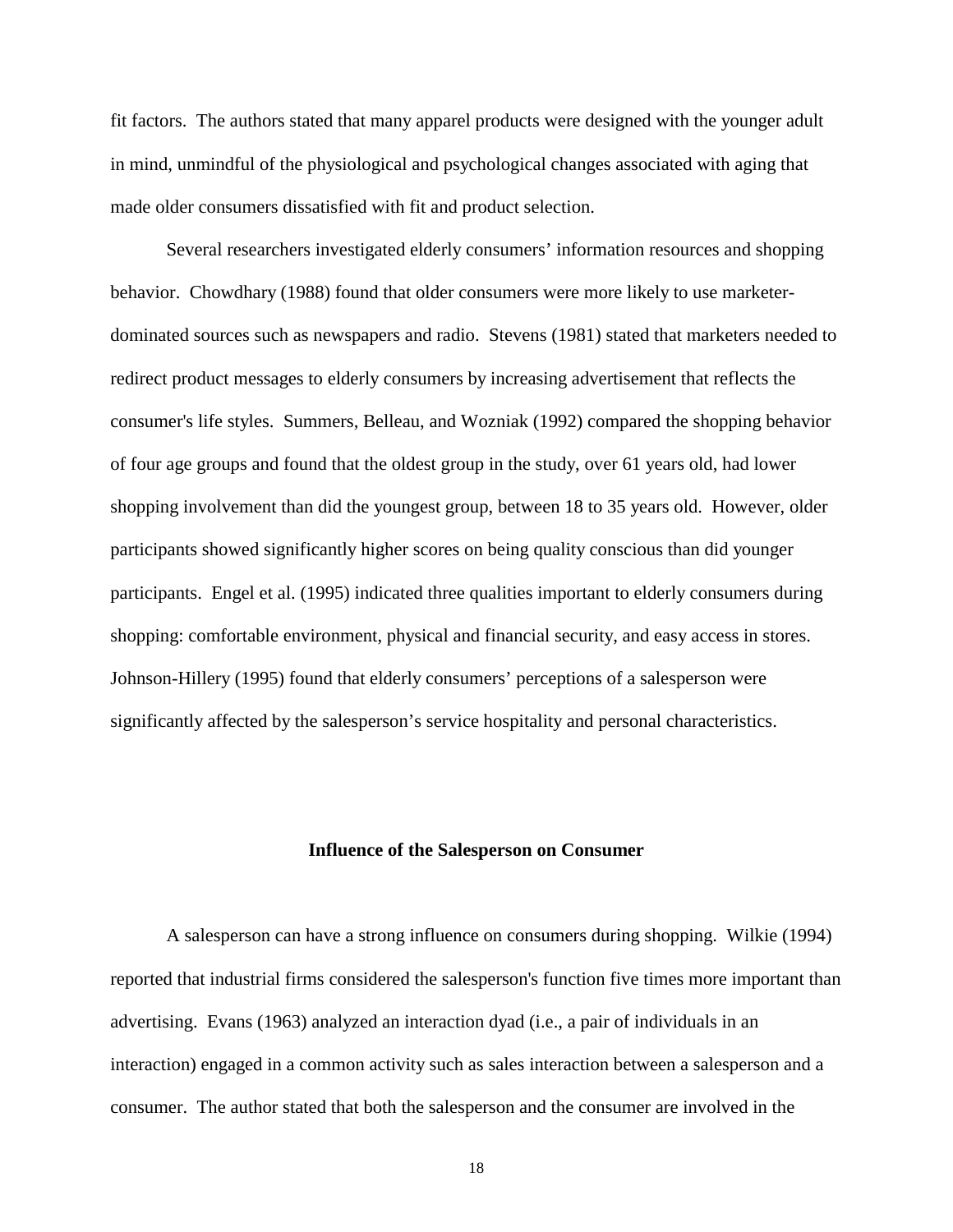interaction of a purchase decision, which depends on how the two parties view and react to each other. Depaulo and Friedman (1998) indicated that an effective door-to-door salesperson succeeds not because of a knowledge of persuasion techniques, but because of something in the dynamics of the face-to-face interaction. Weitz (1981) also stated that the salesperson's effectiveness in sales interactions affects the consumer purchase decision. The author believed that the salesperson's effectiveness is influenced by both selling behavior and salesperson's resources. Selling behavior includes adapting to consumers, establishing influence bases, using effective techniques, and controlling the sales interaction. The salesperson's resources include product and consumer knowledge, analytical and interpersonal skills, and availability of service alternatives.

Several researchers investigated the influence of a salesperson on consumer behavior. Olshavsky (1973) analyzed the characteristics of the sales interaction as a process having three stages: orientation phase, evaluation phase, and consumption phase. In the orientation phase, the salesperson learns about the consumer's interests and the consumer learns about the products and services of the store. In the evaluation phase, the consumer examines the alternative products and services. In the consumption phase, the consumer decides whether to buy or not. The influence of the salesperson was found the strongest in the evaluation phase because the salesperson could suggest the order and the number of product alternatives to be evaluated and use prepared presentations to guide the consumer's attention. Many consumers gave up their power in the interaction and asked the salesperson for recommendations. The author determined the key results of the sales interaction process, which were that the salesperson often played a powerful role in influencing the consumer purchase decision and was active in guiding consumer's choice towards specific types of products and services rather than assuming consumer's wants and needs. Caballero and Pride (1984) researched the effectiveness of a salesperson's gender and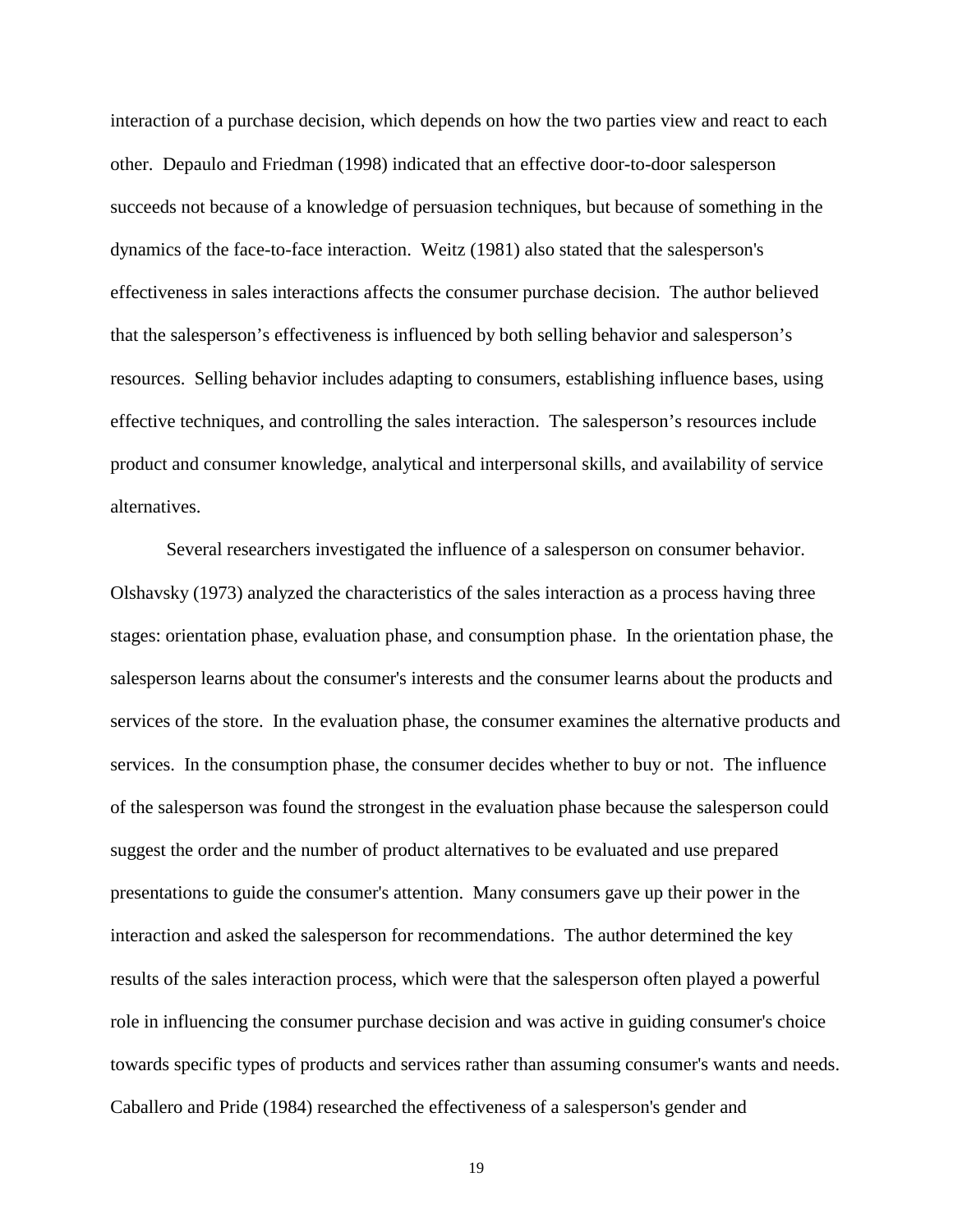attractiveness in direct mail advertisement. Results indicated that both male and female consumers preferred a highly attractive female in the catalog and showed significantly more response to the mail offer. This study provides evidence in the influence of a salesperson's attractiveness on consumer behavior.

Wilkie (1994) indicated that the reason why a salesperson has a strong influence on the consumer purchase decision is that the salesperson generally has more product knowledge and more experience of sales interaction than do consumers. Woodside and Davenport (1974) explained the salesperson's power as "expert power", a source of selling influence based on superior knowledge, while the consumer has "referent power", a source of influence based on a consumer's identification with the salesperson. The referent power in the sales interaction is related to the similarity of the salesperson and consumer for characteristics such as age, gender, interests, and race. The referent power is stronger when the consumer likes the salesperson. The more the consumer likes the salesperson, the more the consumer accepts the salesperson's recommendations. Another research study conducted by Johnson-Hillery (1995) also showed the effectiveness of similarity attraction. Results indicated that elderly consumers viewed an older salesperson more positively than a younger salesperson because of the similarity in age.

In apparel research, few studies have investigated the influence of the salesperson. Shim and Kotsiopulos (1993) found that friendliness, availability, product knowledge, and appearance are important characteristics of a salesperson. The availability of the wardrobe consultant was ranked as one of the significant customer services. Highly involved apparel catalog shoppers were especially more concerned with the salesperson than were apathetic and convenienceoriented apparel catalog shoppers.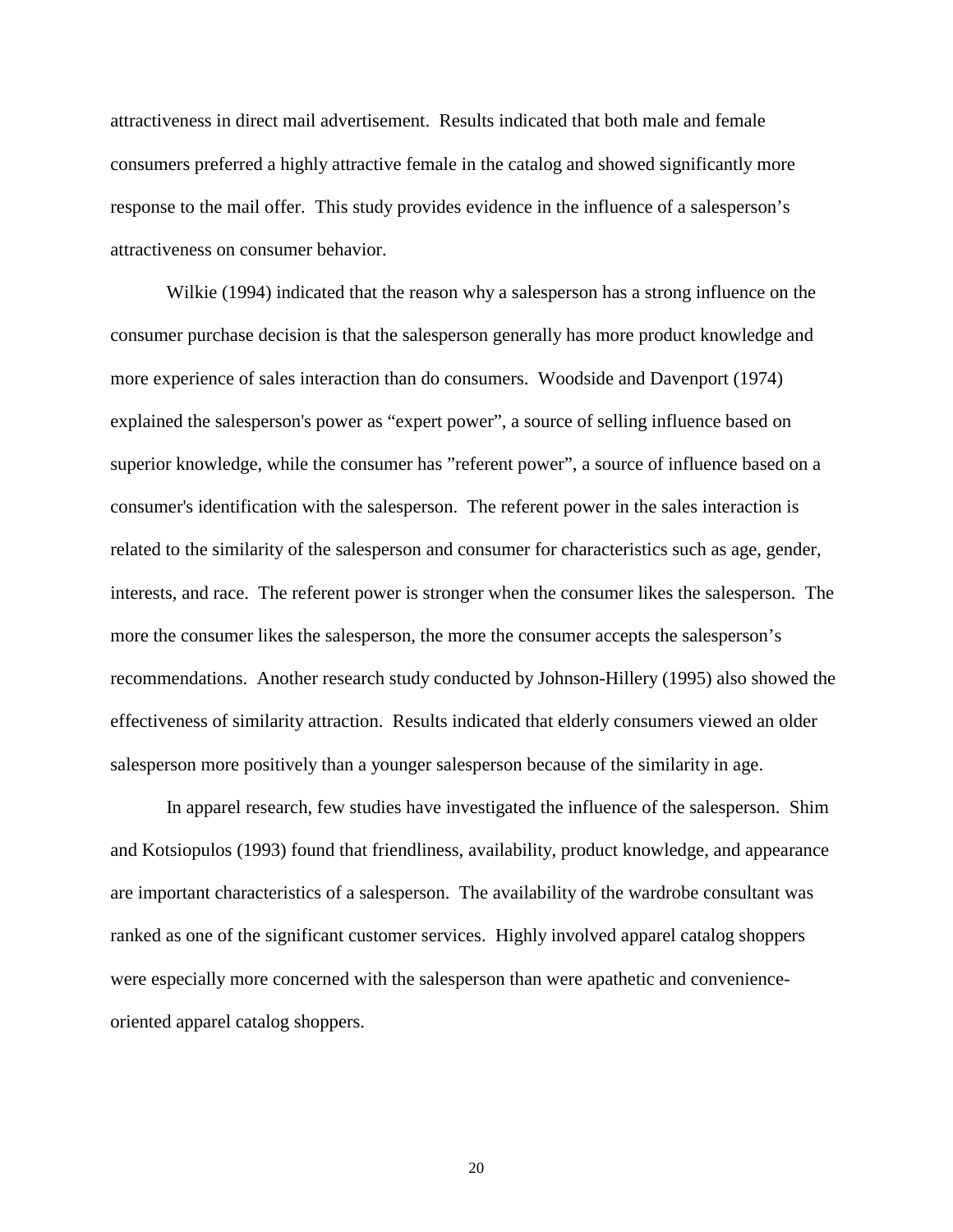#### **Similarity Effect**

Many researchers have studied the relationship between similarity attraction and human behavior. Berscheid and Reis (1998) found that shared similarity between the individuals' personal characteristics during interaction would influence attraction. People who have similar attitudes interact nonverbally in more positive ways, regardless of whether they are new acquaintances. Stone (1962) believed that individuals who shared similar appearance symbols or at least the same understanding of such symbols were more likely to engage in role taking as meaningful communication. Emswiller, Deaux, and Willits (1971) investigated the relationship between similarity and compliance. In their study, straight-dressed males and females and hippie-dressed males and females asked people for a dime. Results showed that the participants were more likely to comply with the request from someone who wore the same type of clothes than from someone who wore different clothes from them. Similarity of clothing type played a major role in determining the compliance, with the tendency being particularly strong among men. Bryant (1971) investigated the effect of similarity on petitioning. Both hippie-dressed and straight-dressed researchers asked people who were also classified as hippie dressed or straight dressed for petition signatures. Researchers received significantly more signatures from the participants dressed like them than from those dressed differently. A similar study conducted by Suefield, Bochner, and Matas (1971) reported consistent results. Marchers in a political demonstration were more likely to sign the petitions of similarly dressed requesters without bothering to read it first. Paek (1986) tested the impressions of personal traits formed by perceivers of a wearer dressed in conservative, daring, casual, or dressy styles. Results showed that a wearer in a daring style made favorable impressions on participants with high clothing interests, whereas wearers in conservative or casual styles received unfavorable evaluations.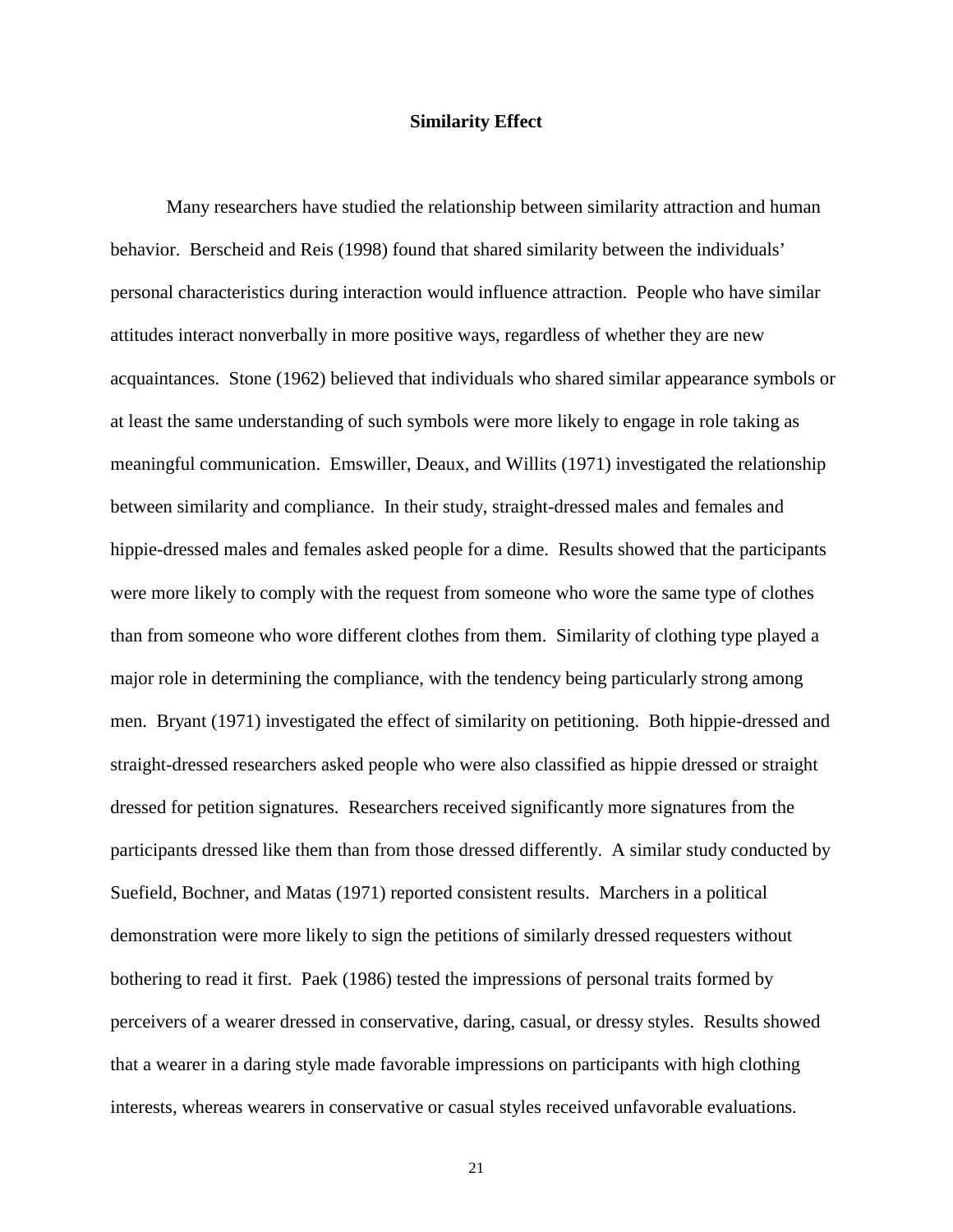## **CHAPTER III**

# **METHODOLOGY**

 The research methodology for this study is discussed in five sections in this chapter. The first section, research method, discusses the (a) research design, and (b) selections of clothing type for the salesperson and selection of participants. The second section, hypotheses, presents the objectives of the study. The third section, instrument development, describes the development of the questionnaires. The fourth section, data collection, discusses the procedure of data collection. The fifth section, data analysis, explains how the data collected will be analyzed.

# **Research Method**

#### Research Design

 The current research was an experimental study with a 2 x 2 between-subjects factorial design: two age groups of consumers (adolescent boys aged 16 to 19, elderly men 65 years and older) and two clothing types of the salesperson (type A, type B) (see Table 1). This design resulted in four experimental groups. In Group 1, adolescent participants were shown a picture of the salesperson dressed in clothing type A (i.e., a navy blue suit, tie, white dress shirt, black dress shoes; see picture in Questionnaire 1 in Appendix). In Group 2, adolescent participants were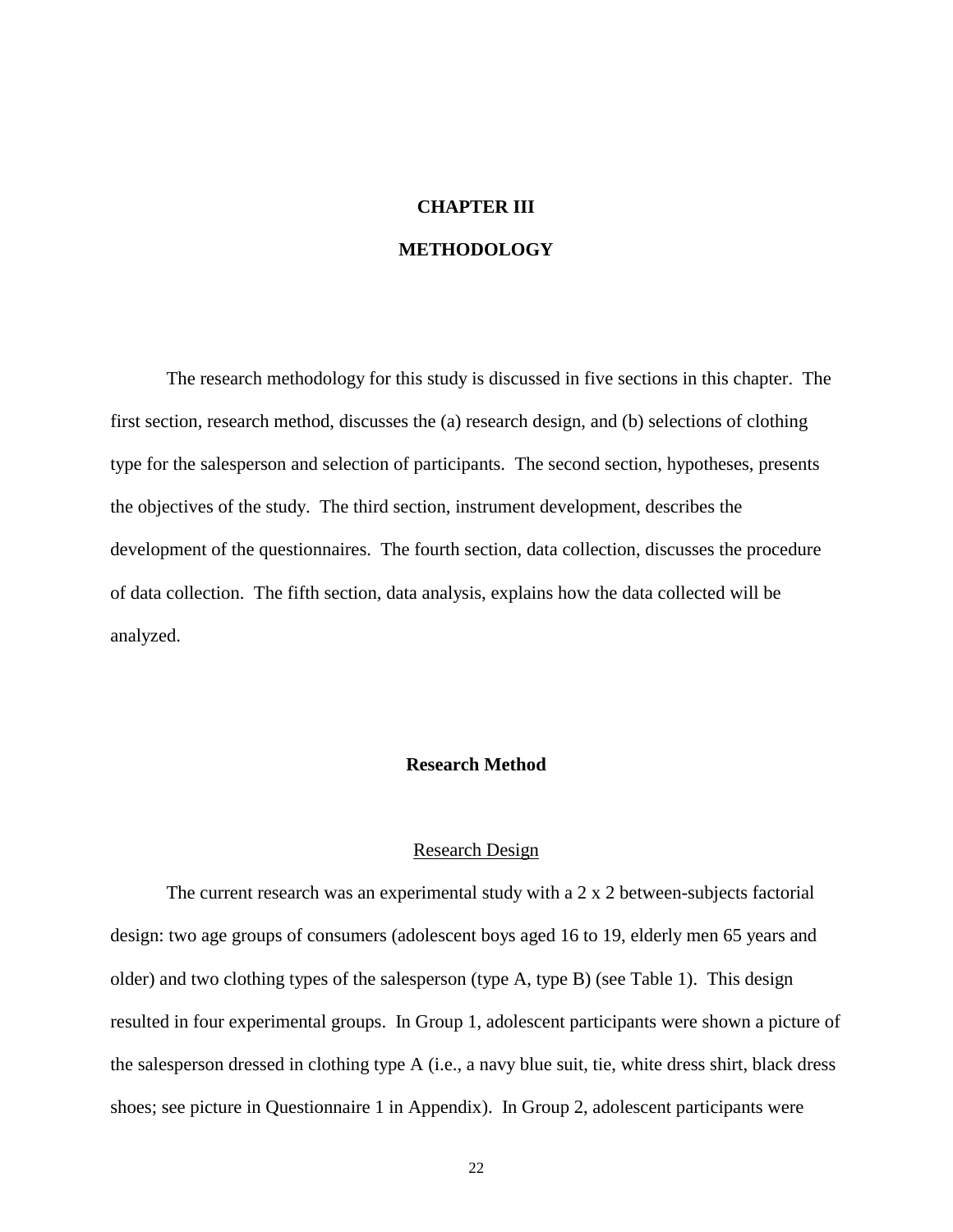shown a picture of the salesperson dressed in clothing type B (i.e., a navy blue crew-neck long sleeve shirt, navy blue chino pants, tennis shoes; see picture in Questionnaire 2 in Appendix). In Group 3, elderly participants were shown a picture of the salesperson dressed in clothing type A. In Group 4, elderly participants were shown a picture of the salesperson dressed in clothing type B. Two hundred and forty participants were randomly assigned to the two groups within their age group, 60 for each group.

### Table 1

### Experimental Design

|                                  |                                     | Consumer Age                      |                                |
|----------------------------------|-------------------------------------|-----------------------------------|--------------------------------|
|                                  |                                     | Adolescent Participant            | <b>Elderly Participant</b>     |
| Clothing Types of<br>Salesperson | Type A<br>(Formally dressed type)   | Group 1<br>-Adolescent<br>-Type A | Group 3<br>-Elderly<br>-Type A |
|                                  | Type B<br>(Informally dressed type) | Group 2<br>-Adolescent<br>-Type B | Group 4<br>-Elderly<br>-Type B |

## Selection of Clothing Type for the Salesperson and Participants

Only the category of men's wear was selected as clothing for the salesperson in this study to reduce the influence of the salesperson's gender on the results. Based on the terminology used in Butler and Roesel's study, the concept of the formally dressed (type A) and informally dressed (type B) clothing types was adopted. Butler and Roesel (1989) studied the influence of types of dress on elementary school students' perceptions of female teacher characteristics. The clothing representing the formally dressed type was a long-sleeved tan and black striped dress, or a navy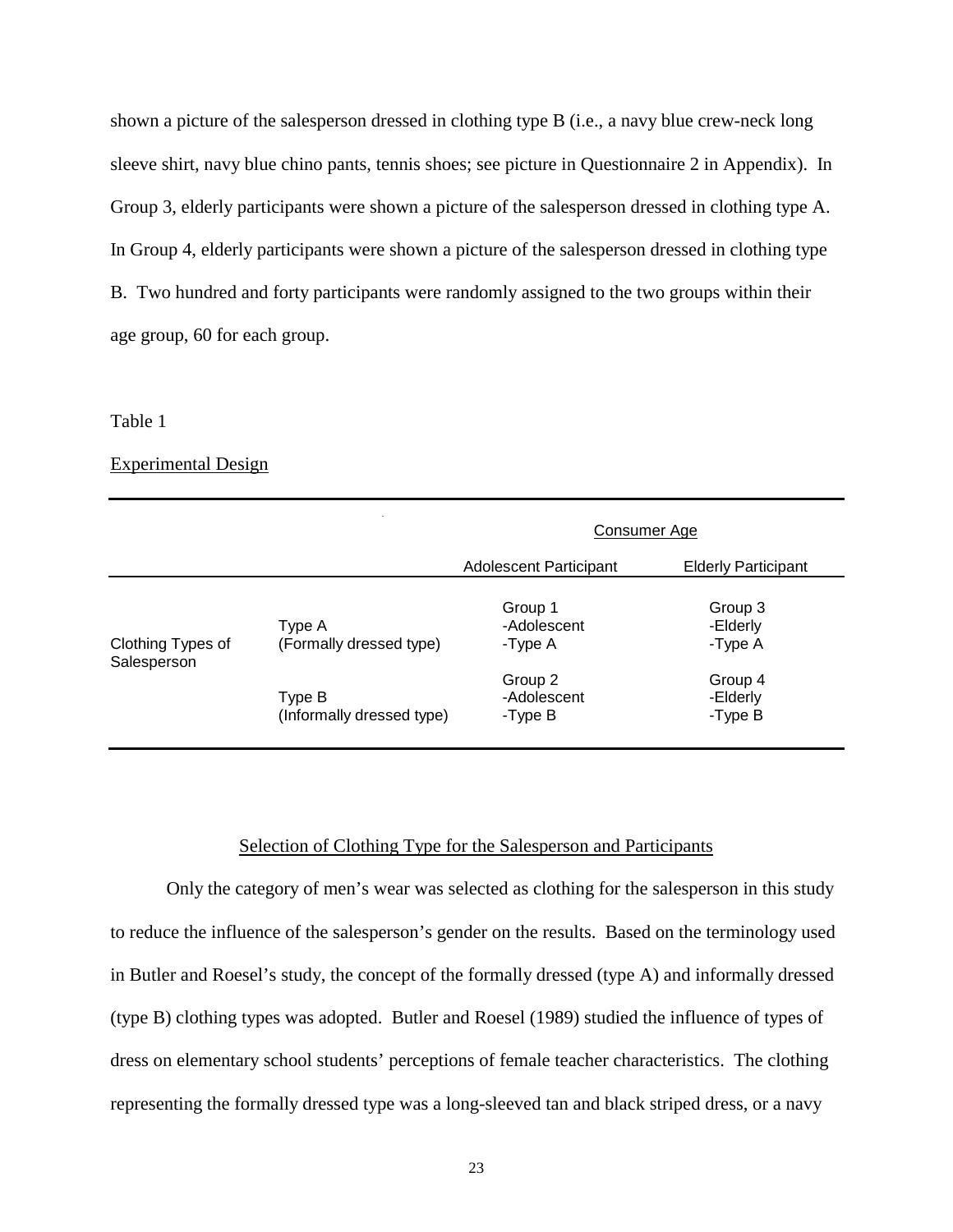blue skirted suit with a white blouse. The clothing representing the informally dressed type was a coordinating ski sweater and dark corduroy slacks, or a long-sleeved oxford shirt and jeans with no belt. In this study, the clothing type A (formally dressed type) consisted of a navy blue suit, tie, white dress shirt, and black dress shoes. The clothing type B (informally dressed type) consisted of a navy blue crew-neck long sleeve shirt, navy blue chino pants, and tennis shoes. The neutral basic styles of the clothing were selected that both adolescent and elderly participants would wear regardless of their age differences. A similar navy blue color was selected for both clothing types to reduce the influence of color difference.

Adolescent and elderly consumers were selected as the participants in the study because the population of these age groups are rapidly increasing and will become increasingly important segments in the market (Blackwell, Miniard, Engel, 2001; Zollo, 1995). Because male and female consumers may have different perceptions of a salesperson, only males were selected as the participants in this study to reduce the influence of gender difference on the results. Male high school students aged 16 to 19 were selected as the adolescent group for this study. Adolescents in this age group can drive a car and they have more opportunities to work part time. They have more experience in purchasing apparel products independently compared to the consumers who are 15 years and under. Participants aged 65 and older were selected as the elderly group. Based on the U. S. Bureau of the Census, this age group is the oldest among the categories (Blackwell et al., 2001).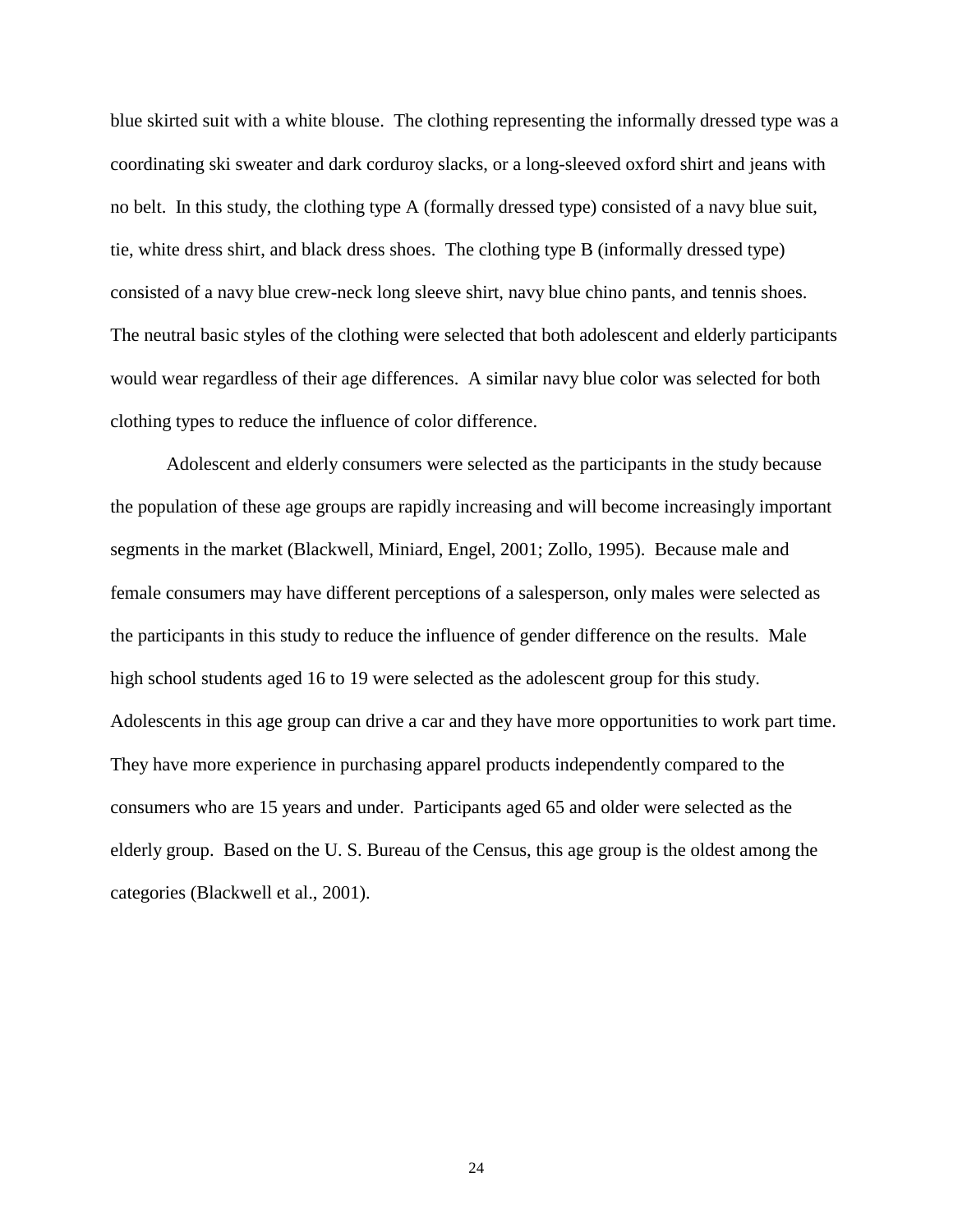# **Hypotheses**

Based on the framework and the objectives listed in chapter I, six hypotheses were generated to be tested (see Figure 2).

*H1. There will be a significant interaction of consumer age (i.e., adolescents, elderly) and the clothing type of the salesperson type (i.e., formal, informal) on consumer attitude (i.e., positive, neutral, negative) toward the salesperson.* 

 Woodside and Davenport (1974) stated that if there is similarity between the salesperson and the consumer in the sales interaction, the consumer is attracted to the salesperson and likes the salesperson. If the salesperson's clothing type is similar to the consumer's preference of clothing type, the consumer will have a more positive attitude toward the salesperson. It is expected that adolescent consumers will have a significantly more positive attitude toward a salesperson with an informal clothing type than a salesperson with a formal clothing type because they may prefer an informal clothing type significantly more than a formal clothing type. In contrast, elderly consumers will have a significantly more positive attitude toward a salesperson with a formal clothing type than a salesperson with an informal clothing type because they may prefer a formal clothing type significantly more than an informal clothing type.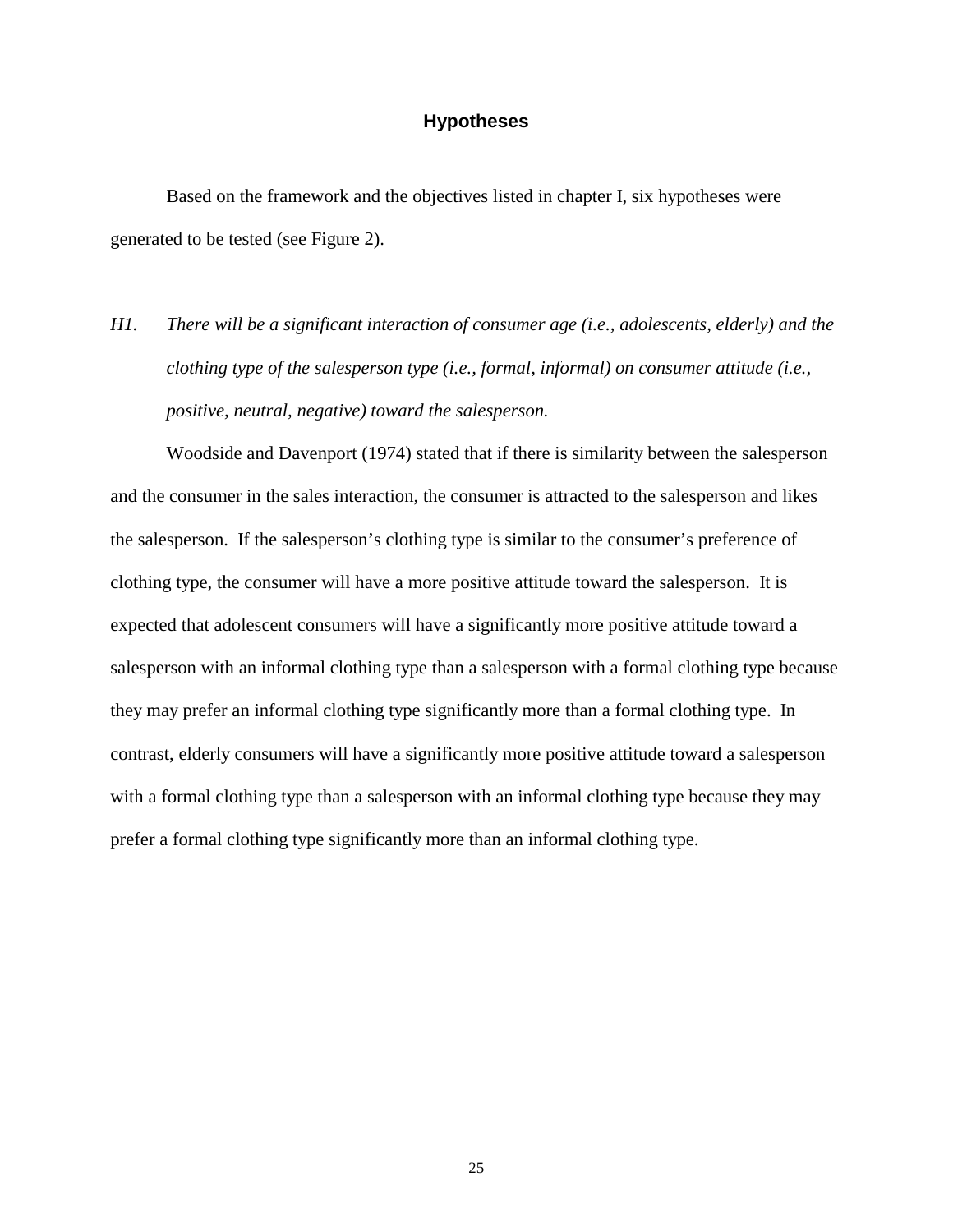

# Figure 2

Generated Hypotheses for the Examination of the Proposed Model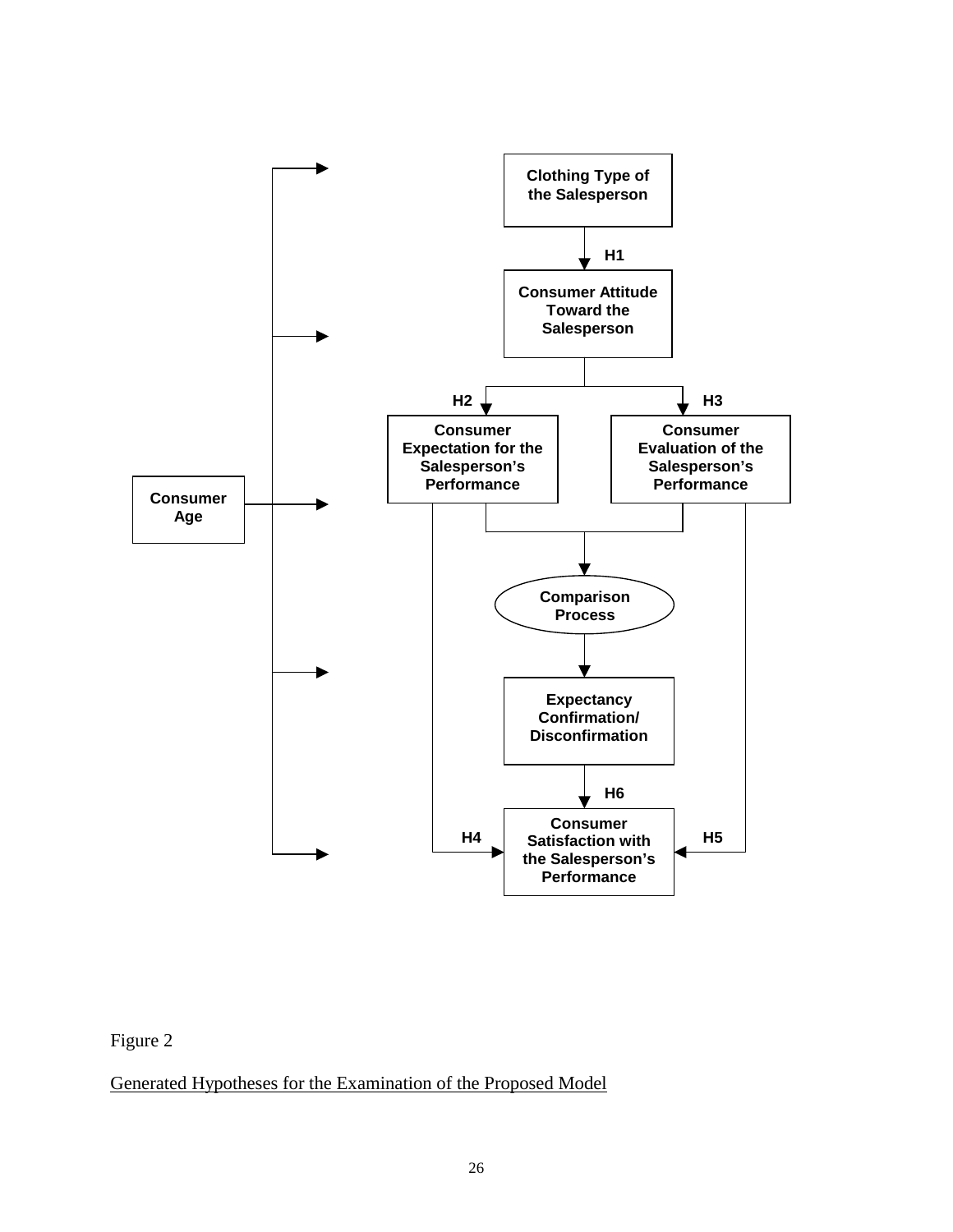*H2. There will be a significant difference in consumer expectation for the salesperson's performance among consumers with different attitudes toward the salesperson.* 

 Miller (1977) indicated that consumers bring a set of expectations to their purchase process. Their expectations are the function of past history as well as of the current purchase situation. Salespersons in the current purchase situation may play a role in consumer expectation. Engel et al. (1995) also stated that consumers form attitudes toward services and products and that based on these attitudes, the services or products having the most favorable attitude is chosen. Consumer attitude toward the salesperson may have a significant influence on consumer expectation for the salesperson's performance. It is expected that consumers who have a more positive attitude toward a salesperson will have a significantly higher level of expectation for the salesperson's performance. On the other hand, consumers who have a more negative attitude toward a salesperson will have a significantly lower level of expectation for the salesperson's performance.

*H3. There will be a significant difference in consumer evaluation of the salesperson's performance among consumers with different attitudes toward the salesperson.* 

 Hawkins et al. (1998) stated that the evaluation of services and products is often based on consumers' immediate emotional response to the services and products. It is expected that consumers who have a positive attitude toward a salesperson will have a significantly higher level of evaluation for the salesperson's performance. On the other hand, consumers who have a negative attitude toward a salesperson will have a significantly lower level of evaluation for the salesperson's performance.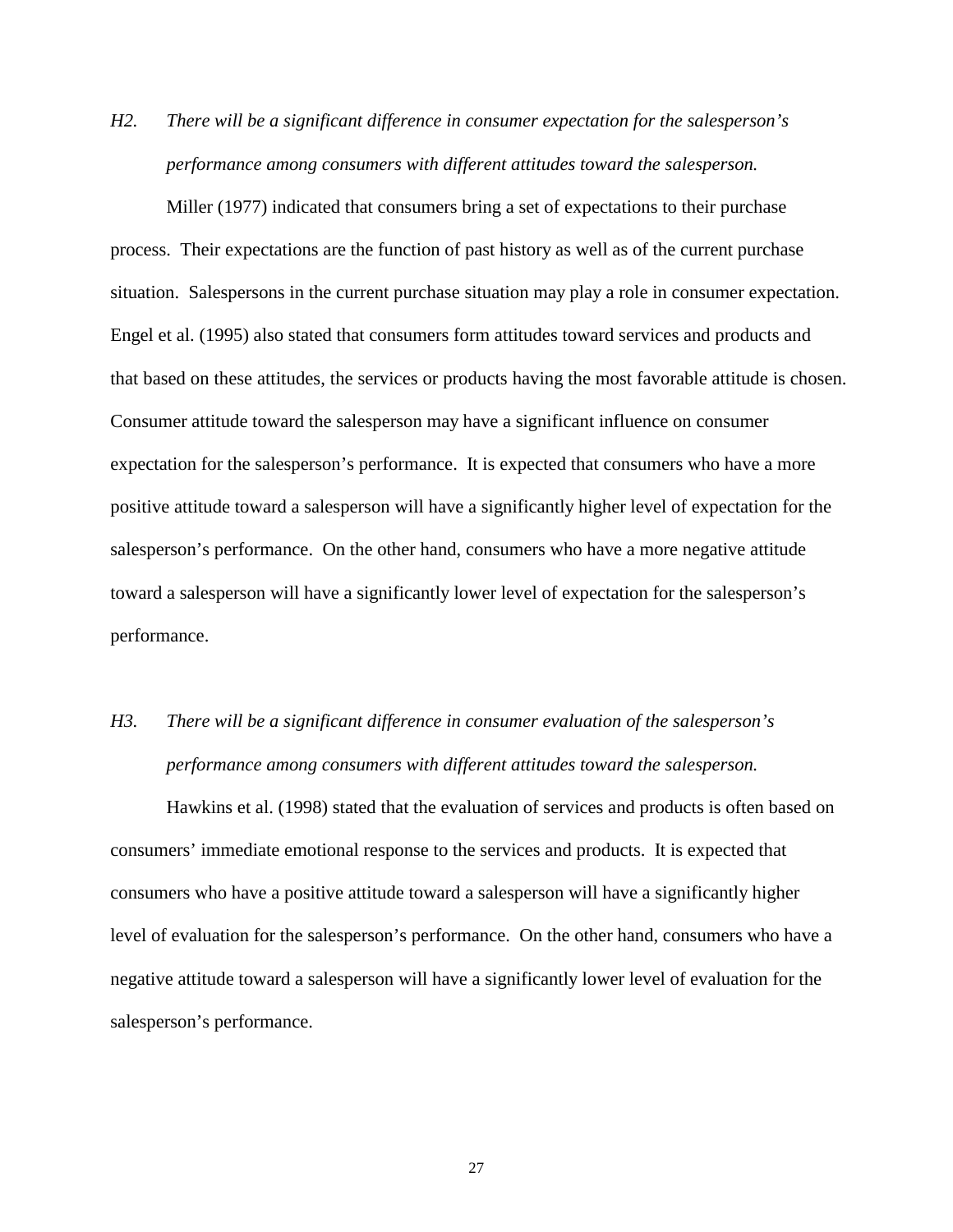*H4. There will be a significant difference in consumer satisfaction with the salesperson's performance among consumers with different levels of expectation for the salesperson's performance.* 

Oliver (1977), and Churchill and Surprenant (1982) found that consumers with a higher expectation in the purchase stage tended toward higher satisfaction in the product consumption stage whereas a lower expectation led to lower satisfaction. When these results are applied to the service condition, it is expected that consumers who have a higher level of expectation will have a higher level of satisfaction with the salesperson's performance. On the other hand, consumers who have a lower level of expectation will have a lower level of satisfaction with the salesperson's performance.

# *H5. There will be a significant difference in consumer satisfaction with the salesperson's performance among consumers with different levels of evaluation of the salesperson's performance.*

Churchill and Surprenant (1982), and Tse and Wilton (1988) found that evaluation of product performance was a significant determinant of consumer satisfaction. A higher level of evaluation of product performance led to a higher level of consumer satisfaction. When these results are applied to the service condition, it is expected that consumers who have a higher level of evaluation of salesperson's performance will have a higher level of satisfaction with the salesperson's performance. On the other hand, consumers who have a lower level of evaluation will have a lower level of satisfaction with the salesperson's performance.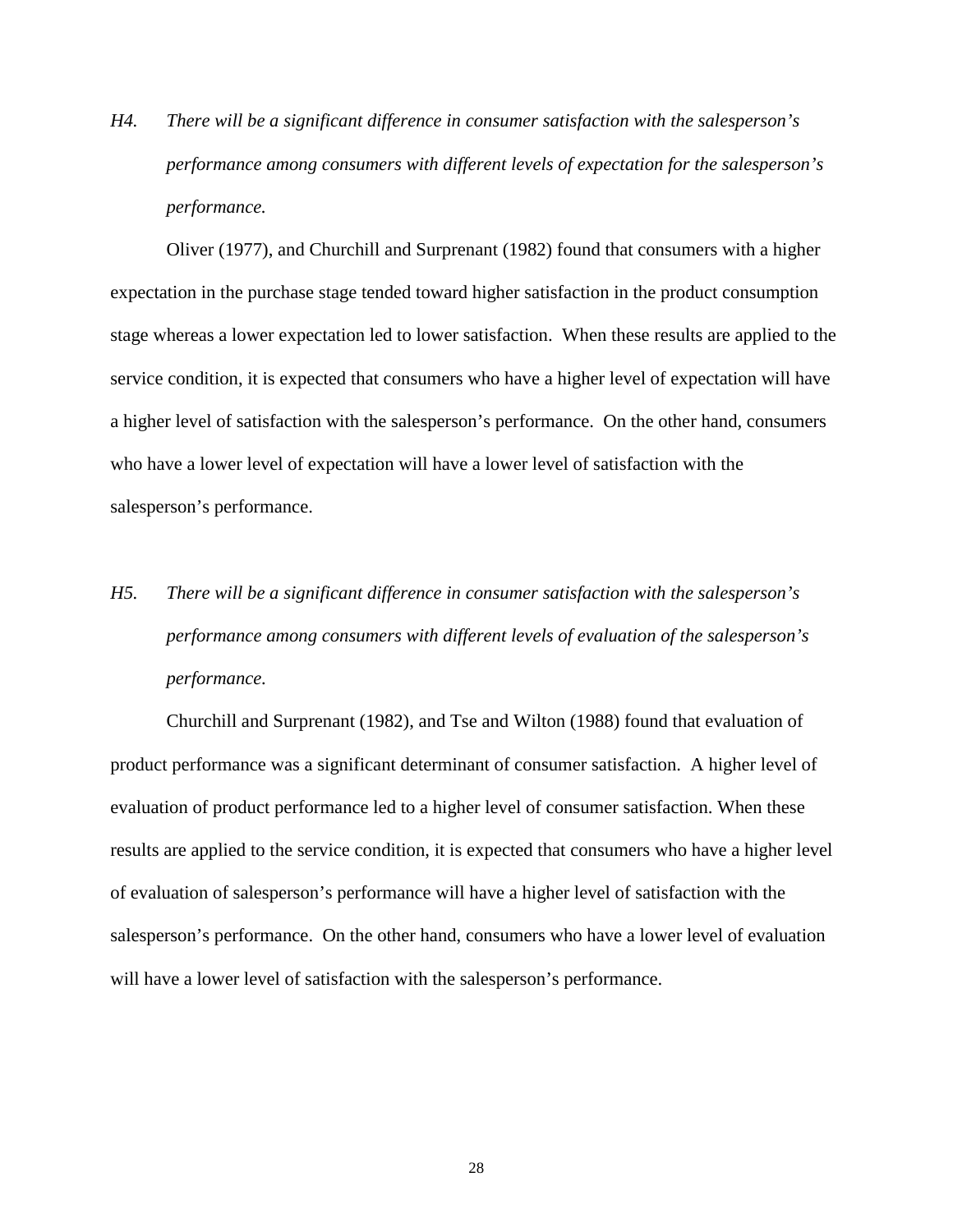*H6. There will be a significant difference in consumer satisfaction with the salesperson's performance among consumers with positive expectancy disconfirmation (i.e., evaluation is better than expectation), simple expectancy confirmation (i.e., evaluation equals expectation), and negative expectancy disconfirmation (i.e., evaluation is worse than expectation).* 

 Several researchers found that positive expectancy disconfirmation and simple expectancy confirmation bring positive satisfaction, and negative expectancy disconfirmation leads to dissatisfaction (Kennedy & Thirkell, 1988; Bearden & Teel, 1983; Swan & Combs, 1976). Based on these studies, it is expected that consumers with positive expectancy disconfirmation and simple expectancy confirmation will have a higher level of satisfaction with the salesperson's performance. Consumers with negative expectancy disconfirmation will have a lower level of satisfaction with the salesperson's performance.

#### **Instrument Development**

Based on the objectives of the study stated in Chapter I, two questionnaires with three parts were developed as an instrument of measurement. In these two questionnaires, the scenario, salesperson, and questions were exactly the same. The only difference was the clothing type of the salesperson shown in the pictures. A copy of each questionnaire is shown in the Appendix.

 In Part I of the questionnaire, the participant was asked to put himself in a shopping scenario and observe a picture of a salesperson. In social psychology, experimental scenarios are frequently used as measuring instruments for personality measures (Asch, 1946; Wishner, 1960; Aronson & Linder, 1965; Milgram, 1974). For example, Asch (1946) investigated the perceived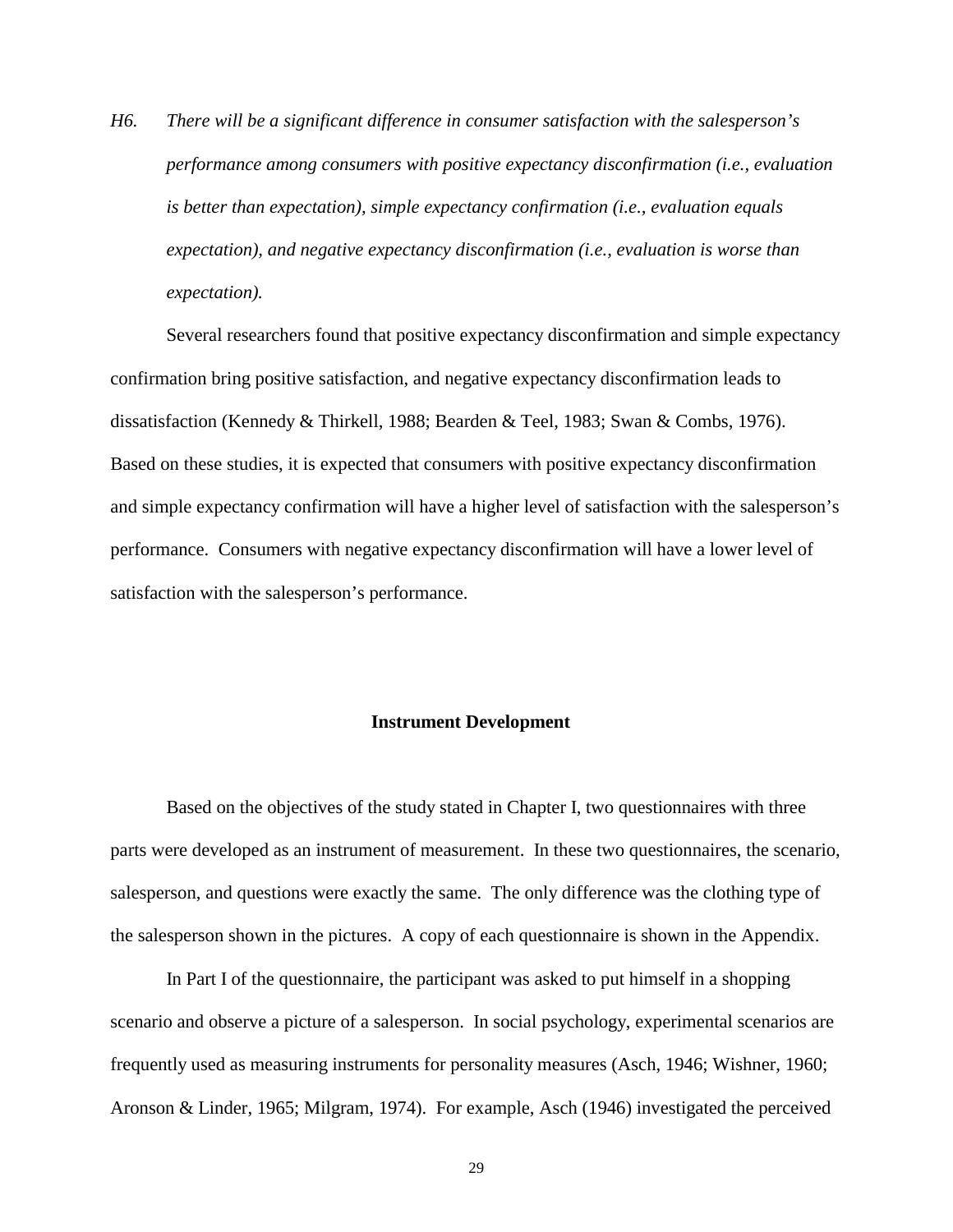impressions of personality. The author provided two scenarios describing a person by using different words such as "warm" and "cold." Participants were asked to write their impressions of the person based on the scenario. Scenarios are also used in the field of clothing and textiles (Robinson, 1986; Leach 1990; Moye, 2000). For example, Moye (2000) investigated the importance of environmental dimensions in choosing a shopping store by using three scenarios. After reading the scenario, women 18 years and older were asked to rate the importance of environmental dimensions in choosing a store. In the current study, the scenario presented a situation in which the participant entered the casual wear section in a department store to purchase sweatshirts for him and was approached by a salesperson. For groups 1 and 3 (see Table 1), participants saw a picture of the salesperson in a suit (type A). For groups 2 and 4, participants were shown a picture of the salesperson in a sweatshirt and chino pants (type B). After the participant read the scenario and observed the picture of the salesperson, the participant's attitude toward the salesperson was measured in question I-1, and his expectation of the salesperson's performance was measured in question I-2 (see Table 2). The question for measuring the participant's attitude was adapted from Engel et al. (1995). The participant was asked to indicate the degree to which he liked the salesperson in the picture. The scale ranged from "strongly disagree" (1), to "neutral" (4), to "strongly agree" (7). The question for measuring the participant's expectation was adapted from the study of Chen-Yu et al. (1999). The participant was asked to answer the level of his expectation for the salesperson's performance. The scale ranged from "terrible" (1), to "neutral" (4), to "excellent" (7).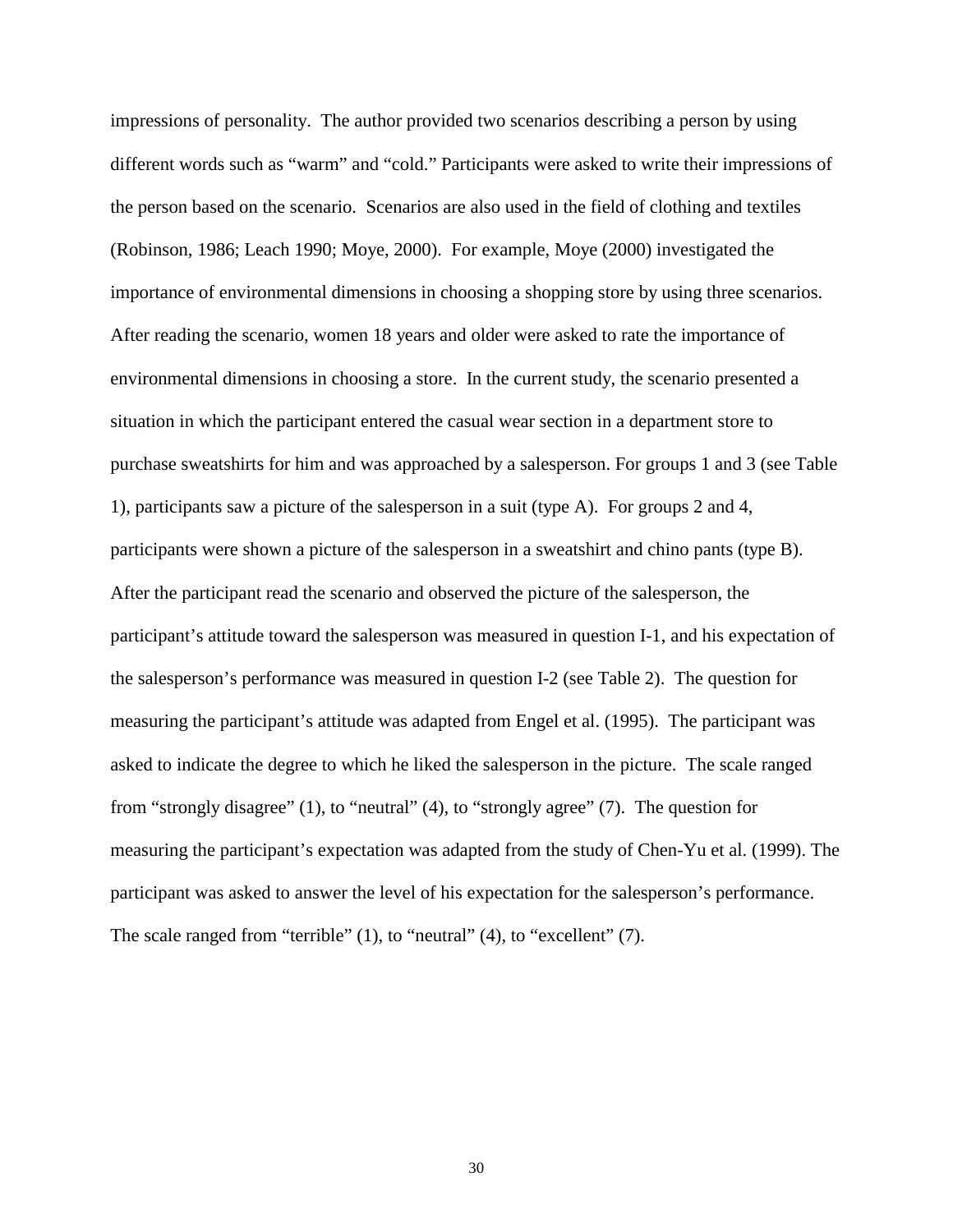Table 2

Measurement of Variables

| Variable in the Framework                            | Question            |
|------------------------------------------------------|---------------------|
| Consumer Attitude toward Salesperson                 | l-1                 |
| Consumer Expectation of Salesperson's Performance    | $-2$                |
| Consumer Evaluation of Salesperson's Performance     | $II-1$              |
| Consumer Satisfaction with Salesperson's Performance | $II-2$              |
| <b>Expectancy Confirmation/Disconfirmation</b>       | Score of II-1 minus |
| between Consumer Expectation and                     | score of I-2        |
| Consumer Evaluation of Salesperson's Performance     |                     |
| Consumer Preference of Clothing Type                 | $II-3$              |
| Consumer Age, Race, and Clothing Expenditure         | $III - 1 - 3$       |

In Part II, the scenario from Part I was continued. In the scenario, the participant was greeted by the salesperson and shown the location of the sweatshirts that the participant needed. The participant's evaluation and satisfaction with the salesperson's performance was measured in questions II-1 and II-2 (see Table 2). The question for measuring the evaluation of the salesperson's performance was adapted from the study of Chen-Yu et al. (1999). The participant was asked to answer the level of his evaluation of the salesperson's performance according to the service described in the scenario. The scale ranged from "terrible" (1), to "neutral" (4), to "excellent" (7). No question was asked to measure expectancy confirmation/disconfirmation between consumer expectation and evaluation of the salesperson's performance. It was calculated by subtracting the score of evaluation (i.e., question II-1) from that of expectation (i.e., question I-2).

A graphic format was used to examine the participant's satisfactions with the salesperson's performance. Hausknecht (1990) stated that the graphic format could communicate and quantify consumer satisfaction and remove the ambiguity of verbal measures. A scale with 10 equal intervals was used and each interval represented 10% increments of satisfaction. Moving from the left end of the scale (0%) to the right end of the scale (100%), the percentage of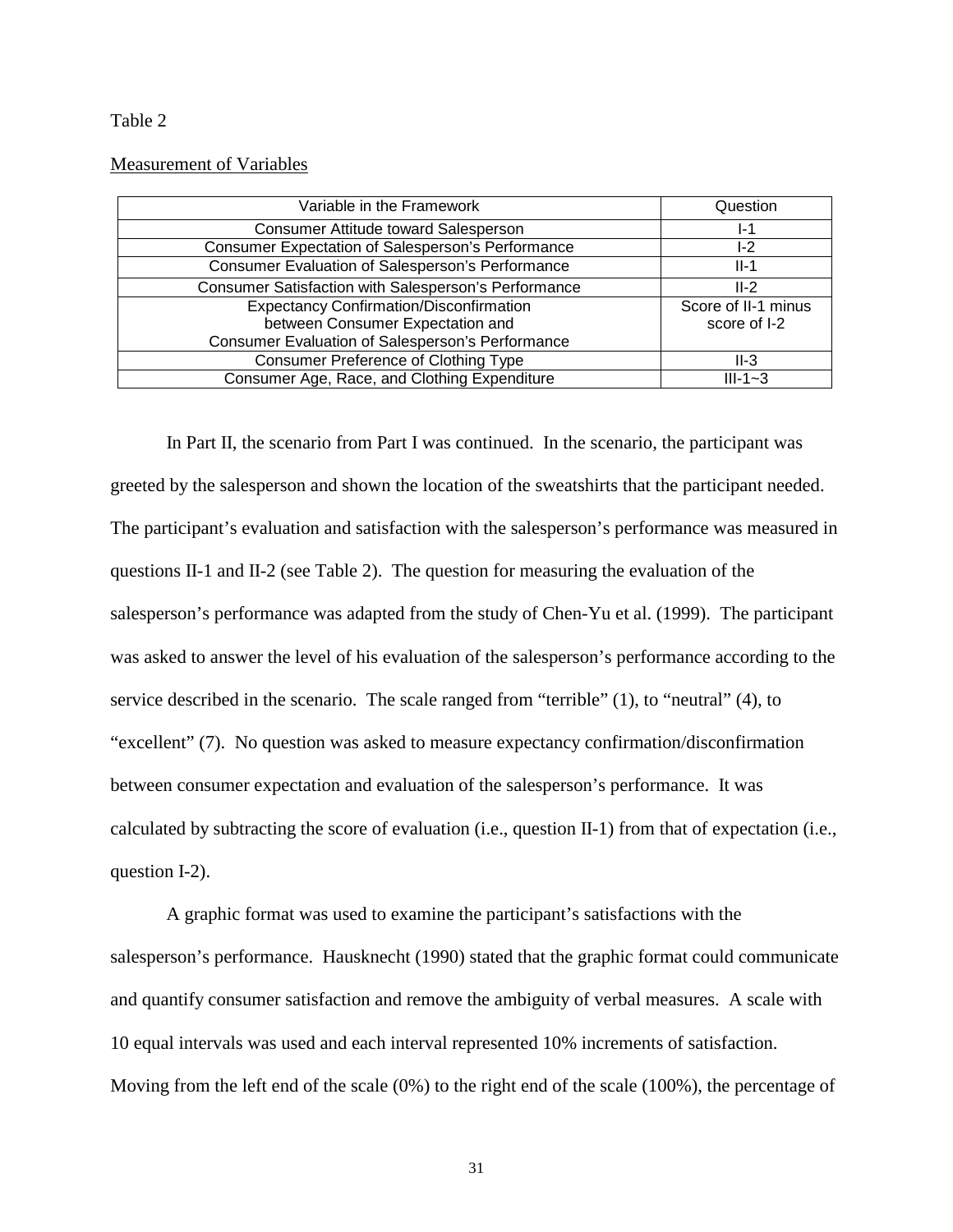satisfaction increased. The participant was asked to mark an arrow  $(\downarrow)$  on the scale to indicate at what percentage they were satisfied with the salesperson's performance. The participant's preference of clothing type was measured in question II-3. The participant was asked to look at two pictures shown in the questionnaire and was asked to circle the letter, A (i.e., informal clothing type) or B (i.e., formal clothing type), to represent his preference of clothing type.

In Part III, questions about the participant's age, race, and clothing expenditure were asked (see Table 2). The participant's age, race, and clothing expenditures were asked in questions III-1 to III-3. Questions were adapted from a study by Chen-Yu (1995).

 To establish the content validity of the questionnaire, three faculty members evaluated the questions included in the questionnaire against the research objectives. The questionnaire was pilot tested with eight adolescents 14 to 18 years old and seven elderly people 65 to 85 years old. Participants in the pilot study were not included in the main study. Participants were asked to evaluate the wording, ease of understanding, clarity of the picture, and time requirement to complete the questionnaire. The pilot test results showed that the pictures clearly showed the detail of the clothing, and the scenario and questions were easy to understand.

#### **Data Collection**

Prior to data collection, this study was approved for exemption status as required by the Institutional Review Board (IRB). Exemption was granted by the IRB because there was no risk involved to the participants in this study.

Data was collected from November 2000 to January 2001. The survey for the adolescent group (N=120) was conducted at two high schools in Southwest Virginia. The study was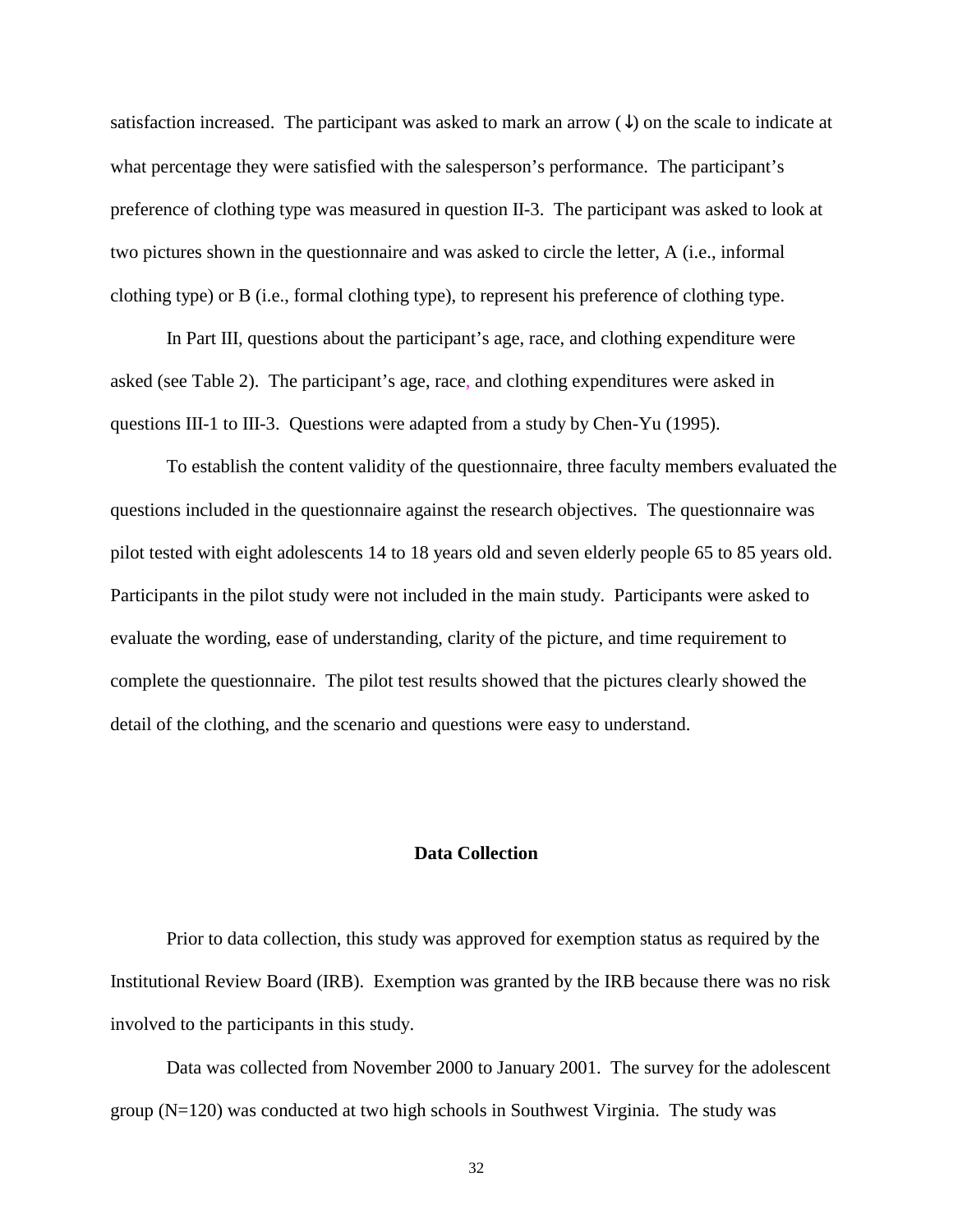approved by the Montgomery County School Board in Christiansburg, Virginia. The survey was administered by the teachers who volunteered to help with this study. Participants in the adolescent group who were 18 to 19 years old were given a consent form and a questionnaire to complete. Participants who were 16 to 17 were given a parental consent form, an assent form, and a questionnaire to complete.

Participants in the elderly group  $(N=120)$  were recruited from five retirement centers in Northern Virginia, two town and county recreation centers, and a mall in Southwest Virginia. Permission for data collection in the elderly group was obtained from managers of the retirement centers and town and county recreation centers as well as from the individual participants. Participants were given a consent form and a questionnaire to complete. Surveys conducted in the retirement and recreation centers were administered by program managers of the centers; surveys conducted in the mall were administered by the researcher.

## **Data Analysis**

 The Statistical Package for the Social Sciences (SPSS) was used to analyze the collected data. The two-way analysis of variance (ANOVA) was used to examine Hypothesis 1. Hypotheses 2 to 6 were examined by utilizing the Pearson's Correlation tests to find any significant liner correlation between variables, and the two–way ANOVA tests to compare the group means and to examine the interaction of two variables on the dependent variable. The Least-significant difference (LSD) tests were used to perform multiple comparisons between group means. Fisher's z transformation tests were conducted to examine whether the relationship between two variables was significantly different between adolescent and elderly participants.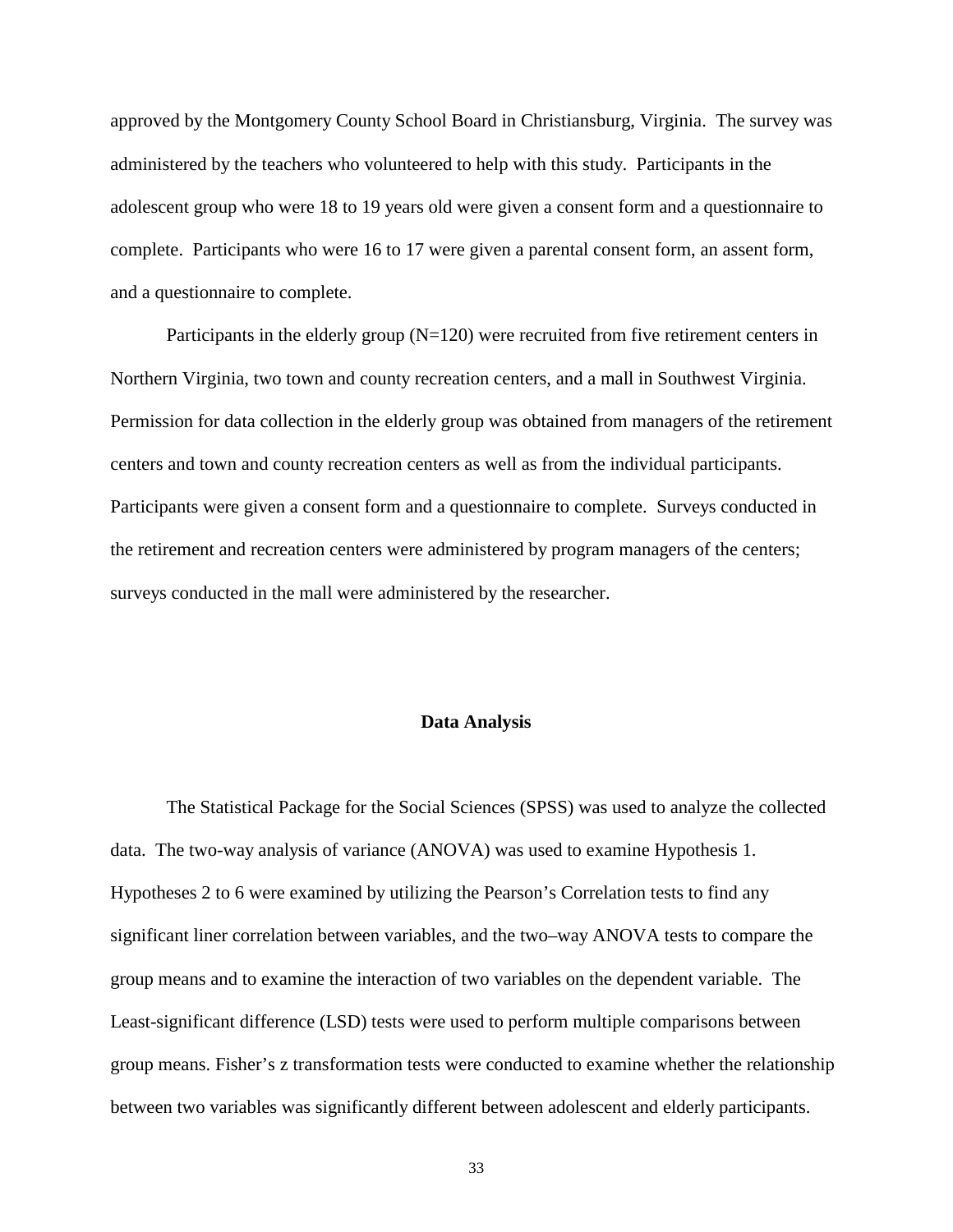# **CHAPTER IV**

#### **RESULTS**

In this chapter, results, interpretations, and hypotheses are examined in three sections. In the first section, consumer attitude toward the salesperson, Hypothesis 1, is examined. In the second section, consumer expectation and evaluation of the salesperson's performance, Hypotheses 2 and 3, are examined. In the third section, consumer satisfaction with the salesperson's performance, Hypotheses 4, 5, and 6, are examined.

#### **Consumer Attitude Toward the Salesperson**

 Hypothesis 1 was generated to examine whether there would be a significant interaction between consumer age and the clothing type of the salesperson on the variable consumer attitude toward the salesperson.

*H1. There will be a significant interaction of consumer age (i.e., adolescents, elderly) and the clothing type of the salesperson type (i.e., formal, informal) on consumer attitude (i.e., positive, neutral, negative) toward the salesperson.*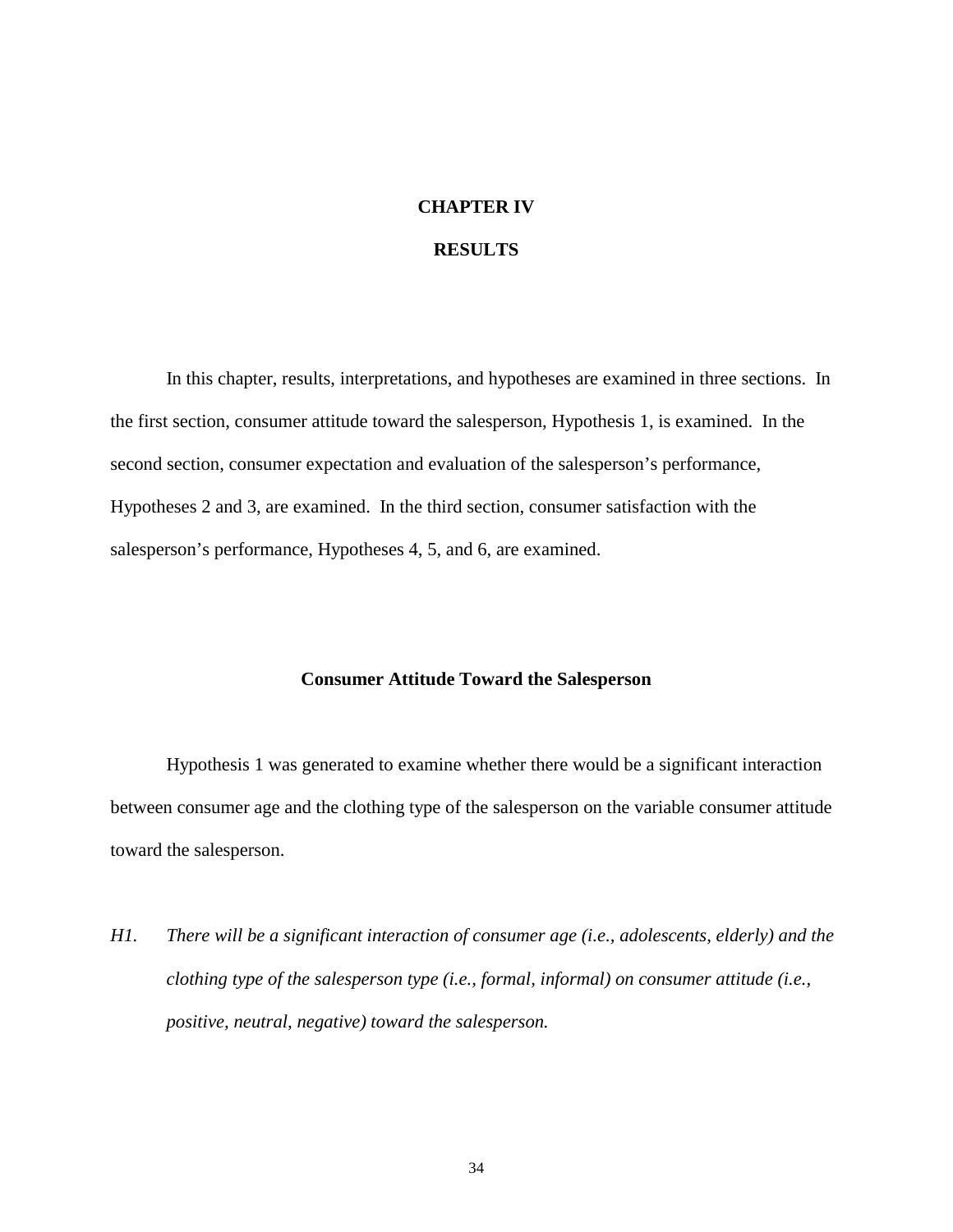The two-way ANOVA test was conducted to examine whether there was a significant interaction in the influence of consumer age and the clothing type of the salesperson on consumer attitude toward the salesperson. The results indicated that elderly participants had a significantly more positive attitude toward the salesperson than did adolescent participants. The salesperson with a formal clothing type received a significantly more positive attitude from all participants. A significant interaction of consumer age and clothing type of the salesperson on consumer attitude toward the salesperson was found (see Table 3). Table 4 shows the mean scores of the consumer attitude toward the salesperson in the four experimental groups. Elderly participants who observed a picture of the salesperson with a formal clothing type had the highest score. The Least-significant difference (LSD) test was conducted to examine whether there was a significant difference between the means of consumer attitude toward the salesperson in the four experimental groups. The results indicated that a significant difference existed between Group 3 and the rest of the groups  $(p < .001)$ ;(see Table 4). Groups 1, 2, and 4 were not significantly different at the .05 level. These results indicated that the elderly participants had the most positive attitude toward the salesperson with a formal clothing type than the other participants. Group 1 and Group 2 were significantly different at the .06 level. This result was very close to the .05 significance level. These results indicated that the adolescent participants had a more positive attitude toward the salesperson with an informal clothing type than the salesperson with a formal clothing type. Based on these results, Hypothesis 1 was supported.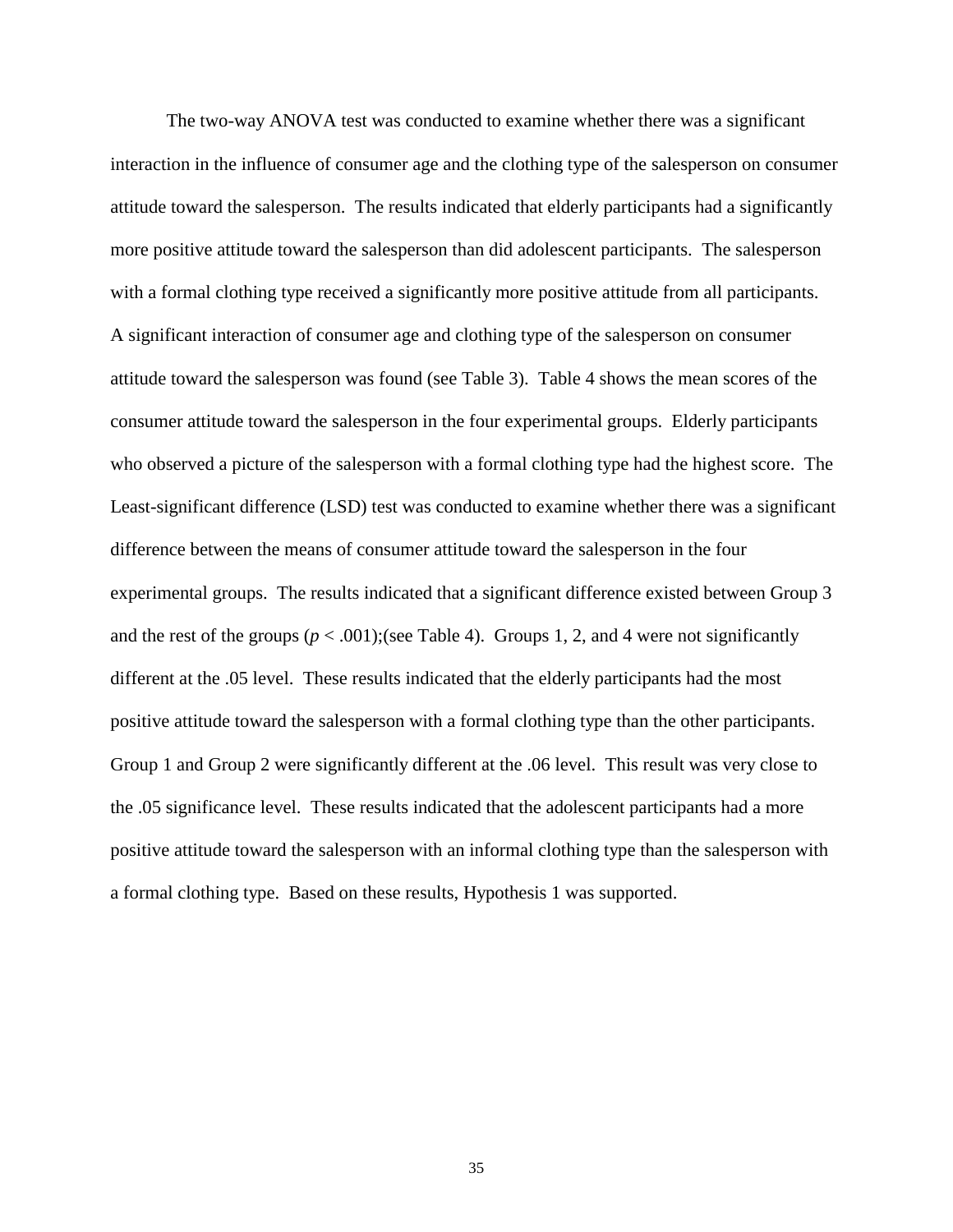# Table 3.

# The Two-way ANOVA Test: The Relationships of Consumer Attitude Toward the Salesperson

# with Consumer Age and the Clothing Type of the Salesperson

|                              | Consumer Attitude |      |       |            |  |
|------------------------------|-------------------|------|-------|------------|--|
|                              | S.S               | D.F. | M.S.  | F          |  |
| Consumer Age                 | 36.04             |      | 36.04 | $21.15***$ |  |
| Clothing Type                | 28.70             |      | 28.70 | $16.85***$ |  |
| Consumer Age x Clothing Type | 78.20             |      | 78.20 | $45.91***$ |  |
| Residual                     | 402.05            | 236  | 1.70  |            |  |
| Total                        | 545.00            | 240  |       |            |  |

#### \*\*\* *p*<.001

#### Table 4

# The LSD Test: Mean Scores of Consumer Attitude Toward the Salesperson Between the

# Experimental Groups

|                                                            | Mean Scores of Consumer Attitude |
|------------------------------------------------------------|----------------------------------|
| Group 1 (Adolescent Participants / Formal Clothing Type)   | $3.72^{\rm a}$                   |
| Group 2 (Adolescent Participants / Informal Clothing Type) | 4.17 <sup>a</sup>                |
| Group 3 (Elderly Participants / Formal Clothing Type)      | $5.63^{b}$                       |
| Group 4 (Elderly Participants / Informal Clothing Type)    | $3.80^{\circ}$                   |

<sup>a, b</sup>. Means with different superscript letters are significantly different at the .001 level. 7 was the highest possible score.

To explain the possible reason for the significant findings of the interaction between

consumer age and the clothing type of the salesperson, consumer preference of the clothing type

between adolescent and elderly participants was examined. The Likelihood Ratio test, one of the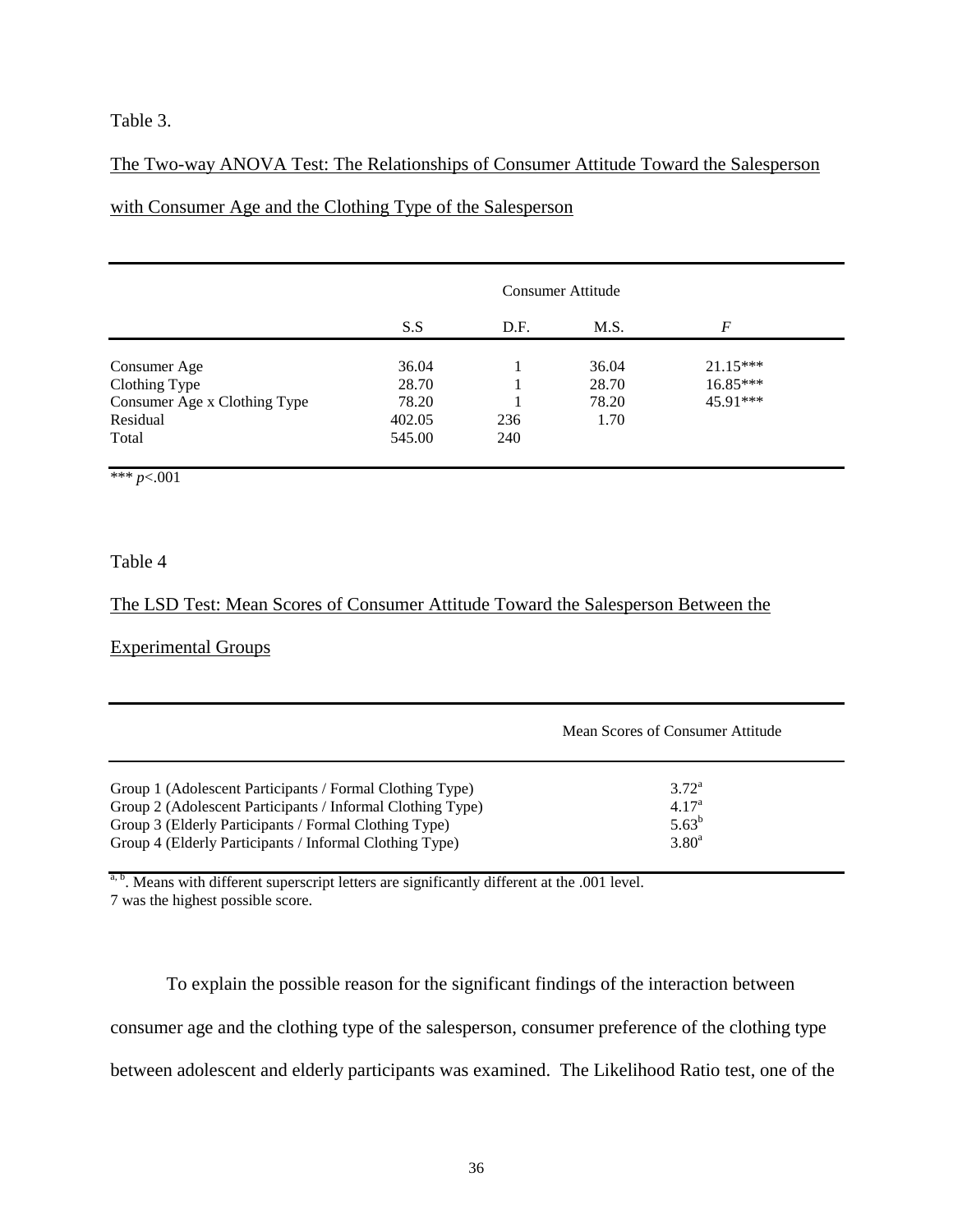Chi-square tests, indicated that adolescent participants preferred to wear the informal clothing type and elderly participants preferred to wear the formal clothing type (see Table 5). The results indicated that when the participants' preferences of the clothing type matched the clothing type of the salesperson, the participant had a more positive attitude toward the salesperson.

#### Table 5

# The Likelihood Ratio Test: The Relationship of Consumer Preference of the Clothing Type with Consumer Age

|                                                               | Consumer Preference of Clothing Type (%) |          |            |  |  |  |
|---------------------------------------------------------------|------------------------------------------|----------|------------|--|--|--|
|                                                               | Formal                                   | Informal | $X^2$      |  |  |  |
| Consumer Age                                                  |                                          |          | $77.52***$ |  |  |  |
| <b>Adolescent Participants</b><br><b>Elderly Participants</b> | 26<br>74                                 | 73<br>27 |            |  |  |  |

\*\*\*  $p < .001$ 

#### **Consumer Expectation and Evaluation of the Salesperson's Performance**

Hypotheses 2 and 3 were generated to examine whether there would be significant differences in consumer expectation for the salesperson's performance and consumer evaluation of the salesperson's performance among consumers with different attitudes toward the salesperson. Consumer attitude toward the salesperson was classified into three groups: negative attitude (scores of 1 to 3, 23.8%), neutral (score of 4, 29.2%), and positive attitude (scores of 5 to 7, 47.0%).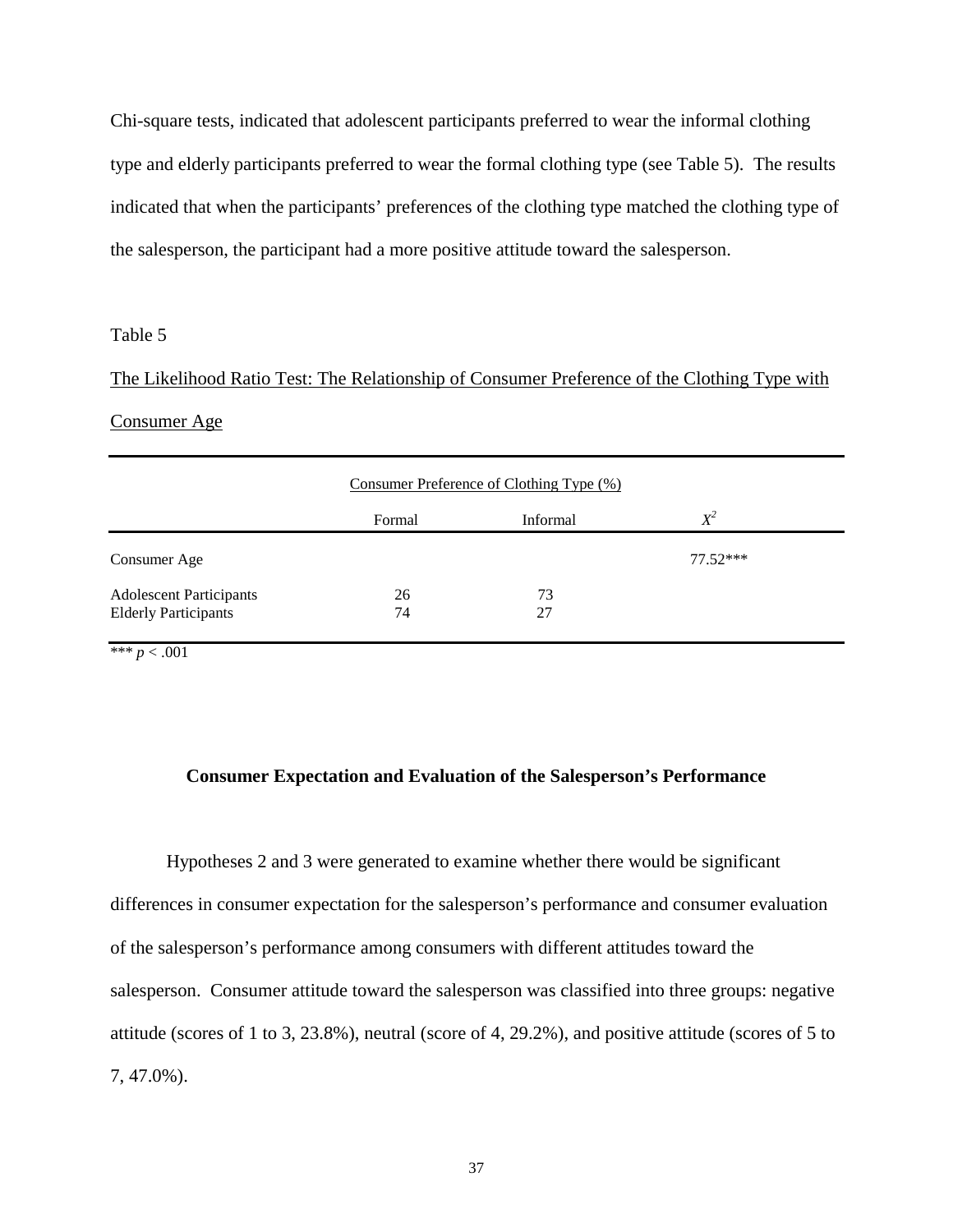*H2. There will be a significant difference in consumer expectation for the salesperson's performance among consumers with different attitudes toward the salesperson.* 

 The Pearson's Correlation test indicated that a significant linear correlation existed between consumer attitude toward the salesperson and consumer expectation for the salesperson's performance  $(r = .77, p < .001)$ . These results indicated that a more positive attitude toward the salesperson was related to a higher expectation for the salesperson's performance. The two-way ANOVA test was also conducted to examine whether there was a significant difference in consumer expectation for the salesperson's performance among participants with different attitudes toward the salesperson, and whether there was a significant interaction of consumer attitude and consumer age on consumer expectation for the salesperson's performance. The results indicated that there was a significant difference in consumer expectation for the salesperson's performance among the participants with different attitudes (i.e., positive attitude, neutral, negative attitude) toward the salesperson (see Table 6). This result indicated that consumer attitude was significantly related to consumer expectation toward the salesperson's performance. The mean scores of the expectation for the salesperson's performance was the lowest for the participants who had a negative attitude toward the salesperson, moderate for the participants who felt neutral toward the salesperson, and the highest for the participants who had a positive attitude toward the salesperson (see Table 7). The LSD test indicated that significant differences existed among all levels  $(p < .001)$ . These results indicated that participants who had a more positive attitude toward the salesperson had a significantly higher level of expectation for the salesperson's performance than those who had a negative attitude toward the salesperson. Based on these results, Hypothesis 2 was supported.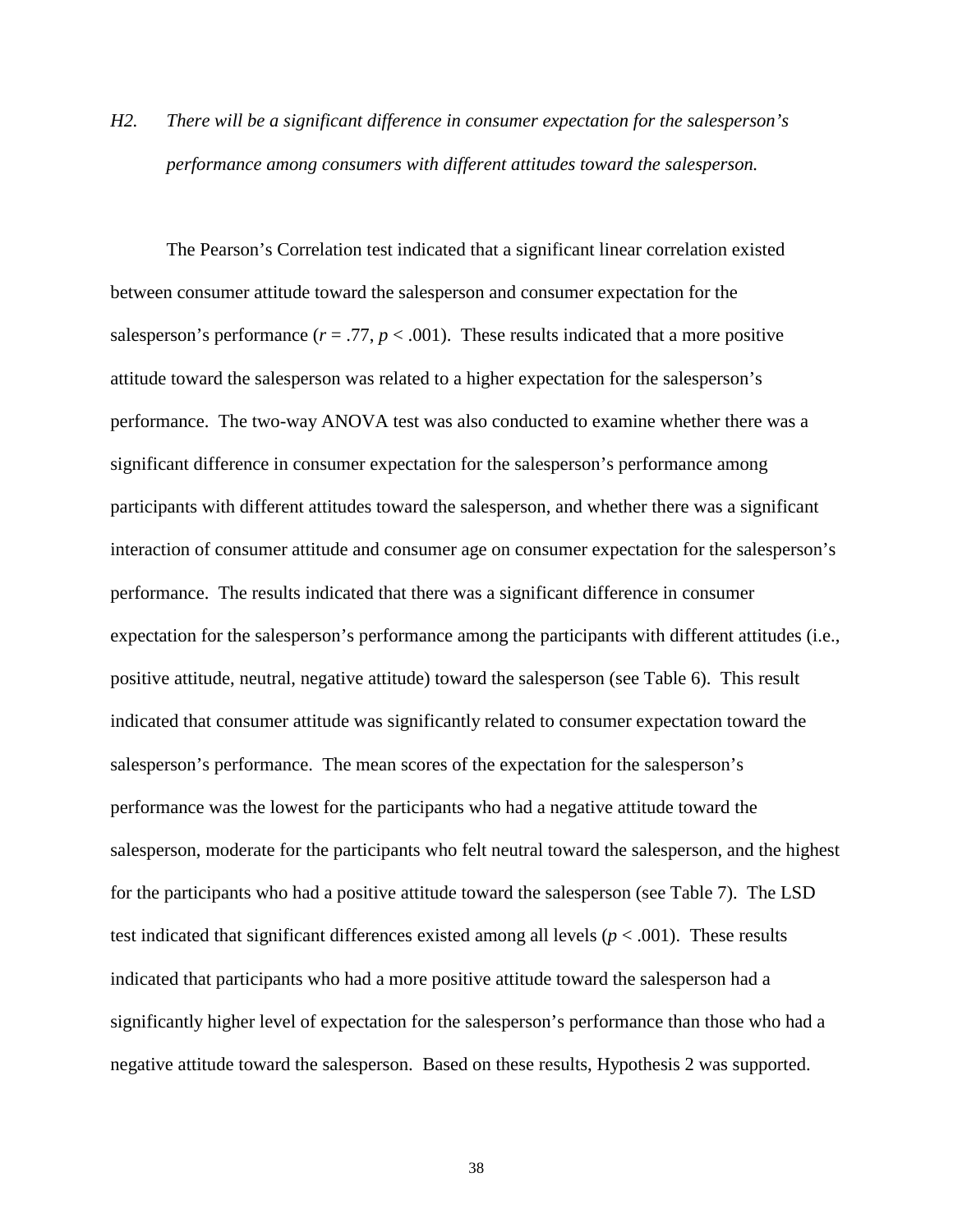Table 6.

# The Two-way ANOVA Test: The Relationships of Consumer Expectation for the Salesperson's

# Performance with Consumer Attitude Toward the Salesperson and Consumer Age

|                                  | <b>Consumer Expectation</b> |      |       |            |  |
|----------------------------------|-----------------------------|------|-------|------------|--|
|                                  | S.S                         | D.F. | M.S.  | F          |  |
| Consumer Attitude                | 194.67                      | 2    | 97.34 | $91.30***$ |  |
| Consumer Age                     | .63                         |      | .63   | .59        |  |
| Consumer Age x Consumer Attitude | 10.39                       | 2    | 5.20  | 4.88**     |  |
| Residual                         | 249.47                      | 234  | 1.07  |            |  |
| Total                            | 474.33                      | 239  |       |            |  |

\*\*\*  $p < .001$ , \*\*  $p < .01$ 

# Table 7

### The LSD Test: Mean Scores of Consumer Expectation for the Salesperson's Performance by

#### Three Groups of Consumer Attitude Toward the Salesperson

|                             |                | <b>Mean Scores of Consumer Expectation</b> |                |
|-----------------------------|----------------|--------------------------------------------|----------------|
|                             | Negative       | Neutral                                    | Positive       |
| <b>Consumer Expectation</b> | $3.21^{\rm a}$ | $4.44^{b}$                                 | $5.54^{\circ}$ |

a, b, c. Means with different superscript letters are significantly different at the .001 level.

7 was the highest possible score.

The two-way ANOVA test also indicated that adolescent and elderly participants had no significantly different expectation for the salesperson's performance. However, a significant interaction of consumer age and consumer attitude toward the salesperson on consumer expectation was found (see Table 6). Table 8 shows the mean scores of the consumer expectation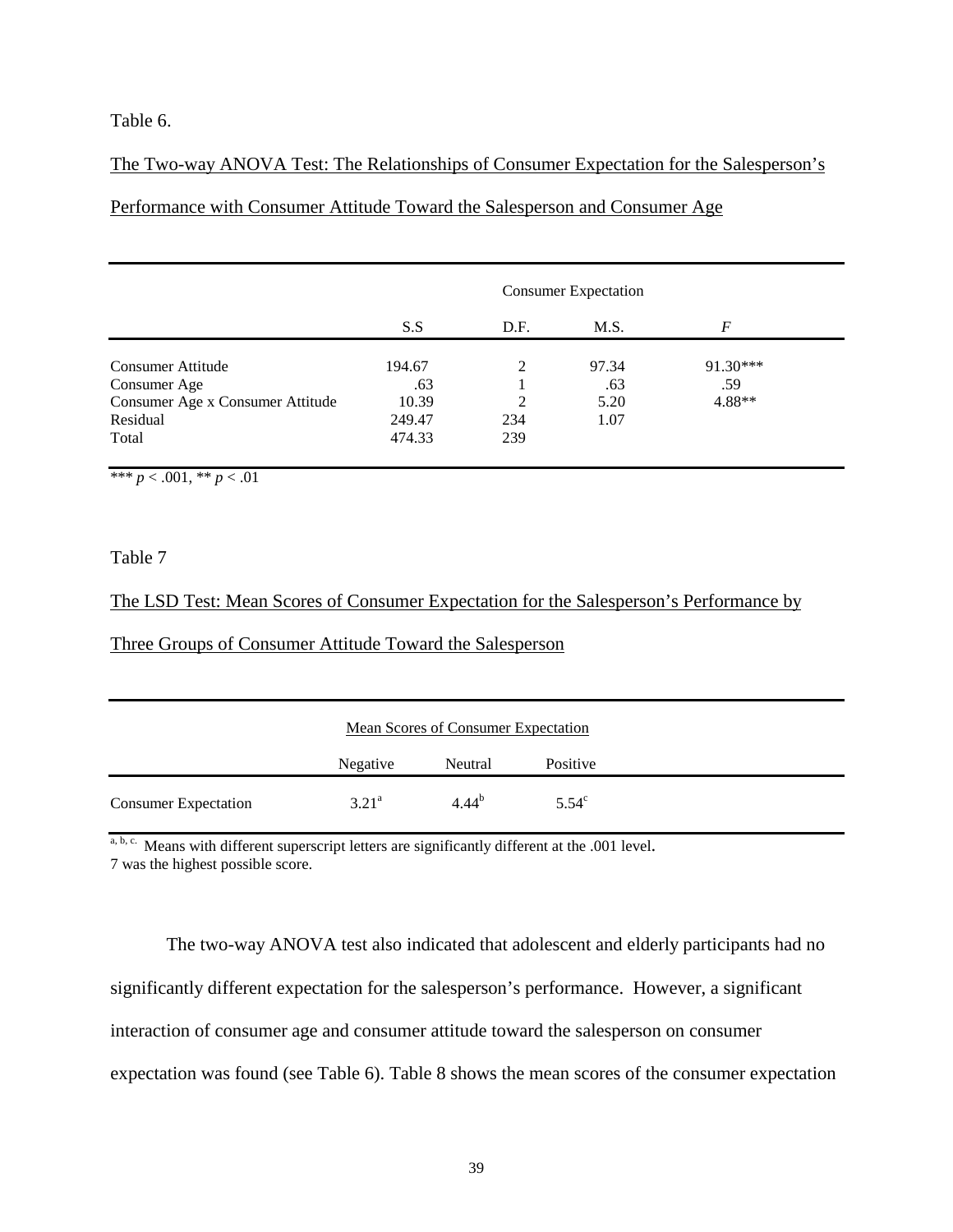for the salesperson in adolescent and elderly groups. Elderly participants who had a positive attitude toward the salesperson had the highest score of consumer expectation for the salesperson's performance. The LSD test indicated that among participants with a positive attitude toward the salesperson, elderly participants had a significantly higher expectation for the salesperson's performance than the adolescent participants.

#### Table 8

The LSD Test: Mean Scores of Consumer Expectation for the Salesperson's Performance by Consumer Attitudes and Age

| Attitude / Age Groups          | Mean Scores of Consumer Expectation |  |
|--------------------------------|-------------------------------------|--|
| Negative Attitude / Adolescent | $3.31^{\circ}$                      |  |
| Negative Attitude / Elderly    | 3.08 <sup>a</sup>                   |  |
| Neutral / Adolescent           | $4.48^{b}$                          |  |
| Neutral / Elderly              | $4.37^{b}$                          |  |
| Positive Attitude / Adolescent | $5.13^{\circ}$                      |  |
| Positive Attitude / Elderly    | 5.80 <sup>d</sup>                   |  |

a, b, c, d. Means with different superscript letters are significantly different at the .01 level. 7 was the highest possible score.

 The Fisher's z-score transformation test was also conducted to examine whether the correlation between consumer attitude toward the salesperson and consumer expectation for the salesperson's performance in the adolescent group and that in the elderly group were significantly different. Pearson's Correlation tests were first conducted to examine whether there was any linear correlation between consumer attitude toward the salesperson and consumer expectation for the salesperson's performance in both adolescent and elderly groups. Significant results were found in both groups. A more positive attitude toward the salesperson was significantly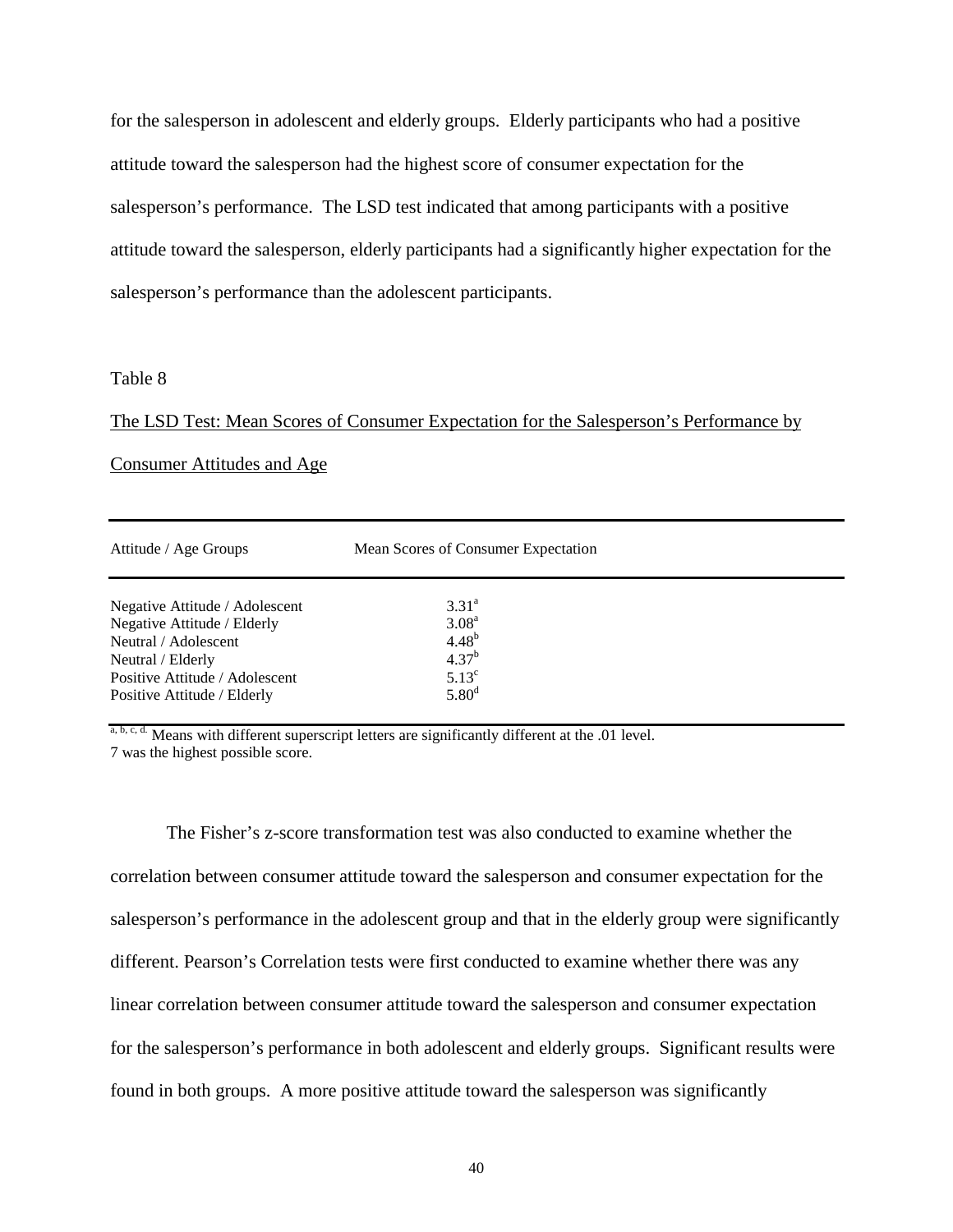correlated to a higher expectation for the salesperson's performance (Adolescent Group -  $r = .64$ ,  $p < .001$ ; Elderly Group -  $r = .87$ ,  $p < .001$ ). The Fisher's z-score transformation test indicated that the correlations in the adolescent and elderly groups were significantly different  $(z_{r\text{Adolescent}-r\text{Elder}} = -4.40, p < .001)$ . There is a stronger linear relationship between consumer attitude and consumer expectation in the elderly group than the adolescent group.

# *H3. There will be a significant difference in consumer evaluation of the salesperson's performance among consumers with different attitudes toward the salesperson.*

 The Pearson's Correlation test indicated that a significant linear correlation existed between consumer attitude toward the salesperson and consumer evaluation for the salesperson's performance  $(r = .52, p < .001)$ . These results indicated that a more positive attitude toward the salesperson was correlated to a higher evaluation of the salesperson's performance. The two-way ANOVA test was also conducted to examine whether there was a significant difference in consumer evaluation of the salesperson's performance among participants with different attitudes toward the salesperson, and whether there was a significant interaction of consumer attitude and consumer age on consumer evaluation of the salesperson's performance. The results indicated that a significant difference existed in consumer evaluation  $(F = 2.89, p = .06)$ ;(see Table 9). The results indicated that consumer attitude was significantly related to consumer evaluation of the salesperson's performance. The mean score of the consumer evaluation of the salesperson's performance was the lowest for the participants who had a negative attitude toward the salesperson, moderate for the participants who felt neutral toward the salesperson, and the highest for the participants who had a positive attitude toward the salesperson (see Table 10). The LSD test indicated that significant differences were found among all levels  $(p < .01)$ . These results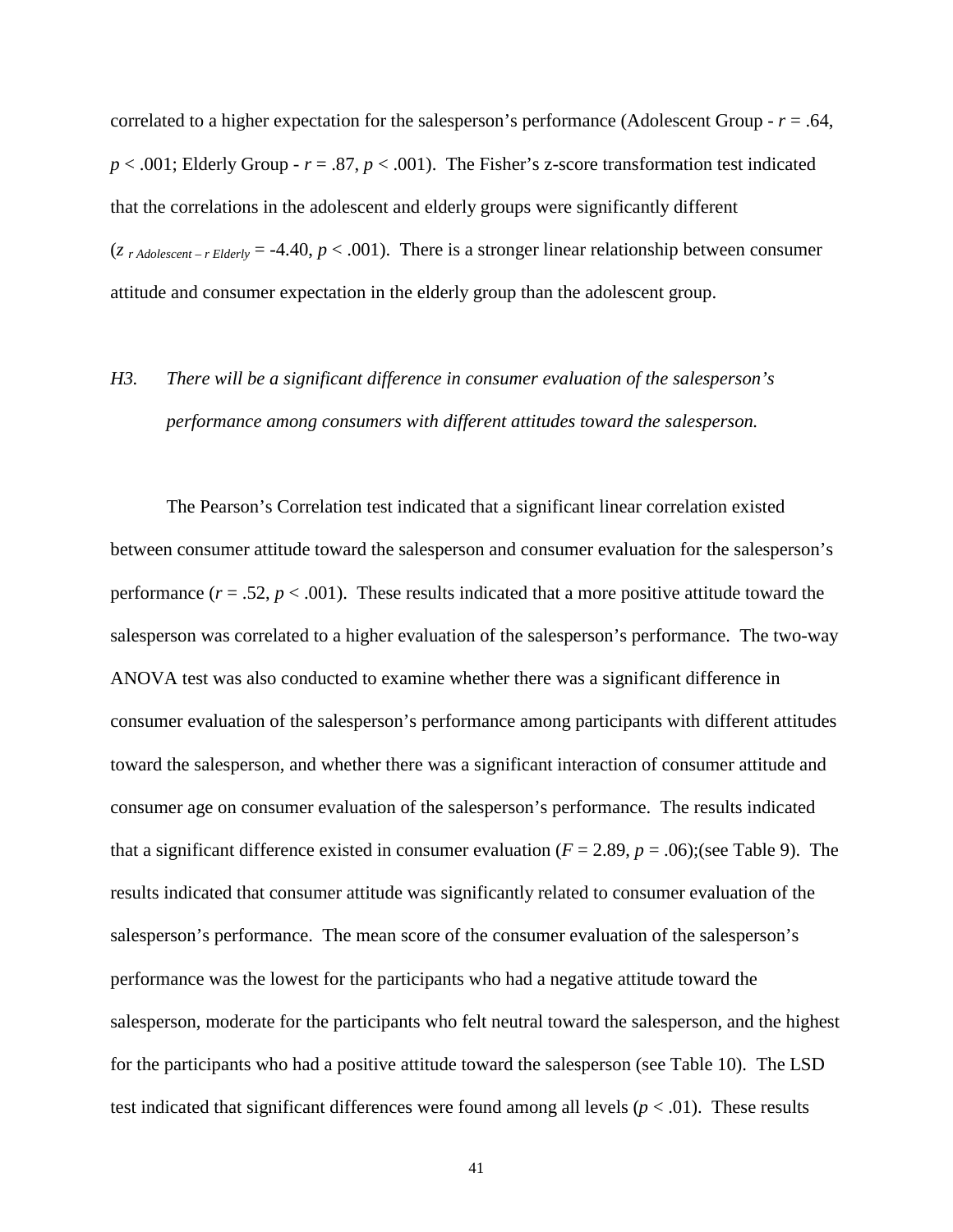indicated participants who had a more positive attitude toward the salesperson had a significantly higher level of evaluation of the salesperson's performance than those who had a negative attitude toward the salesperson. Based on these results, Hypothesis 3 was supported.

# Table 9.

The Two-way ANOVA Test: The Relationship of Consumer Evaluation of the Salesperson's

Performance with Consumer Attitude Toward the Salesperson and Consumer Age

|                                  | <b>Consumer Evaluation</b> |      |       |            |  |
|----------------------------------|----------------------------|------|-------|------------|--|
|                                  | S.S                        | D.F. | M.S.  | F          |  |
| Consumer Attitude                | 70.68                      | 2    | 35.34 | $22.56***$ |  |
| Consumer Age                     | .73                        |      | .73   | .46        |  |
| Consumer Age x Consumer Attitude | 9.06                       | 2    | 4.53  | 2.89       |  |
| Residual                         | 366.55                     | 234  | 1.57  |            |  |
| Total                            | 457.58                     | 239  |       |            |  |

\*\*\*  $p < .001$ 

# Table 10

The LSD Test: Mean Scores of Consumer Evaluation of the Salesperson's Performance by Three

Groups of Consumer Attitude Toward the Salesperson

|                            |          | <b>Mean Scores of Consumer Attitude</b> |                |
|----------------------------|----------|-----------------------------------------|----------------|
|                            | Negative | Neutral                                 | Positive       |
| <b>Consumer Evaluation</b> | $4.14^a$ | $4.91^{b}$                              | $5.58^{\circ}$ |

a, b, c. Means with different superscript letters are significantly different at the .001 level.

7 was the highest possible score.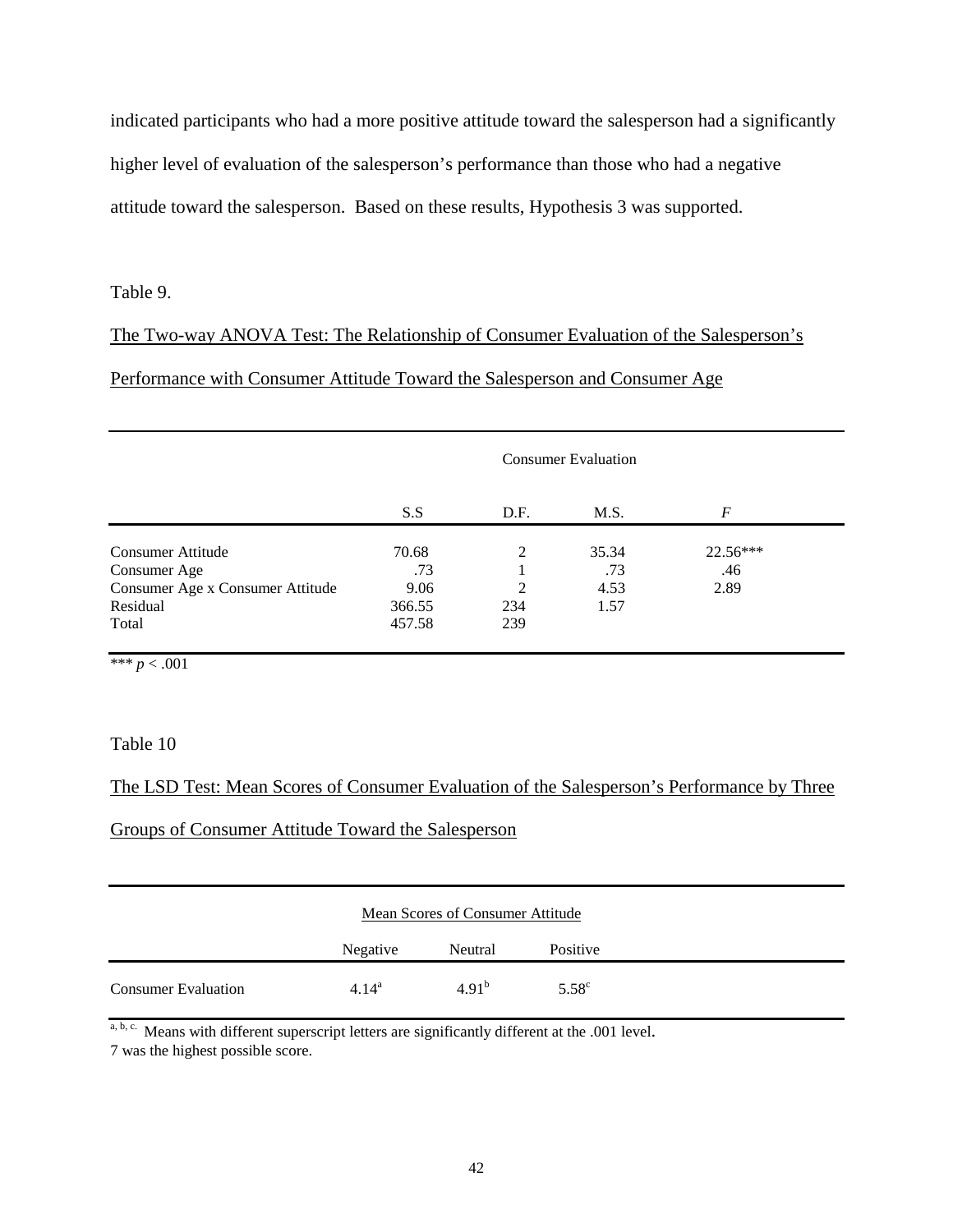The two-way ANOVA test also indicated that adolescent and elderly participants had no significantly different evaluation of the salesperson's performance. A significant interaction of consumer age and consumer attitude toward the salesperson on consumer evaluation was found at the .06 level (see Table 9). This result was very close to the .05 significance level. Table 11 shows the mean scores of the consumer evaluation of the salesperson in adolescent and elderly groups. Elderly participants who had a positive attitude toward the salesperson had the highest score of consumer evaluation of the salesperson's performance. The LSD test indicated that elderly participants who had a positive attitude toward the salesperson had a significantly higher evaluation of the salesperson's performance than all other participants.

#### Table 11

# The LSD Test: Mean Scores of Consumer Evaluation of the Salesperson's Performance by

#### Consumer Attitudes and Age

| Participant / Attitude                                                                                                                       | Mean Scores of Consumer Evaluation                                                     |  |
|----------------------------------------------------------------------------------------------------------------------------------------------|----------------------------------------------------------------------------------------|--|
| Negative Attitude / Adolescent<br>Negative Attitude / Elderly<br>Neutral / Adolescent<br>Neutral / Elderly<br>Positive Attitude / Adolescent | 4.09 <sup>a</sup><br>$4.20^{a, c}$<br>$5.05^{\rm b}$<br>$4.70^{a, b, c}$<br>$5.22^{b}$ |  |
| Positive Attitude / Elderly                                                                                                                  | $5.81^d$                                                                               |  |

 $a, b, c, d$ . Means with the same superscript letters are not significantly different at the .05 level. 7 was the highest possible score.

 The Fisher's z-score transformation test was also conducted to examine whether the correlation between consumer attitude toward the salesperson and consumer evaluation of the salesperson's performance in the adolescent group and that in the elderly groups were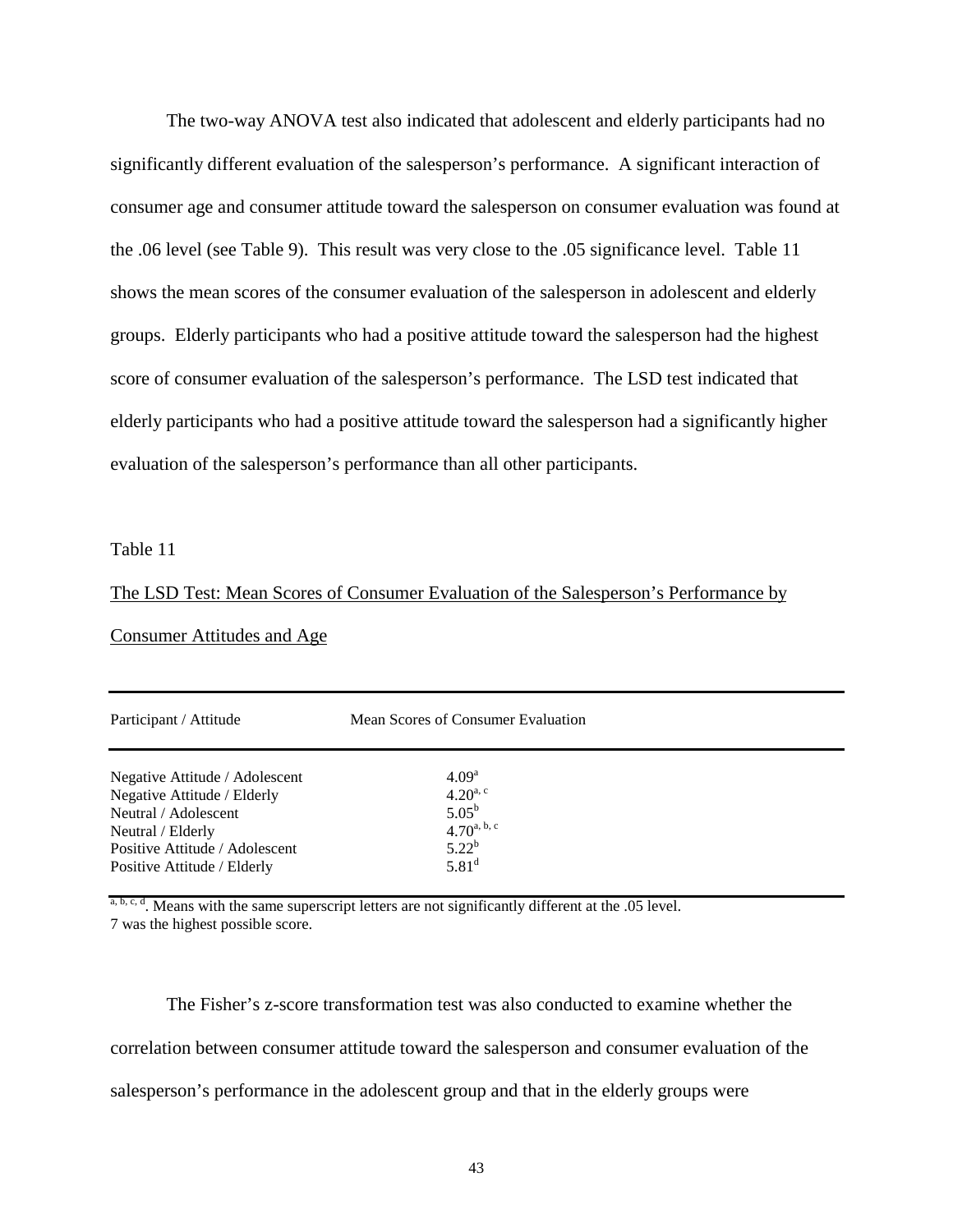significantly different. The Pearson's Correlation tests were first conducted to examine whether there was any linear correlation between consumer attitude toward the salesperson and consumer evaluation of the salesperson's performance in both adolescent and elderly groups. Significant results were found in both groups. A more positive attitude toward the salesperson was significantly correlated to a higher evaluation of the salesperson's performance (Adolescent Group -  $r = .35$ ,  $p < .001$ ; Elderly Group -  $r = .69$ ,  $p < .001$ ). The Fisher's z-score transformation test indicated that the correlations in the adolescent and elderly groups were significantly different ( $z_{r \text{Adolescent}-r \text{Elderly}} = -3.70, p < .001$ ). There is a stronger linear relationship between consumer attitude and consumer evaluation in the elderly group than the adolescent group.

#### **Consumer Satisfaction with the Salesperson's Performance**

 Hypotheses 4 to 6 were generated to examine whether there would be significant differences in consumer satisfaction with the salesperson's performance among consumers with different levels of expectation or evaluation, and whether significant differences existed in consumer satisfaction with the salesperson's performance among consumers with positive expectancy disconfirmation, simple expectancy confirmation, and negative expectancy disconfirmation.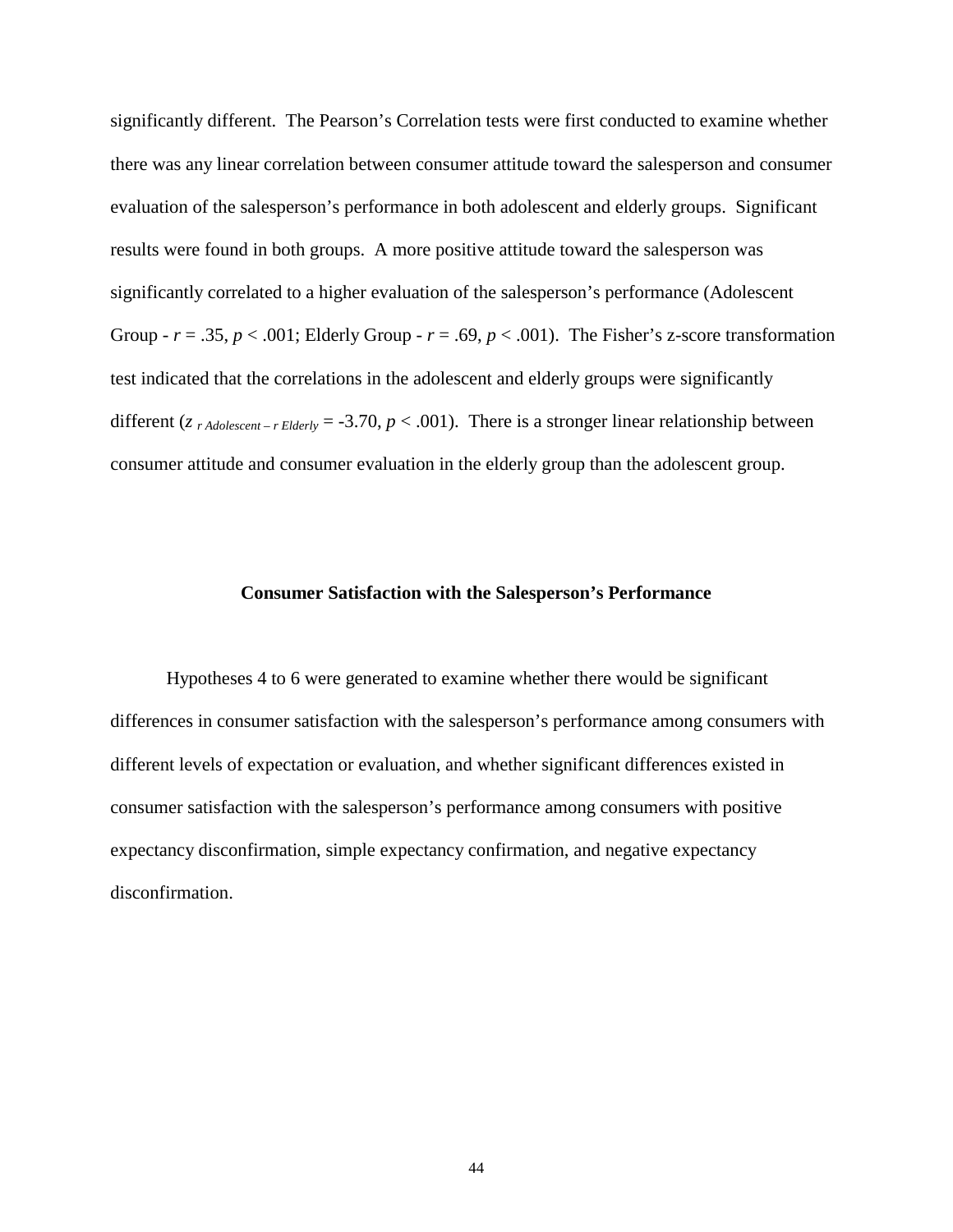*H4. There will be a significant difference in consumer satisfaction with the salesperson's performance among consumers with different levels of expectation for the salesperson's performance.* 

 The Pearson's Correlation test indicated that a significant linear correlation existed between consumer expectation for the salesperson's performance and consumer satisfaction with the salesperson's performance  $(r = .60, p < .001)$ . The results indicated that a higher expectation for the salesperson's performance was significantly correlated to a higher satisfaction with the salesperson's performance. The two-way ANOVA test was also conducted to examine whether there was a significant difference in consumer satisfaction with the salesperson's performance among participants with different levels of expectation for the salesperson's performance, and whether there was a significant interaction of consumer expectation and consumer age on consumer satisfaction with the salesperson's performance. A general rule of 33% (low), 33% (medium), and 33% (high) split was used to classify the scores of consumer expectation for the salesperson into three levels. According to the frequency distributions, consumer expectation was classified into low (scores of 1 to 4, 42.5%), medium (score of 5, 29.2%), and high (scores of 6 to 7, 28.3%). A significant difference was found in consumer satisfaction with the salesperson's performance among the levels of consumer expectation for the salesperson's performance (see Table 12). The results indicated that consumer expectation was significantly related to consumer satisfaction. The mean scores of consumer satisfaction with the salesperson's performance were the lowest at the low level of consumer expectation for the salesperson's performance, moderate at the medium level of consumer expectation, and the highest at the high level of consumer expectation (see Table 13). The highest possible score was 100. The LSD test indicated that significant differences were found among all levels ( $p < .001$ ).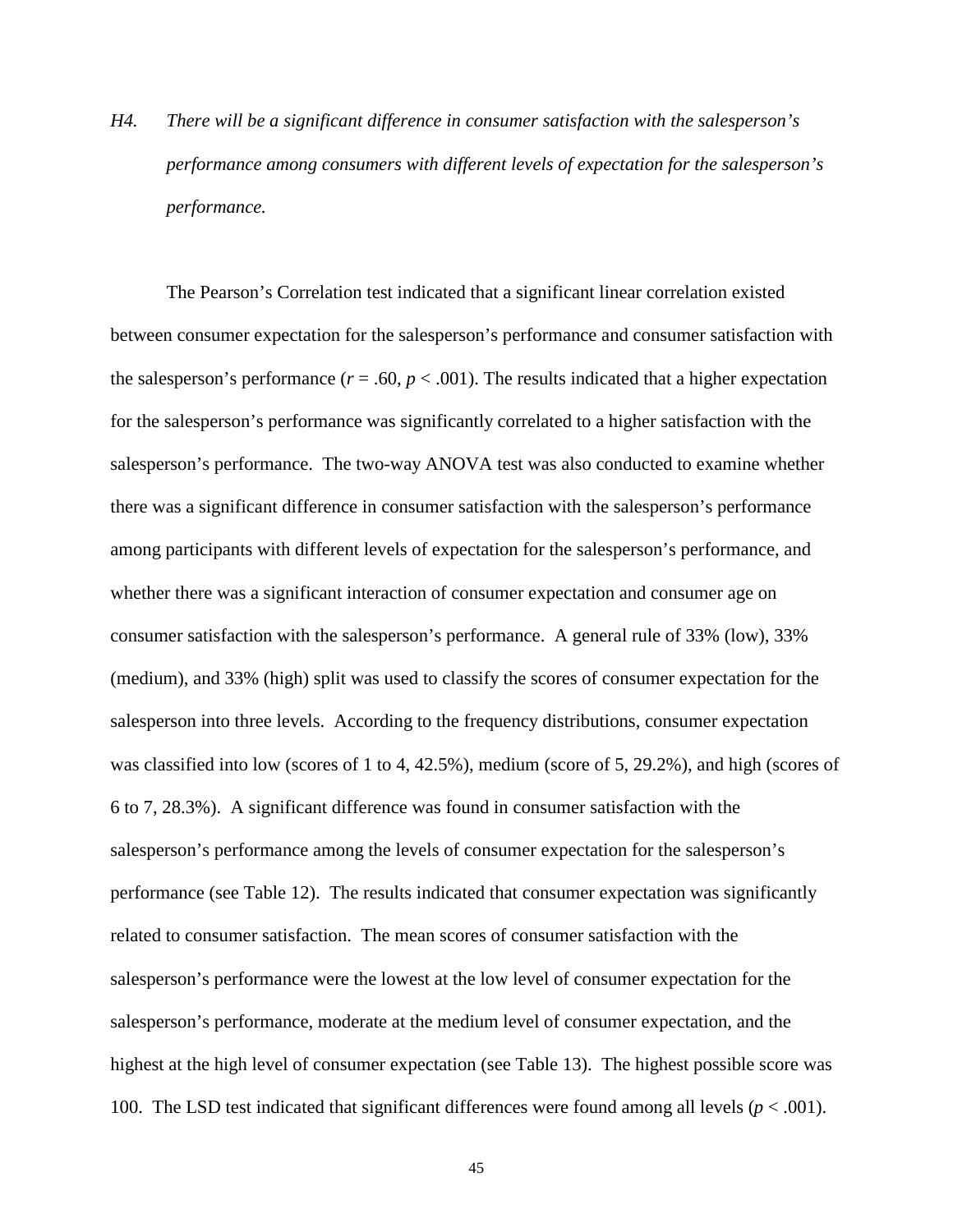These results indicate that participants who had a higher level of expectation for the salesperson's performance had a significantly higher level of satisfaction with the salesperson's performance than those who had a lower level of expectation. Based on these results, Hypothesis 4 was supported.

Table 12

# The Two-way ANOVA Test: The Relationship of Consumer Satisfaction with Consumer

# Expectation and Consumer Age

|                                     | <b>Consumer Satisfaction</b> |      |          |            |
|-------------------------------------|------------------------------|------|----------|------------|
|                                     | S.S                          | D.F. | M.S.     | F          |
| <b>Consumer Expectation</b>         | 29269.65                     | 2    | 12634.84 | $46.33***$ |
| Consumer Age                        | 463.03                       |      | 463.03   | 1.47       |
| Consumer Age x Consumer Expectation | 3022.75                      | 2    | 1511.38  | $4.78**$   |
| Residual                            | 73928.38                     | 234  | 315.90   |            |
| Total                               | 110918.33                    | 239  |          |            |

\*\*\*  $p < .001$ . \*\*  $p < .01$ 

Table 13

# The LSD Test: Mean Scores of Consumer Satisfaction with the Salesperson's Performance by

# Three Levels of Consumer Expectation for the Salesperson's Performance

|                             | <b>Mean Scores of Consumer Satisfaction</b> |                    |           |
|-----------------------------|---------------------------------------------|--------------------|-----------|
|                             | Low                                         | Medium             | High      |
| <b>Consumer Expectation</b> | 58.33 <sup>a</sup>                          | 74.07 <sup>b</sup> | $86.62^c$ |

\*\*\**p*<.001

 $a, b, \hat{c}$ . Means with different superscript letters are significantly different at the .001 level.

100 was the highest possible score.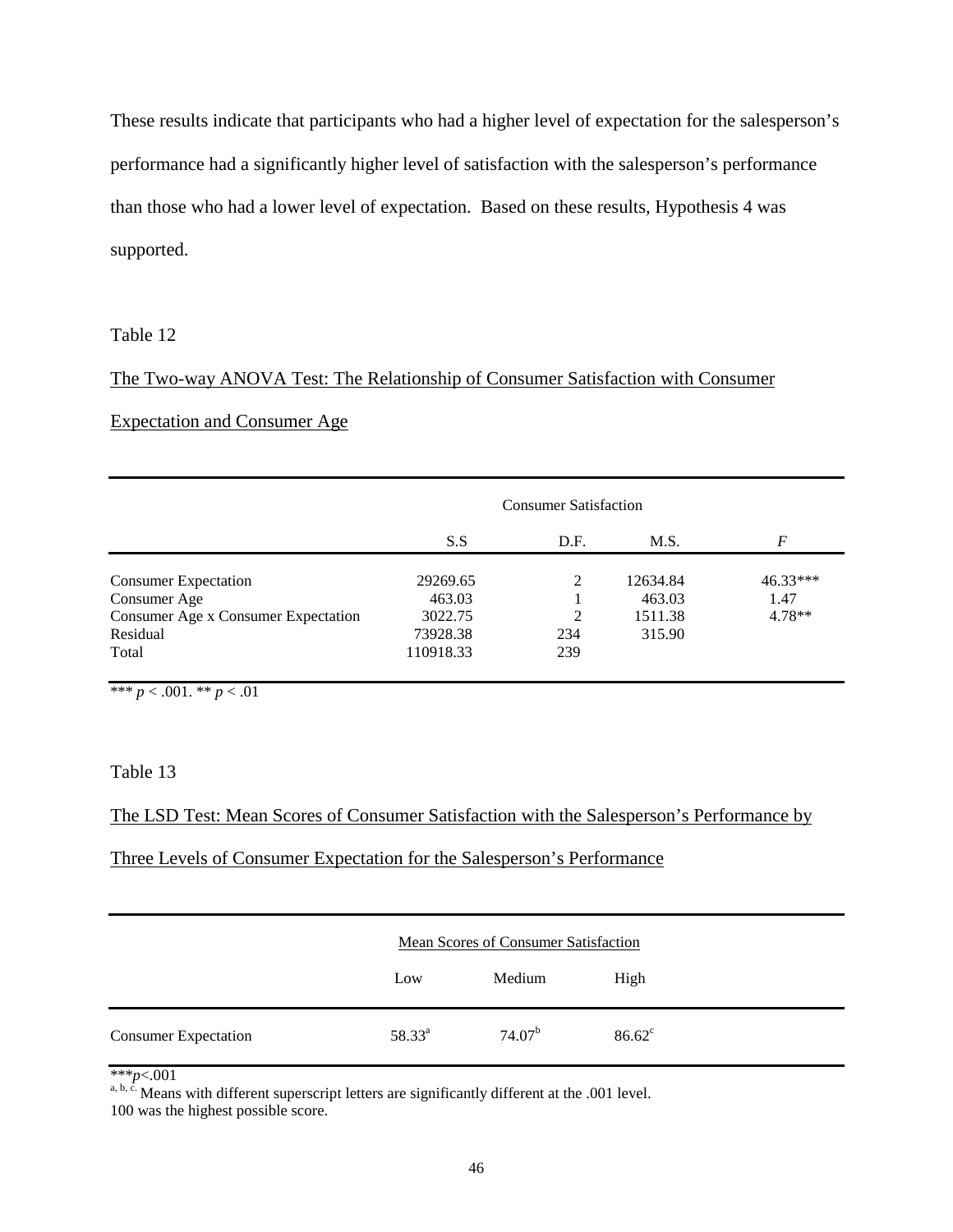The two-way ANOVA test also indicated that adolescent and elderly participants had no significantly different satisfaction with the salesperson's performance. However, a significant interaction of consumer age and consumer expectation for the salesperson on consumer satisfaction was found (see Table 12). Table 14 shows the mean scores of the consumer satisfaction with the salesperson in adolescent and elderly groups. Elderly participants who had a high expectation for the salesperson's performance had the highest score of consumer satisfaction with the salesperson's performance. The LSD test indicated that elderly participants who had a high expectation for the salesperson's performance had a significantly higher satisfaction with the salesperson's performance than all other participants.

#### Table 14

# The LSD Test: Mean Scores of Consumer Satisfaction with the Salesperson's Performance by

#### Consumer Expectation and Age

High Expectation / Adolescent

| Expectation / Age Groups        | Mean Scores of Consumer Satisfaction |
|---------------------------------|--------------------------------------|
|                                 |                                      |
| Low Expectation / Adolescent    | $60.54^{\circ}$                      |
| Low Expectation / Elderly       | $55.65^{\circ}$                      |
| Medium Expectation / Adolescent | $74.25^{b}$                          |

Medium Expectation / Elderly 75.00<sup>b</sup><br>High Expectation / Adolescent 78.33<sup>b</sup>

High Expectation / Elderly 91.14 $\degree$ 

 $a, b, c$ . Means with different superscript letters are significantly different at the .01 level. 100 was the highest possible score.

 The Fisher's z-score transformation test was also conducted to examine whether the correlation between consumer expectation and consumer satisfaction with the salesperson's performance in the adolescent group and that in the elderly groups were significantly different.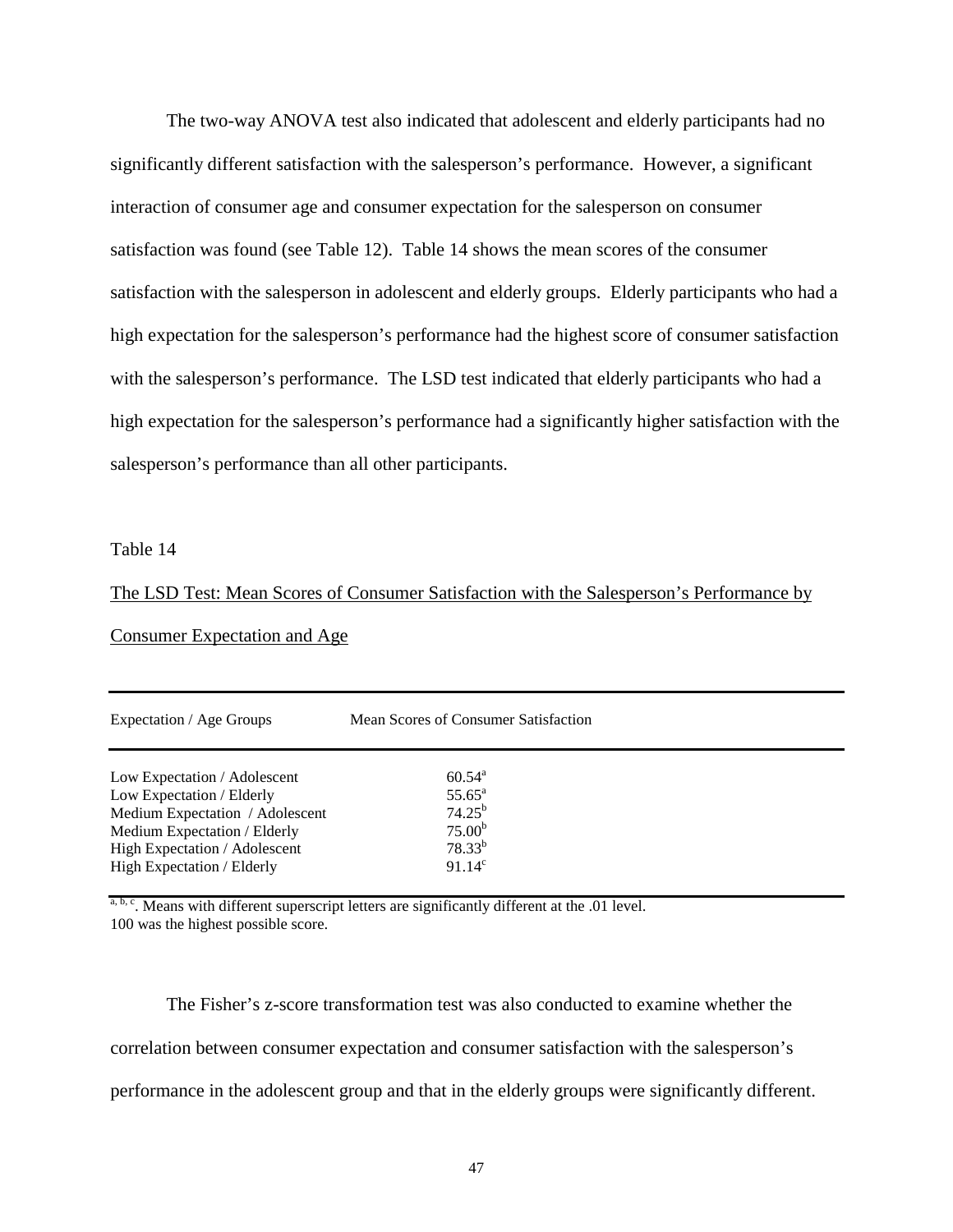Pearson's Correlation tests were first conducted to examine whether there was any linear correlation between consumer expectation for the salesperson's performance and consumer satisfaction with the salesperson's performance in both adolescent and elderly groups. Significant results were found in both groups. A higher expectation for the salesperson's performance was significantly correlated to a higher satisfaction with the salesperson's performance (Adolescent Group -  $r = .48$ ,  $p < .001$ ; Elderly Group -  $r = .70$ ,  $p < .001$ ). The Fisher's z-score transformation test indicated that the correlations of adolescent and elderly group were significantly different  $(z_{r \text{Adolescent} - r \text{Elder}}) = -2.63$ ,  $p < .01$ ). There is a stronger linear relationship between consumer expectation and consumer satisfaction in the elderly group than the adolescent group.

# *H5. There will be a significant difference in consumer satisfaction with the salesperson's performance among consumers with different levels of evaluation of the salesperson's performance.*

 The Pearson's Correlation test indicated that a significant linear correlation existed between consumer evaluation of the salesperson's performance and consumer satisfaction with the salesperson's performance  $(r = .79, p < .001)$ . The results indicated that a higher evaluation of the salesperson's performance was significantly correlated to a higher satisfaction with the salesperson's performance. The two-way ANOVA test was conducted to examine whether there was a significant difference in consumer satisfaction with the salesperson's performance among participants with different levels of evaluation of the salesperson's performance, and whether there was a significant interaction of consumer evaluation and consumer age on consumer satisfaction with the salesperson's performance. A general rule of 33% (low), 33% (medium),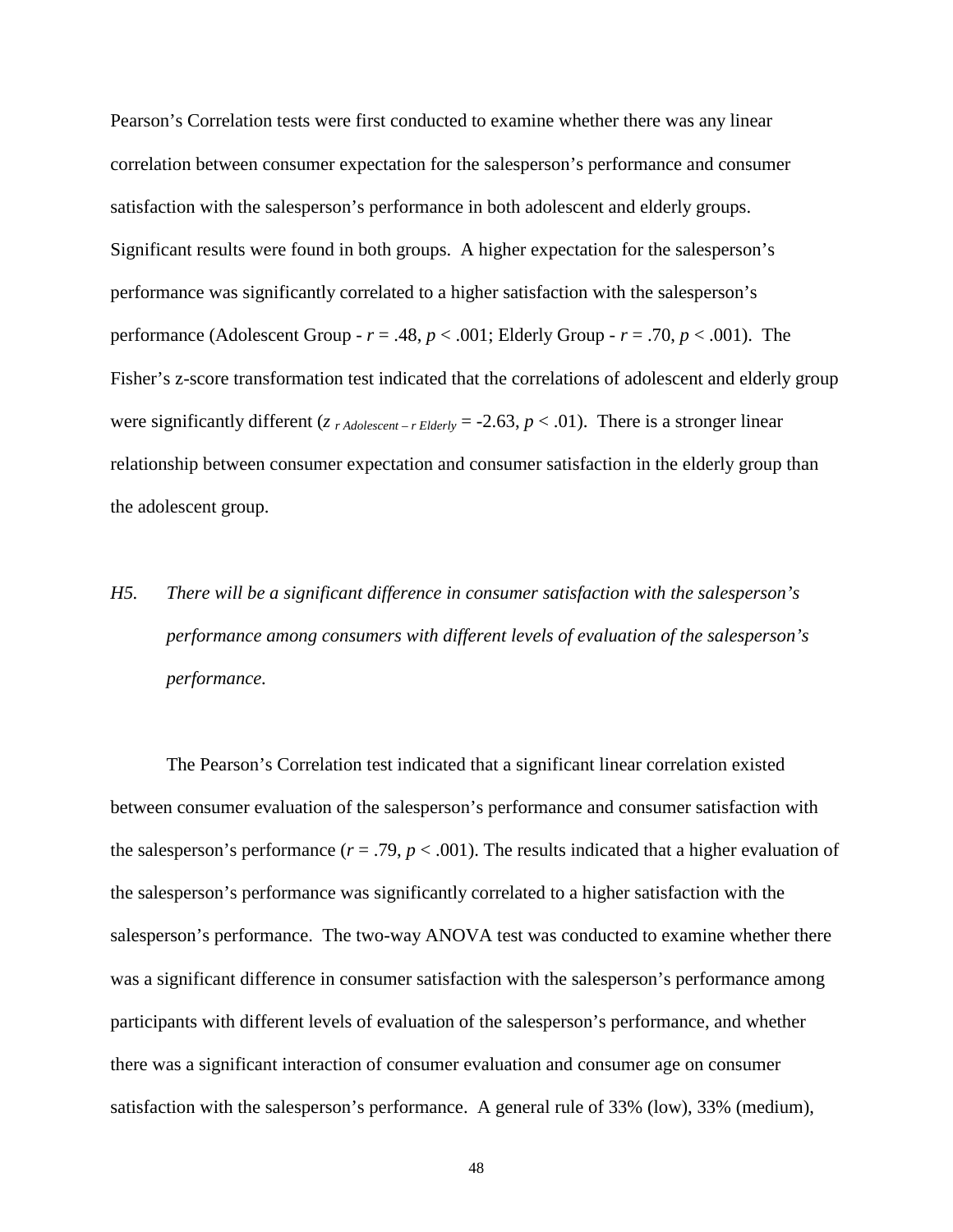and 33% (high) split was used to classify the scores of consumer evaluation of the salesperson into three levels. According to the frequency distributions, consumer evaluation was classified into low (scores of 1 to 4, 31.7%;), medium (score of 5, 27.9%;), and high (scores of 6 to 7, 40.4%;). A significant difference was found among the levels of consumer evaluation of the salesperson's performance in consumer satisfaction with the salesperson's performance (see Table 15). The results indicated that consumer evaluation was significantly related to consumer satisfaction. The mean score of consumer satisfaction with the salesperson's performance was the lowest at the low level of consumer evaluation, moderate at the medium level of consumer evaluation, and the highest at the high level of consumer evaluation (see Table 16). The LSD test indicated that significant differences were found among all levels ( $p < .001$ ). These results indicated that participants who had a higher level of evaluation of the salesperson's performance had a significantly higher level of satisfaction with the salesperson's performance than those who had a lower level of evaluation. Based on these results, Hypothesis 5 was supported.

Table 15.

# The Two-way ANOVA Test: The Relationship of Consumer Satisfaction with Consumer Evaluation and Age

| <b>Consumer Satisfaction</b> |                |          |           |
|------------------------------|----------------|----------|-----------|
| S.S                          | D.F.           | M.S.     | F         |
| 60519.30                     | 2              | 30259.65 | 145.08*** |
| 976.23                       |                | 976.23   | $4.68*$   |
| 160.20                       | $\overline{c}$ | 80.10    | .68       |
| 48806.55                     | 234            | 208.58   |           |
| 110918.33                    | 239            |          |           |
|                              |                |          |           |

\*\*\* *p* < .001. \* *p* < .05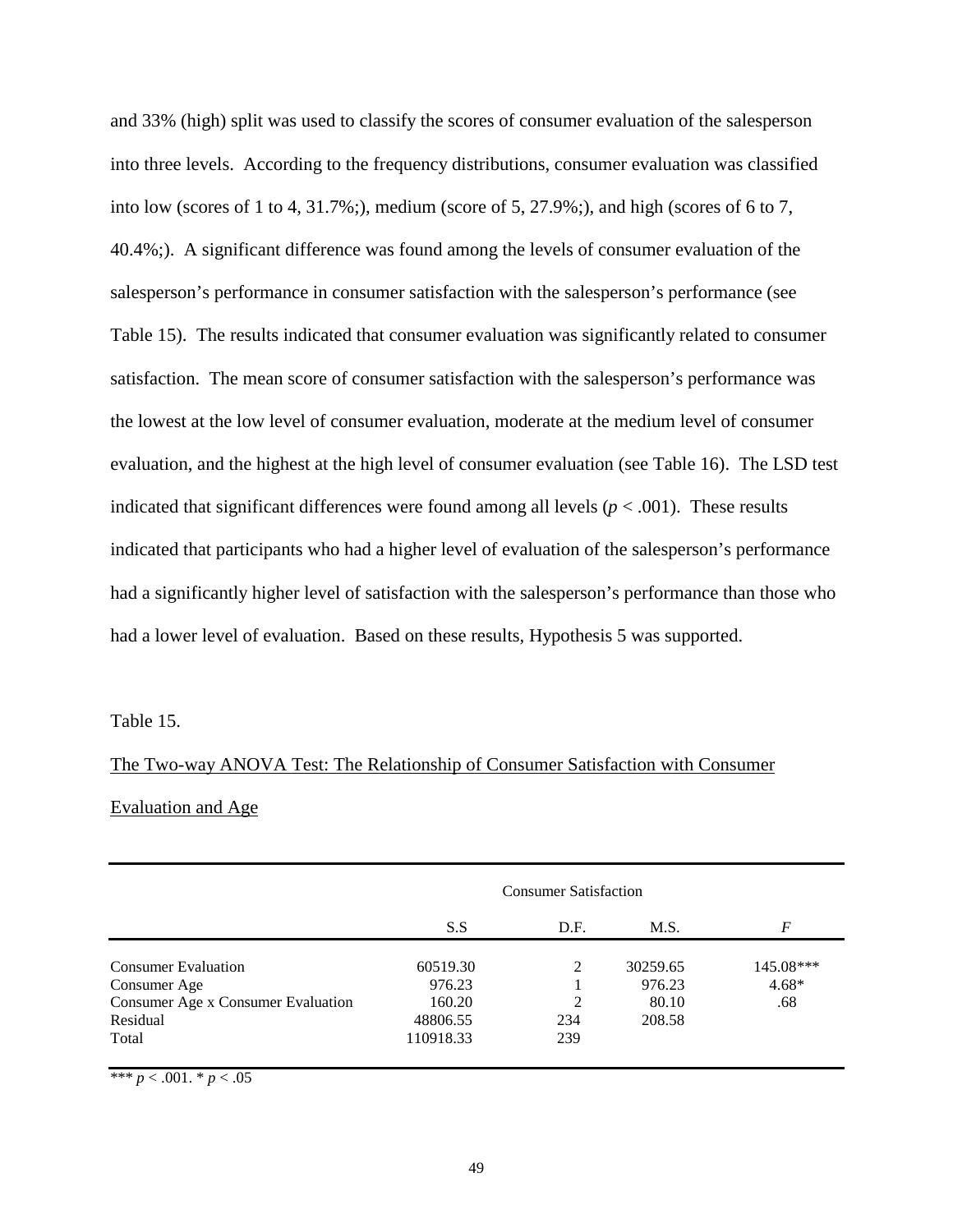### Table 16

The LSD Test: Mean Scores of Consumer Satisfaction with the Salesperson's Performance by Three Levels of Consumer Evaluation of the Salesperson's Performance

|                            | <b>Mean Scores of Consumer Satisfaction</b> |                    |                 |
|----------------------------|---------------------------------------------|--------------------|-----------------|
|                            | Low                                         | Medium             | High            |
| <b>Consumer Evaluation</b> | $49.47^{\circ}$                             | 72.24 <sup>b</sup> | $87.22^{\circ}$ |

a, b, c. Means with different superscript letters are significantly different at the .001 level.

The two-way ANOVA test also indicated that adolescent and elderly participants had a significantly different satisfaction with the salesperson's performance  $(p < .05)$ ; (see Table 15). The mean score of adolescent participants' satisfaction was 84.17 when they had a high evaluation of the salesperson's performance and that of elderly participants' satisfaction was 90.20 when they had a high evaluation (see Table 17). No significant interaction in consumer age and consumer evaluation of the salesperson on consumer satisfaction was found.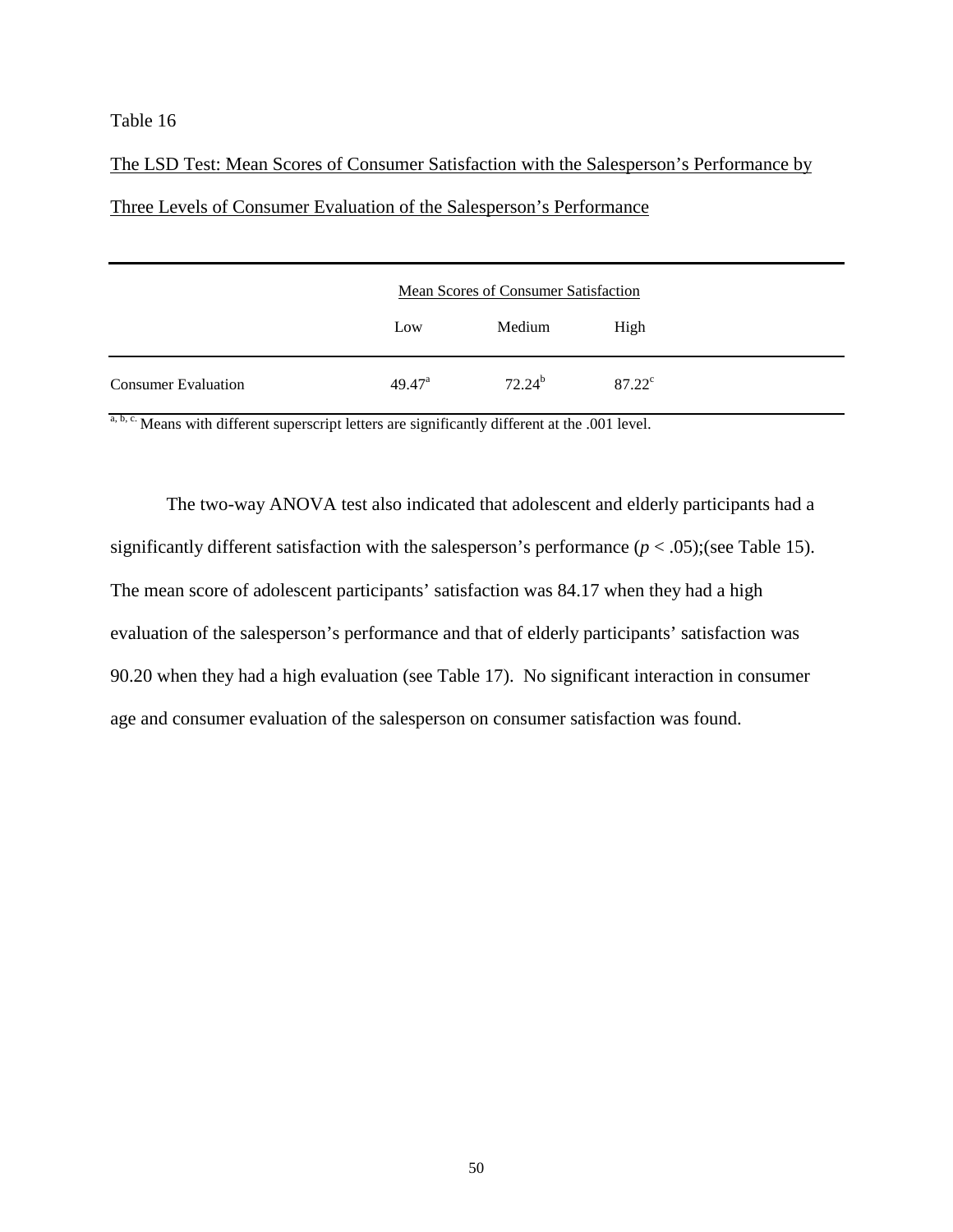#### Table 17

# The LSD Test: Mean Scores of Consumer Satisfaction with the Salesperson's Performance by

#### Three Levels of Consumer Evaluation

Evaluation / Age Groups Mean Scores of Consumer Satisfaction

| Low Evaluation / Adolescent    | $47.44^{\rm a}$ |
|--------------------------------|-----------------|
| Low Evaluation / Elderly       | $51.62^a$       |
| Medium Evaluation / Adolescent | $71.21^{b}$     |
| Medium Evaluation / Elderly    | $73.24^{b}$     |
| High Evaluation / Adolescent   | $84.17^{\circ}$ |
| High Evaluation / Elderly      | $90.20^{\rm d}$ |
|                                |                 |

a, b, c, d. Means with the different superscript letters are significantly different at the .05 level. 100 was the highest possible score.

 The Fisher's z-score transformation test was also conducted to examine whether the correlation between consumer evaluation and consumer satisfaction with the salesperson's performance in the adolescent group and that in the elderly groups were significantly different. Pearson's Correlation tests were first conducted to examine whether there was any linear correlation between consumer evaluation of the salesperson's performance and consumer satisfaction with the salesperson's performance in both adolescent and elderly groups. Significant results were found in both groups. A higher evaluation of the salesperson's performance was significantly correlated to a higher satisfaction with the salesperson's performance among adolescent and elderly participants (Adolescent Group - *r* = .81, *p* < .001; Elderly Group -  $r = .77$ ,  $p < .001$ ). The Fisher's z-score transformation test indicated that the correlations of adolescent and elderly group were not significantly different (*z r Adolescent – r Elderly* = 0.82). The linear relationship between consumer expectation and consumer satisfaction in the elderly group and adolescent group were not significantly different.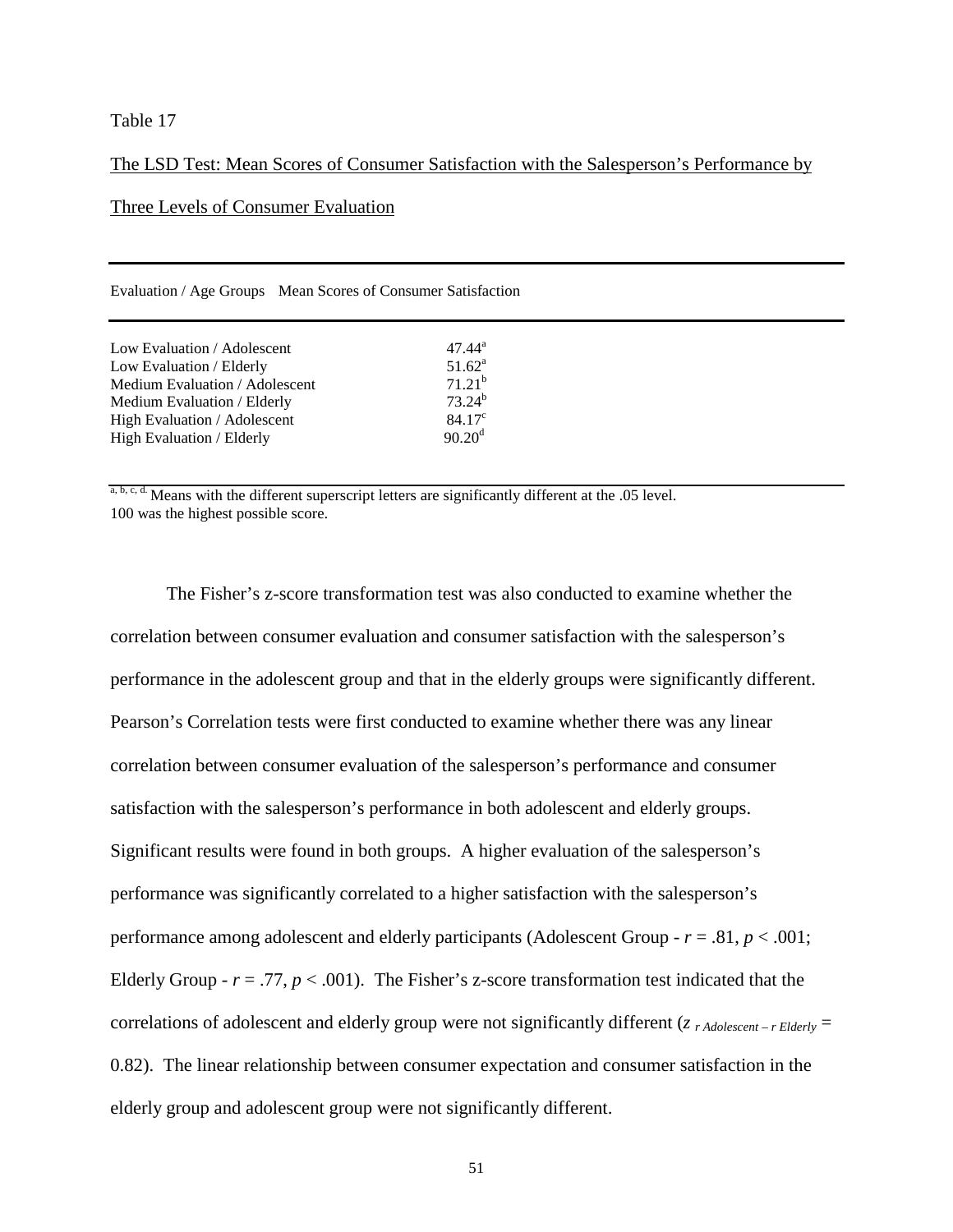*H6. There will be a significant difference in consumer satisfaction with the salesperson's performance among consumers with positive expectancy disconfirmation (i.e., evaluation is better than expectation), simple expectancy confirmation (i.e., evaluation equals expectation), and negative expectancy disconfirmation (i.e., evaluation is worse than expectation).* 

 The Pearson's Correlation test indicated that a significant linear correlation existed between expectancy confirmation/disconfirmation (i.e., confirmation/disconfirmation between consumer expectation and evaluation) and consumer satisfaction with the salesperson's performance  $(r = .19, p < .01)$ . These results indicated that participants were more satisfied when their scores of the evaluation were higher than that of the expectation. The two-way ANOVA test was conducted to examine whether there was a significant difference in consumer satisfaction with the salesperson's performance among participants with positive expectancy disconfirmation, simple expectancy confirmation and negative expectancy disconfirmation, and whether there was a significant interaction of expectancy confirmation/disconfirmation and consumer age on consumer satisfaction with the salesperson's performance. The scores of expectancy confirmation/ disconfirmation were classified into three groups: positive disconfirmation (score of evaluation is higher than that of expectation, 15.8%), simple confirmation (score of evaluation is equal with that of expectation, 44.6%), and negative disconfirmation (score of evaluation is lower than that of expectation, 39.6%). The groups were categorized by subtracting the score of the consumer expectation from the score of the consumer evaluation of the salesperson's performance. A significant difference was found among different groups of expectancy confirmation/disconfirmation in consumer satisfaction with the salesperson's performance (see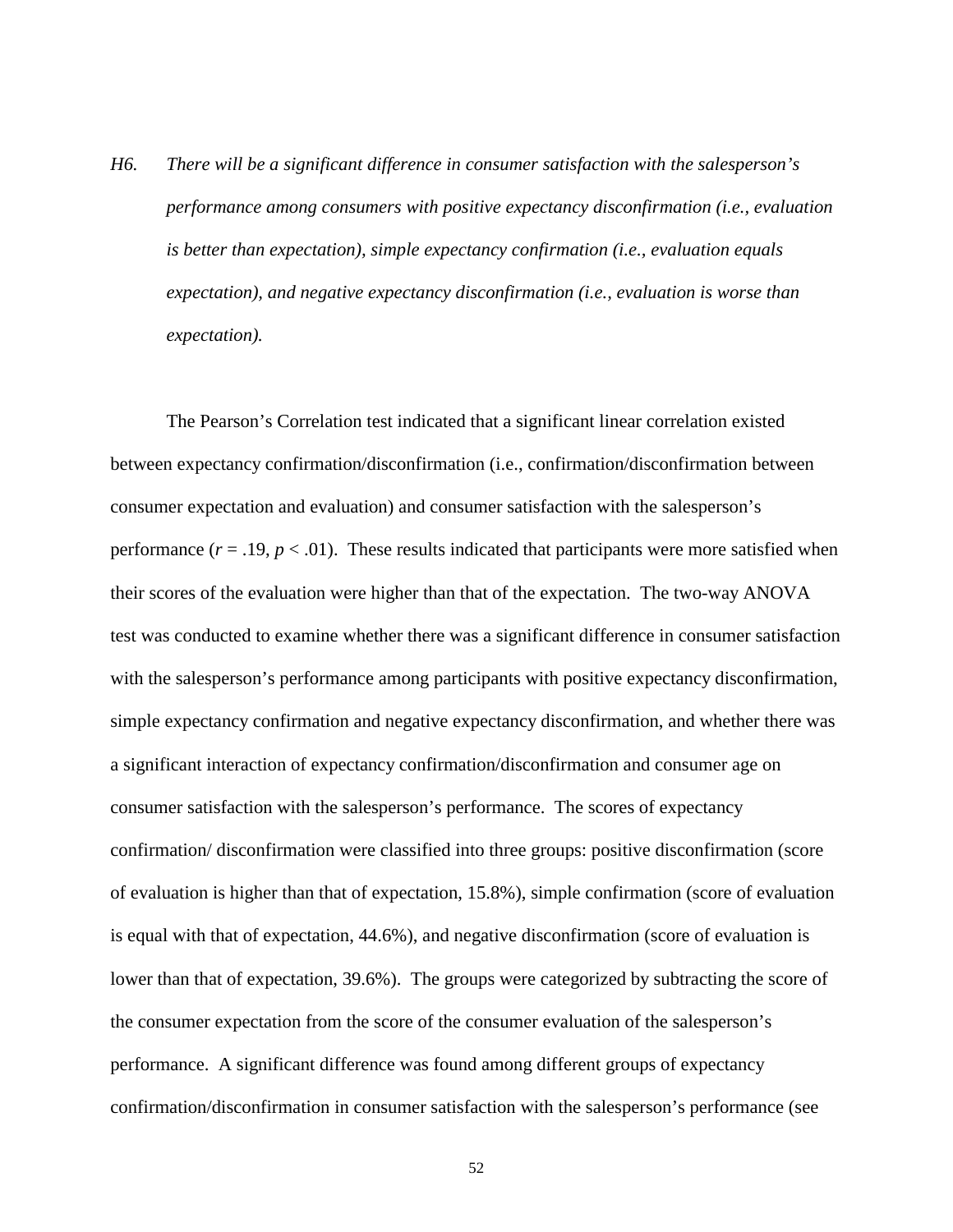Table 18). The results indicated that expectancy confirmation/disconfirmation was significantly related to consumer satisfaction. The mean score of the consumer satisfaction with the salesperson's performance was the lowest in the negative expectancy disconfirmation group (see Table 19). The LSD test indicated that significant differences were found between the negative disconfirmation group and the simple confirmation group (*p* < .05), as well as between the negative disconfirmation group and the positive disconfirmation group ( $p < .01$ ). However, there was no significant difference between the simple confirmation group and the positive disconfirmation group. These results indicate that participants with positive expectancy disconfirmation and simple expectancy confirmation had a significantly higher level of satisfaction with the salesperson's performance than those with negative expectancy disconfirmation. In other words, participants were more satisfied with the salesperson's performance when their evaluations of the salesperson's performance were better or equal than their expectations than when their evaluations were worse than their expectations. Based on these results, Hypothesis 6 was supported.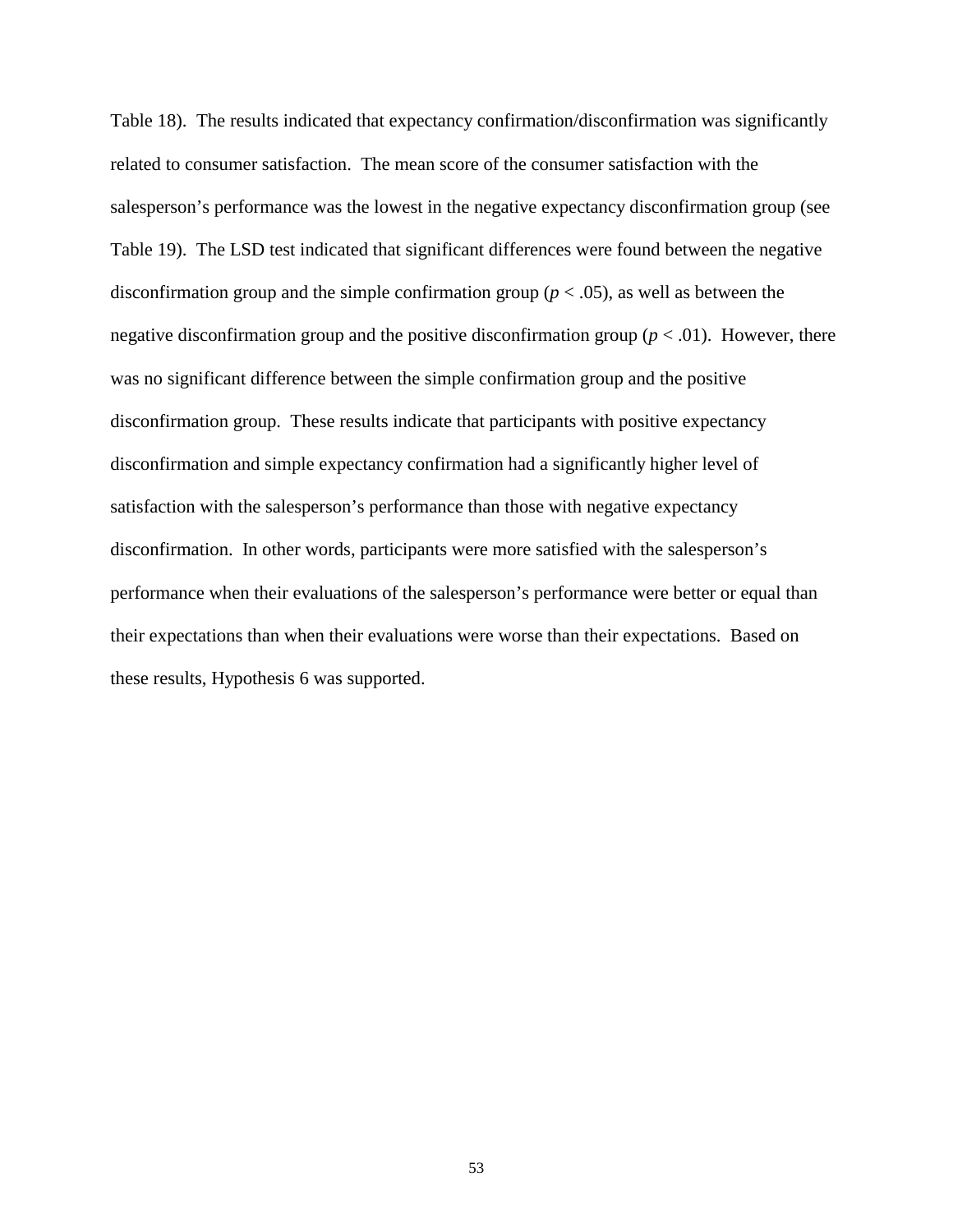Table 18.

# The Two-way ANOVA Test: The Relationship of Consumer Satisfaction with Consumer

# Expectancy Confirmation/Disconfirmation and Consumer Age

|                                   | <b>Consumer Satisfaction</b> |      |         |          |
|-----------------------------------|------------------------------|------|---------|----------|
|                                   | S.S                          | D.F. | M.S.    | F        |
| <b>Expectancy Disconfirmation</b> | 3570.08                      | 2    | 1785.04 | $4.12**$ |
| Age                               | 2272.98                      |      | 2272.98 | $5.24*$  |
| Age x Expectancy Disconfirmation  | 3366.95                      | 2    | 1683.47 | $3.88*$  |
| Residual                          | 101460.51                    | 234  | 433.60  |          |
| Total                             | 110918.33                    | 239  |         |          |

\*\*  $p < .01.$  \*  $p < .05$ 

# Table 19

### The LSD Test: Mean Scores of Consumer Satisfaction with the Salesperson's Performance by

#### Expectancy Confirmation/Disconfirmation

|                                            | Mean Scores of Consumer Satisfaction |                        |                             |  |
|--------------------------------------------|--------------------------------------|------------------------|-----------------------------|--|
|                                            | Negative<br>Disconfirmation          | Simple<br>Confirmation | Positive<br>Disconfirmation |  |
| Expectancy<br>Confirmation/Disconfirmation | $61.05^{\rm a}$                      | 71.87 <sup>b</sup>     | $74.21^{b}$                 |  |

a, b, c. Means with different superscript letters are significantly different at the .01 level.

The two-way ANOVA test also indicated that adolescent and elderly participants had a

significantly different level of satisfaction with the salesperson's performance  $(p < .05)$ ; (see

Table 20). A significant interaction in consumer age and expectancy confirmation/

disconfirmation on consumer satisfaction was also found (see Table 18). Table 20 shows the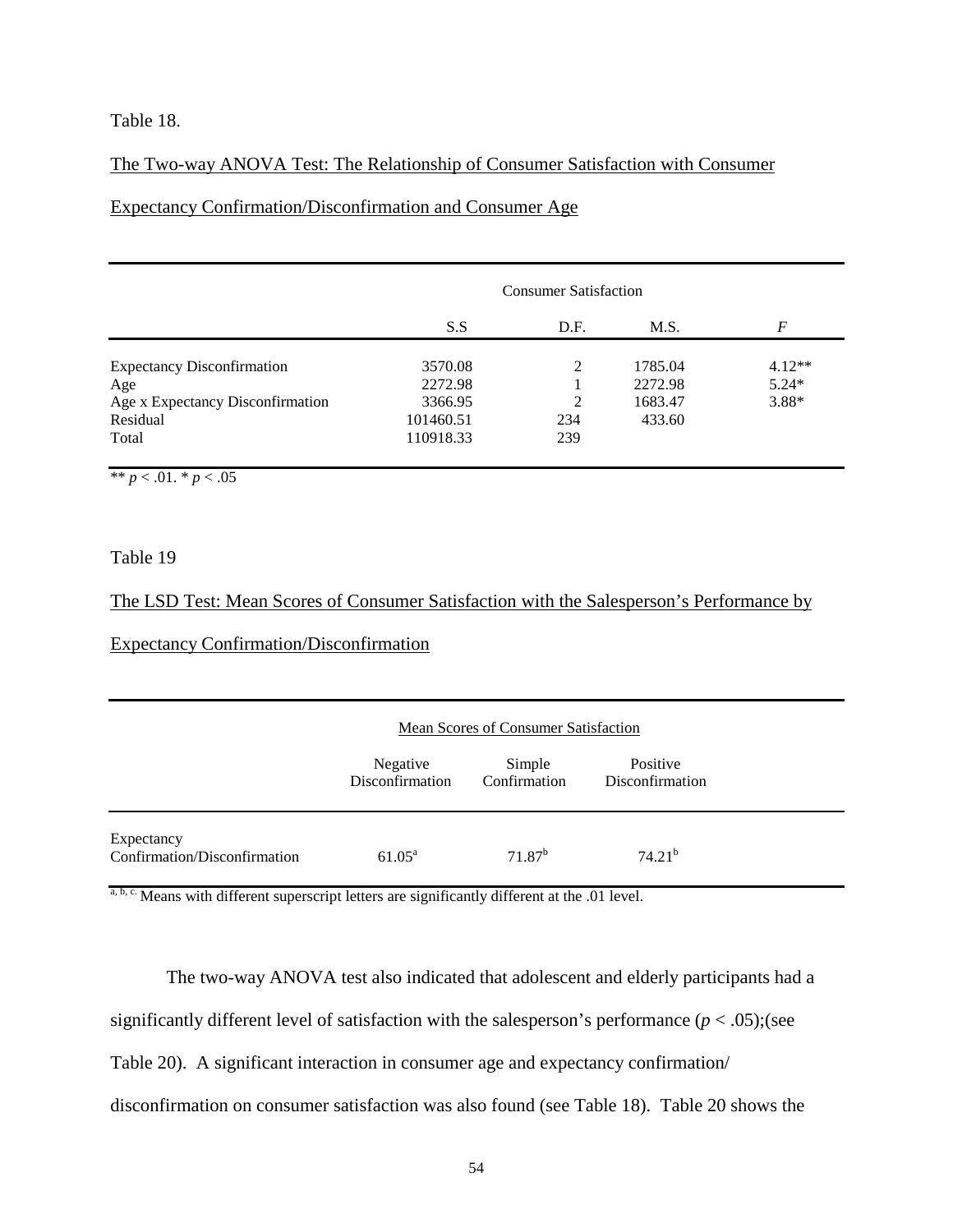mean scores of the consumer satisfaction with the salesperson in adolescent and elderly groups. Adolescent participants who had a negative disconfirmation (i.e., evaluation was lower than expectation) had the lowest score. These LSD test indicated that adolescent participants with a negative disconfirmation had a significantly lower satisfaction with the salesperson's performance than all other groups.

# Table 20

The LSD Test: Mean Scores of Consumer Satisfaction with the Salesperson's Performance by Expectancy Confirmation/Disconfirmation and Consumer Age

| Expectancy Confirmation/Disconfirmation / Age Groups                                                                                             | Mean Scores of Consumer Satisfaction                       |
|--------------------------------------------------------------------------------------------------------------------------------------------------|------------------------------------------------------------|
| Negative Disconfirmation / Adolescent<br>Negative Disconfirmation / Elderly                                                                      | 54.09 <sup>a</sup><br>$70.63^{b, c, c}$<br>$67.05^{\rm b}$ |
| Simple Confirmation / Adolescent<br>Simple Confirmation / Elderly<br>Positive Disconfirmation / Adolescent<br>Positive Disconfirmation / Elderly | $75.24^{\circ}$<br>75.93 <sup>c</sup><br>$71.95^{b,c}$     |

a, b, c. Means with different superscript letters are significantly different at the .05 level. 100 was the highest possible score.

 The Fisher's z-score transformation test was also conducted to examine whether the correlation between expectancy confirmation/disconfirmation and consumer satisfaction with the salesperson's performance in the adolescent group and that in the elderly groups were significantly different. Pearson's Correlation tests were first conducted to examine whether there was any linear correlation between expectancy confirmation/disconfirmation and consumer satisfaction with the salesperson's performance in both adolescent and elderly groups. The results indicated that a positive expectancy confirmation/disconfirmation was significantly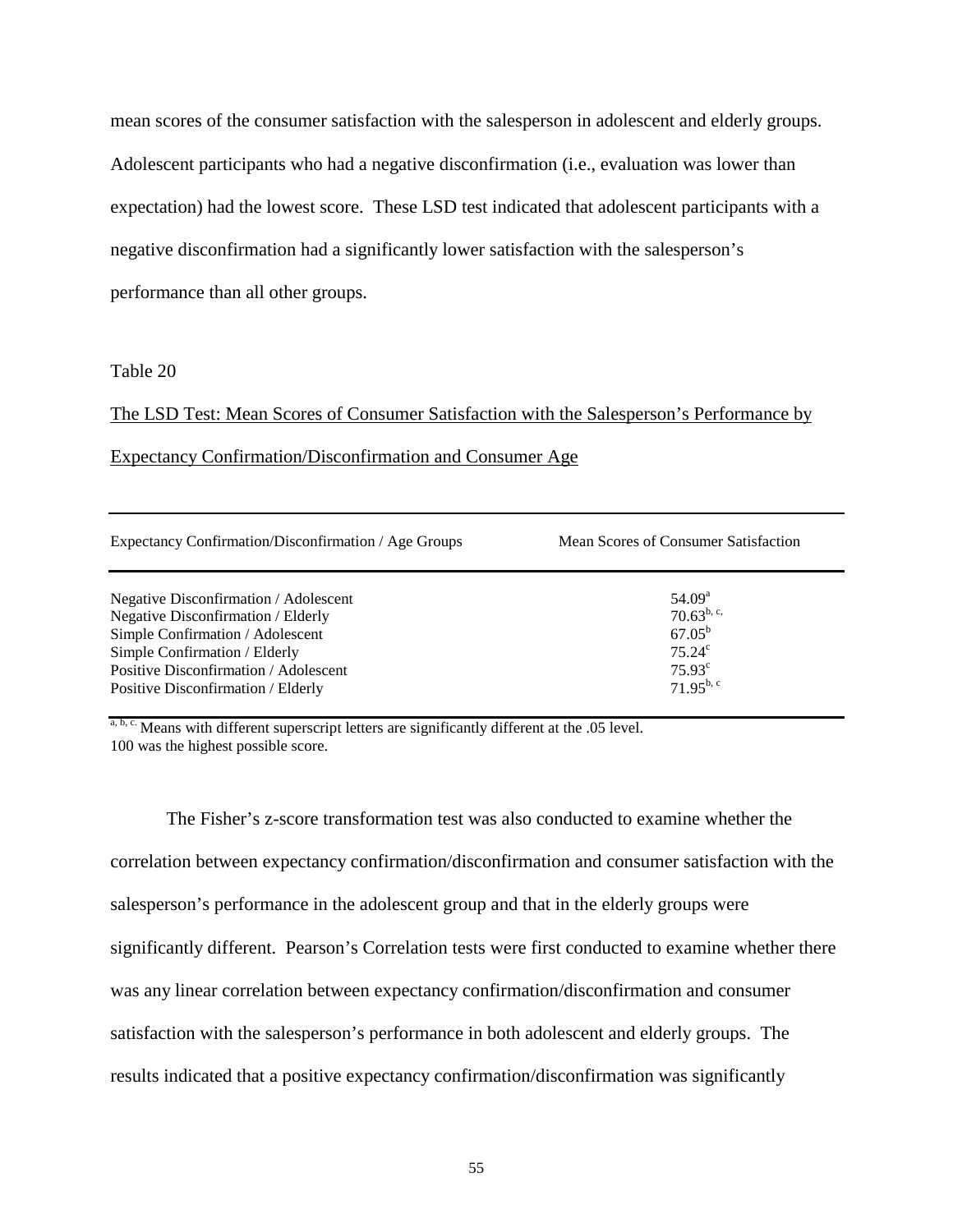correlated to a higher satisfaction with the salesperson's performance in the adolescent group, while no significant correlation was found in the elderly group (Adolescent Group -  $r = .39$ ,  $p < .001$ ; Elderly Group -  $r = -.06$ ,  $p < .48$ ). The Fisher's z-score transformation test indicated that the correlations between adolescent and elderly groups were significantly different  $(z \r{r}$ *Adolescent – r Elderly* = 2.70,  $p < .01$ ). There is a stronger linear relationship between expectancy confirmation/disconfirmation and consumer satisfaction in the adolescent group than the elderly group.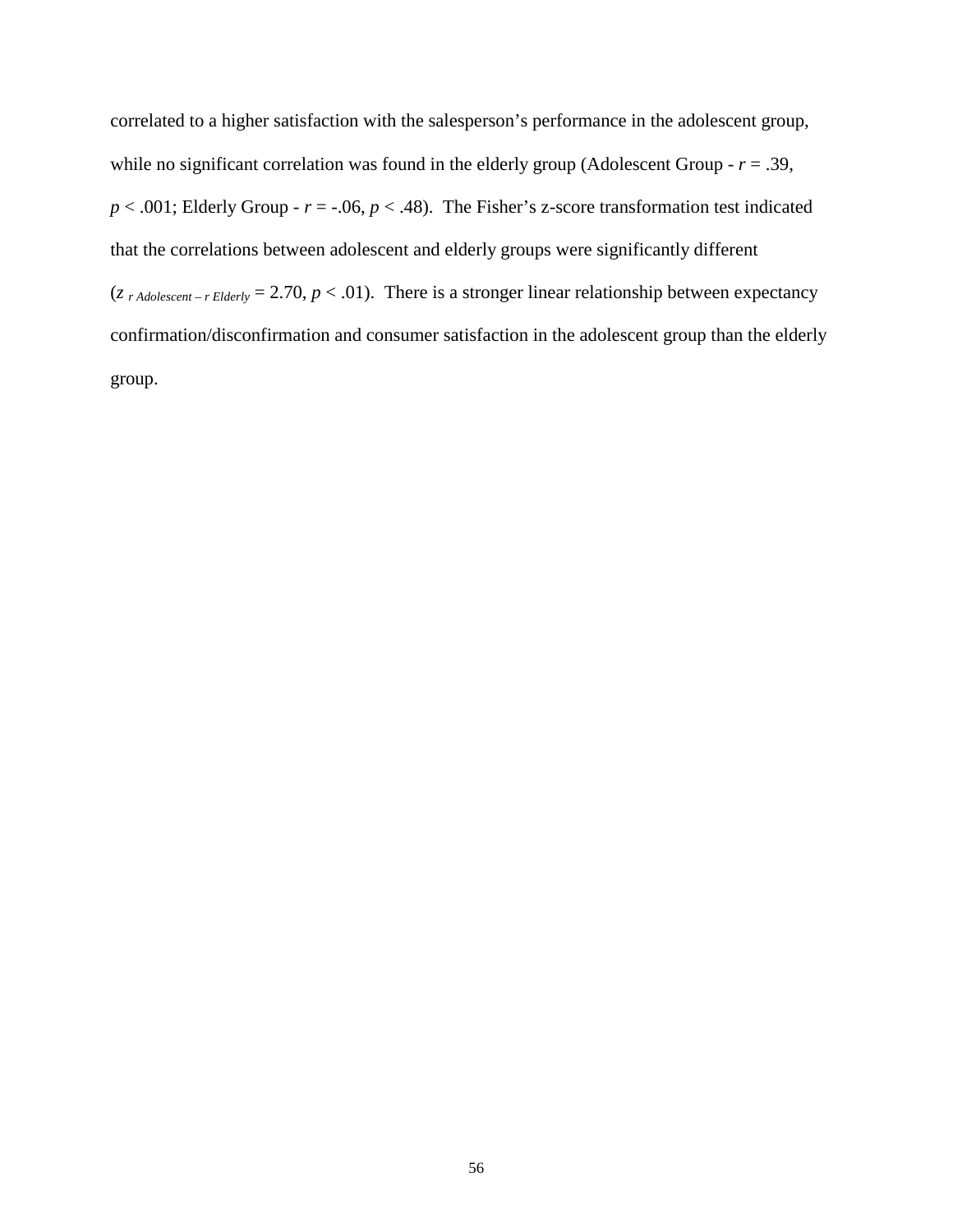#### **CHAPTER V**

#### **SUMMARY, DISCUSSION, IMPLICATIONS, AND RECOMMENDATIONS**

The summary of the study is provided in the first part of this chapter. The discussion of results and their implications are then presented and followed by recommendations for future research and the limitations of the study.

#### **Summary**

The purpose of this research was to study the influence of the interaction between consumer age and the clothing type of the salesperson on the process of consumer satisfaction with the salesperson's performance. A conceptual model was developed to provide a basis for examining this influence. Based on this model, the study was categorized into three parts: (a) consumer attitude toward the salesperson, (b) consumer expectation and evaluation of the salesperson's performance, and (c) consumer satisfaction with the salesperson's performance.

A 2 x 2 factorial design was developed with two consumer age groups (i.e., adolescent group, elderly group) and two clothing types of the salesperson (i.e., formal clothing type, informal clothing type). This design resulted in four experimental groups. Two questionnaires with three parts were developed as an instrument of measurement.

In both questionnaires, the scenario, the model of the salesperson, and the questions were the same. The only difference was the clothing type of the salesperson shown in the pictures.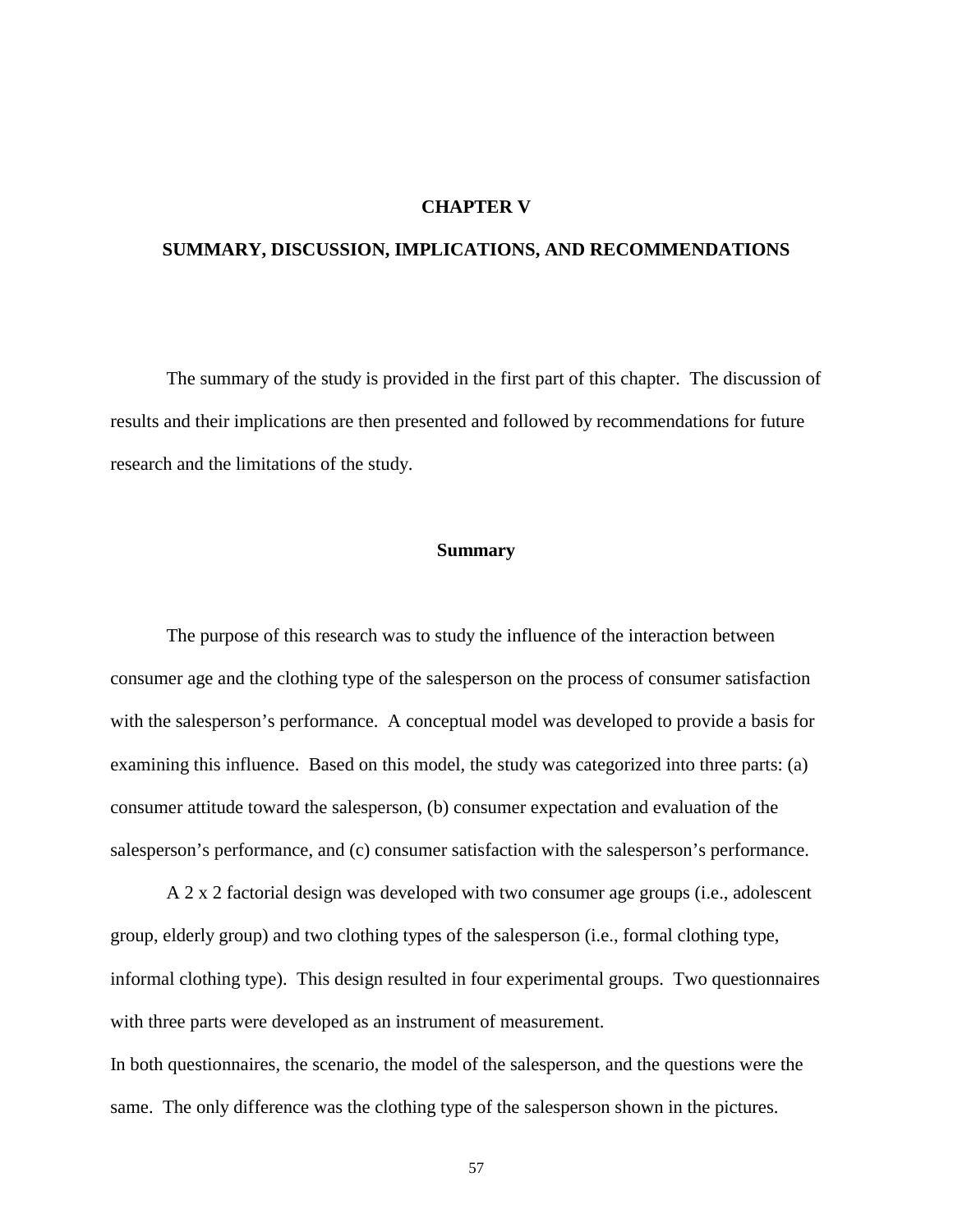Clothing type A (formal) was a navy blue suit, tie, white dress shirt, and black dress shoes. Clothing type B (informal) was a navy blue crew-neck long sleeve shirt, navy blue chino pants, and tennis shoes. A total of 240 individuals, 120 adolescents 16 to 19 years old and 120 elderly 65 years and older, were recruited as participants in this research.

The results indicated that the influence of consumer age and the clothing type of the salesperson on consumer attitude toward the salesperson's performance were significantly different. Elderly participants had a more positive attitude toward the salesperson with a formal clothing type and adolescent participants had a more positive attitude toward the salesperson with an informal clothing type. The examination of the relationship between consumer attitude toward the salesperson and consumer expectation for the salesperson's performance indicated that a positive consumer attitude toward the salesperson was related to a higher consumer expectation for the salesperson's performance in both adolescent and elderly groups. A positive consumer attitude toward the salesperson was also found related to a higher consumer evaluation of the salesperson's performance in both adolescent and elderly groups. When consumer satisfaction with the salesperson's performance was examined, the results indicated that higher expectation or higher evaluation of the salesperson's performance was related to higher satisfaction with the salesperson's performance in both the adolescent and elderly groups. Simple confirmation or positive disconfirmation between consumer expectation and evaluation of the salesperson's performance was related to higher consumer satisfaction with the salesperson's performance.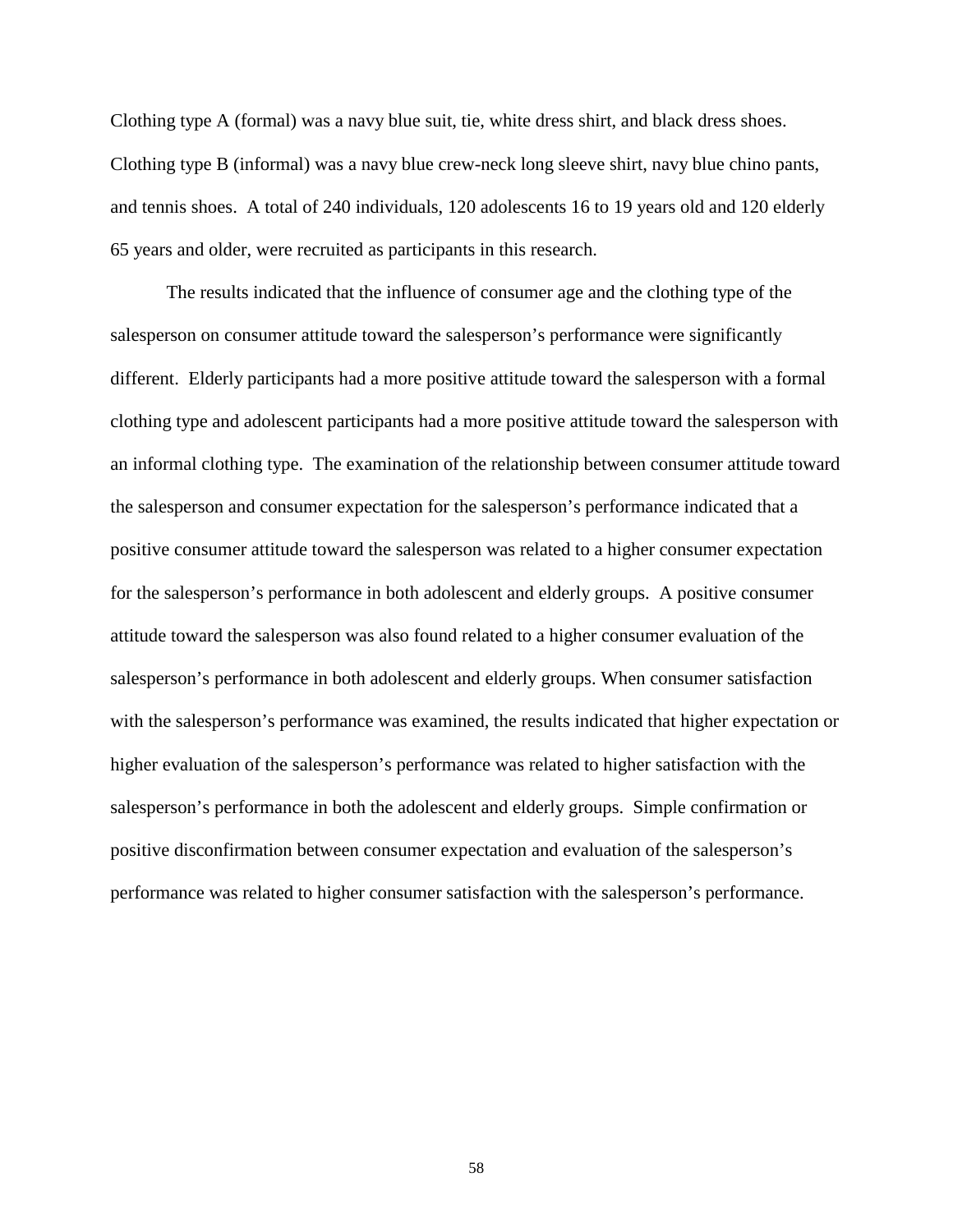#### **Discussion and Implications**

#### Consumer Attitude toward the Salesperson

A significant interaction was observed when the influence of consumer age and the salesperson's clothing on consumer satisfaction with the salesperson's performance was examined (see Figure 3). Clothing types were significantly related to the adolescent and elderly participants' attitudes toward the salesperson. Elderly participants had a significantly more positive attitude toward the salesperson when the salesperson wore a formal clothing type. Adolescent participants had a more positive attitude toward the salesperson when the salesperson wore an informal clothing type.

This significant interaction may be explained by the consistency between the clothing type that participants preferred to wear and the clothing type that the salesperson wore. Elderly participants significantly preferred to wear a formal clothing type more than an informal clothing type and they had a significantly more positive attitude toward the salesperson when the salesperson wore a similar formal clothing type. Adolescent participants significantly preferred to wear an informal clothing type more than a formal clothing type, and they had a more positive attitude toward the salesperson when the salesperson was in a similar informal clothing type. This finding supports the proposition of Stone (1962), which indicated that individuals who share similar appearance symbols or at least the same understanding of such symbols are more likely to engage in meaningful communication. If there is similarity between the salesperson and the consumer in the sales interaction, the consumer is attracted to the salesperson and therefore likes the salesperson (Woodside  $&$  Davenport, 1974). In this study, the similarity was found between the clothing type that the participant preferred to wear and the clothing type that the salesperson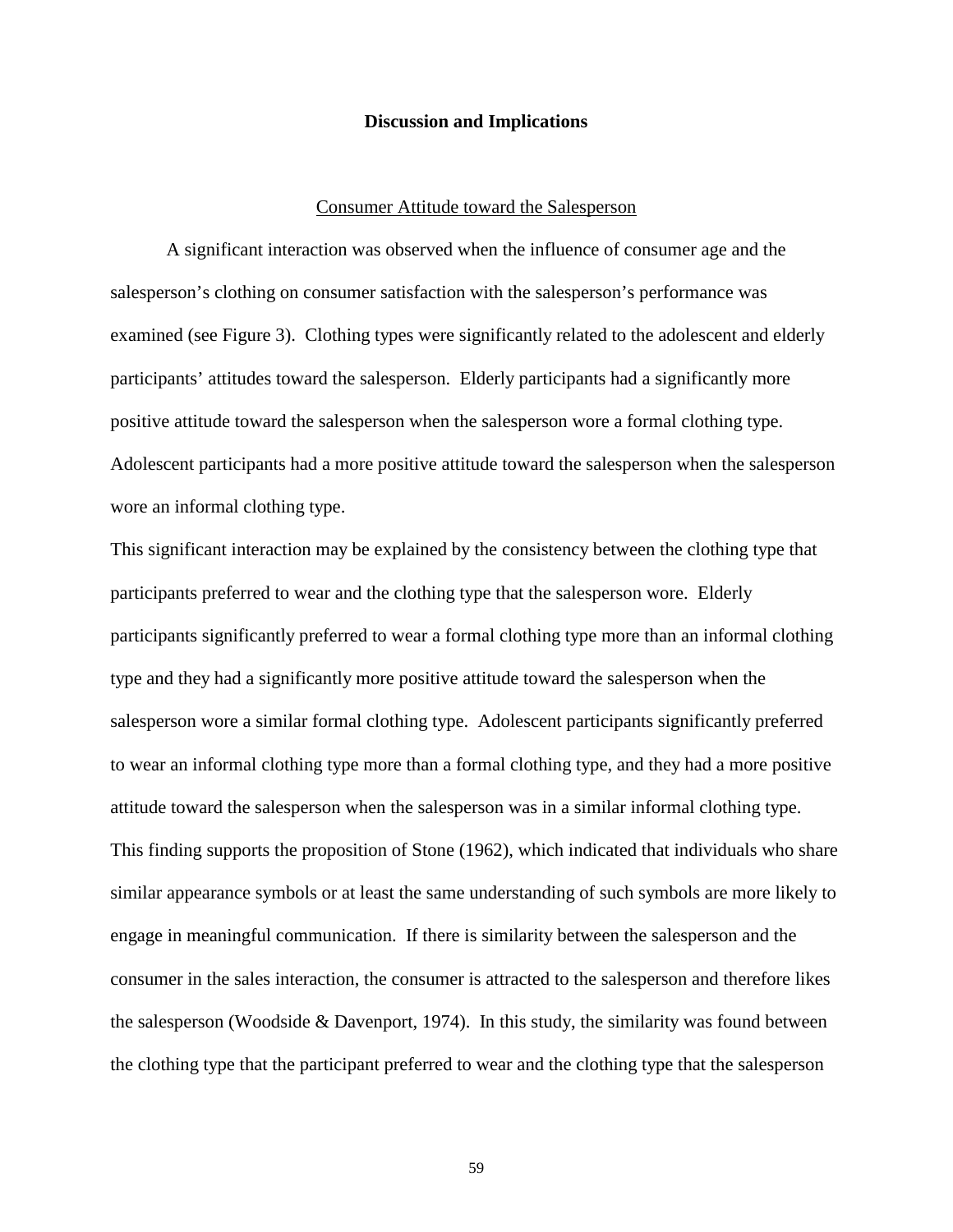

\*\*\* *p* < .001, \*\* *p* < .01.

# Figure 3

The Result Model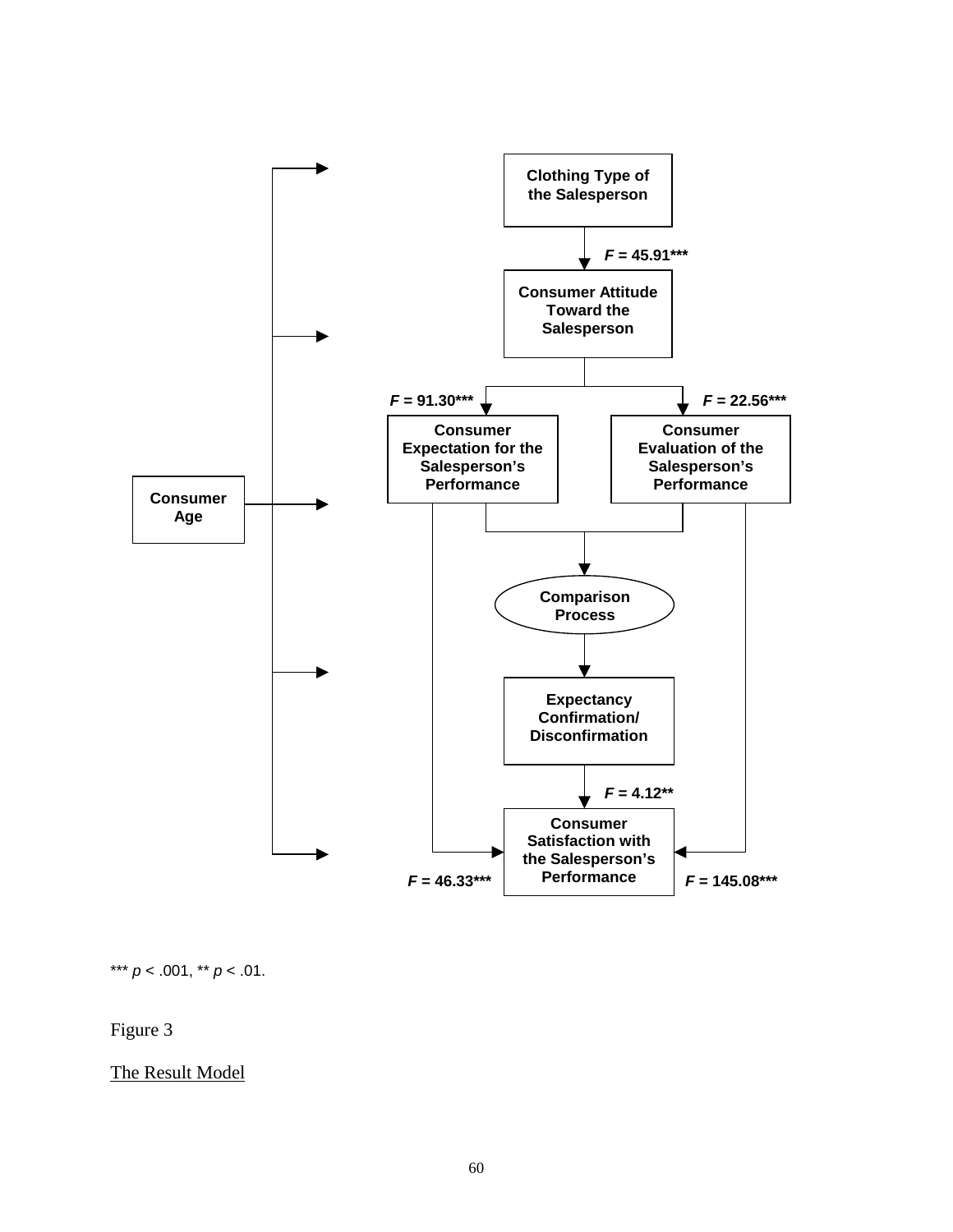was wearing in the scenario. This similarity might increase the salesperson's attractiveness. That, in turn, might be related to a positive consumer attitude toward the salesperson.

These results may provide some implications for retailers. When retailers request what their salespersons should wear, they should first understand the clothing type that their target customers prefer to wear. For example, based on the current results, an informal clothing type may be a better choice for the store when adolescents are the only target customers. For elderly consumers, having salespersons wear a formal clothing type (e.g., tie, jacket, slacks) is a better choice for the stores where elderly consumers are the prime customers. Department stores may have salespersons wear clothing types according to the target customers in each section.

#### Consumer Expectation and Evaluation of the Salesperson's Performance

When the relationship between consumer attitude toward the salesperson and consumer expectation for the salesperson's performance was examined, the results indicated that there was a significantly positive relationship between consumer attitude and consumer expectation (see Figure 3). Participants who had a more positive attitude toward the salesperson had a higher expectation for the salesperson's performance. These results were consistent with the propositions of Miller (1977) and Engel et al. (1995). Miller (1977) indicated that consumers' expectations are the function of past history as well as of the current purchase situation. The current study supports the proposition of Miller (1977), which stated that consumer attitude toward the salesperson in the purchase situation was significantly related to their expectations.

The relationship between consumer attitude toward the salesperson and consumer evaluation of the salesperson's performance was also examined. The results indicated that participants who had a more positive attitude toward the salesperson had a higher evaluation of the salesperson's performance (see Figure 3). These results were consistent with the proposition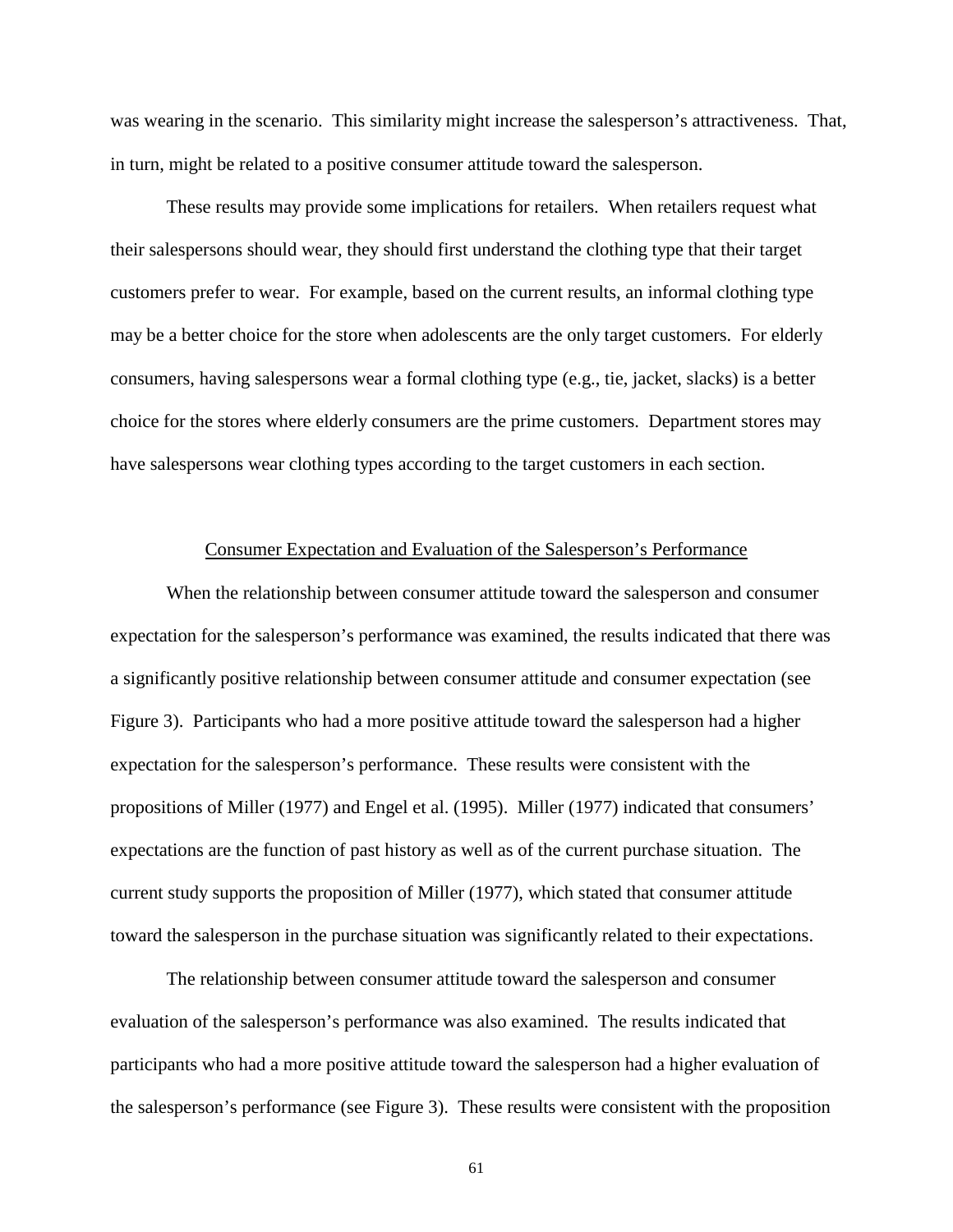of Hawkins et al. (1998), which stated that the evaluation of products and services is often based on consumers' emotional response to the products or services. In the current study, participants' evaluation of the salesperson was significantly related to their attitudes toward the salesperson. This result supports the idea that consumers may evaluate salespersons' performance in relation to their attitudes toward the salesperson (i.e., positive attitudes, neutral, negative attitudes).

#### Consumer Satisfaction with the Salesperson's Performance

 When the relationship between consumer expectation for the salesperson's performance and consumer satisfaction with the salesperson's performance was examined, a significantly positive relationship was found (see Figure 3). Participants who had a higher expectation for the salesperson's performance before they received the service were significantly more satisfied with the salesperson's performance than those who had a lower expectation. Oliver (1977) and Churchill and Surprenant (1982) found that consumers with higher expectations for the product performance at purchase tended to have higher satisfactions with the product after the product was used. The results of the current study were similar regarding salesperson's service. These results suggest that one way to increase consumer satisfaction is to increase consumer expectation. For example, in store promotion programs, retailers may show their commitment to provide better service to customers. Customers may have a higher expectation for better service. That, in turns, may increase customer satisfaction.

A significantly positive relationship between consumer evaluation and consumer satisfaction was found in the current study (see Figure 3). Participants who gave a higher evaluation rating of the salesperson's performance were more satisfied with the salesperson's performance than those who gave a lower evaluation rating. These results were consistent with the studies of Churchill and Suprenant (1982) and Tse and Wilton (1988), which found that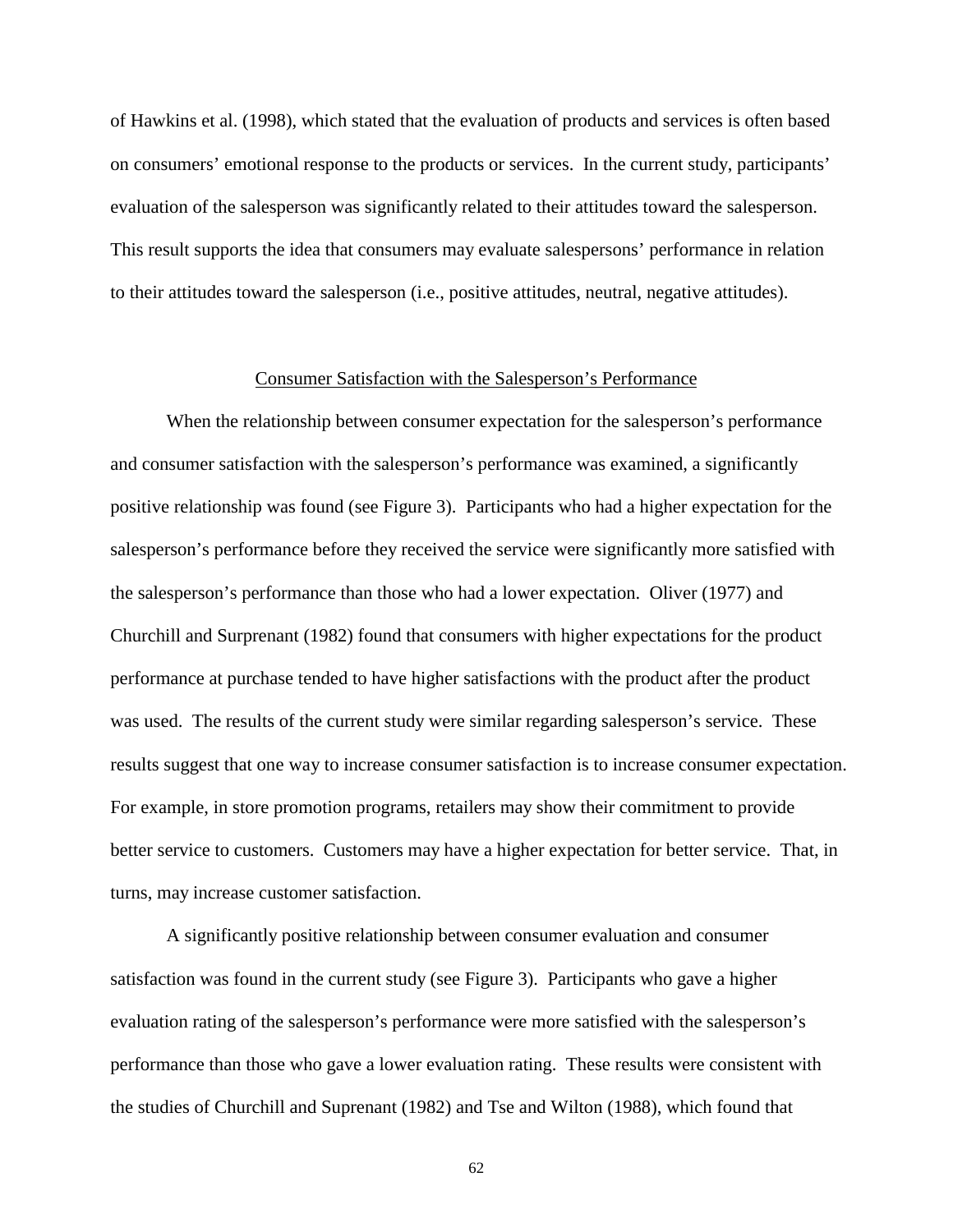consumer evaluation of the product performance was a significant determinant of consumer satisfaction with the product. These results show the importance of the salesperson's performance. To increase consumer satisfaction, retailers need to improve their salespersons' service performance. For example, retailers may need to train their salespersons to improve the quality of salespersons' performance regarding aspects such as friendliness, attentiveness, and product knowledge.

The relationship between expectancy confirmation/disconfirmation (i.e., confirmation/disconfirmation between expectation and evaluation of the salesperson's performance) and consumer satisfaction with the salesperson's performance was also examined, and a positive relationship was found (see Figure 3). Participants whose evaluations of the salesperson's performance were equal or better than their expectations were more satisfied than those whose evaluations of the salesperson's performance were worse than their expectations. However, when the relationship between adolescent and elderly participants' satisfactions with the salesperson's performance and expectancy confirmation/disconfirmation were analyzed separately, a significant relationship was found in adolescent participants, but no significant relationship was found in the elderly participants. Adolescent participants whose evaluations of the salesperson's performance matched or were better than their expectations were significantly more satisfied with the salesperson's performance than those whose evaluations of the salesperson's performance were worse than their expectations. These results were consistent with many previous studies (Swan & Combs, 1976, Bearden & Teel, 1983; Kennedy & Thirkell, 1988). These results suggest that to increase the level of adolescent consumers' satisfaction with salespersons, retailers may need to understand their adolescent customers' expectations for salespersons and always make sure that salespersons' performance matches or exceeds customers' expectations. For example, retailers may need to understand how much product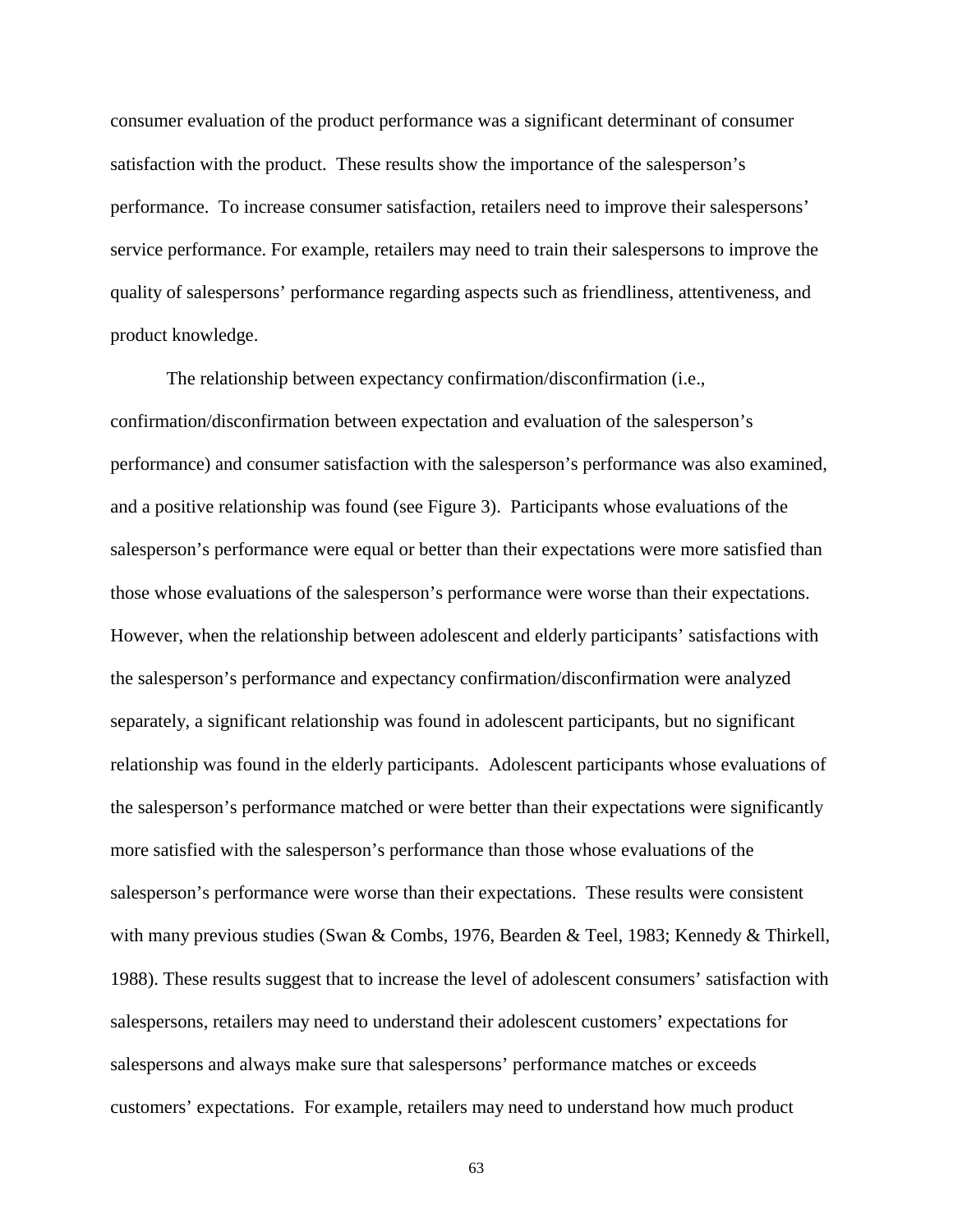knowledge that adolescent customers expect to know from salespersons or how much interaction that they expect to receive from salespersons. Each individual's expectation for the salesperson may vary. For example, some customers may need some time to look around the store but some customers may want immediate attention. Some may prefer to shop by themselves and some may prefer one-to-one service during their shopping. Salespersons need to observe their customers carefully to understand each customer's shopping behaviors. Retailers may also provide rewards to encourage customers to give suggestions or recommendations so that they can understand customers' expectations and then provide what customers expect.

When elderly participants' satisfactions with the salesperson's performance were examined, the result indicated that both expectation and evaluation of the salesperson's performance were significantly related to consumer satisfaction. However, no significant relationship was found between expectancy confirmation/disconfirmation (i.e., confirmation/disconfirmation between expectation and evaluation of the salesperson's performance) and consumer satisfaction. This result suggests that for elderly consumers, confirmation/disconfirmation between expectation and evaluation may not relate to consumer satisfaction with the salesperson's performance. Two possible reasons may explain why no significant relationship was found between the expectancy confirmation/disconfirmation and consumer satisfaction in elderly participants. While adolescent consumers may use their expectation for the salesperson's performance as a comparison standard to determine their satisfaction with the salesperson's performance, elderly consumers might use another comparison standard to determine their satisfactions. For example, Woodruff, Cadotte, and Jenkins (1983) suggested that consumers often have experiences with other services or products. These broad experiences are likely to play a role in disconfirmation comparisons. Elderly consumers may use the performance level that they experienced with other salespersons in the past, instead of the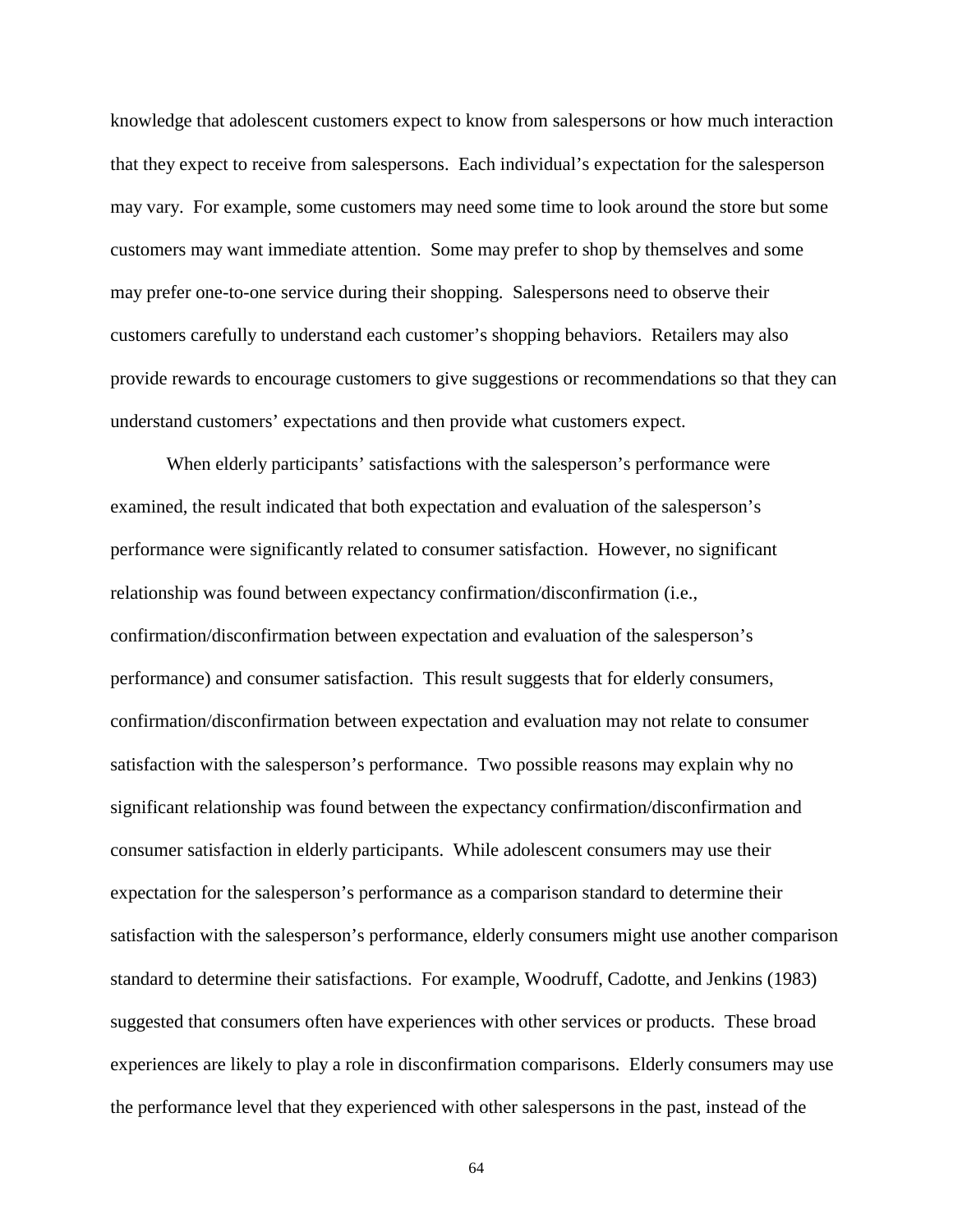salesperson at the present, as the standard to compare with their evaluation and determine their satisfactions. Another explanation may be provided by the cognitive dissonant theory. The cognitive dissonance theory indicates that when a person knows various things that are not psychologically consistent with one another, the inconsistency will create a state of psychological discomfort and the person will try to make them more consistent (Festinger, 1962). Elderly consumers may tend to minimize the discrepancy between their expectations and evaluations more than do adolescent consumers.

### **Recommendations for Future Research and Limitations of the Study**

The results of the current study provide some understanding of the influence of consumer age and the clothing type of the salesperson on consumer behavior. The results fully support the proposed model. This model has successfully provided a basis for the current study. It may also serve as a conceptual framework for future studies of consumer satisfaction with the salesperson's performance**.** However, the results may not be generalized to all adolescent and elderly consumers because the participants were not randomly selected. Because only male participants were selected, the results may not be generalized to female consumers. Replication is needed to examine the reliability of the study. Clothing type of the salesperson was the only independent variable and was manipulated in this study. The other variables in the model (i.e., consumer age, consumer attitude, consumer expectation, consumer evaluation) were not manipulated in the research design. Further research is needed to investigate the cause-and-effect relationships.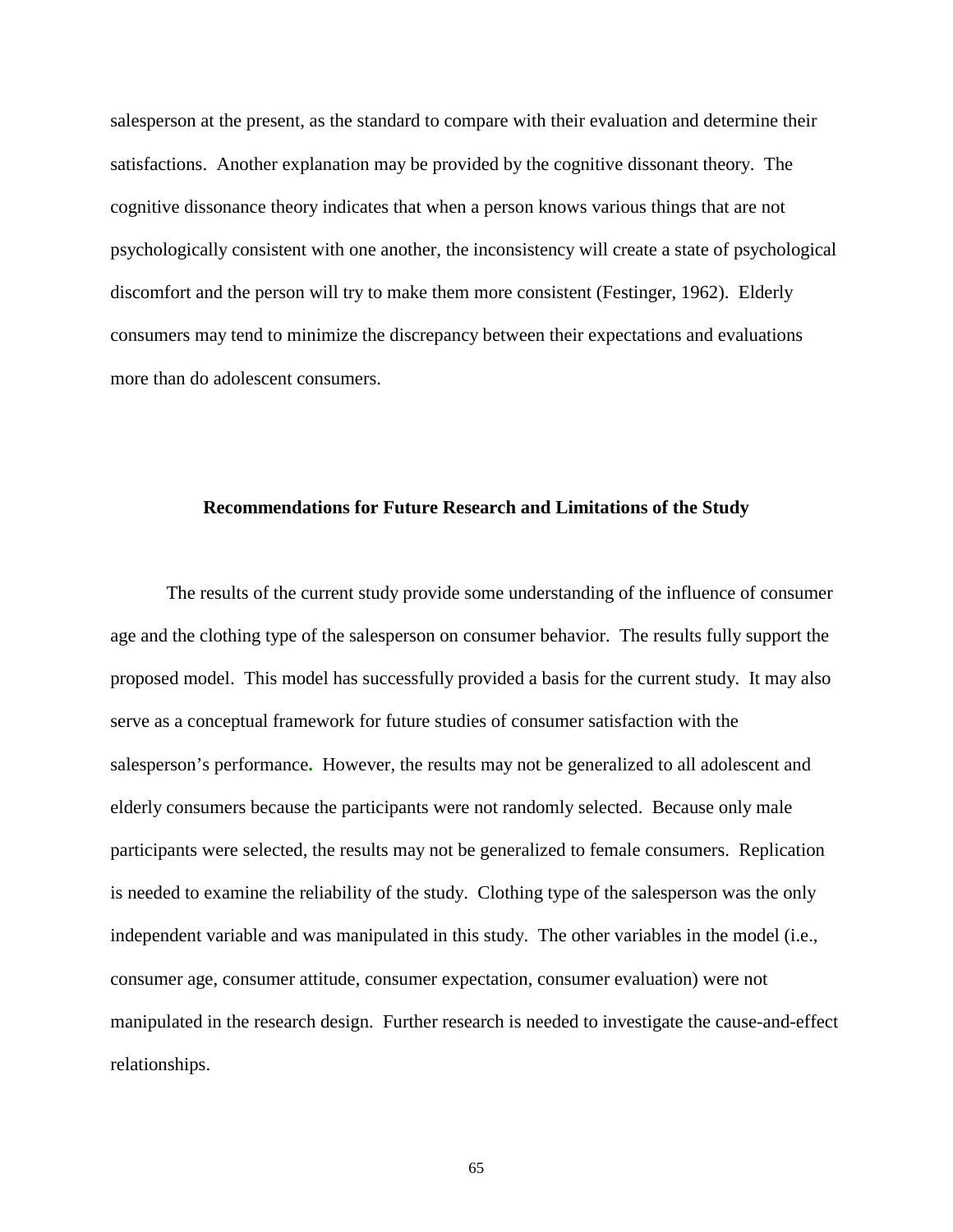Many studies may be extended from the current research. In this study, two types of salesperson's clothing, (a) formal clothing type (i.e., navy blue suit, tie, white dress shirt, black dress shoes) and (b) informal clothing type (i.e., navy blue crew-neck long sleeve shirt, navy blue chino pants, tennis shoes) were used. Various types and styles of clothing (e.g., trendy and classic, conservative and sexy, uniform and non-uniform) may be used in future studies to examine the influence of salespersons' clothing on consumer attitude. For example, Workman (1987) indicated that a person with fashionable clothing received more positive interactions with others than a person with out-of-date clothing. Zollo (1995) reported that adolescents are trendsetters; they are very interested in fashion. Fashionable or basic clothing type may have different influence on adolescent participants' attitudes toward the salesperson.

Arnheim (1949) and Asch (1946) indicated that the perceiver organized component parts of appearance into a global impression and interdependent meanings. In addition to clothing, other appearances may also be related to consumers' global impressions of the salesperson. For example, salespersons with appropriate styles of hair, cosmetic make-up, accessories, or facial expressions may also increase customers' positive attitudes toward the salesperson. However, appropriate appearance may vary among consumers. For example, a salesperson with body piercing or tattoos may be considered interesting and unique for adolescent consumers, but considered inappropriate for elderly consumers. Understanding what aspects of the salesperson's appearance their target customers consider appropriate may be important for retailers. More studies are needed to further understand the influence of appearance in various customer segments.

The scenario of this study described the salesperson working in a department store. The influence of salespersons' clothing may different on customers of various stores. In future studies, various types of stores, such as discount stores, outlet stores, or specialty stores also may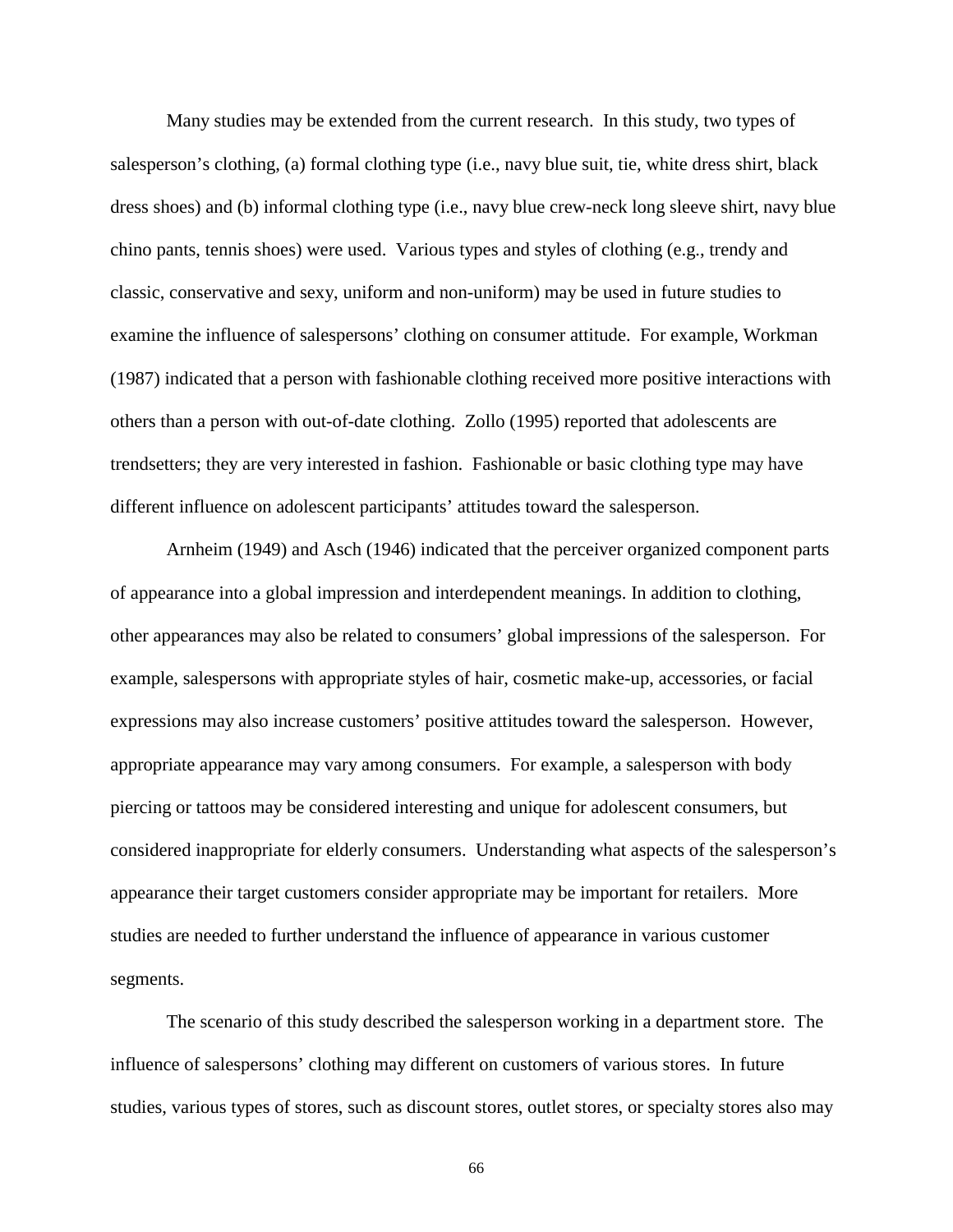be used. For example, in the current apparel market, salespersons in department stores or discount stores are often required to wear various styles of uniforms. However, no study has been reported which clothing types may create a more positive consumer attitude toward the salesperson in specific stores. Additional customer segments may also be considered. For example, customers in both genders (i.e., male and female), other age groups (e.g. children and adult), different areas (e.g., rural and urban), or different cultures or countries could be investigated.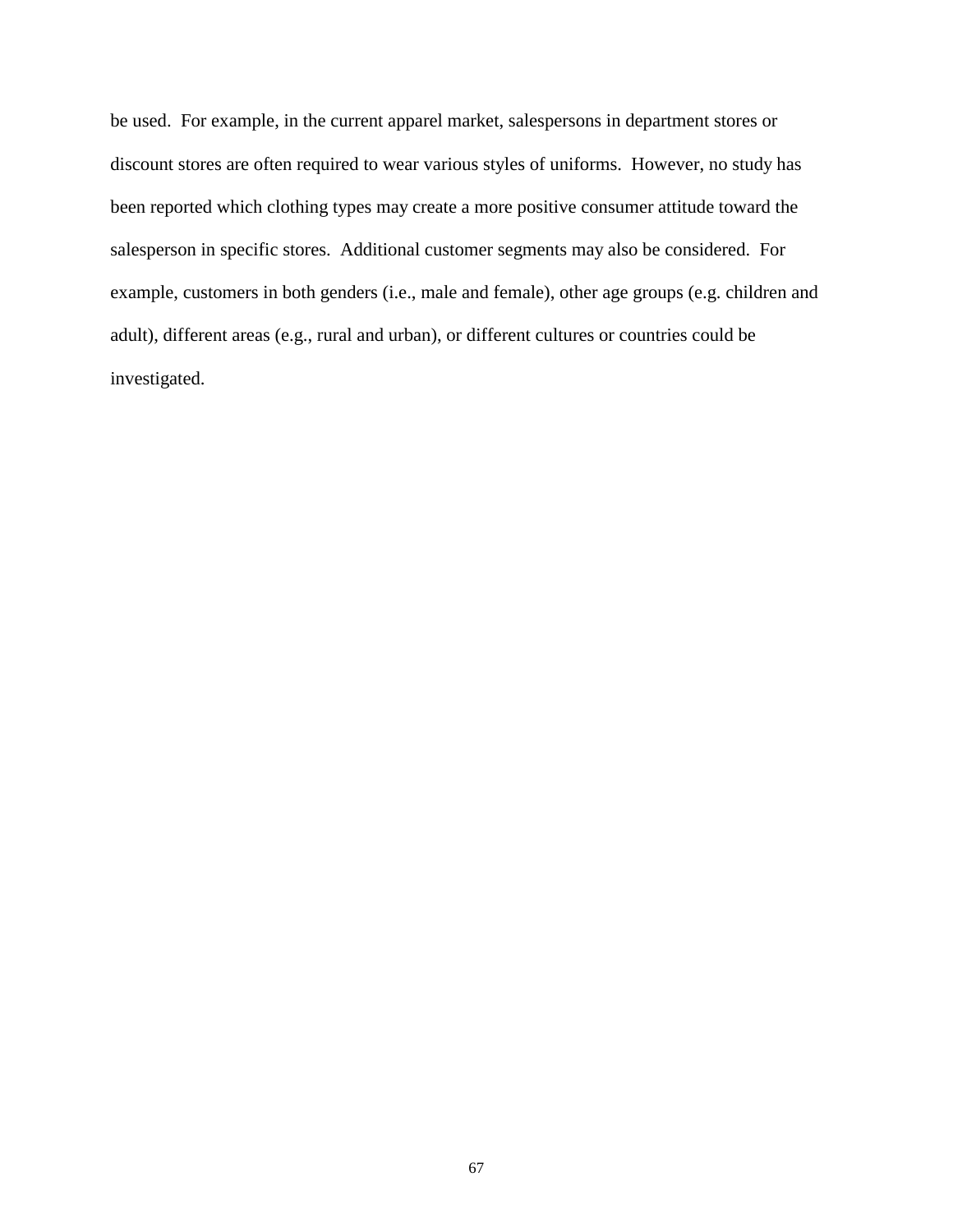#### **REFERENCE**

Anderson, R. E. (1973). Consumer dissatisfaction: The effect of disconfirmed expectancy on perceived product performance. *Journal of Marketing Research, 10*, 38-44.

Arnheim, R. (1949). The gestalt theory of expression. *Psychological Review, 56*(1), 156- 171.

Aronson, E. & Linder, D. (1965). Gain and loss of esteem as determinants of interpersonal attractiveness. *Journal of Experimental Social Psychology, 1,*156-172.

Asch, S. E. (1946). Forming impressions of personality. *Journal of Abnormal and Social Psychology, 41,* 258-290.

Assael, H. (1995). *Consumer Behavior and Marketing Action*. (5th ed.). Cincinnati, OH: South-Western College Publishing Co.

 Bearden, W. O., & Teel, J. E. (1983). Selected determinants of consumer satisfaction and complaint reports. *Journal of Marketing Research, 20,* 21-28.

Berscheid, E. & Reis, H. T. (1998). Attraction and close relationships. In Gilbert, D. T., Fiske, S. T. & Lindzey, G. (Eds.), *The Handbook of Social Psychology* (pp. 193-281). New York: McGraw-Hill.

Blackwell, R. D., Miniard, P. W., & Engel, J. F. (2001). *Consumer Behavior.* (9<sup>th</sup> ed.). Orlando: Harcourt Inc.

Bryant, N. J. (1975). Petitioning: Dress congruence versus belief congruence. *Journal of Applied Social Psychology, 5* (2), 144-149.

Butler, S. & Roesel, K. (1989). Research note: The influence of dress on students' perceptions of teacher characteristics. *Clothing and Textiles Research Journal, 7* (3), 57-59.

Caballero, M. J. & Pride, W. M. (1984). Selected effects of salesperson sex and attractiveness in direct mail advertisements. *Journal of Marketing, 48*, 94-100.

Chaikin, A. L., Derlega, V. J., Yoder, J., & Phillips, D. (1974). The effects of appearance on compliance*. The Journal of Social Psychology, 92*, 199-200.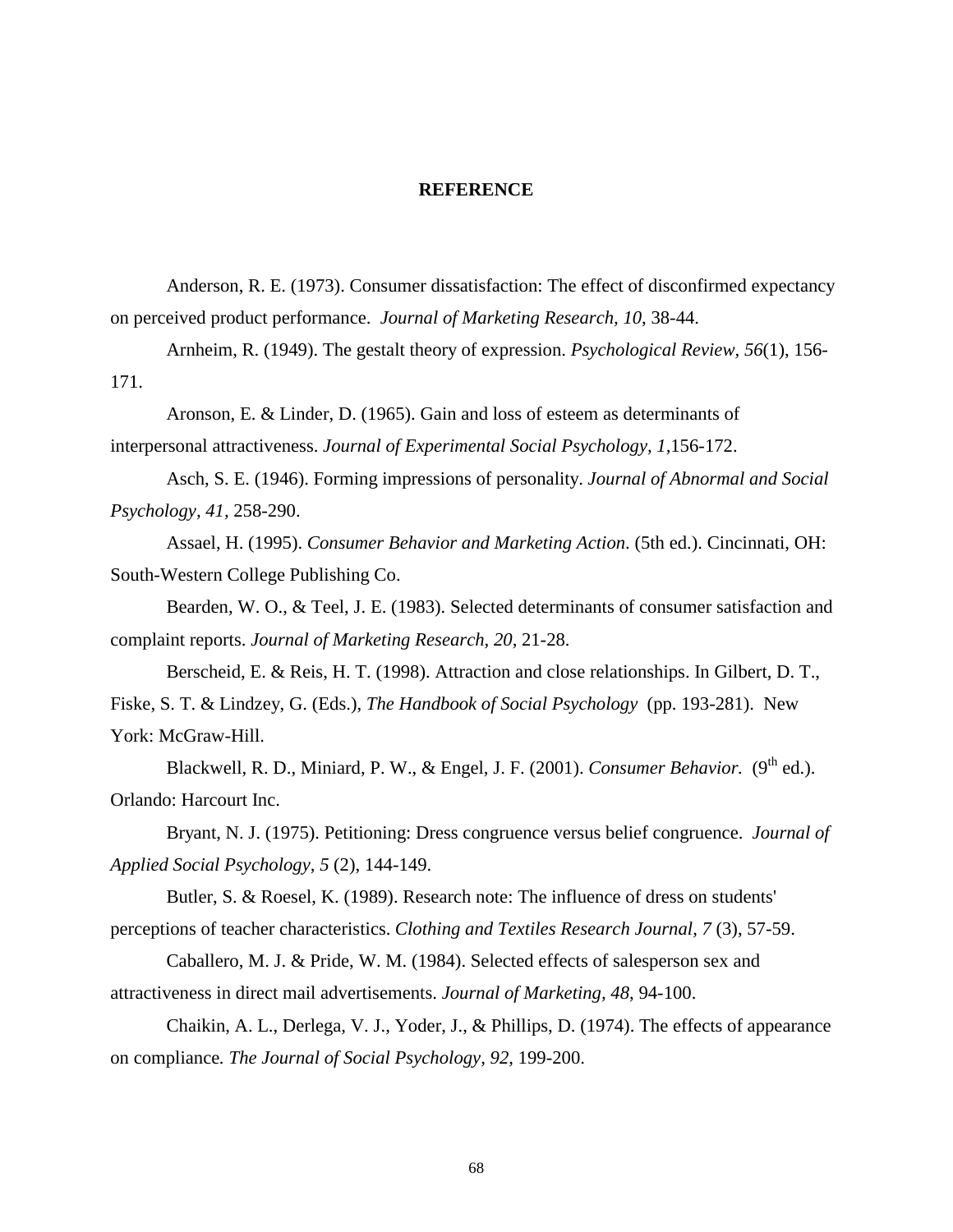Chen-Yu, H. J. (1995)*. Consumer Satisfaction/Dissatisfaction with the Performance of Ready-to-Wear Apparel Products.* Unpublished doctoral dissertation, University of Minnesota, Saint Paul.

Chen-Yu, H. J., William, G., & Kincade, H. D. (1999). Determinants of consumer satisfaction/dissatisfaction with the performance of apparel products. *Family and Consumer Science Research Journal, 28* (2), 167-192.

Chowdhary, U. (1988). Self-esteem, age identification, and media exposure of the elderly and their relationship to fashionability. *Clothing and Textiles Research Journal, 7* (1), 23-30.

Chowdhary, U. (1989). Fashion information seeking by younger and older consumers. *Clothing and Textiles Research Journal, 8* (1), 49-55.

Churchill, G. A., & Surprenant, C. (1982). An investigation into the determinants of consumer satisfaction*. Journal of Marketing Research, 19*, 491-504.

Conner, B. H., Peters, K., & Nagasawa, R. H. (1975). Person and costume: effects on formation of first impressions. *Home Economics Research Journal, 4,* 32-41.

Damhorst, M. L. (1990). In search of a common thread: Classification of information communicated through dress*. Clothing and Textiles Research Journal, 8* (2), 1-12.

Darley, J. M., & Cooper, J. (1972). The "clean for gene" Phenomenon: The effect of students' appearance on political campaigning. *Journal of Applied Social Psychology, 2* (1), 24- 34

DePaulo, B. M. & Fisher, J. D. (1981). Too turned-out to take: The role of nonverbal sensitivity in help-seeking. *Personality and Social Psychology Bulletin, 7,* 201-205.

DePaulo, B. M. & Friedman, H. S. (1998). Nonverbal communication. In Gilbert, D. T., Fiske, S. T. & Lindzey, G. (Eds.), *The Handbook of Social Psychology* (pp. 3-40). New York: McGraw-Hill.

Douty, H. I. (1963). The influence of clothing on perception of persons in single contact situations. *Journal of Home Economics, 55,* 197-202.

Drake, M. F. & Ford, I. M. (1979). Adolescent clothing and adjustment. *Home and Economics Research Journal, 7*, 283-291.

Engle, J. F., Blackwell, R. D., & Miniard, Paul W. (1995). *Consumer Behavior.* (8<sup>th</sup> ed.). Orlando: The Dryden Press.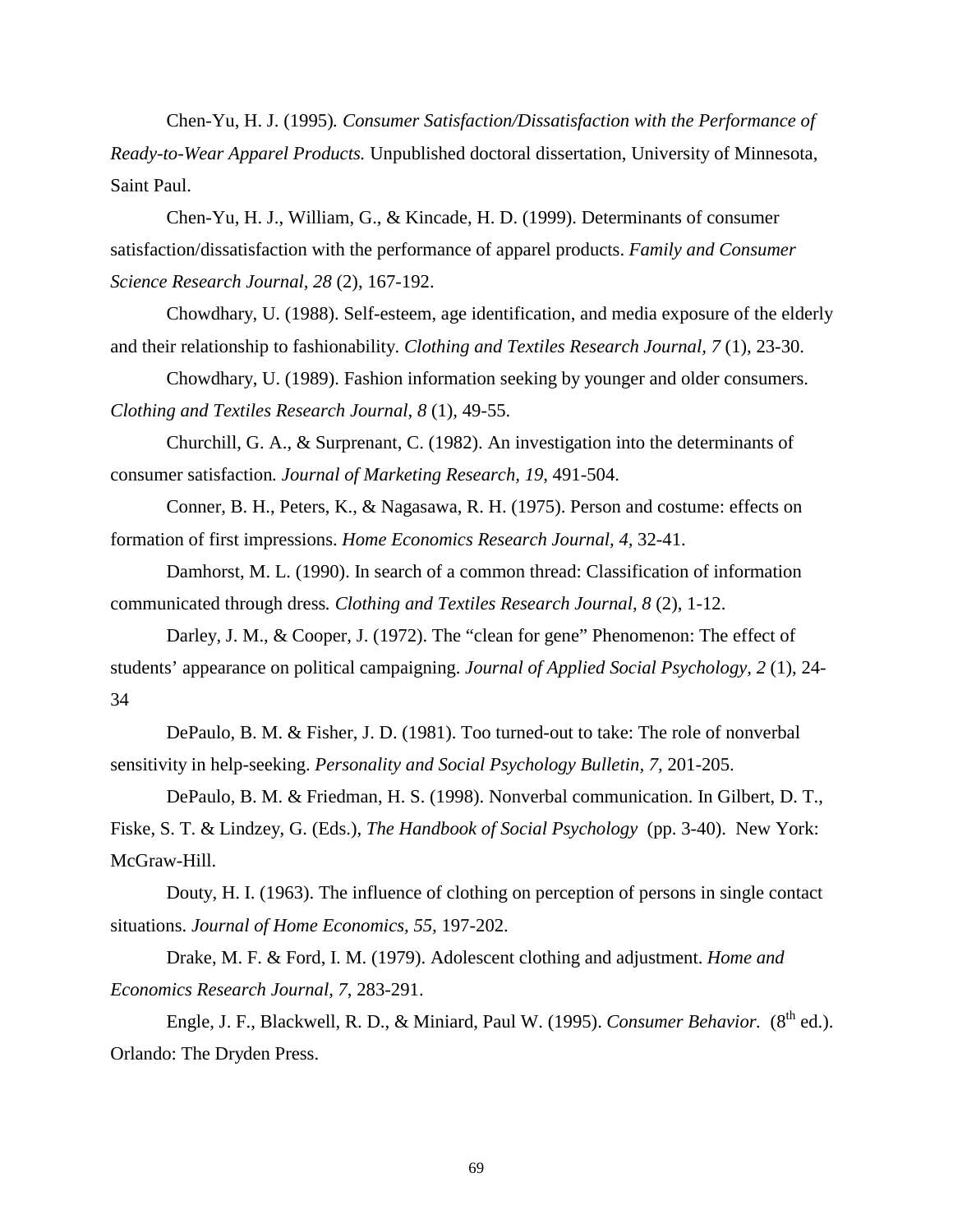Emswiller, T., Deaux, K., & Willits, J. E. (1971). Similarity, sex, and requests for small favors*. Journal of Applied Social Psychology, 1* (3), 284-291.

Evans, F. B. (1963). Selling as a dyadic relationship. *American Behavioral Scientist,* 76- 79.

Festinger, L. (1962, Octorber). Cognitive dissonance. *Scientific American*, 93-102.

Francis, S. K. (1992). Effect of perceived clothing deprivation on high school students' social participation. *Clothing and Textiles Research Journal, 10* (2), 29-33.

Gilbert, D. T., Fiske, S. T., & Lindzey, G. (1998). *The Handbook of Social Psychology.*  $(4<sup>th</sup>$  ed.). New York: McGraw-Hill.

Gravely, T. M. (1999*). Apparel buying behaviors of Black male's and White male's when purchasing men's business suits.* Unpublished master thesis, Virginia Tech, Blacksburg.

Harris, M. B., & Baudin, H. (1973). The language of altruism: The effects of language, dress, and ethnic group. *The Journal of Social Psychology, 91*, 37-41.

Hausknecht, D. R. (1990). Measurement scales in consumer satisfaction/dissatisfaction. *Journal of Consumer Satisfaction, Dissatisfaction and Complaining Behavior, 3,* 1-11.

Hawkins, D. I., Best, R. J., & Coney, K. A. (1998). *Consumer Behavior: building marketing strategy.*  $(7<sup>th</sup>$  ed.). Boston: McGraw-Hill.

Helson, H. (1964)*. Adaptation-level theory.* New York: Harper and Row.

Horn, M. J., & Gurel, L. M. (1981). *The second skin: An interdisciplinary study of clothing*. Boston: Houghton-Mifflin, Co.

Jackson, H. O. (1992). Aging and expenditures on apparel*. Clothing and Textiles Research Journal, 10* (2), 24-28.

Jackson, H. O. & O'Neal, G. S. (1994). Dress and appearance responses to perceptions of aging. *Clothing and Textiles Research Journal, 12* (4), 8-15.

Johnson, B. H., Nagasawa, R. H., & Peters, K. (1977). Clothing style differences: Their effect on the impression of sociability*. Home Economics Research Journal, 6,* 58-63.

Johnson, K. K. P., & Roach-Higgins, M. E. (1987). Dress and physical attractiveness of women in job interviews. *Clothing and Textiles Research Journal, 5* (3), 1-8.

Johnson-Hillery, J. L. (1995). *Elderly consumers and retail sales personnel: An examination of knowledge, attitudes and interaction.* Unpublished doctoral dissertation, The University of Wisconsin-Madison.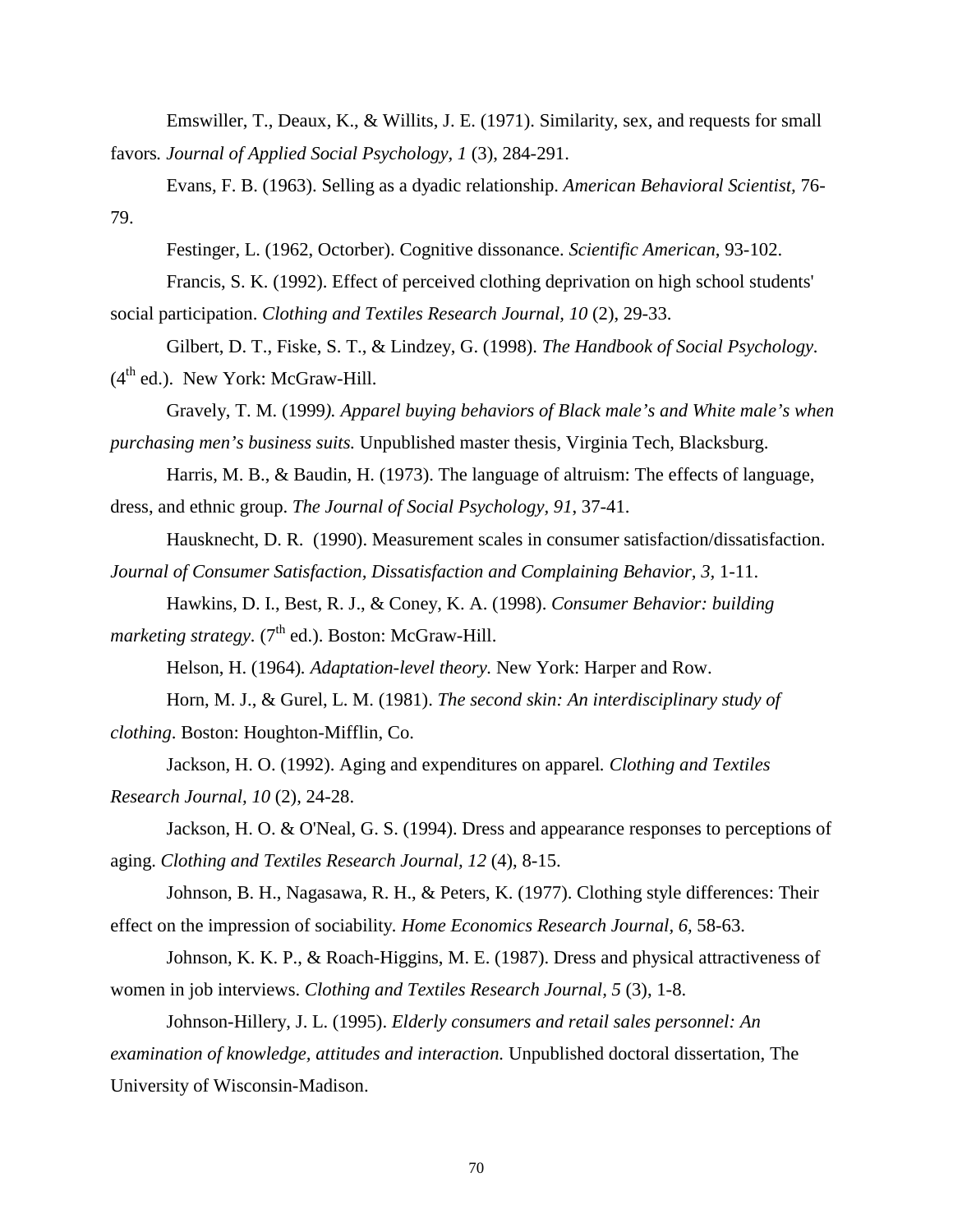Kaiser, S. B. (1983-1984). Toward a contextual social psychology of clothing: A synthesis of symbolic interactionist and cognitive theoretical perspectives. *Clothing and Textiles Research Journal, 5,* 1-9.

Kaiser, S. B. (1985). *The Social Psychology of Clothing.* New York: Macmillian.

Keasey, C. B., & Tomlinson-Keasey, C. (1973). Petition signing in a naturalistic setting. *The Journal of Social Psychology, 89,* 313-314.

Kelly, E., Good, E. &Walter, S. (1974). Working class adolescents' perception of the role of clothing in occupational life. *Adolescence,* 9 (34), 85-198.

Kelly, E., Jones, S., Hatch, D. A., & Nelson, R. (1976). How to help your students be successful at job hunting. *Journal of Home Economics*, 32-35.

Kennedy, J. R., & Thrikell, P. C. (1988). An expected perspective on the antecedents of satisfaction, *Journal of Consumer Satisfaction, Dissatisfaction and Complaining Behavior, 1, 2-9.* 

Kleinke, C. L. (1977). Effects of dress on compliance to requests in a field setting. *The Journal of Social Psychology, 101*, 223-223.

Lazer, W. & Shaw, E. H. (1987). How older Americans spend their money. *American Demographics, 9,* 36-47.

Leach, C. E. (1990). An Examination of Factors Influencing Women's Store-Type Choice. Unpublished masters thesis, Oral Roberts University, Tulsa.

Lowe, A. C., & Corkindale, D. R. (1998). Differences in "cultural values" and their effects on responses to marketing stimuli: A cross-cultural study between Australians and Chinese from the People's Republic of China. *European Journal of Marketing, 32*, 9/10, 843-867.

Milgram, S. (1974)*. Obedience to authority.* New York: Harper & Row.

Miller, J.A. (1977). Studying satisfaction, modifying models, eliciting expectations, posing problems, and making meaningful measurements. In H. K. Hunt (Ed), *Conceptualization and Measurement of Consumer Satisfaction and Dissatisfaction.* 72-91. Cambridge, MA: Marketing Science Institude.

Moye, L. N. (2000). *Influence of Shopping Orientation, Selected Environmental Dimensions with Apparel Shopping Scenarios, and Attitude on Store Patronage for Female Consumers.* Unpublished doctoral dissertation, The Virginia Polytechnic Institute and State University, Blacksburg.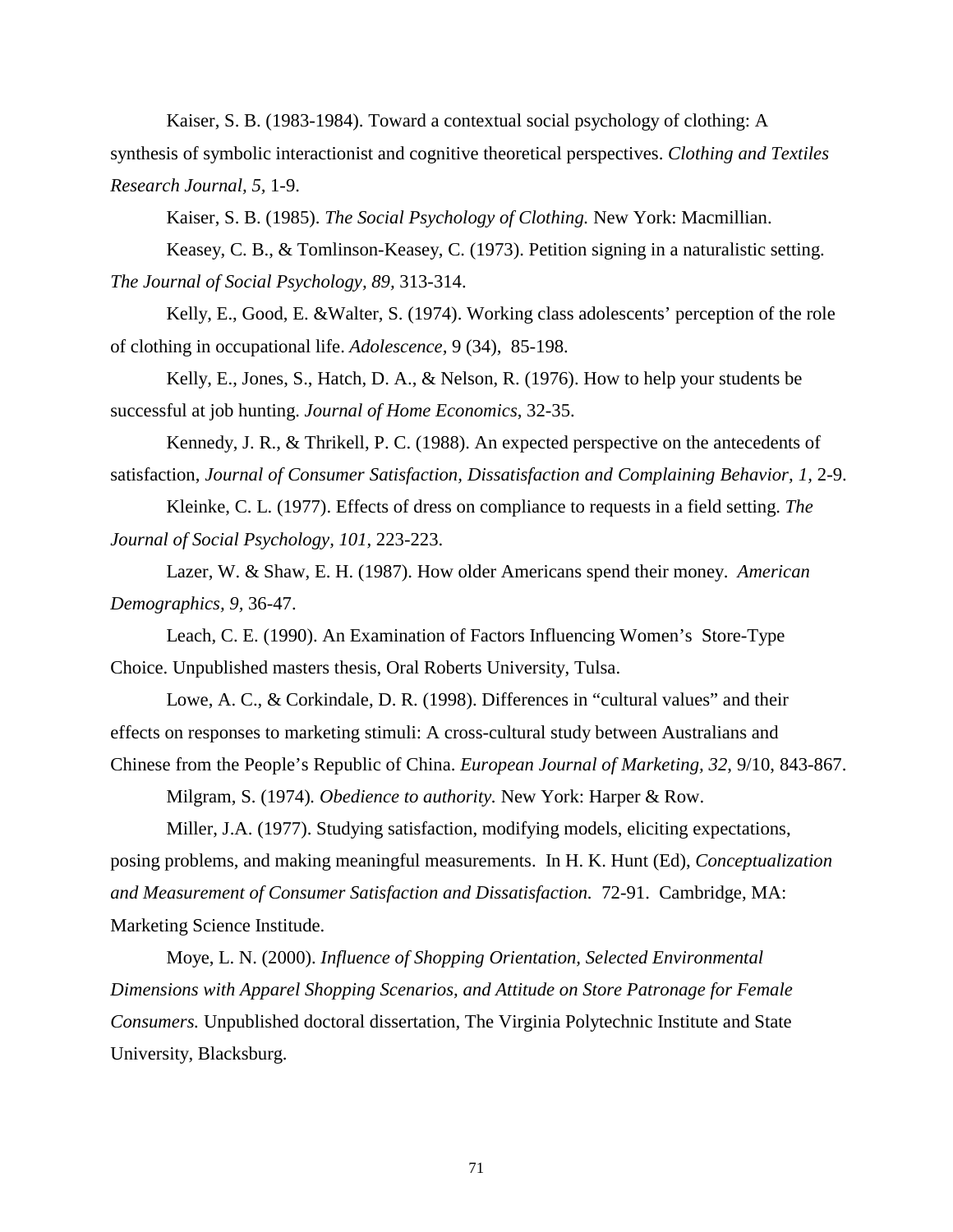Oliver, R. L. (1977). A theoretical reinterpretation of expectation and disconfirmation effects on post-exposure product evaluation: Experience in the field. In R. L. Day (Ed), *Consumer Satisfaction, Dissatisfaction, and Complaining Behavior.* Bloomington: Indiana University.

Oliver, R. L. (1980). A cognitive model of the antecedents and consequences of satisfaction decisions*. Journal of Consumer Research, 16,* 460-469.

Oliver. R. L. & Bearden, W. O. (1982). The role of involvement in satisfaction processes in retail settings*. Journal of Retailing, 57,* 25-48.

Olshavsky, R. W. (1973). Customer-salesman interaction in appliance retailing. *Journal of Marketing Research, 10.* 208-212.

Paek, S. L. (1986). Effect of garment style on the perception of personal traits. *Clothing and Textiles Research Journal, 5* (1), 10-16.

Ray, G. H. (1985-1986). Perception of physically impaired job applicants: Effective of dress, credentials, and rater's sex*. Clothing and Textiles Research Journal, 4* (2), 16-19.

Reich, N., & Goldsberry, E. (1990). *Development of Body Measurement Tables of Women 55 years and Older and the Relationships of Ready-to-wear Garment Size.* A research proposal prepared for the Institute for Standards Research, Philadelphia, PA

Rentz, J. O., & Reynolds, F. D. (1991). Forecasting the effects of an aging population on product consumption: An age-periods-cohort framework. *Journal of Marketing Resarch, 28*. 355- 360.

Roach-Higgins M. E, & Eicher, J. B. (1992). Dress and identity. *Clothing and Textiles Research Journal, 10* (4), 1-8.

Robinson, P. A. (1986). *Determinants of the Store-type Choice Process: An Examination of Environmental and Individual Difference Factors.* Unpublished doctoral dissertation, Oklahoma State University, Stillwater.

Rosenthal, R. (1966). *Experimenter Effects in Behavioral Research.* New York: Appletone-Centry-Crofts.

Samuel, W. (1972). Response to bill of rights paraphrases as influenced by the hip or straight attire of the opinion solicitor. *Journal of Applied Social Psychology, 2* (1), 47-62.

Schewe, C. D. (1983). *Marketing to the Elderly: Research Implications for Managers.*  Amherst, MA: Management Research Center.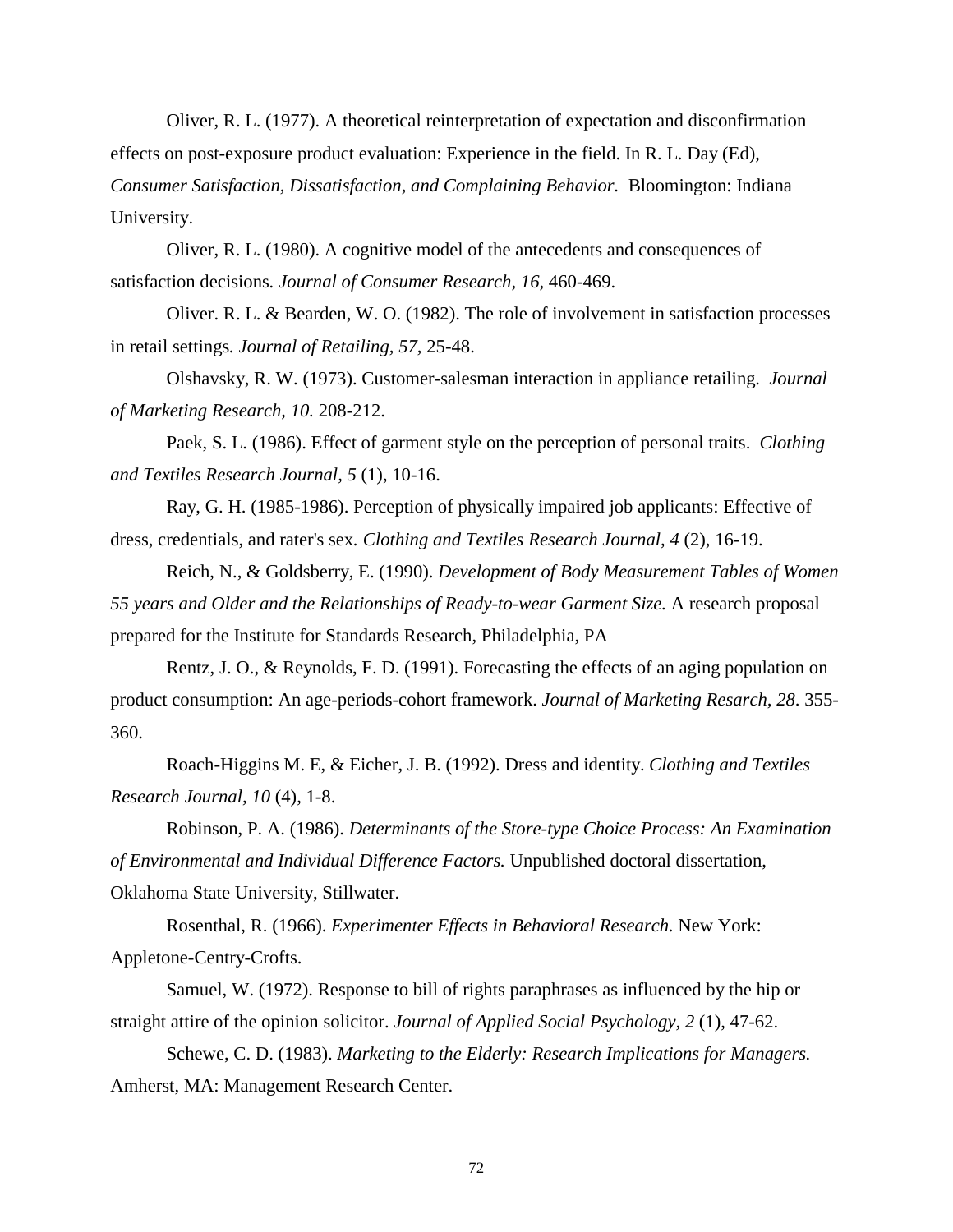Schiavo, R. S., Sherlock, B., & Wicklund, G. (1974). Effect of attire on obtaining directions. *Psychological Reports, 34,* 245-246.

Selbert, R. (1991). Retailing's five most important trends. *Retailing Issues Letter, 3 (2).*  Shim, S. & Bickle, M. C. (1993). Women 55 years and older as catalog shoppers: Satisfaction with apparel fit and catalog attributes. *Clothing and Textiles Research Journal, 11*  (4), 53-64.

Shim, S. & Kotsiopulos, A. (1993). A typology of apparel shopping orientation segments among female consumers. *Clothing and Textiles Research Journal, 12* (1), 73-85.

Stevens, N. (1981). The effectiveness of time compressed television advertisements with older adults. *Journal of Advertising, 11,* 48-55.

Stone, G. P. (1962). Appearance of the self, In A. M. Rose (Ed). *Human Behavior and Social Processes: An Interactionist Approach.* 86-118. New York: Houghton Miffilin.

Suefield, P., Bochner, S,. & Matas, C. (1971). Petitioner's attire and petition signing by peace demonstrations. *Journal of Applied Social Psychology, 1*, 284-291.

Summers, T. A., Belleau, B. D., & Wozniac, P. J. (1992). Fashion and shopping perceptions, demographics, and store patronage. *Clothing and Textiles Research Journal, 11* (1), 83-91.

Swan, J. E., & Combs, L. J. (1976). Product performance and consumer satisfaction: A new concept. *Journal of Marketing Research. 40,* 25-33.

Tapscott, D. (1996). The rise of the Net-Generation. *Advertising Age,* 31.

Tse, D. K., & Wilton, P. C. (1988). Models of consumer satisfaction formation: An extension. *Journal of Marketing Research, 25*, 204-212.

Weitz, B. A. (1981). Effectiveness in sales interactions: A contingency framework*. Journal of Marketing, 45,* 85-103.

Wilkie, W. L. (1994). *Consumer Behavior*. (3<sup>rd</sup> ed.). New York: John Wiley & Son, Inc. Wishner, J. (1960). Reanalysis of "Impressions of personality." *Psychology Review, 67,* 96-112.

Workman, J. E. (1984-1985). Effects of appropriate and inappropriate attire on attributions of personal dispositions. *Clothing and Textiles Research Journal,* 3 (1), 20-24.

Workman, J. E. (1987). Fashionable versus out-of-date clothing and interpersonal distance. *Clothing and Textiles Research Journal, 5* (3), 31-35.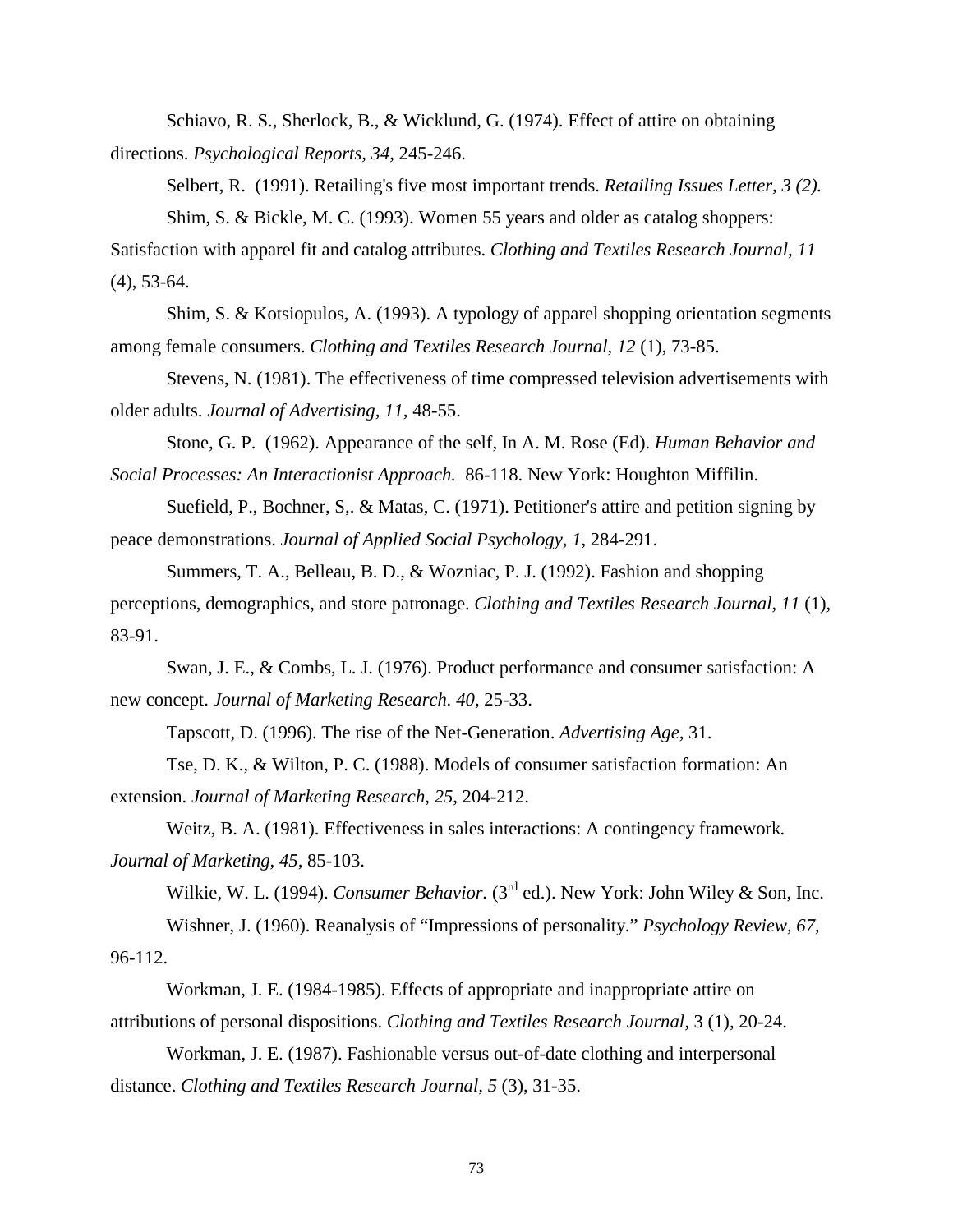Woodruff, R. B., Cadotte, E. R., & Jenkins, R. L. (1983). Modeling consumer satisfaction process using experience-based norms. *Journal of Marketing Research, 20,* 296-304.

Woodside, A. G. & Davenport, J. W. (1974) Effects of salesman similarity and expertise on consumer purchasing behavior. *The Journal of Marketing Research, 11,* 198-202.

Zinn, L. (April, 1994). Teens. *Business Week,* p.79.

Zollo, P. (November, 1995). Talking to teens. *American Demographics*. [On line] <http://www.demographics.com/>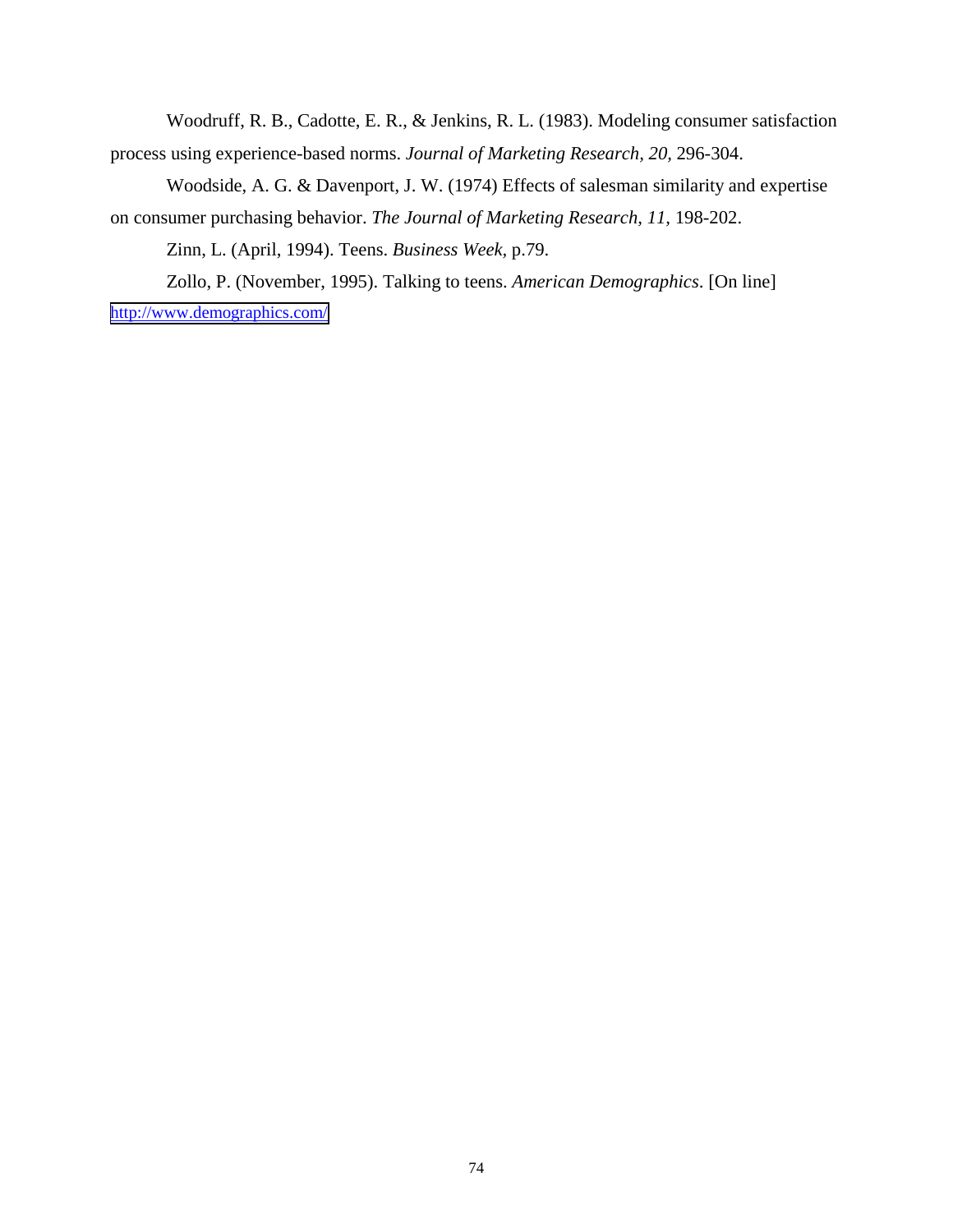# **APPENDIX**

# **ADDITIONAL FINDINGS**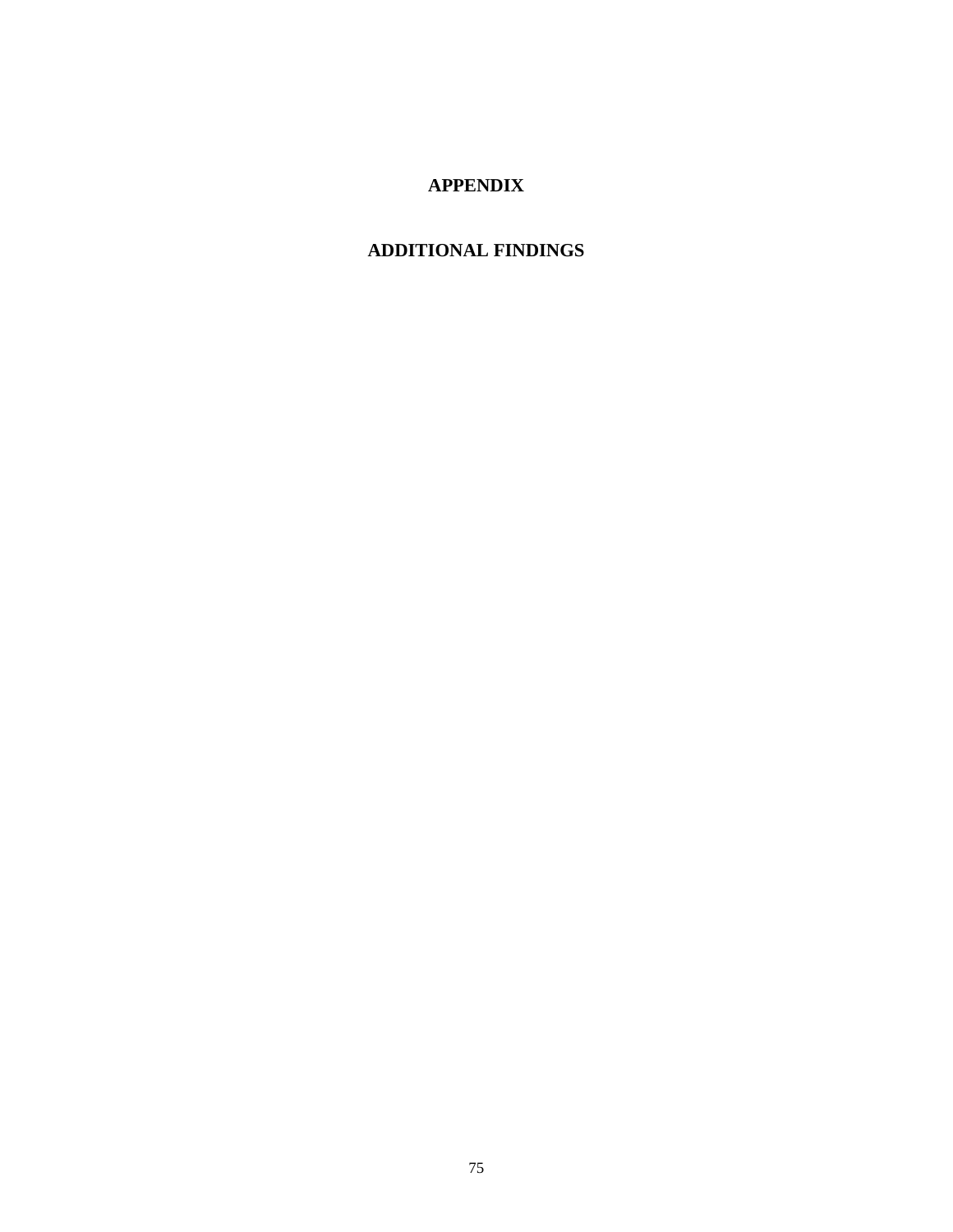#### **Results of Additional Quantitative Examinations**

In addition to the variables included in the model, consumer's race and clothing expenditure were also obtained from the questionnaire. The relationships of these two variables with consumer attitude, consumer expectation, consumer evaluation, and consumer satisfaction were analyzed for additional qualitative examinations.

### Consumer's Race

One-way ANOVA tests were conducted to test whether there would be any significant differences in consumer attitude toward the salesperson, consumer expectation and evaluation of the salesperson's performance, and consumer satisfaction with the salesperson's performance among participants in different race groups. Race was classified into two groups: White (70.4%) and non-White (i.e., Black, Hispanic, Asian, American Indian, other) (29.6 %). The results indicated that there were no significant differences in consumer attitude toward the salesperson, consumer expectation, evaluation, and satisfaction with the salesperson's performance between White and non-White participants. However, the mean scores of consumer attitude toward the salesperson were 4.21 for White participants and 4.62 for non-White participants. These results indicated that the non-White participants seemed to have a more positive attitude toward the salesperson than the White participants did, although the significance was only at the .053 level.

The results of one-way ANOVA tests indicated that consumer evaluation of the salesperson's performance was not significantly different between White and non-White participants. However, when the Likelihood Ratio test was conducted to examine whether there would be a significantly different distribution between White and non-White participants at the low, medium, and high levels of consumer evaluation of the salesperson's performance, the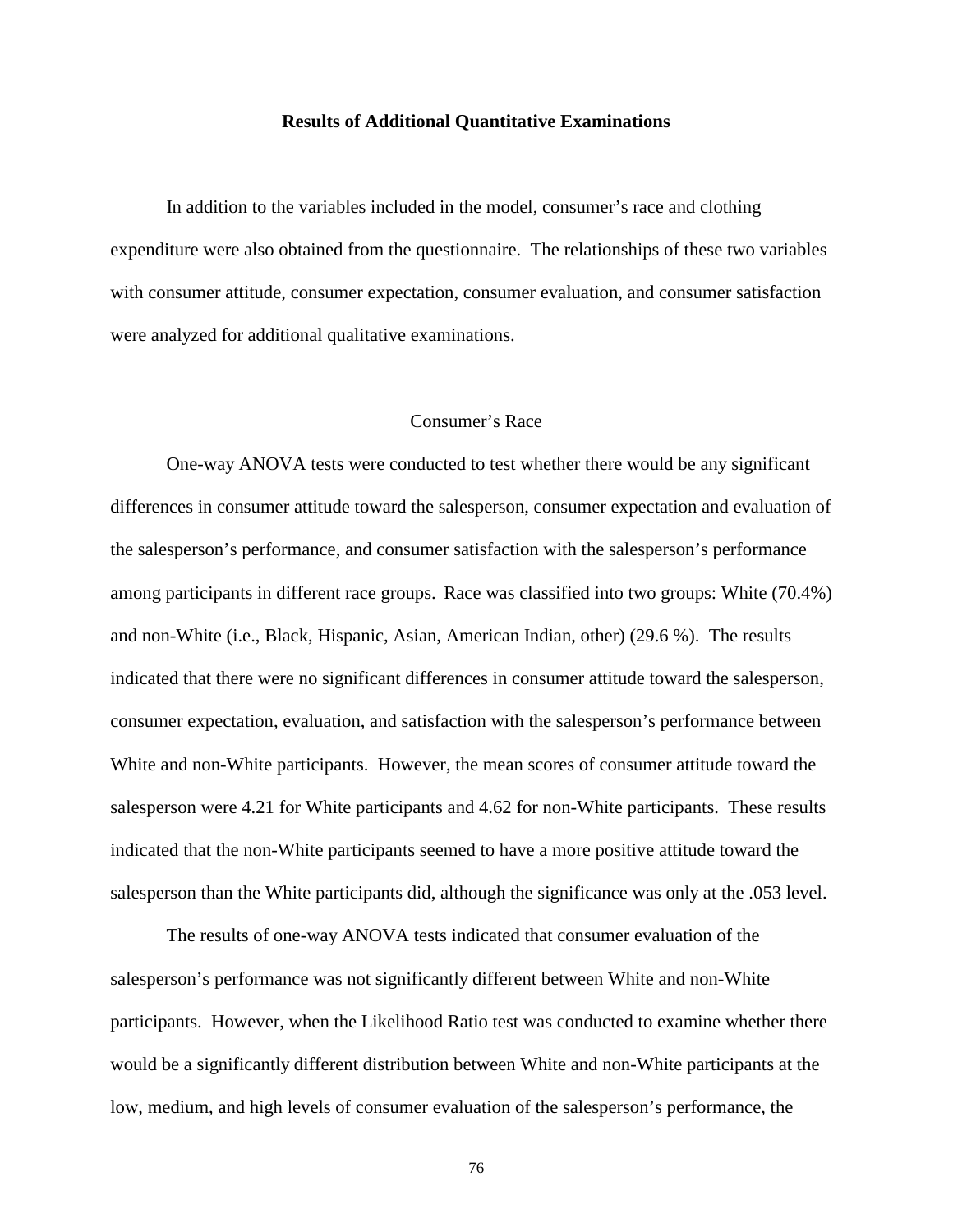results indicated that there was a significant difference between the two race groups  $(X^2 = 6.52)$ ,  $p < .05$ ). In both low and high levels of consumer evaluation of the salesperson's performance, there were more White participants than non-White participants (Low Level - White 34.3% vs. Non-White 25.4%; High Level - White 42.6% vs. Non-White 35.2%) (see Table A-1). There were significantly more non-White participants at the medium level of consumer evaluation of the salesperson's performance than White participants (Non-white 39.4% vs. White 23.1%). These results indicated that non-White participants evaluated the salesperson's performance more neutral than White participants.

 The Likelihood Ratio test was also conducted to examine whether the distribution would be significantly different between White and non-White participants based on their preferences of clothing type (i.e., formal, informal). A significant difference existed in consumer preference of clothing type between the two race groups  $(X^2 = 11.01, p < .001)$  (see Table A-1). These results indicated that White participants preferred to wear an informal clothing type (White 53% vs. non-White 30%) while non-White participants preferred to wear a formal clothing type (non-White 70% vs. White 47%). There was 78.3% of White participants and 21.7% of non-White in the adolescent group, and 65.5% of White participants and 37.5% of non-White participants. The Chi-square test indicated a significant different distribution of non-White participants in adolescent and elderly groups  $(p < .05)$ . There were more elderly participants in the non-White group. Prior results from Hypothesis 1 indicated that elderly participants preferred to wear a formal clothing type. It is possible that non-White participants preferred to wear a formal clothing type because there were more elderly participants in the non-White group than in the adolescent group.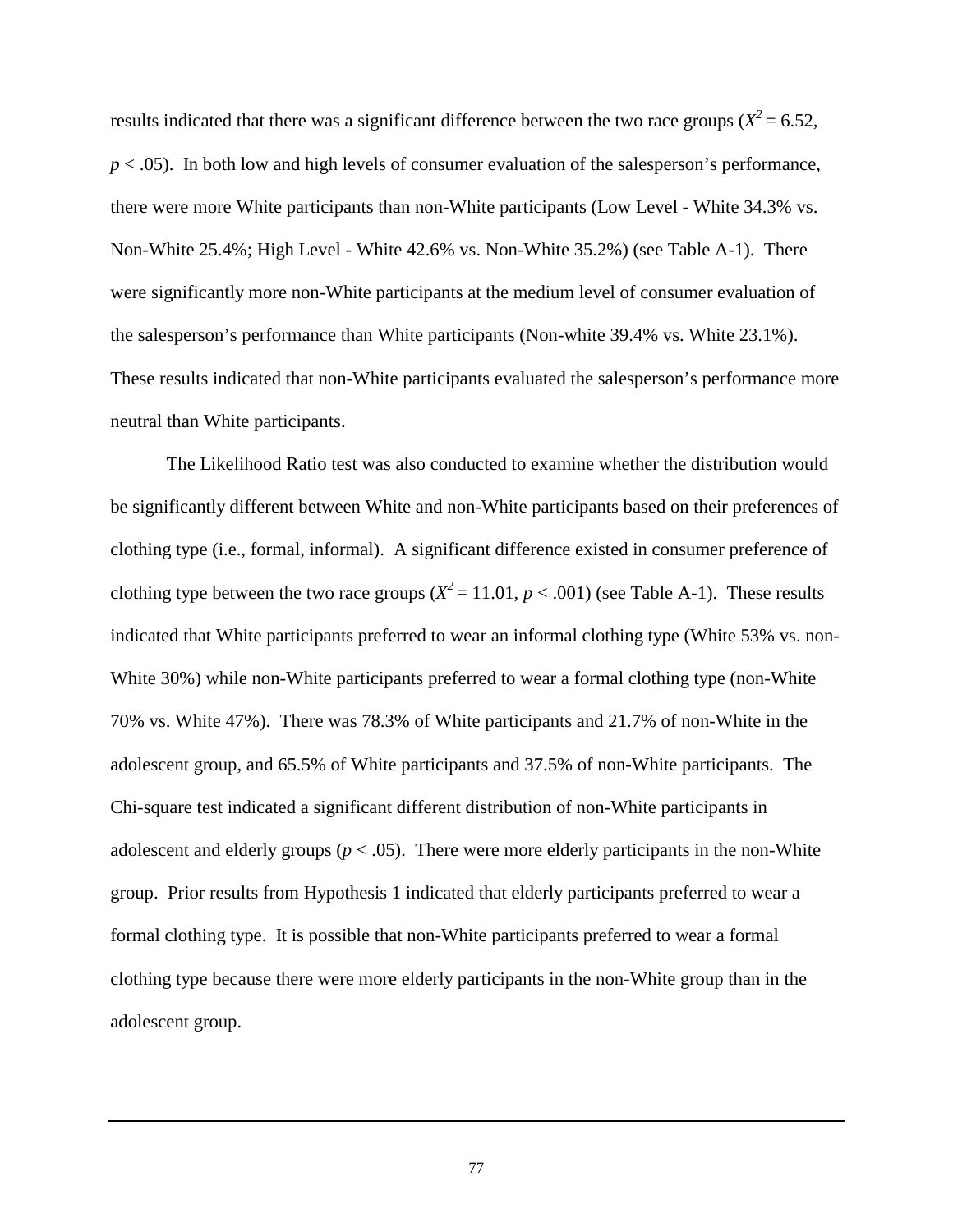## Table A-1

## The Likelihood Ratio Tests: The Relationships of Consumer Race with Consumer

## Preference of Clothing Type and Consumer Evaluation of the Salesperson's

## Performance

|                             | Race $(\%)$ |           |            |
|-----------------------------|-------------|-----------|------------|
|                             | White       | Non-White | $\chi^2$   |
| <b>Consumer Evaluation</b>  |             |           | $6.52***$  |
| Low                         | 34.3        | 25.4      |            |
| Medium                      | 23.1        | 39.4      |            |
| High                        | 42.6        | 35.2      |            |
| <b>Consumer Preference</b>  |             |           | $11.01***$ |
| <b>Formal Clothing Type</b> | 47          | 70        |            |
| Informal Clothing Type      | 53          | 30        |            |

\*\*\**p*<.001

# Consumer's Clothing Expenditure

 The scores of clothing expenditure were classified into three levels based on a general rule of 33% (low), 33% (medium), and 33% (high) split. According to the frequency distributions, clothing expenditure was classified into low (under \$200, 33.8%), medium (\$200- 499, 34.6 %), and high (over \$500, 32.8%). When the One-way ANOVA tests were conducted to examine whether there would be any significant difference in consumers' clothing expenditures between adolescent and elderly participants, the results indicated that there was no significance. The results indicated that adolescent and elderly participants had similar clothing expenditures. The Likelihood Ratio test was conducted to examine whether there would be any significant difference in consumer preference of clothing type (i.e., formal, informal) among the participants with low, medium, and high clothing expenditures and no significance was found. The results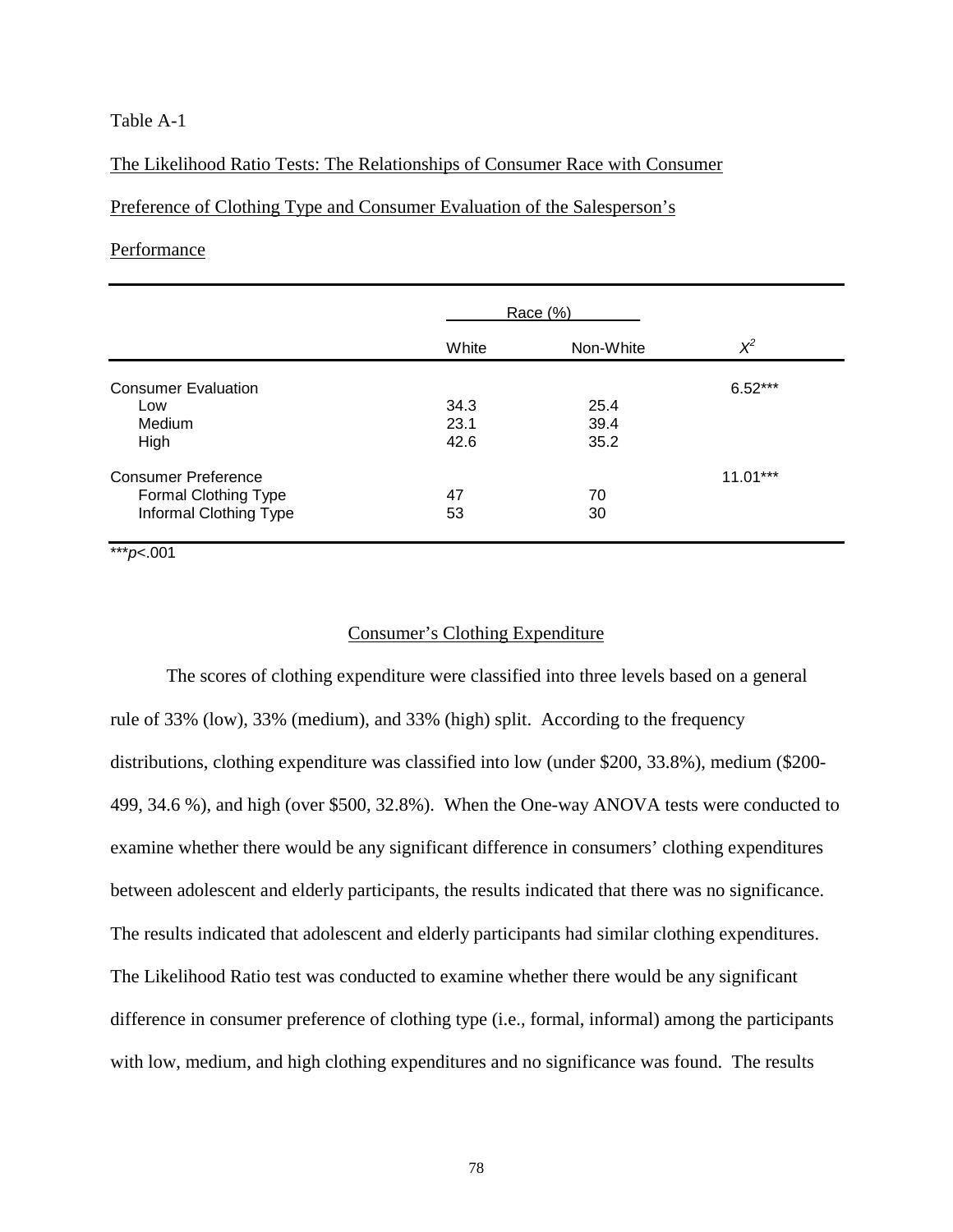indicated that participants had similar clothing preferences although they had different clothing expenditures.

 One-way ANOVA tests were conducted to examine whether there would be any significant differences in consumer attitude toward the salesperson, consumer expectation and evaluation of the salesperson's performance, and consumer satisfaction with the salesperson's performance among participants with different levels of clothing expenditure. No significant differences were found in any of the relationships. These results indicated that clothing expenditure did not play a role in consumer attitude toward the salesperson, consumer expectation and evaluation of the salesperson's performance, and consumer satisfaction with the salesperson's performance